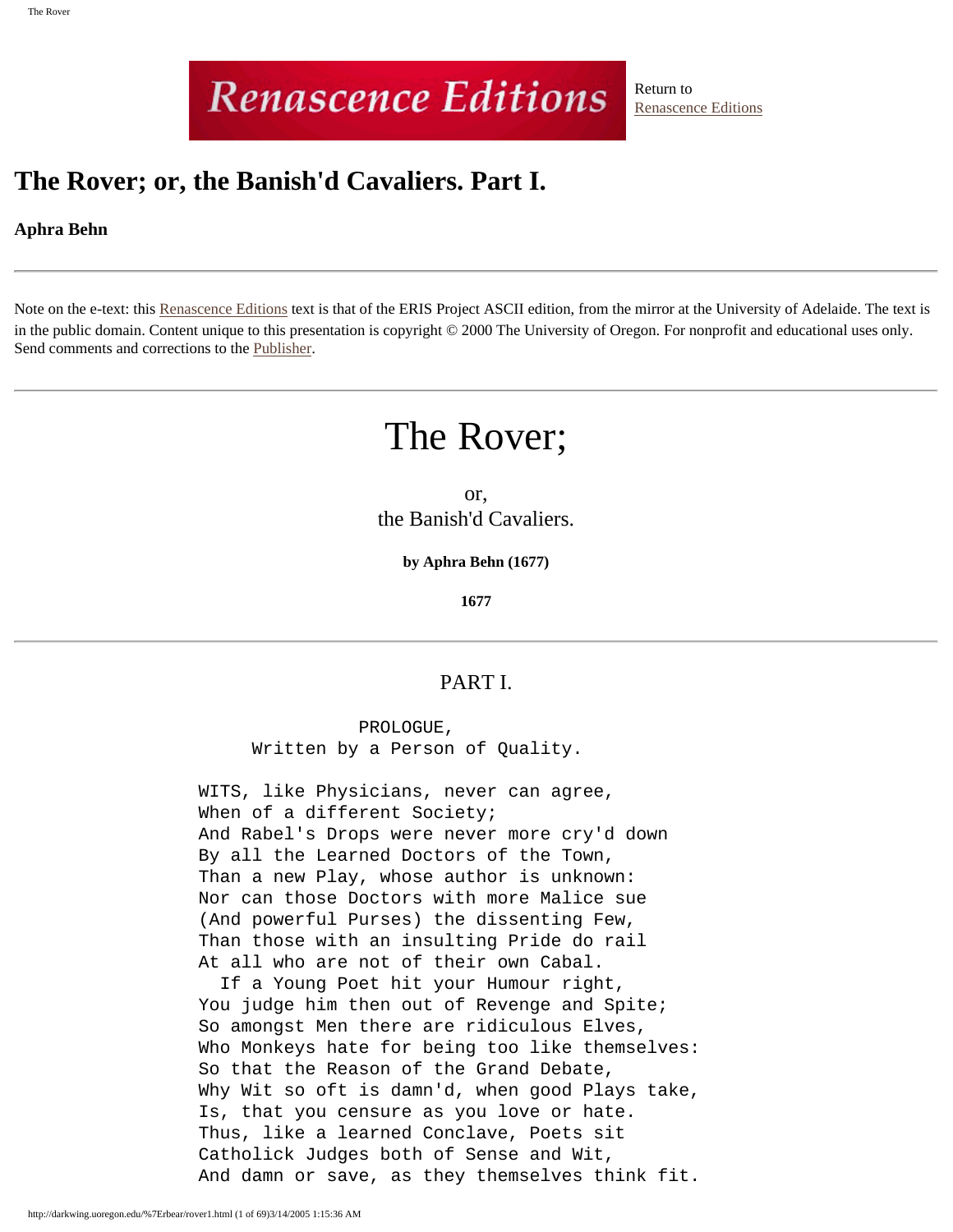Yet those who to others Faults are so severe, Are not so perfect, but themselves may err. Some write correct indeed, but then the whole (Bating their own dull Stuff i'th' Play) is stole: As Bees do suck from Flowers their Honey-dew, So they rob others, striving to please you.

 Some write their Characters genteel and fine, But then they do so toil for every Line, That what to you does easy seem, and plain, Is the hard issue of their labouring Brain. And some th' Effects of all their Pains we see, Is but to mimick good Extempore. Others by long Converse about the Town, Have Wit enough to write a leud Lampoon, But their chief Skill lies in a Baudy Song. In short, the only Wit that's now in Fashion Is but the Gleanings of good Conversation. As for the Author of this coming Play, I ask'd him what he thought fit I should say, In thanks for your good Company to day: He call'd me Fool, and said it was well known, You came not here for our sakes, but your own. New Plays are stuffed with Wits, and with Debauches, That croud and sweat like Cits in May-day Coaches.

#### DRAMATIS PERSONAE.

#### MEN.

| Don Antonio, the Vice-Roy's Son,                                          | Mr. Jevorne.    |
|---------------------------------------------------------------------------|-----------------|
| Don Pedro, a Noble Spainard, his Friend,                                  | Mr. Medburne.   |
| Belvile, an English Colonel in love with Florinda,                        | Mr. Betterton.  |
| Willmore, the ROVER,                                                      | Mr. Smith.      |
| Frederick, an English Gentleman, and Friend to Belvile and Blunt,         | Mr. Crosbie.    |
| Blunt, an English Country Gentleman,                                      | Mr. Underhill.  |
| Stephano, Servant to Don Pedro,                                           | Mr. Richards.   |
| Philippo, Lucetta's Gallant,                                              | Mr. Percival.   |
| Sancho, Pimp to Lucetta,                                                  | Mr. John Lee.   |
| Bisky and Sebastian, two Bravoes to Angelica.                             |                 |
| Diego, Page to Don Antonio.                                               |                 |
| Page to Hellena.                                                          |                 |
| Boy, Page to Belvile.                                                     |                 |
| Blunt's Man.                                                              |                 |
| Officers and Soldiers.                                                    |                 |
| WOMEN.                                                                    |                 |
| Florinda, Sister to Don Pedro,                                            | Mrs. Betterton. |
| Hellena, a gay young Woman design'd for a Nun, and Sister to<br>Florinda, | Mrs. Barrey.    |
| Valeria, a Kinswoman to Florinda,                                         | Mrs. Hughes.    |
| Angelica Bianca, a famous Curtezan,                                       | Mrs. Gwin.      |
| Moretta, her Woman,                                                       | Mrs. Leigh.     |
| Callis, Governess to Florinda and Hellena,                                | Mrs. Norris.    |
| Lucetta, a jilting Wench,                                                 | Mrs. Gillow.    |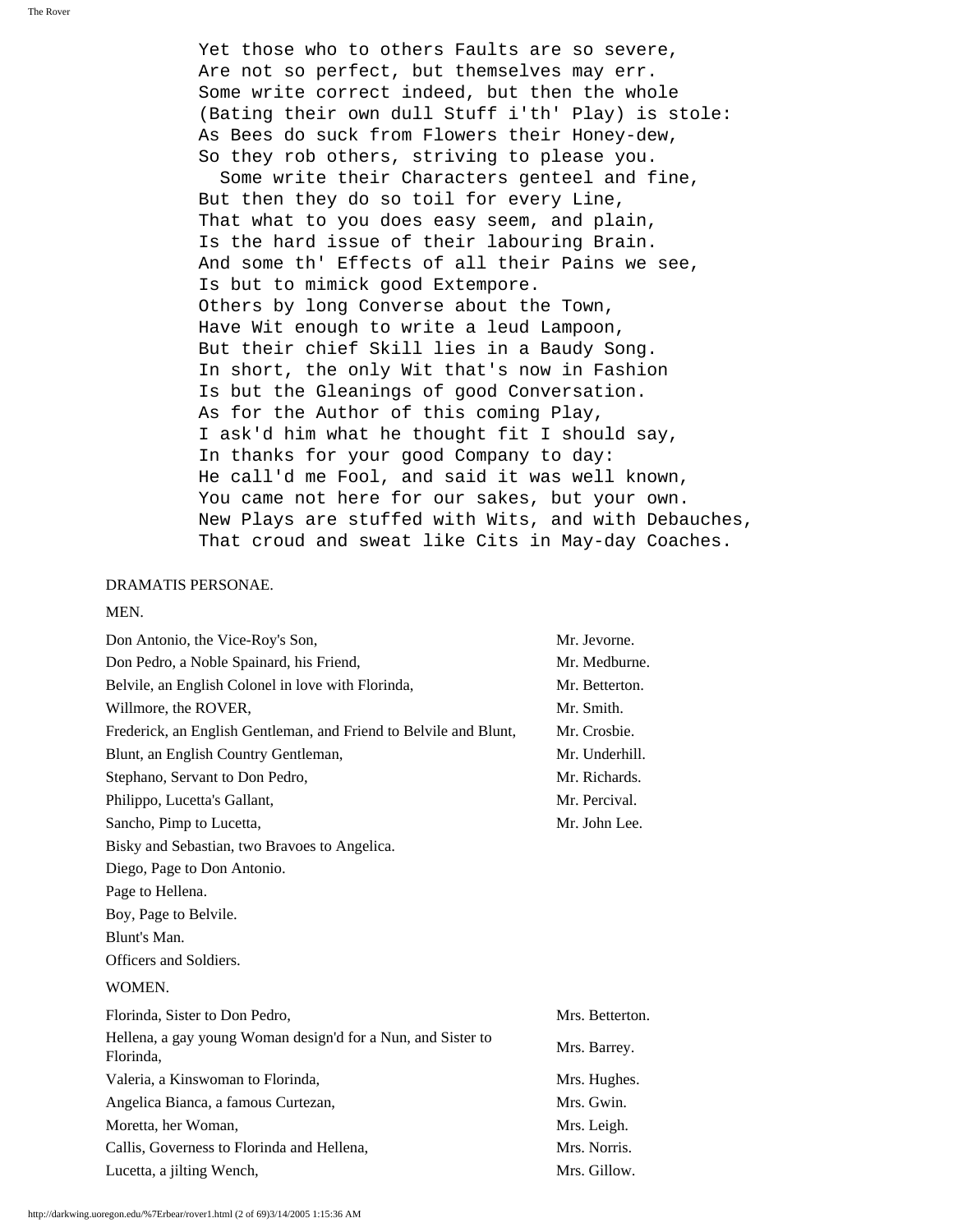Servants, other Masqueraders, Men and Women.

SCENE Naples, in Carnival-time.

ACT I.

SCENE 1. A chamber.

Enter Florinda and Hellena.

- Flor. What an impertinent thing is a young Girl bred in a Nunnery! How full of Questions! Prithee no more, Hellena; I have told thee more than thou understand'st already.
- Hell. The more's my Grief; I wou'd fain know as much as you, which makes me so inquisitive; nor is't enough to know you're a Lover, unless you tell me too, who 'tis you sigh for.
- Flor. When you are a Lover, I'll think you fit for a Secret of that nature.
- Hell. 'Tis true, I was never a Lover yet- but I begin to have a shreud Guess, what 'tis to be so, and fancy it very pretty to sigh, and sing, and blush and wish, and dream and wish, and long and wish to see the Man; and when I do, look pale and tremble; just as you did when my Brother brought home the fine English Colonel to see you- what do you call him? Don Belvile.
- Flor. Fie, Hellena.
- Hell. That Blush betrays you- I am sure 'tis so- or is it Don Antonio the Vice-Roy's Son?- or perhaps the rich Don Vincentio, whom my father designs for your Husband?- Why do you blush again?
- Flor. With Indignation; and how near soever my Father thinks I am to marrying that hated Object, I shall let him see I understand better what's due to my beauty Birth and Fortune, and more to my Soul, than to obey those unjust Commands.
- Hell. Now hang me, if I don't love thee for that dear Disobedience. I love Mischief strangely, as most of our Sex do, who are come to love nothing else- But tell me, dear Florinda, don't you love that fine Anglese?- For I vow next to loving him my self, 'twill please me most that you do so, for he is so gay and so handsom.
- Flor. Hellena, a Maid design'd for a Nun ought not to be so curious in a Discourse of Love.
- Hell. And dost thou think that ever I'll be a Nun? Or at least till I'm so old, I'm fit for nothing else. Faith no, Sister; and that which makes me long to know whether you love Belvile, is because I hope he has some mad Companion or other, that will spoil my Devotion; nay I'm resolv'd to provide my self this Carnival, if there be e'er a handsom Fellow of my Humour above Ground, tho I ask first.

Flor. Prithee be not so wild.

 Hell. Now you have provided your self with a Man, you take no Care for poor me- Prithee tell me, what dost thou see about me that is unfit for Love- have not I a world of Youth? a Humor gay? a Beauty passable? a Vigour desirable? well shap'd? clean limb'd? sweet breath'd? and Sense enough to know how all these ought to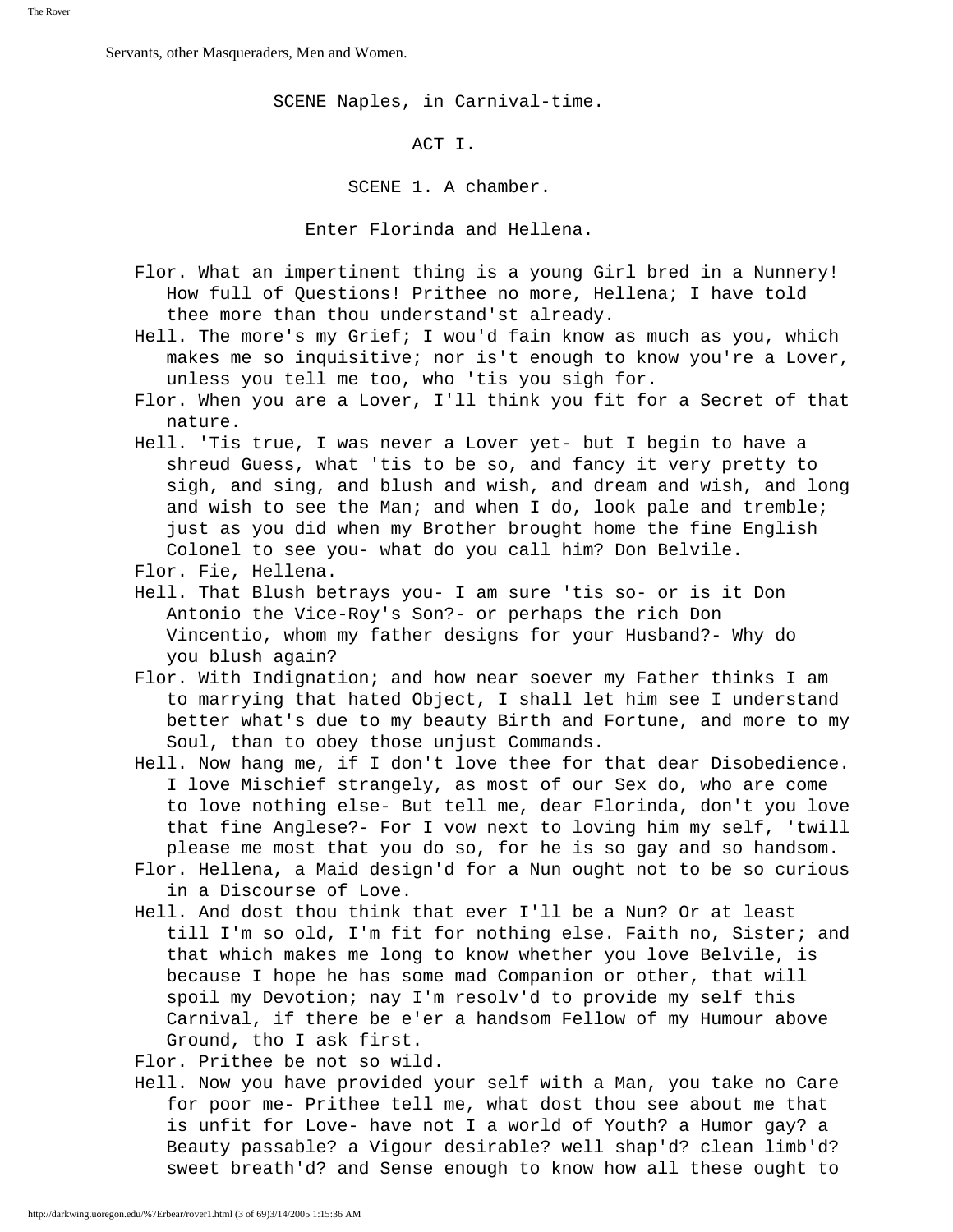be employ'd to the best Advantage: yes, I do and will. Therefore lay aside your Hopes of my Fortune, by my being a Devotee, and tell me how you came acquainted with this Belvile; for I perceive you knew Him before he came to Naples.

 Flor. Yes, I knew him at the Siege of Pampelona, he was then a Colonel of French Horse, who when the Town was ransack'd, nobly treated my Brother and my self, preserving us from all Insolencies; and I must own, (besides great Obligations) I have I know not what, that pleads kindly for him about my Heart, and will suffer no other to enter- But see my Brother.

> Enter Don Pedro, Stephano, with a Masquing Habit, and Callis.

- Pedro. Good morrow, Sister. Pray, when saw you your Lover Don Vincentio?
- Flor. I know not, Sir- Callis, when was he here? for I consider it so little, I know not when it was.
- Pedro. I have a Command from my Father here to tell you, you ought not to despise him, a Man of so vast a Fortune, and such a Passion for you- Stephano, my things-
- [Puts on his Masquing Habit. Flor. A Passion for me! 'tis more than e'er I saw, or had a desire should be shown- I hate Vincentio, and I would not have a Man so dear to me as my Brother follow the ill Customs of our Country, and make a Slave of his Sister- And Sir, my Father's Will, I'm sure, you may divert.
- Pedro. I know not how dear I am to you, but I wish only to be rank'd in your Esteem, equal with the English Colonel Belvile- Why do you frown and blush? Is there any Guilt belongs to the Name of that Cavalier?
- Flor. I'll not deny I value Belvile: when I was expos'd to such Dangers as the licens'd Lust of common Soldiers threatned, when Rage and Conquest flew thro the City- then Belvile, this Criminal for my sake, threw himself into all Dangers to save my Honour, and will you not allow him my Esteem?
- Pedro. Yes, pay him what you will in Honour- but you must consider Don Vincentio's Fortune, and the Jointure he'll make you.
- Flor. Let him consider my Youth, Beauty and Fortune; which ought not to be thrown away on his Age and Jointure.
- Pedro. 'Tis true, he's not so young and fine a Gentleman as that Belvile- but what jewels will that Cavalier present you with? those of his Eyes and Heart?
- Hell. And are not those better than any Don Vincentio has brought from the Indies?
- Pedro. Why how now! Has your Nunnery-breeding taught you to understand the Value of Hearts and Eyes?
- Hell. Better than to believe Vincentio deserves Value from any woman- He may perhaps encrease her Bags, but not her Family.
- Pedro. This is fine- Go up to your Devotion, you are not design'd for the Conversation of Lovers.
- Hell. Nor Saints yet a while I hope. [Aside. Is't not enough you make a Nun of me, but you must cast my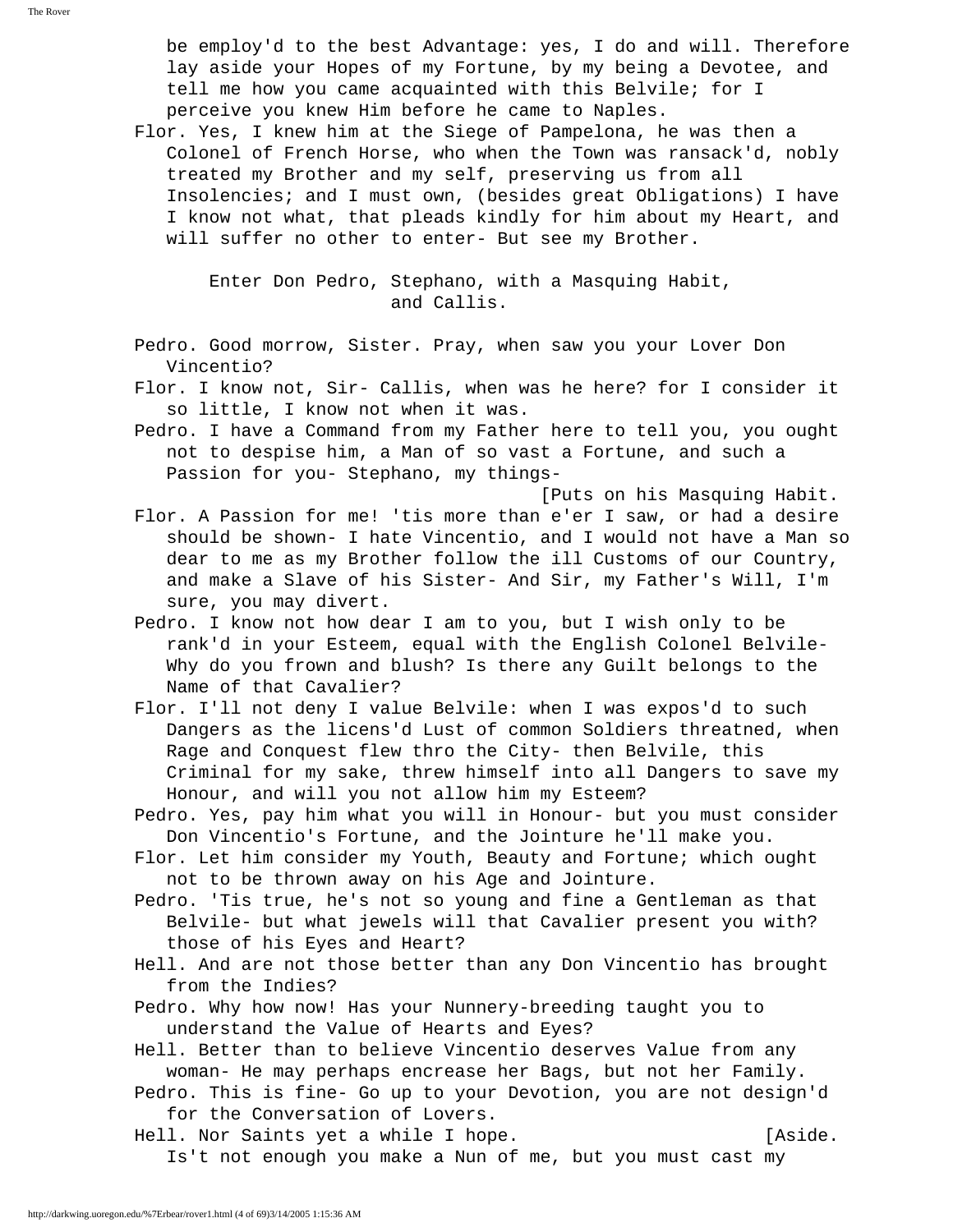Sister away too, exposing her to a worse confinement than a religious Life?

- Pedro. The Girl's mad- Is it a Confinement to be carry'd into the Country, to an ancient Villa belonging to the Family of the Vincentio's these five hundred Years, and have no other Prospect than that pleasing one of seeing all her own that meets her Eyes- a fine Air, large Fields and Gardens, where she may walk and gather Flowers?
- Hell. When? By Moon-Light? For I'm sure she dares not encounter with the heat of the Sun; that were a Task only for Don Vincentio and his Indian Breeding, who loves it in the Dog-days- And if these be her daily Divertisements, what are those of the Night? to lie in a wide Moth-eaten Bed-Chamber with Furniture in Fashion in the Reign of King Sancho the First; the Bed that which his Forefathers liv'd and dy'd in.

- Hell. This Apartment (new furbisht and fitted out for the young Wife) he (out of Freedom) makes his Dressing-room; and being a frugal and a jealous Coxcomb, instead of a Valet to uncase his feeble Carcase, he desires you to do that Office- Signs of Favour, I'll assure you, and such as you must not hope for, unless your Woman be out of the way.
- Pedro. Have you done yet?
- Hell. That Honour being past, the Giant stretches it self, yawns and sighs a Belch or two as loud as a Musket, throws himself into Bed, and expects you in his foul Sheets, and e'er you can get your self undrest, calls you with a Snore or two- And are not these fine Blessings to a young Lady?

Pedro. Have you done yet?

- Hell. And this man you must kiss, nay, you must kiss nay but him too- and nuzle thro his Beard to find his Lips- and this you must submit to for threescore Years, and all for a Jointure.
- Pedro. For all your Character of Don Vincentio she is as like to marry him as she was before.
- Hell. Marry Don Vincentio! hang me, such a Wedlock would be worse than Adultery with another Man: I had rather see her in the Hostel de Dieu, to waste her Youth there in Vows, and be a Handmaid to Lazers and Cripples, than to lose it in such a Marriage.
- Pedro. You have consider'd, Sister, that Belvile has no Fortune to bring you to, is banisht his Country, despis'd at home, and pity'd abroad.
- Hell. What then? the Vice-Roy's Son is better than that Old Sir Fisty. Don Vincentio! Don Indian! he thinks he's trading to Gambo still, and wou'd barter himself (that Bell and Bawble) for your Youth and Fortune.
- Pedro. Callis, take her hence, and lock her up all this Carnival, and at Lent she shall begin her everlasting Penance in a Monastery.
- Hell. I care not, I had rather be a Nun, than be oblig'd to marry as you wou'd have me, if I were design'd for't.

 Pedro. Do not fear the Blessing of that Choice- you shall be a Nun. Hell. Shall I so? you may chance to be mistaken in my way of

Pedro. Very well.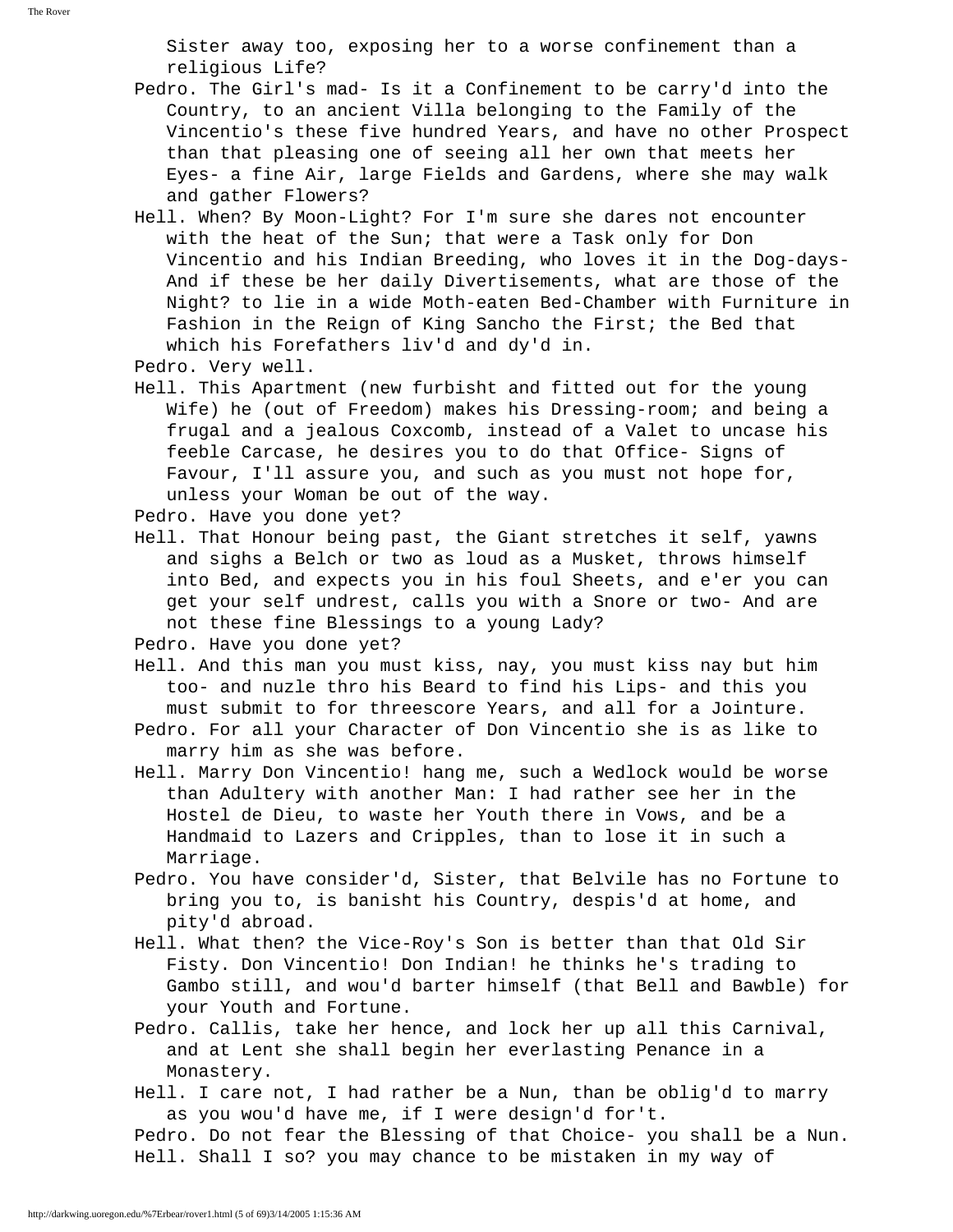Devotion- A Nun! yes I am like to make a fine Nun! I have an excellent Humour for a Grate: No, I'll have a Saint of my own to pray to shortly, if I like any that dares venture on me.  $[Aside.$  Pedro. Callis, make it your Business to watch this wild Cat. As for you, Florinda, I've only try'd you all this while, and urg'd my Father's Will; but mine is, that you would love Antonio, he is brave and young, and all that can compleat the Happiness of a gallant Maid- This Absence of my Father will give us opportunity to free you from Vincentio, by marrying here, which you must do to morrow. Flor. To morrow! Pedro. To morrow, or 'twill be too late- 'tis not my Friendship to Antonio, which makes me urge this, but Love to thee, and Hatred to Vincentio- therefore resolve upon't to morrow. Flor. Sir, I shall strive to do, as shall become your Sister. Pedro. I'll both believe and trust you- Adieu. [Ex. Ped. and Steph. Hell. As become his Sister !- That is, to be as resolved your way, as he is his- [Hell. goes to Callis. Flor. I ne'er till now perceiv'd my Ruin near, I've no Defence against Antonio's Love, For he has all the Advantages of Nature, The moving Arguments of Youth and Fortune. Hell. But hark you, Callis, you will not be so cruel to lock me up indeed: will you? Call. I must obey the Commands I hate- besides, do you consider what a Life you are going to lead? Hell. Yes, Callis, that of a Nun: and till then I'll be indebted a World of Prayers to you, if you let me now see, what I never did, the Divertisements of a Carnival. Call. What, go in Masquerade? 'twill be a fine farewell to the World I take it- pray what wou'd you do there? Hell. That which all the World does, as I am told, be as mad as the rest, and take all innocent Freedom- Sister, you'll go too, will you not? come prithee be not sad- We'll out-wit twenty Brothers, if you'll be ruled by me- Come put off this dull Humour with your Clothes, and assume one as gay, and as fantastick as the Dress my Cousin Valeria and I have provided, and let's ramble. Flor. Callis, will you give us leave to go? Call. I have a youthful Itch of going my self. [Aside. -Madam, if I thought your Brother might not know it, and I might wait on you, for by my troth I'll not trust young Girls alone. Flor. Thou see'st my Brother's gone already and thou shalt attend and watch us.

Enter Stephano.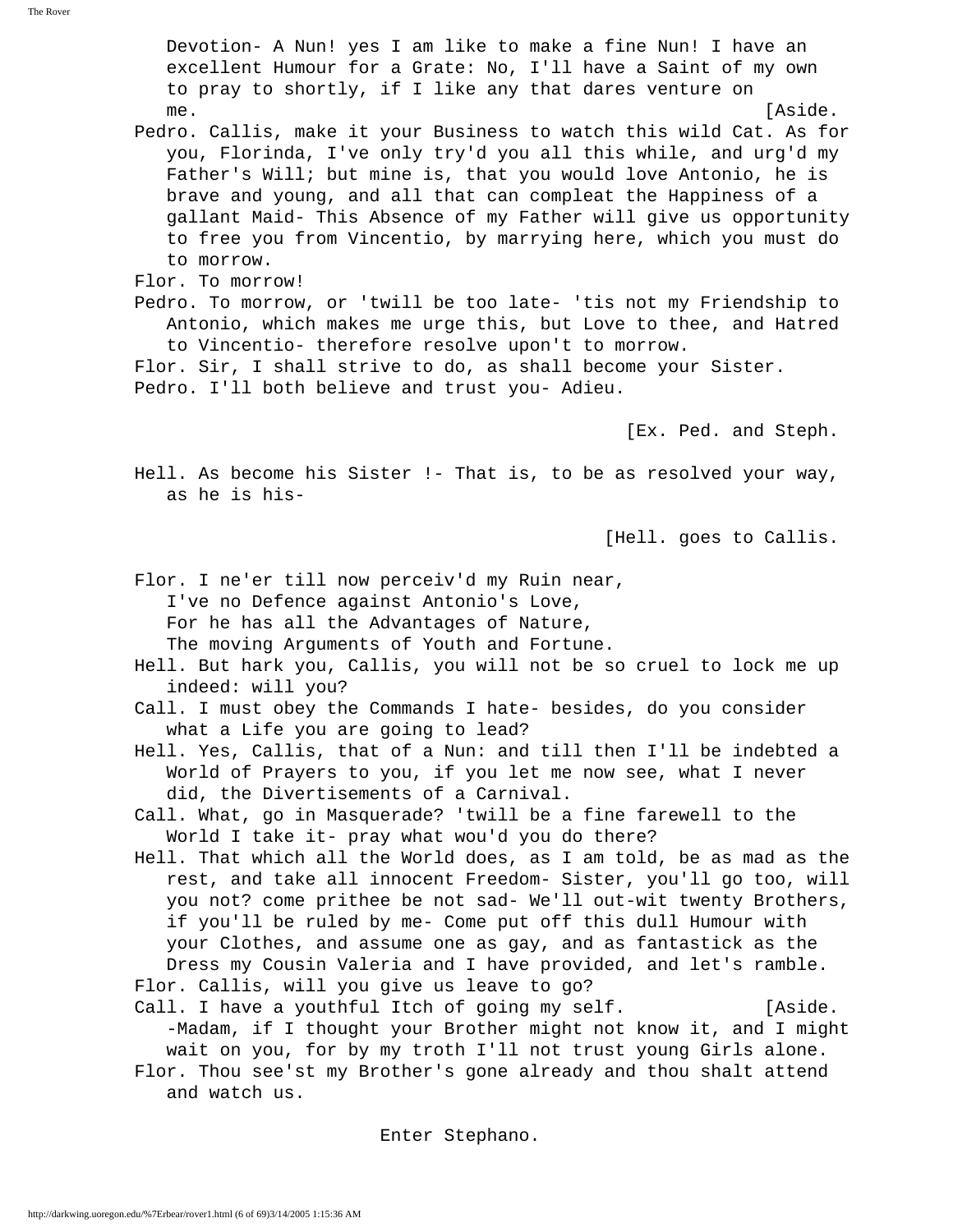Steph. Madam, the Habits are come, and your Cousin Valeria is drest, and stays for you.

 Flor. 'Tis well- I'll write a Note, and if I chance to see Belvile, and want an opportunity to speak to him, that shall let him know what I've resolv'd in favour of him.

Hell. Come, let's in and dress us.

[Exeunt.

#### SCENE II. A Long Street.

Enter Belvile, melancholy, Blunt and Frederick.

- Fred. Why, what the Devil ails the Colonel, in a time when all the World is gay, to look like mere Lent thus? Hadst thou been long enough in Naples to have been in love, I should have sworn some such Judgment had befall'n thee.
- Belv. No, I have made no new Amours since I came to Naples.
- Fred. You have left none behind you in Paris.
- Belv. Neither.
- Fred. I can't divine the Cause then; unless the old Cause, the want of Mony.
- Blunt. And another old Cause, the want of a Wench- Wou'd not that revive you?
- Belv. You're mistaken, Ned.

Blunt. Nay, 'Sheartlikins, then thou art past Cure.

- Fred. I have found it out; thou hast renew'd thy Acquaintance with the Lady that cost thee so many Sighs at the Siege of Pampelona pox on't, what d'ye call her- her Brother's a noble Spaniard- Nephew to the dead General- Florinda- ay, Florinda- And will nothing serve thy turn but that damn'd virtuous Woman, whom on my Conscience thou lov'st in spite too, because thou seest little or no possibility of gaining her?
- Belv. Thou art mistaken, I have Interest enough in that lovely Virgin's Heart, to make me proud and vain, were it not abated by the Severity of a Brother, who perceiving my Happiness-
- Fred. Has civilly forbid thee the House?
- Belv. 'Tis so, to make way for a powerful Rival, the Vice-Roy's Son, who has the advantage of me, in being a Man of Fortune, a Spaniard, and her Brother's Friend; which gives him liberty to make his Court, whilst I have recourse only to Letters, and distant Looks from her Window, which are as soft and kind as those which Heav'n sends down on Penitents.
- Blunt. Hey day! 'Sheartlikins, Simile! by this Light the Man is quite spoil'd- Frederick, what the Devil are we made of, that we cannot be thus concerned for a Wench?- 'Sheartlikins, our Cupids are like the Cooks of the Camp, they can roast or boil a Woman, but they have none of the fine Tricks to set 'em off, no Hogoes to make the Sauce pleasant, and the Stomach sharp.
- Fred. I dare swear I have had a hundred as young, kind and handsom as this Florinda; and Dogs eat me, if they were not as troublesom to me i'th' Morning, as they were welcome o'er night. Blunt. And yet, I warrant, he wou'd not touch another Woman, if he might have her for nothing.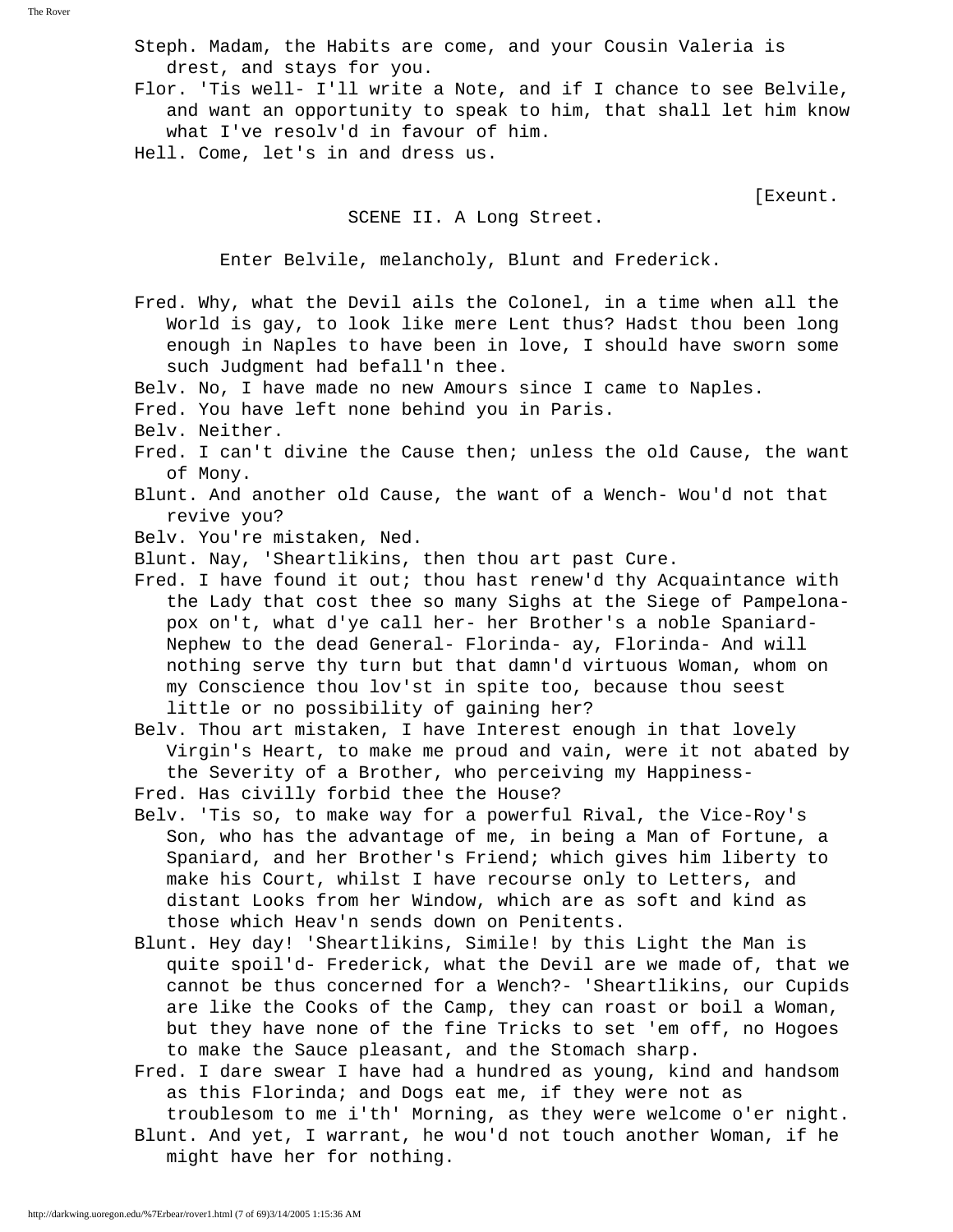Belv. That's thy joy, a cheap Whore.

 Blunt. Why, 'dsheartlikins, I love a frank Soul- When did you ever hear of an honest Woman that took a Man's Mony? I warrant 'em good ones- But, Gentlemen, you may be free, you have been kept so poor with Parliaments and Protectors, that the little Stock you have is not worth preserving- but I thank my Stars, I have more Grace than to forfeit my Estate by Cavaliering.

 Belv. Methinks only following the Court should be sufficient to entitle 'em to that.

 Blunt. 'Sheartlikins, they know I follow it to do it no good, unless they pick a hole in my Coat for lending you Mony now and then; which is a greater Crime to my Conscience, Gentlemen, than to the Common-wealth.

Enter Willmore.

Will. Ha! dear Belvile! noble Colonel!

- Belv. Willmore! welcome ashore, my dear Rover!- what happy Wind blew us this good Fortune?
- Will. Let me salute you my dear Fred, and then command me- How is't honest Lad?
- Fred. Faith, Sir, the old Complement, infinitely the better to see my dear mad Willmore again- Prithee why camest thou ashore? and where's the Prince?
- Will. He's well, and reigns still Lord of the watery Element- I must aboard again within a Day or two, and my Business ashore was only to enjoy my self a little this Carnival.

 Belv. Pray know our new Friend, Sir, he's but bashful, a raw Traveller, but honest, stout, and one of us. [Embraces Blunt.

Will. That you esteem him, gives him an interest here.

Blunt. Your Servant, Sir.

 Will. But well- Faith I'm glad to meet you again in a warm Climate, where the kind Sun has its god-like Power still over the Wine and Woman.- Love and Mirth are my Business in Naples; and if I mistake not the Place, here's an excellent Market for Chapmen of my Humour.

Belv. See here be those kind Merchants of Love you look for.

 Enter several Men in masquing Habits, some playing on Musick, others dancing after; Women drest like Curtezans, with Papers pinn'd to their Breasts, and Baskets of Flowers in their Hands.

 Blunt. 'Sheartlikins, what have we here! Fred. Now the Game begins.

 Will. Fine pretty Creatures! may a stranger have leave to look and love?- What's here- Roses for every Month! [Reads the Paper. Blunt. Roses for every Month! what means that?

 Belv. They are, or wou'd have you think they're Curtezans, who here in Naples are to be hir'd by the Month.

 Will. Kind and obliging to inform us- Pray where do these Roses grow? I would fain plant some of 'em in a Bed of mine.

Wom. Beware such Roses, Sir.

Will. A Pox of fear: I'll be bak'd with thee between a pair of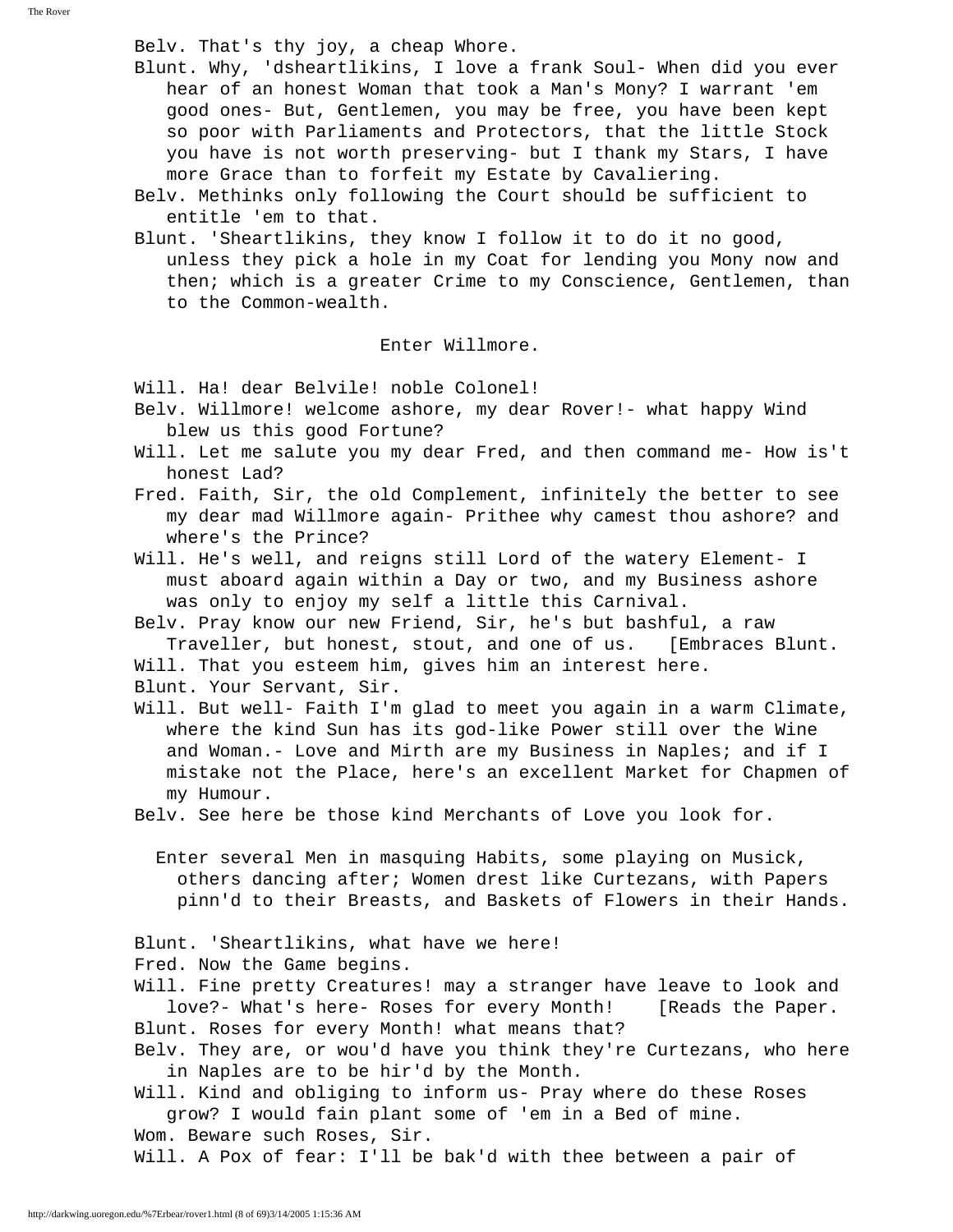Sheets, and that's thy proper Still, so I might but strow such Roses over me and under me- Fair one, wou'd you wou'd give me leave to gather at your Bush this idle Month, I wou'd go near to make some Body smell of it all the Year after.

 Belv. And thou hast need of such a Remedy, for thou stinkest of Tar and Rope-ends, like a Dock or Pesthouse.

[The Woman puts her self into the Hands of a Man, and Exit.

Will. Nay, nay, you shall not leave me so.

Belv. By all means use no Violence here.

- Will. Death! just as I was going to be damnably in love, to have her led off! I could pluck that Rose out of his Hand, and even kiss the Bed, the Bush it grew in.
- Fred. No Friend to Love like a long Voyage at Sea.
- Blunt. Except a Nunnery, Fred.
- Will. Death! but will they not be kind, quickly be kind? Thou know'st I'm no tame Sigher, but a rampant Lion of the Forest.

 Two Men drest all over with Horns of several sorts, making Grimaces at one another, with Papers pinn'd on their Backs, advance from the farther end of the Scene.

- Belv. Oh the fantastical Rogues, how they are dress'd! 'tis a Satir against the whole Sex.
- Will. Is this a Fruit that grows in this warm Country?
- Belv. Yes: 'Tis pretty to see these Italian start, swell, and stab at the Word Cuckold, and yet stumble at Horns on every Threshold.
- Will. See what's on their Back- Flowers for every Night. [Reads. -Ah Rogue! And more sweet than Roses of ev'ry Month! This is a Gardiner of Adam's own breeding. They dance.
- Belv. What think you of those grave People?- is a Wake in Essex half so mad or extravagant?
- Will. I like their sober grave way, 'tis a kind of legal authoriz'd Fornication, where the Men are not chid for't, nor the Women despis'd, as amongst our dull English; even the Monsieurs want that part of good Manners.
- Belv. But here in Italy a Monsieur is the humblest best-bred Gentleman- Duels are so baffled by Bravo's that an age shews not one, but between a Frenchman and a Hang-man, who is as much too hard for him on the Piazza, as they are for a Dutchman on the new Bridge- But see another Crew.
	- Enter Florinda, Hellena, and Valeria, drest like Gipsies; Callis and Stephano, Lucetta, Philippo and Sancho in Masquerade.
- Hell. Sister, there's your Englishman, and with him a handsom proper Fellow- I'll to him, and instead of telling him his Fortune, try my own.
- Will. Gipsies, on my Life- Sure these will prattle if a Man cross their Hands. [Goes to Hellena]- Dear pretty (and I hope) young Devil, will you tell an amorous Stranger what Luck he's like to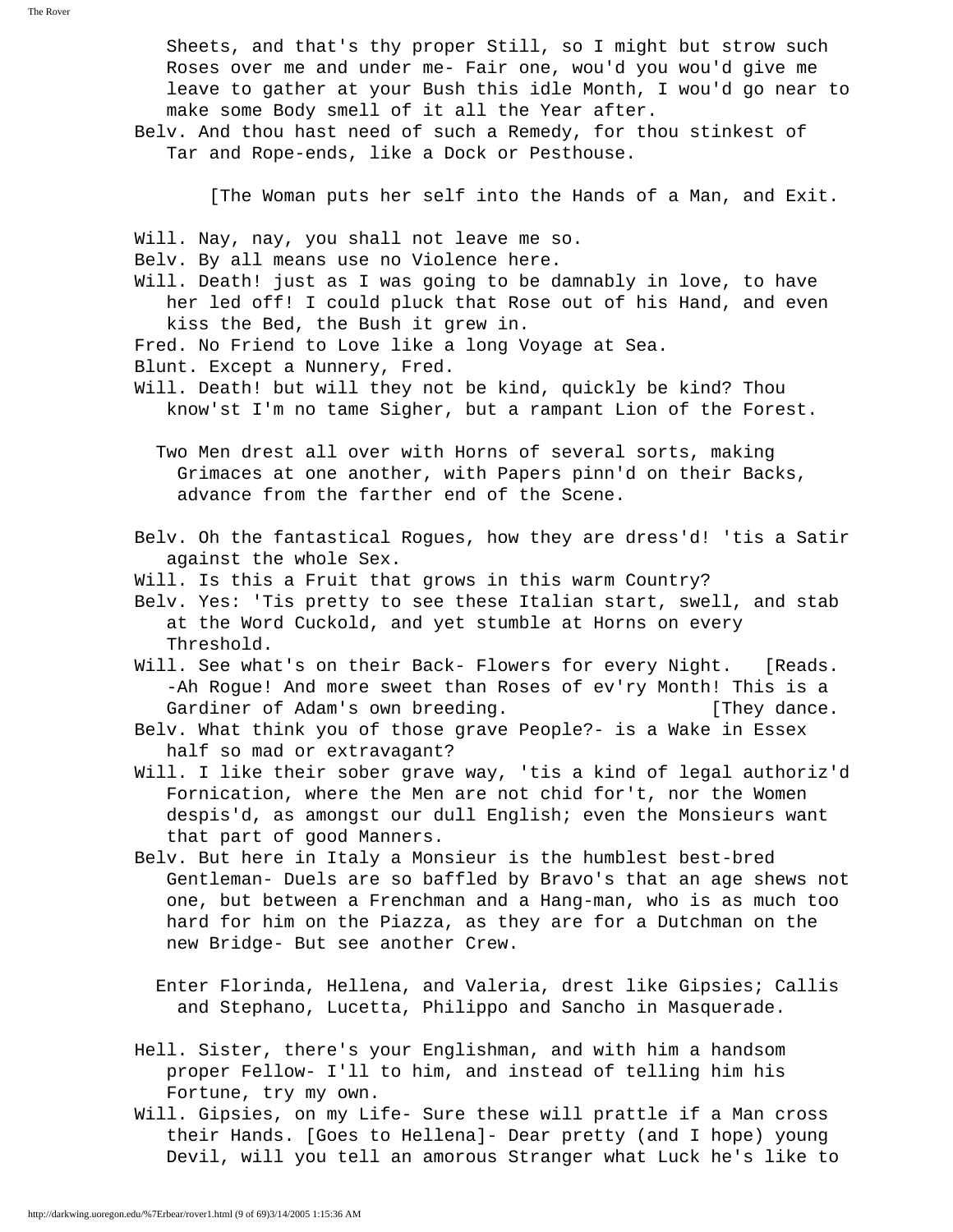The Rover

have?

- Hell. Have a care how you venture with me, Sir, lest I pick your Pocket, which will more vex your English Humour, than an Italian Fortune will please you.
- Will. How the Devil cam'st thou to know my Country and Humour?
- Hell. The first I guess by a certain forward Impudence, which does not displease me at this time; and the Loss of your Money will vex you, because I hope you have but very little to lose.
- Will. Egad Child, thou'rt i'th' right; it is so little, I dare not offer it thee for a Kindness- But cannot you divine what other things of more value I have about me, that I would more willingly part with?
- Hell. Indeed no, that's the Business of a Witch, and I am but a Gipsy yet- Yet, without looking in your Hand, I have a parlous Guess, 'tis some foolish Heart you mean, an inconstant English Heart, as little worth stealing as your Purse.
- Will. Nay, then thou dost deal with the Devil, that's certain- Thou hast guess'd as right as if thou hadst been one of that Number it has languisht for- I find you'll be better acquainted with it; nor can you take it in a better time, for I am come from Sea, Child; and Venus not being propitious to me in her own Element, I have a world of Love in store- Wou'd you would be good-natur'd, and take some on't off my Hands.
- Hell. Why- I could be inclin'd that way- but for a foolish Vow I am going to make- to die a Maid.
- Will. Then thou art damn'd without Redemption; and as I am a good Christian, I ought in charity to divert so wicked a Design therefore prithee, dear Creature, let me know quickly when and where I shall begin to set a helping hand to so good a Work.
- Hell. If you should prevail with my tender Heart (as I begin to fear you will, for you have horrible loving Eyes) there will be difficulty in't that you'll hardly undergo for my sake.
- Will. Faith, Child, I have been bred in Dangers, and wear a Sword that has been employ'd in a worse Cause, than for a handsom kind Woman- Name the Danger- let it be any thing but a long Siege, and I'll undertake it.
- Hell. Can you storm?
- Will. Oh, most furiously.
- Hell. What think you of a Nunnery-wall? for he that wins me, must gain that first.
- Will. A Nun! Oh how I love thee for't! there's no Sinner like a young Saint- Nay, now there's no denying me: the old Law had no Curse (to a Woman) like dying a Maid; witness Jephtha's Daughter.
- Hell. A very good Text this, if well handled; and I perceive, Father Captain, you would impose no severe Penance on her who was inclin'd to console her self before she took Orders.

Will. If she be young and handsom.

- Hell. Ay, there's it- but if she be not-
- Will. By this Hand, Child, I have an implicit Faith, and dare venture on thee with all Faults- besides, 'tis more meritorious to leave the World when thou hast tasted and prov'd the Pleasure on't; then 'twill be a Virtue in thee, which now will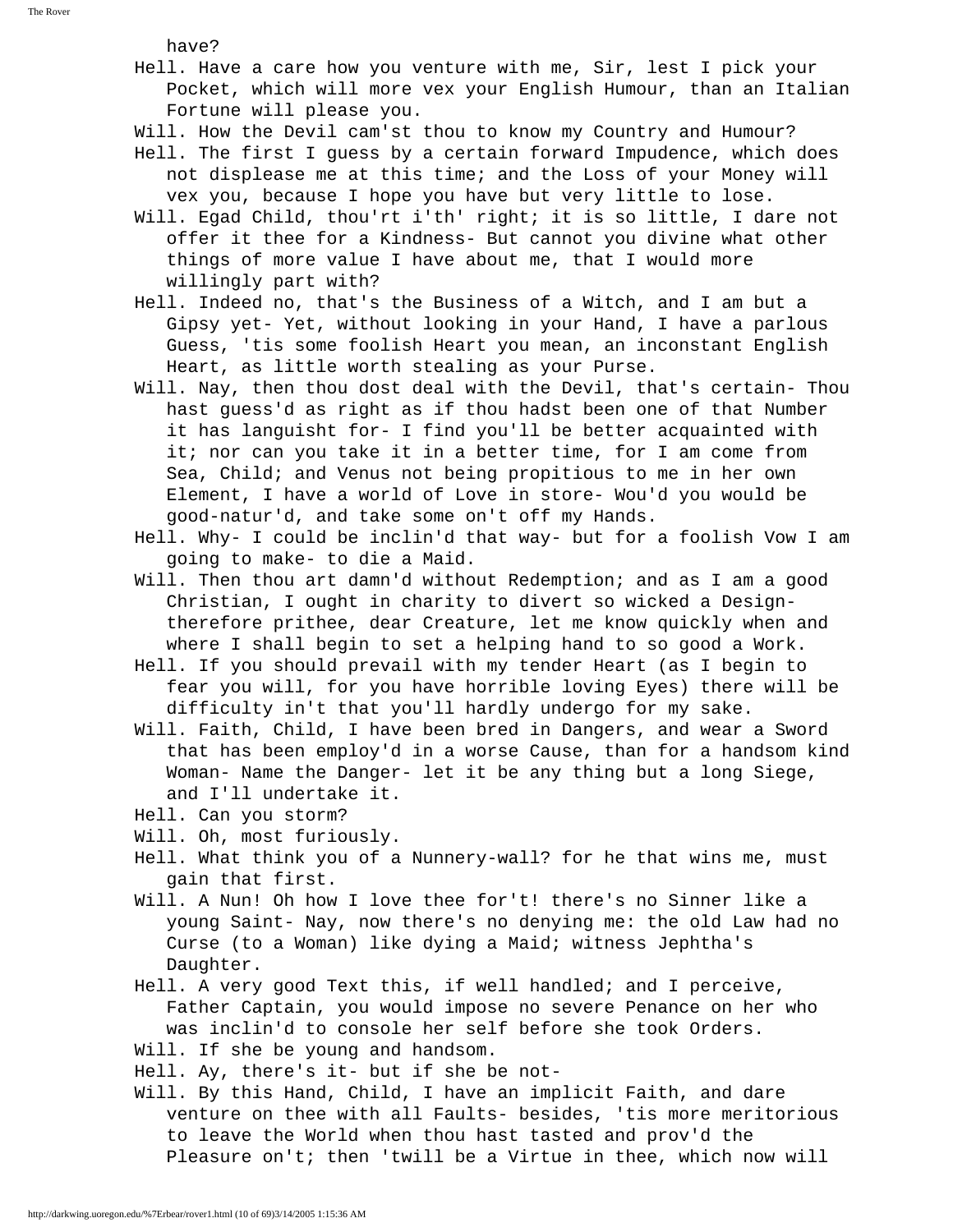be pure Ignorance.

- Hell. I perceive, good Father Captain, you design only to make me fit for Heaven- but if on the contrary you should quite divert me from it, and bring me back to the World again, I should have a new Man to seek I find; and what a grief that will be- for when I begin, I fancy I shall love like any thing: I never try'd yet.
- Will. Egad, and that's kind- Prithee, dear Creature, give me Credit for a Heart, for faith, I'm a very honest Fellow- Oh, I long to come first to the Banquet of Love; and such a swinging Appetite I bring- Oh, I'm impatient. Thy Lodging, Sweetheart, thy Lodging, or I'm a dead man.
- Hell. Why must we be either guilty of Fornication or Murder, if we converse With you Men?- And is there no difference between leave to love me, and leave to lie with me?
- Will. Faith, Child, they were made to go together.

 Lucet. Are you sure this is the Man? [Pointing to Blunt. Sancho. When did I mistake your Game?

- Lucet. 'This is a stranger, I know by his gazing; if he be brisk he'll venture to follow me; and then, if I understand my Trade, he's mine: he's English too, and they say that's a sort of good natur'd loving People, and have generally so kind an opinion of themselves, that a Woman with any Wit may flatter 'em into any sort of Fool she pleases.
- Blunt. 'Tis so- she is taken- I have Beauties which my false Glass at home did not discover.

 [She often passes by Blunt and gazes on him; he struts, and cocks, and walks, and gazes on her.

- Flor. This Woman watches me so, I shall get no Opportunity to discover my self to him, and so miss the intent of my coming- But as I was saying, Sir- by this Line you should be a Lover.  $[Looking in his Hand.$
- Belv. I thought how right you guess'd, all Men are in love, or pretend to be so- Come, let me go, I'm weary of this fooling. [Walks away.
- Flor. I will not, till you have confess'd whether the Passion that you have vow'd Florinda be true or false.

[She holds him, he strives to get from her.

Belv. Florinda! [Turns quick towards her.

- Flor. Softly.
- Belv. Thou hast nam'd one will fix me here for ever.
- Flor. She'll be disappointed then, who expects you this Night at the Garden-gate, and if you'll fail not- as let me see the other Hand- you will go near to do- she vows to die or make you happy. [Looks on Callis, who observes 'em.

Belv. What canst thou mean?

Flor. That which I say- Farewel. The same section of the set of  $[0$ ffers to go. Belv. Oh charming Sybil, stay, complete that Joy, which, as it is, will turn into Distraction!- Where must I be? at the Garden gate? I know it- at night you say- I'll sooner forfeit Heaven than disobey.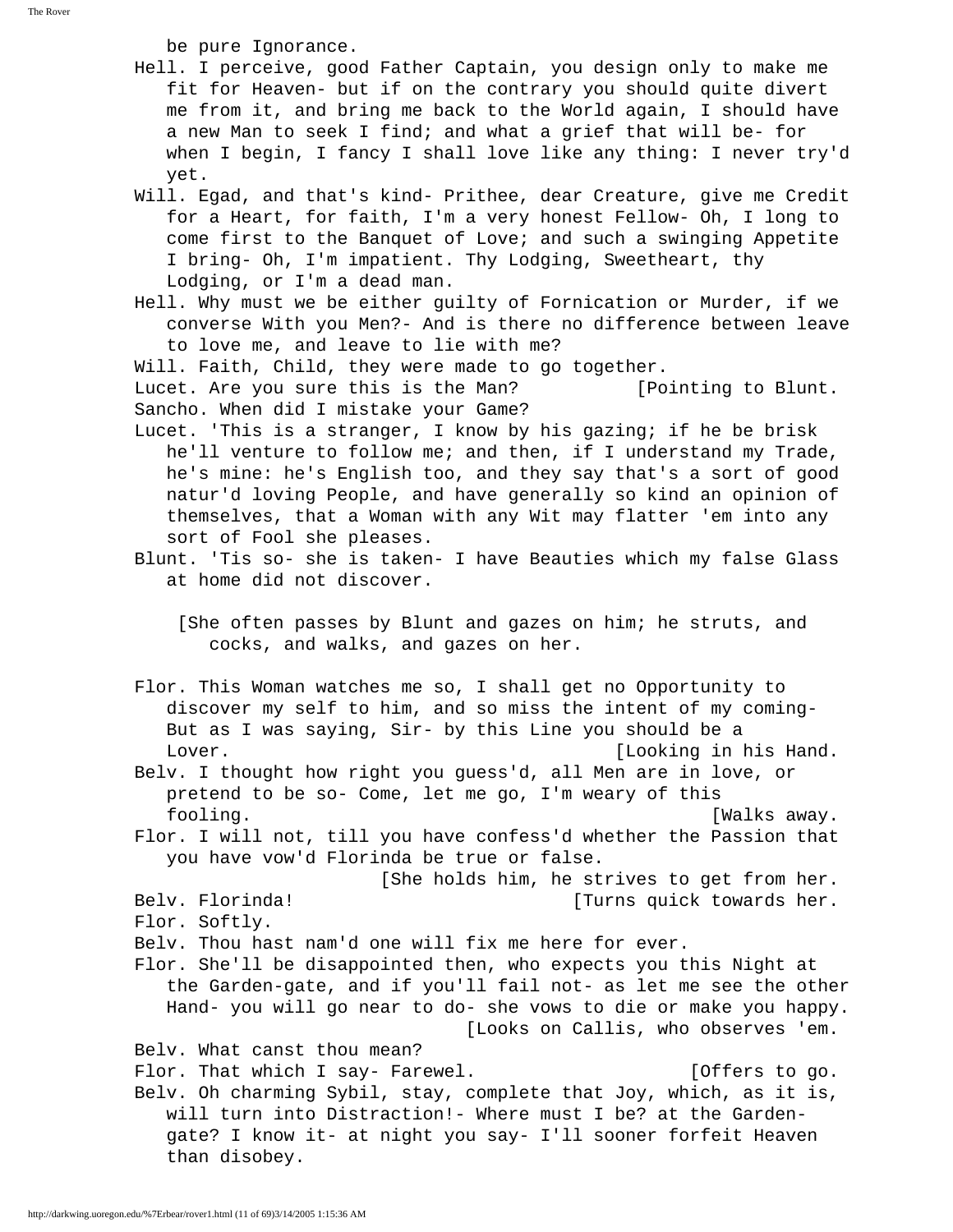Enter Don Pedro and other Masquers, and pass over the Stage.

 Call. Madam, your Brother's here. Flor. Take this to instruct you farther.

[Gives him a Letter, and goes off.

- Fred. Have a care, Sir, what you promise; this may be a Trap laid by her Brother to ruin you.
- Belv. Do not disturb my Happiness with Doubts. [Opens the Letter.
- Will. My dear pretty Creature, a Thousand Blessings on thee; still in this Habit, you say, and after Dinner at this Place.
- Hell. Yes, if you will swear to keep your Heart, and not bestow it between this time and that.
- Will. By all the little Gods of Love I swear, I'll leave it with you; and if you run away with it, those Deities of Justice will revenge me.

[Ex. all the Women except Lucetta.

- Fred. Do you know the Hand?
- Belv. 'Tis Florinda's.

All Blessings fall upon the virtuous Maid.

- Fred. Nay, no Idolatry, a sober Sacrifice I'll allow you.
- Belv. Oh Friends! the welcom'st News, the softest Letter!- nay, you shall see it; and could you now be serious, I might be made the happiest Man the Sun shines on.
- Will. The Reason of this mighty Joy.
- Belv. See how kindly she invites me to deliver her from the threaten'd Violence of her Brother- will you not assist me?
- Will. I know not what thou mean'st, but I'll make one at any Mischief where a Woman's concern'd- but she'll be grateful to us for the Favour, will she not?
- Belv. How mean you?
- Will. How should I mean? Thou know'st there's but one way for a Woman to oblige me.
- Belv. Don't prophane- the Maid is nicely virtuous.
- Will. Who pox, then she's fit for nothing but a Husband; let her e'en go, Colonel.
- Fred. Peace, she's the Colonel's Mistress, Sir.
- Will. Let her be the Devil; if she be thy Mistress, I'll serve her name the way.
- Belv. Read here this Postcript. [Gives him a Letter.
- Will. [Reads.] At Ten at night- at the Garden-Gate- of which, if I cannot get the Key, I will contrive a way over the Wall- come attended with a Friend or two.- Kind heart, if we three cannot weave a String to let her down a Garden-Wall, 'twere pity but the Hangman wove one for us all.
- Fred. Let her alone for that: your Woman's Wit, your fair kind Woman, will out-trick a Brother or a Jew, and contrive like a Jesuit in Chains- but see, Ned Blunt is stoln out after the Lure of a Damsel.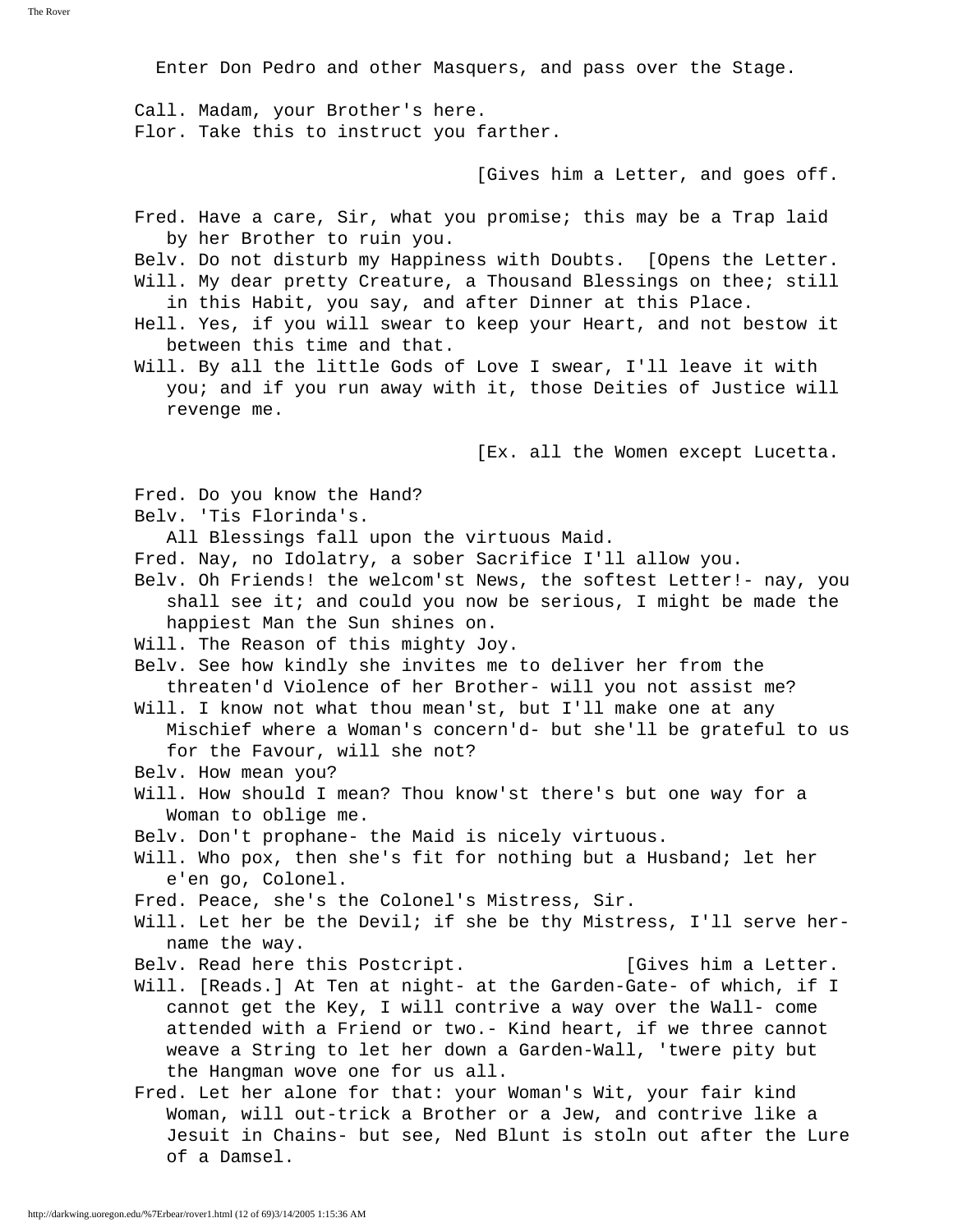- Belv. So he'll scarce find his way home again, unless we get him cry'd by the Bell-man in the Market-place, and 'twou'd sound prettily- a lost English Boy of Thirty.
- Fred. I hope 'tis some common crafty Sinner, one that will fit him; it may be she'll sell him for Peru, the Rogue's sturdy and would work well in a Mine; at least I hope she'll dress him for our Mirth; cheat him of all, then have him well-favour'dly bang'd, and turn'd out naked at Midnight.
- Will. Prithee what Humor is he of, that you wish him so well?
- Belv. Why, of an English Elder Brother's Humour, educated in a Nursery, with a Maid to tend him till Fifteen, and lies with his Grand-mother till he's of Age; one that knows no Pleasure beyond riding to the next Fair, or going up to London with his right Worshipful Father in Parliament-time; wearing gay Clothes, or making honourable Love to his Lady Mother's Landry-Maid; gets drunk at a Hunting-Match, and ten to one then gives some Proofs of his Prowess- A pox upon him, he's our Banker, and has all our Cash about him, and if he fail we are all broke.
- Fred. Oh let him alone for that matter, he's of a damn'd stingy Quality, that will secure our Stock. I know not in what Danger it were indeed, if the Jilt should pretend she's in love with him, for 'tis a kind believing Coxcomb; otherwise if he part with more than a Piece of Eight- geld him: for which offer he may chance to be beaten, if she be a Whore of the first Rank.
- Belv. Nay the Rogue will not be easily beaten, he's stout enough; perhaps if they talk beyond his Capacity, he may chance to exercise his Courage upon some of them; else I'm sure they'll find it as difficult to beat as to please him.
- Will. 'Tis a lucky Devil to light upon so kind a Wench!
- Fred. Thou hadst a great deal of talk with thy little Gipsy, coud'st thou do no good upon her? for mine was hard-hearted.
- Will. Hang her, she was some damn'd honest Person of Quality, I'm sure, she was so very free and witty. If her Face be but answerable to her Wit and Humour, I would be bound to Constancy this Month to gain her. In the mean time have you made no kind Acquaintance since you came to Town?- You do not use to be honest so long, Gentlemen.
- Fred. Faith Love has kept us honest, we have been all fir'd with a Beauty newly come to Town, the famous Paduana Angelica Bianca. Will. What, the Mistress of the dead Spanish General?
- Belv. Yes, she's now the only ador'd Beauty of all the Youth in Naples, who put on all their Charms to appear lovely in her sight, their Coaches, Liveries, and themselves, all gay, as on a Monarch's Birth-Day, to attract the Eyes of this fair Charmer, while she has the Pleasure to behold all languish for her that see her.
- Fred. 'Tis pretty to see with how much Love the Men regard her, and how much Envy the Women.

Will. What Gallant has she?

Belv. None, she's exposed to Sale, and four Days in the Week she's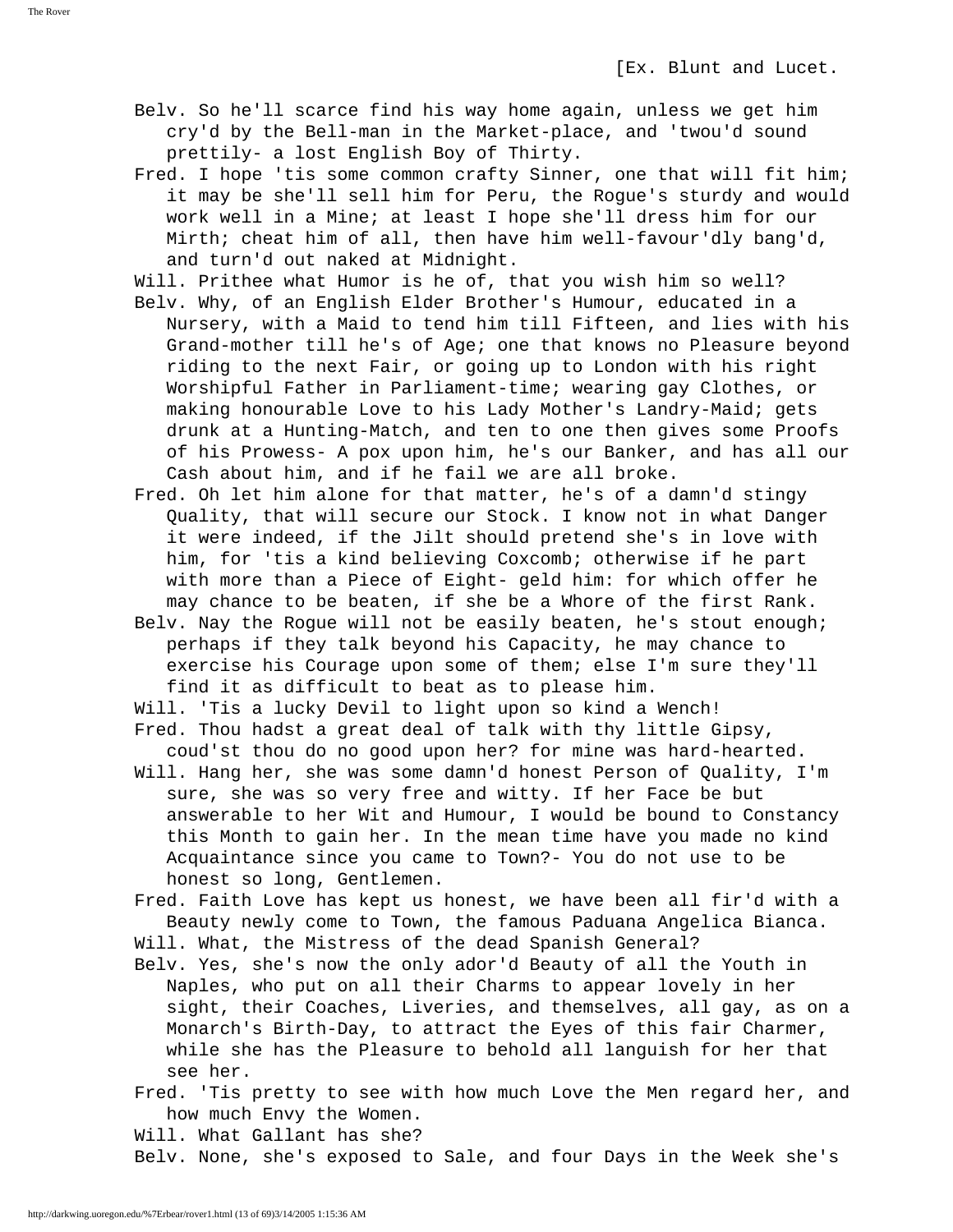yours- for so much a Month.

 Will. The very Thought of it quenches all manner of Fire in me- yet prithee let's see her.

 Belv. Let's first to Dinner, and after that we'll pass the Day as you please- but at Night ye must all be at my Devotion. Will. I will not fail you.

[Exeunt.

#### ACT II.

SCENE I. The Long Street.

 Enter Belvile and Frederick in Masquing-Habits, and Willmore in his own Clothes, with a Vizard in his Hand.

Will. But why thus disguis'd and muzzl'd?

- Belv. Because whatever Extravagances we commit in these Faces, our own may not be oblig'd to answer 'em.
- Will. I should have chang'd my Eternal Buff too: but no matter, my little Gipsy wou'd not have found me out then: for if she should change hers, it is impossible I should know her, unless I should hear her prattle- A Pox on't, I cannot get her out of my Head: Pray Heaven, if ever I do see her again, she prove damnable ugly, that I may fortify my self against her Tongue.
- Belv. Have a care of Love, for o' my conscience she was not of a Quality to give thee any hopes.
- Will. Pox on 'em, why do they draw a Man in then? She has play'd with my Heart so, that 'twill never lie still till I have met with some kind Wench, that will play the Game out with me- Oh for my Arms full of soft, white, kind- Woman! such as I fancy Angelica.
- Belv. This is her House, if you were but in stock to get admittance; they have not din'd yet; I perceive the Picture is not out.

Enter Blunt.

 Will. I long to see the Shadow of the fair Substance, a Man may gaze on that for nothing. Blunt. Colonel, thy Hand- and thine, Fred. I have been an Ass, a deluded Fool, a very Coxcomb from my Birth till this Hour, and heartily repent my little Faith. Belv. What the Devil's the matter with thee Ned? Blunt. Oh such a Mistress, Fred. such a Girl! Will. Ha! where? Fred. Ay where! Blunt. So fond, so amorous, so toying and fine! and all for sheer Love, ye Rogue! Oh how she lookt and kiss'd! and sooth'd my Heart from my Bosom. I cannot think I was awake, and yet methinks I see and feel her Charms still- Fred.- Try if she have not left the Taste of her balmy Kisses upon my Lips- [Kisses him. Belv. Ha, ha, ha! Will. Death Man, where is she? Blunt. What a Dog was I to stay in dull England so long- How have I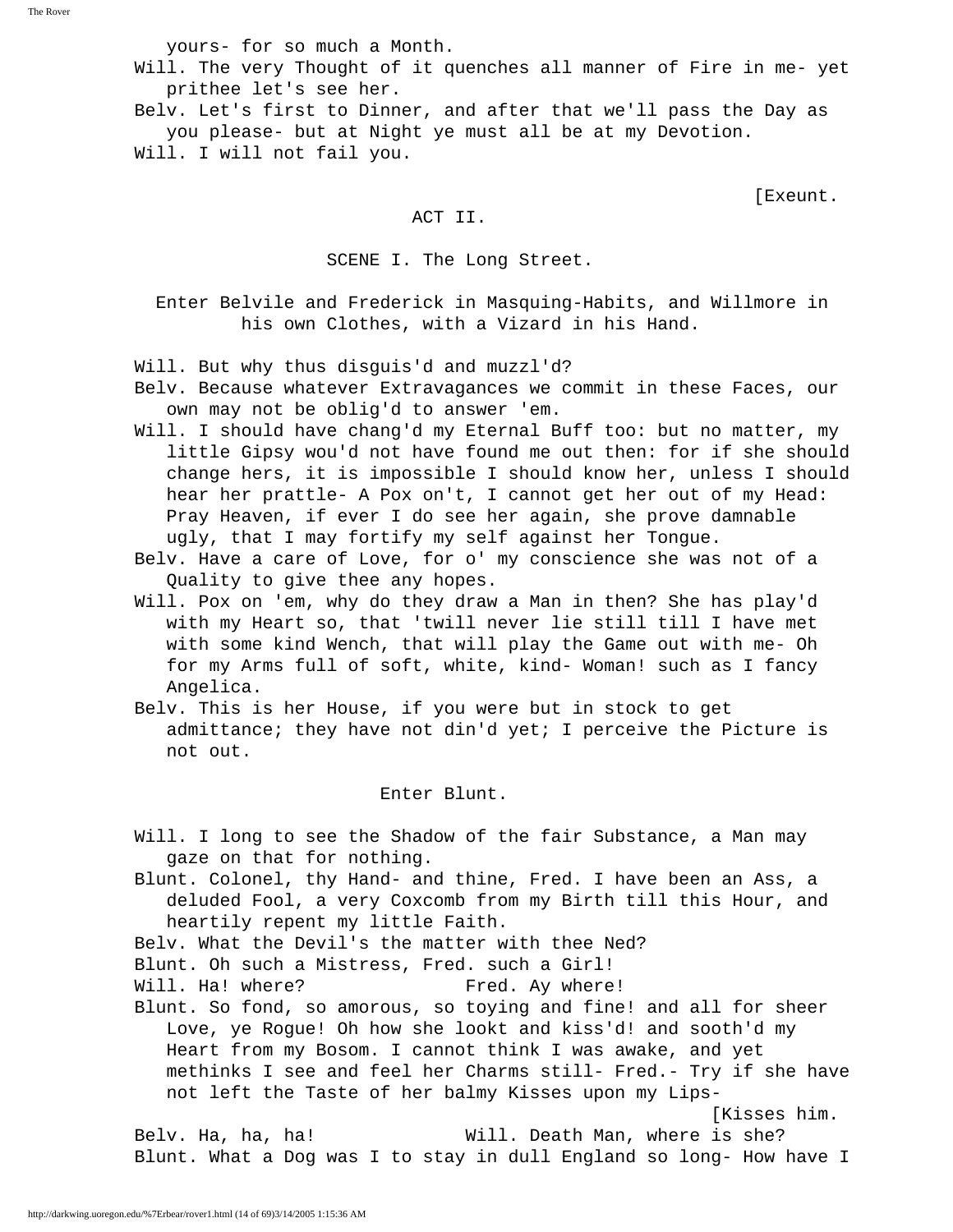laught at the Colonel when he sigh'd for Love! but now the little Archer has reveng'd him, and by his own Dart, I can guess at all his Joys, which then I took for Fancies, mere Dreams and Fables- Well, I'm resolved to sell all in Essex, and plant here for ever. Belv. What a Blessing 'tis, thou hast a Mistress thou dar'st boast of; for I know thy Humour is rather to have a proclaim'd Clap, than a secret Amour. Will. Dost know her Name? Blunt. Her Name? No, 'sheartlikins: what care I for Names?- She's fair, young, brisk and kind, even to ravishment: and what a Pox care I for knowing her by another Title? Will. Didst give her anything? Blunt. Give her!- Ha, ha, ha! why, she's a Person of Quality- That's a good one, give her! 'sheartlikins dost think such Creatures are to be bought? Or are we provided for such a Purchase? Give her, quoth ye? Why she presented me with this Bracelet, for the Toy of a Diamond I us'd to wear: No, Gentlemen, Ned Blunt not every Body- She expects me again to night. Will. Egad that's well; we'll all go. Blunt. Not a Soul: No, Gentlemen, you are Wits; I am a dull Country Rogue, I. Fred. Well, Sir, for all your Person of Quality, I shall be very glad to understand your Purse be secure; 'tis our whole Estate at present, which we are loth to hazard in one Bottom: come, Sir, unload. Blunt. Take the necessary Trifle, useless now to me, that am belov'd by such a Gentlewoman- 'sheartlikins Money! Here take mine too. Fred. No, keep that to be cozen'd, that we may laugh. Will. Cozen'd! - Death! wou'd I cou'd meet with one, that wou'd cozen me of all the Love I cou'd spare to night. Fred. Pox 'tis some common Whore upon my Life. Blunt. A Whore! yes with such Clothes! such Jewels! such a House! such Furniture, and so attended! a Whore! Belv. Why yes, Sir, they are Whores, tho they'll neither entertain you with Drinking, Swearing, or Baudy; are Whores in all those gay Clothes, and right Jewels; are Whores with great Houses richly furnisht with Velvet Beds, Store of Plate, handsome Attendance, and fine Coaches, are Whores and errant ones. Will. Pox on't, where do these fine Whores live? Belv. Where no Rogue in Office yclep'd Constables dare give 'em laws, nor the Wine-inspired Bullies of the Town break their Windows; yet they are Whores, tho this Essex Calf believe them Persons of Quality. Blunt. 'Sheartlikins, y'are all Fools, there are things about this Essex Calf, that shall take with the Ladies, beyond all your Wits and Parts- This Shape and Size, Gentlemen, are not to be despis'd; my Waste tolerably long, with other inviting Signs, that shall be nameless. Will. Egad I believe he may have met with some Person of Quality that may be kind to him.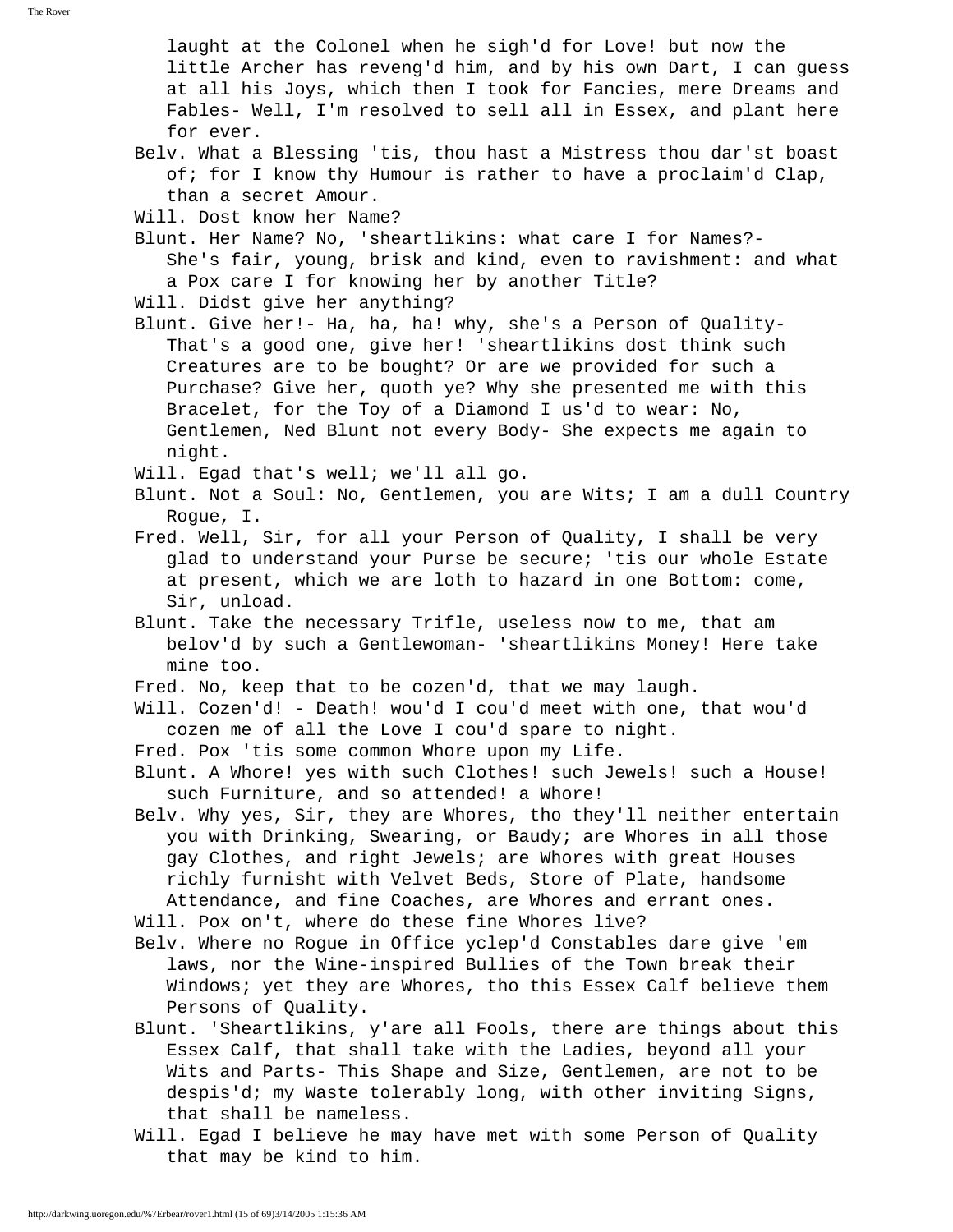The Rover

- Belv. Dost thou perceive any such tempting things about him, should make a fine Woman, and of Quality, pick him out from all Mankind, to throw away her Youth and Beauty upon, nay, and her dear Heart too?- no, no, Angelica has rais'd the Price too high.
- Will. May she languish for Mankind till she die, and be damn'd for that one Sin alone.
	- Enter two Bravoes, and hang up a great Picture of Angelica's, against the Balcony, and two little ones at each side of the Door.
- Belv. See there the fair Sign to the Inn, where a Man may lodge that's Fool enough to give her Price.

[Will. gazes on the Picture.

- Blunt. 'Sheartlikins, Gentlemen, what's this? Belv. A famous Curtezan that's to be sold.
- Blunt. How! to be sold! nay then I have nothing to say to her sold! what Impudence is practis'd in this Country?- With Order and Decency Whoring's established here by virtue of the Inquisition- Come let's be gone, I'm sure we're no Chapmen for this Commodity.
- Fred. Thou art none, I'm sure, unless thou could'st have her in thy Bed at the Price of a Coach in the Street.
- Will. How wondrous fair she is- a Thousand Crowns a Month- by Heaven as many Kingdoms were too little. A plague of this Poverty- of which I ne'er complain, but when it hinders my Approach to Beauty, which Virtue ne'er could purchase.

 [Turns from the Picture. Blunt. What's this?- [Reads] A Thousand Crowns a Month!

-'Sheartlikins, here's a Sum! sure 'tis a mistake.

 -Hark you, Friend, does she take or give so much by the Month! Fred. A Thousand Crowns! Why, 'tis a Portion for the Infanta. Blunt. Hark ye, Friends, won't she trust? Brav. This is a Trade, Sir, that cannot live by Credit.

Enter Don Pedro in Masquerade, follow'd Stephano.

 Belv. See, here's more Company, let's walk off a while. [Pedro Reads.

[Exeunt English.

 Enter Angelica and Moretta in the Balcony, and draw a Silk Curtain.

 Ped. Fetch me a Thousand Crowns, I never wish to buy this Beauty at an easier Rate. **Example 20** and easier Rate.

Ang. Prithee what said those Fellows to thee?

 Brav. Madam, the first were Admirers of Beauty only, but no purchasers; they were merry with your Price and Picture, laught at the Sum, and so past off.

 Ang. No matter, I'm not displeas'd with their rallying; their Wonder feeds my Vanity, and he that wishes to buy, gives me more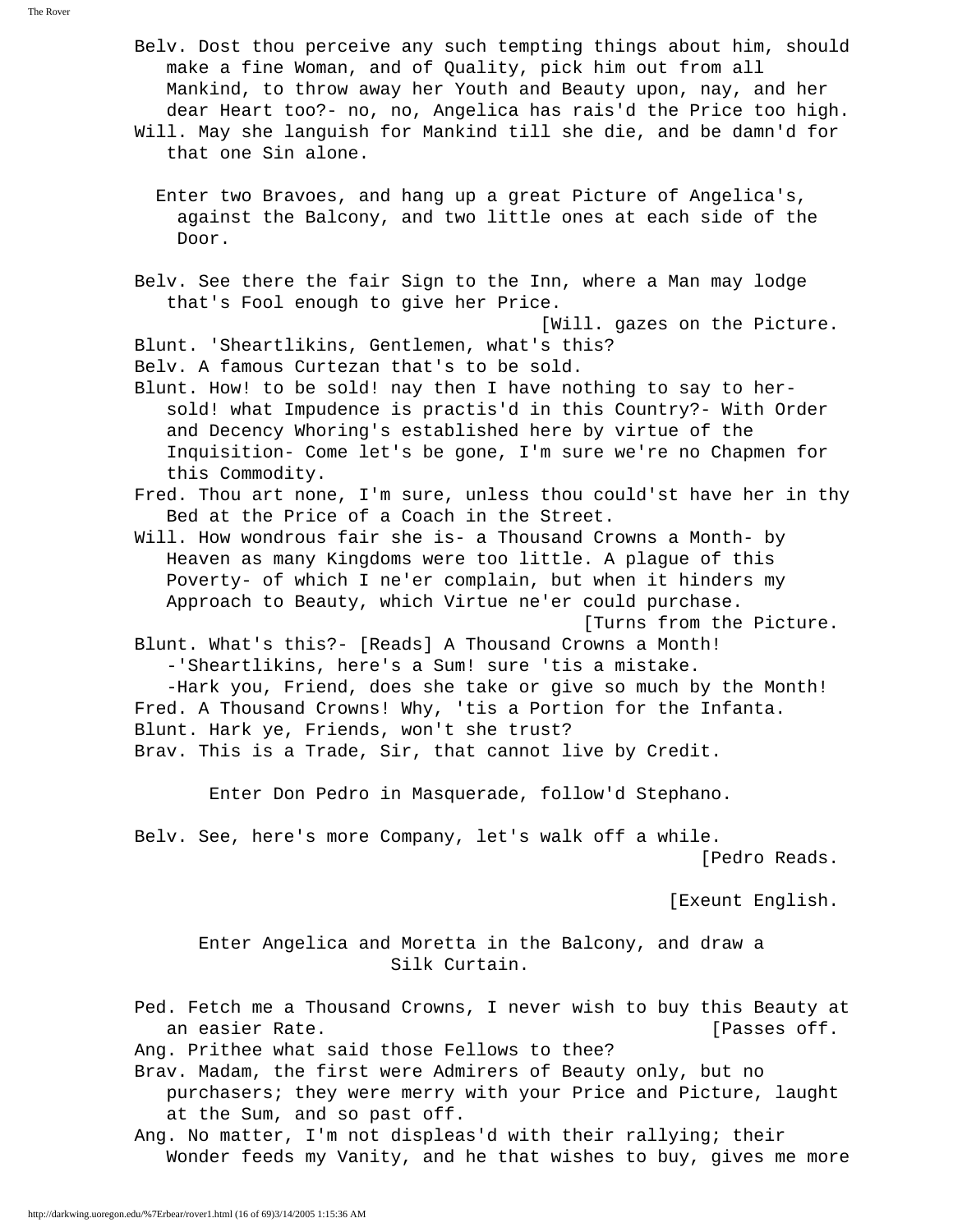Pride, than he that gives my Price can make me Pleasure. Brav. Madam, the last I knew thro all his disguises to be Don Pedro, Nephew to the General, and who was with him in Pampelona. Ang. Don Pedro! my old Gallant's Nephew! When his Uncle dy'd, he left him a vast Sum of Money; it is he who was so in love with me at Padua, and who us'd to make the General so jealous.

 Moret. Is this he that us'd to prance before our Window and take such care to shew himself an amorous Ass? if I am not mistaken, he is the likeliest Man to give your Price.

 Ang. The Man is brave and generous, but of an Humour so uneasy and inconstant that the victory over his Heart is as soon lost as won; a Slave that can add little to the Triumph of the Conqueror: but inconstancy's the Sin of all Mankind, therefore I'm resolv'd that nothing but Gold shall charm my Heart.

 Moret. I'm glad on't; 'tis only interest that Women of our Profession ought to consider: tho I wonder what has kept you from that general Disease of our Sex so long, I mean that of being in love.

 Ang. A kind, but sullen Star, under which I had the Happiness to be born; yet I have had no time for Love; the bravest and noblest of Mankind have purchas'd my Favours at so dear a Rate, as if no Coin but Gold were current with our Trade- But here's Don Pedro again, fetch me my Lute- for 'tis for him or Don Antonio the Vice-Roy's Son, that I have spread my Nets.

 Enter at one Door Don Pedro, and Stephano; Don Antonio and Diego [his page], at the other Door, with People following him in Masquerade, antickly attir'd, some with Musick: they both go up to the Picture.

 Ant. A thousand Crowns! had not the Painter flatter'd her, I should not think it dear.

 Pedro. Flatter'd her! by Heaven he cannot. I have seen the Original, nor is there one Charm here more than adorns her Face and Eyes; all this soft and sweet, with a certain languishing Air, that no Artist can represent.

 Ant. What I heard of her Beauty before had fir'd my Soul, but this confirmation of it has blown it into a flame. Pedro. Ha!

 Pag. Sir, I have known you throw away a Thousand Crowns on a worse Face, and tho y'are near your Marriage, you may venture a little Love here; Florinda- will not miss it.

Pedro. Ha! Florinda! Sure 'tis Antonio. [aside.

 Ant. Florinda! name not those distant Joys, there's not one thought of her will check my Passion here.

 Pedro. Florinda scorn'd! and all my Hopes defeated of the Possession of Angelica! [A noise of a Lute above. Ant. gazes up.] Her Injuries by Heaven he shall not boast of.

[Song to a Lute above.

SONG.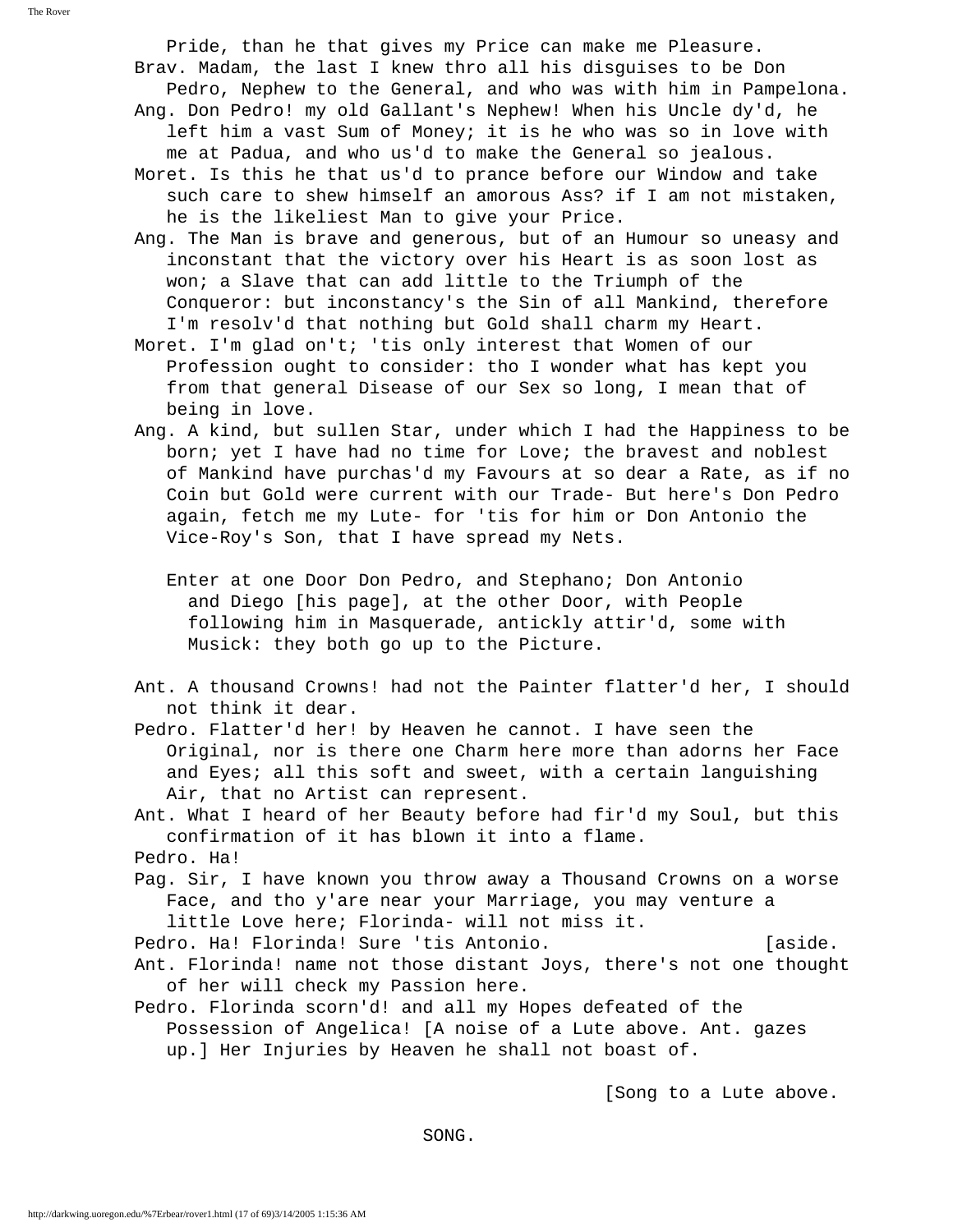When Damon first began to love, He languisht in a soft Desire, And knew not how the Gods to move, To lessen or increase his Fire, For Caelia in her charming Eyes Wore all Love's Sweet, and all his Cruelties.

II.

 But as beneath a Shade he lay, Weaving of Flow'rs for Caelia's Hair, She chanc'd to lead her Flock that way, And saw the am'rous Shepherd there. She gaz'd around upon the Place, And saw the Grove (resembling Night) To all the Joys of Love invite, Whilst guilty Smiles and Blushes drest her Face. At this the bashful Youth all Transport grew, And with kind Force he taught the Virgin how To yield what all his Sighs cou'd never do.

Ant. By Heav'n she's charming fair!

 [Angelica throws open the Curtains, and bows to Antonio, who pulls off his Vizard, and bows and blows up Kisses. Pedro unseen looks in his Face.

Pedro. 'Tis he, the false Antonio!

 Ant. Friend, where must I pay my offering of Love? [To the Bravo. My Thousand Crowns I mean.

 Pedro. That Offering I have design'd to make, And yours will come too late.

Ant. Prithee be gone, I shall grow angry else,

And then thou art not safe.

Pedro. My Anger may be fatal, Sir, as yours; And he that enters here may prove this Truth.

 Ant. I know not who thou art, but I am sure thou'rt worth my killing, and aiming at Angelica.

[They draw and fight.

Enter Willmore and Blunt, who draw and part 'em.

Blunt. 'Sheartlikins, here's fine doings.

 Will. Tilting for the Wench I'm sure- nay gad, if that wou'd win her, I have as good a Sword as the best of ye- Put up- put up, and take another time and place, for this is design'd for Lovers only.

[They all put up.

 Pedro. We are prevented; dare you meet me to morrow on the Molo? For I've a Title to a better quarrel,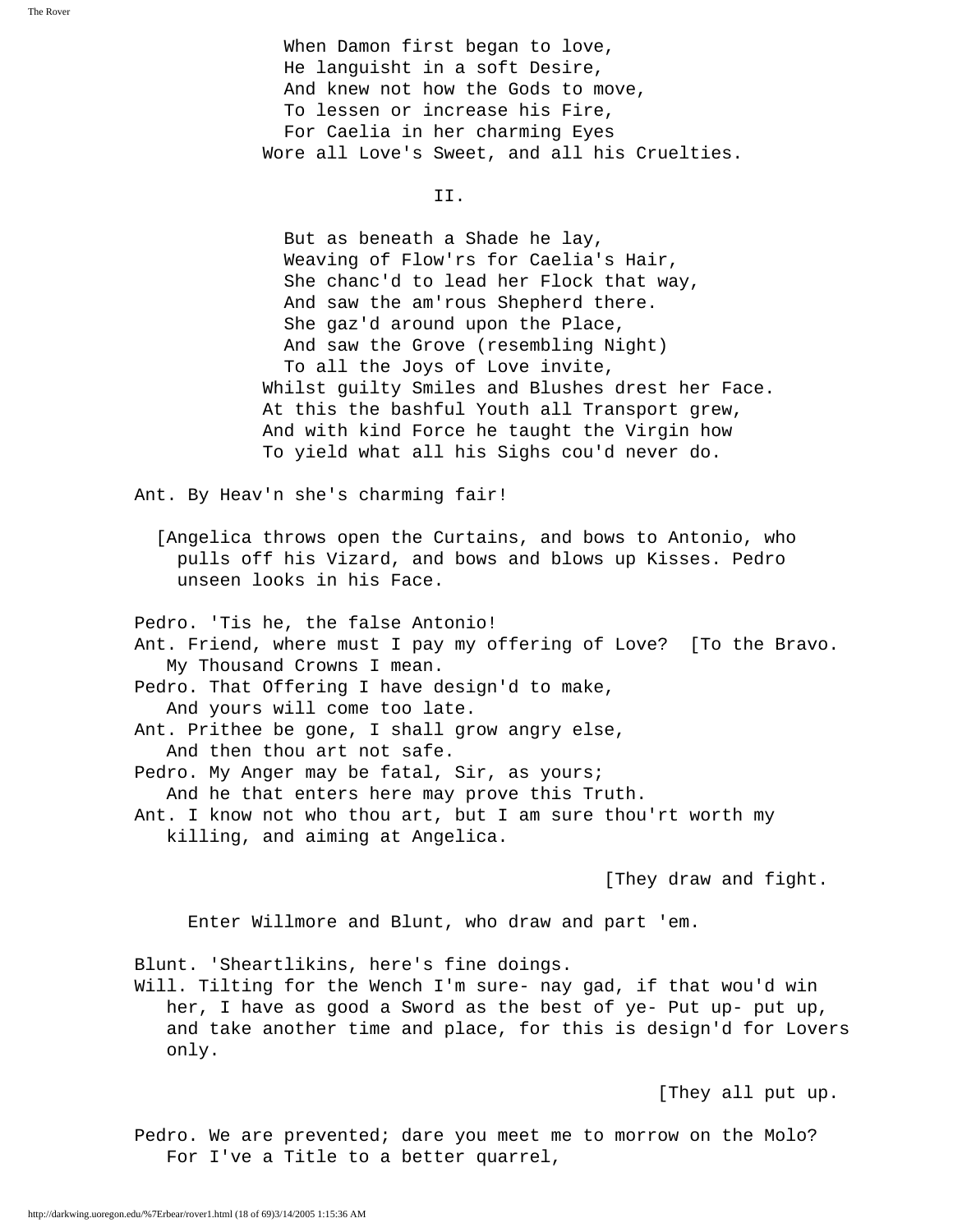The Rover

 That of Florinda, in whose credulous Heart Thou'st made an Int'rest, and destroy'd my Hopes. Ant. Dare? I'll meet thee there as early as the Day. Pedro. We will come thus disguis'd, that whosoever chance to get the better, he may escape unknown. Ant. It shall be so. [Ex. Pedro and Stephano. Who shou'd this Rival be? unless the English Colonel, of whom I've often heard Don Pedro speak; it must be he, and time he were removed, who lays a Claim to all my Happiness. [Willmore having gaz'd all this while on the Picture, pulls down a little one. Will. This posture's loose and negligent, The sight on't wou'd beget a warm desire In Souls, whom Impotence and Age had chill'd. -This must along with me. Brav. What means this rudeness, Sir ?- restore the Picture. Ant. Ha! Rudeness committed to the fair Angelica!- Restore the Picture, Sir. Will. Indeed I will not, Sir. Ant. By Heav'n but you shall. Will. Nay, do not shew your Sword; if you do, by this dear Beauty- I will shew mine too. Ant. What right can you pretend to't? Will. That of Possession which I will maintain- you perhaps have 1000 Crowns to give for the Original. Ant. No matter, Sir, you shall restore the Picture.. Ang. Oh, Moretta! what's the matter? [Ang. and Moret. above. Ant. Or leave your Life behind. Will. Death! you lye- I will do neither. Ang. Hold, I command you, if for me you fight. [They fight, the Spaniards join with Antonio, Blunt laying on like mad. They leave off and bow. Will. How heavenly fair she is!- ah Plague of her Price. Ang. You Sir in Buff, you that appear a Soldier, that first began this Insolence. Will. 'Tis true, I did so, if you call it Insolence for a Man to preserve himself; I saw your charming Picture, and was wounded: quite thro my Soul each pointed Beauty ran; and wanting a Thousand Crowns to procure my Remedy, I laid this little Picture to my Bosom- which if you cannot allow me, I'll resign. Ang. No, you may keep the Trifle. Ant. You shall first ask my leave, and this. [Fight again as before.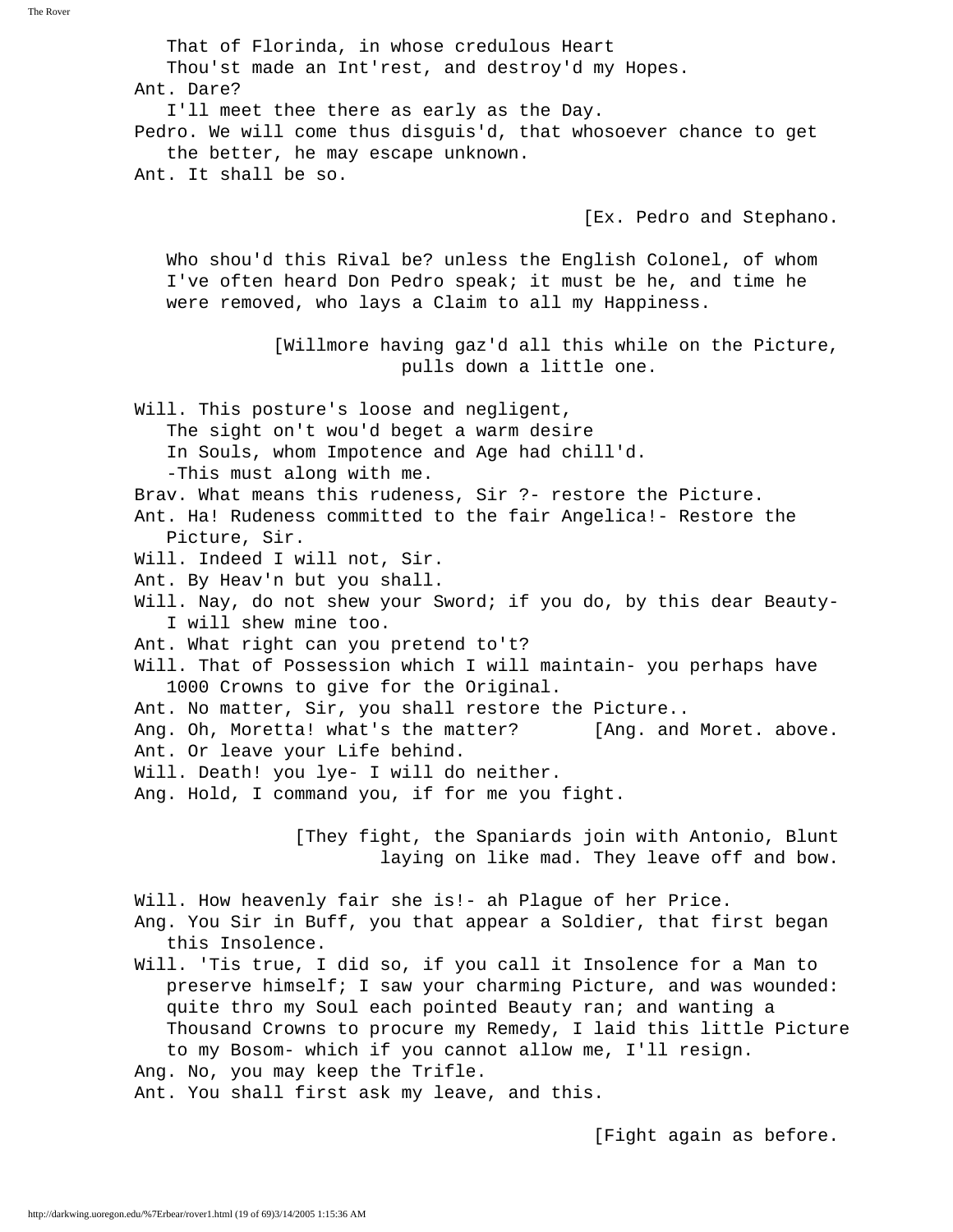The Rover

Enter Belv. and Fred. who join with the English.

Ang. Hold; will you ruin me?- Biskey, Sebastian, part them.

[The Spaniards are beaten off.

 Moret. Oh Madam, we're undone, a pox upon that rude Fellow, he's set on to ruin us: we shall never see good days, till all these fighting poor Rogues are sent to the Gallies.

Enter Belvile, Blunt and Willmore, with his shirt bloody.

- Blunt. 'Sheartlikins, beat me at this Sport, and I'll ne er wear Sword more.
- Belv. The Devil's in thee for a mad Fellow, thou art always one at an unlucky Adventure.- Come, let's be gone whilst we're safe, and remember these are Spaniards, a sort of People that know how to revenge an Affront.
- Fred. You bleed; I hope you are not wounded. [To Will
- Will. Not much:- a plague upon your Dons, if they fight no better they'll ne'er recover Flanders.- What the Devil was't to them that I took down the Picture?
- Blunt. Took it! 'Sheartlikins, we'll have the great one too; 'tis ours by Conquest.- Prithee, help me up, and I'll pull it down.-
- Ang. Stay, Sir, and e'er you affront me further, let me know how you durst commit this Outrage- To you I speak, Sir, for you appear like a Gentleman.
- Will. To me, Madam?- Gentlemen, your Servant. [Belv. stays him.
- Belv. Is the Devil in thee? Do'st know the danger of entring the house of an incens'd Curtezan?
- Will. I thank you for your care- but there are other matters in hand, there are, tho we have no great Temptation.- Death! let me go.
- Fred. Yes, to your Lodging, if you will, but not in here.- Damn these gay Harlots- by this Hand I'll have as sound and handsome a Whore for a Pattcoone.- Death, Man, she'll murder thee.
- Will. Oh! fear me not, shall I not venture where a Beauty calls? a lovely charming Beauty? for fear of danger! when by Heaven there's none so great as to long for her, whilst I want Money to purchase her.
- Fred. Therefore 'tis loss of time, unless you had the thousand Crowns to pay.
- Will. It may be she may give a Favour, at least I shall have the pleasure of saluting her when I enter, and when I depart.
- Belv. Pox, she'll as soon lie with thee, as kiss thee, and sooner stab than do either- you shall not go.
- Ang. Fear not, Sir, all I have to wound with, is my Eyes.
- Blunt. Let him go, 'Sheartlikins, I believe the Gentlewomen means well.
- Belv. Well, take thy Fortune, we'll expect you in the next Street.- Farewell Fool,- farewell-

Will. B'ye Colonel- and the colonel- contract of  $[Goes in.$ 

Fred. The Rogue's stark mad for a Wench.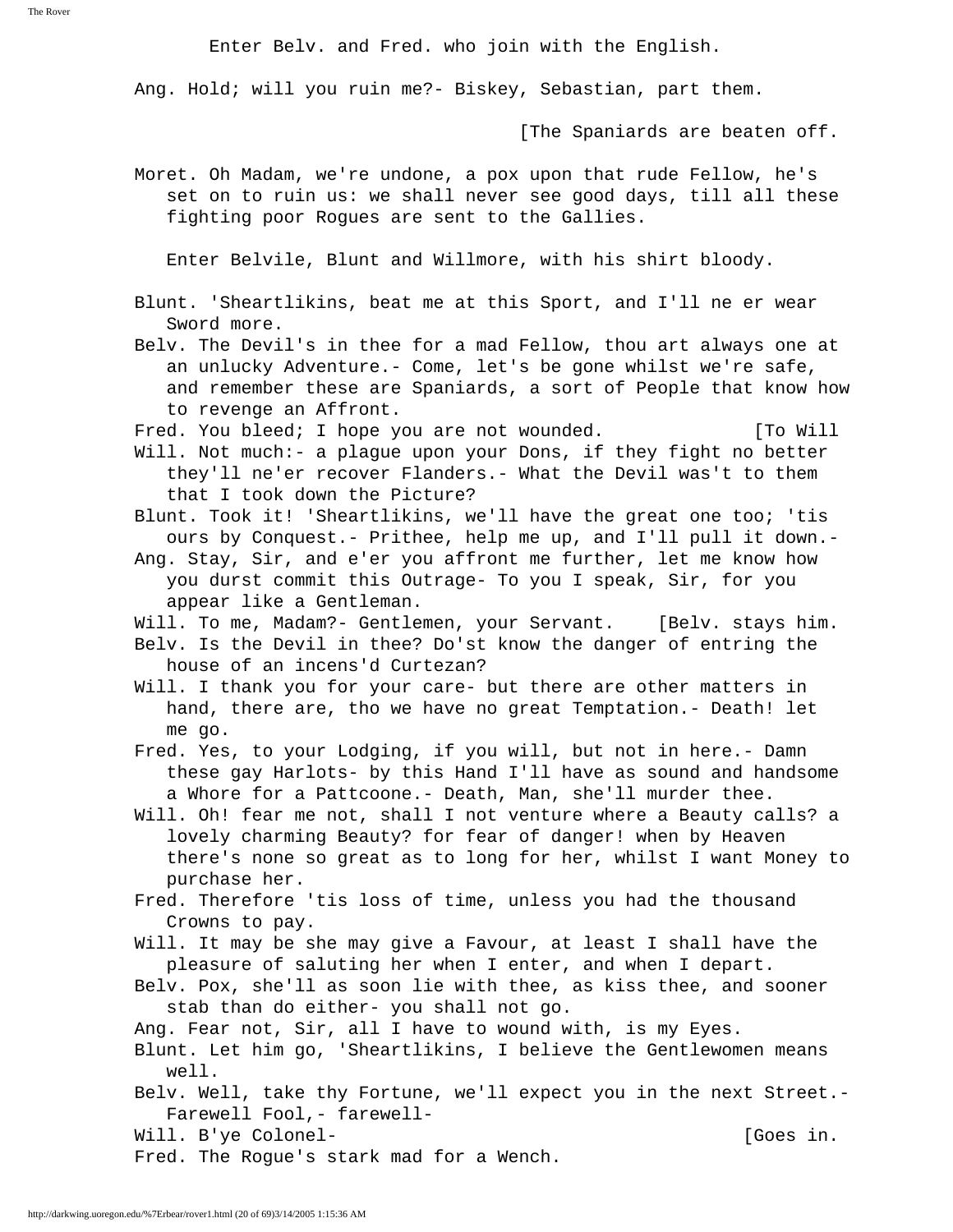SCENE II. A Fine Chamber.

Enter Willmore, Angelica, and Moretta.

 Ang. Insolent Sir, how durst you pull down my Picture? Will. Rather, how durst you set it up, to tempt poor amorous Mortals with so much Excellence? which I find you have but too well consulted by the unmerciful price you set upon't.- Is all this Heaven of Beauty shewn to move Despair in those that cannot buy? and can you think the effects of that Despair shou'd be less extravagant than I have shewn?

 Ang. I sent for you to ask my Pardon, Sir, not to aggravate your Crime.- I thought, I shou'd have seen you at my Feet imploring it.

 Will. You are deceived, I came to rail at you, and talk such Truths, too, as shall let you see the Vanity of that Pride, which taught you how to set such a Price on Sin. For such it is, whilst that which is Love's due is meanly barter'd for.

 Ang. Ha, ha, ha, alas, good Captain, what pity 'tis your edifying Doctrine will do too good upon me- Moretta, fetch the Gentleman a Glass, and let him survey himself, to see what Charms he has, and guess my Business. [Aside in a soft tone.

 Moret. He knows himself of old, I believe those Breeches and he have been acquainted ever since he was beaten at Worcester. Ang. Nay, do not abuse the poor Creature.-

 Moret. Good Weather-beaten Corporal, will you march off? we have no need of your Doctrine, tho you have of our Charity; but at present we have no Scraps, we can afford no kindness for God's sake; in fine, Sirrah, the Price is too high i'th' Mouth for you, therefore troop, I say.

 Will. Here, good Fore-Woman of the Shop, serve me, and I'll be gone.

 Moret. Keep it to pay your Landress, your Linen stinks of the Gun-Room; for here's no selling by Retail.

Will. Thou hast sold plenty of thy stale Ware at a cheap Rate.

- Moret. Ay, the more silly kind Heart I, but this is at an Age wherein Beauty is at higher Rates.- In fine, you know the price of this.
- Will. I grant you 'tis here set down a thousand Crowns a Month- Baud, take your black Lead and sum it up, that I may have a Pistole-worth of these vain gay things, and I'll trouble you no more.
- Moret. Pox on him, he'll fret me to Death:- abominable Fellow, I tell thee, we only sell by the whole Piece.
- Will. 'Tis very hard, the whole Cargo or nothing- Faith, Madam, my Stock will not reach it, I cannot be your Chapman.- Yet I have Countrymen in Town, Merchants of Love, like me; I'll see if they'l put for a share, we cannot lose much by it, and what we have no use for, we'll sell upon the Friday's Mart, at- Who gives more? I am studying, Madam, how to purchase you, tho at present I am unprovided of Money.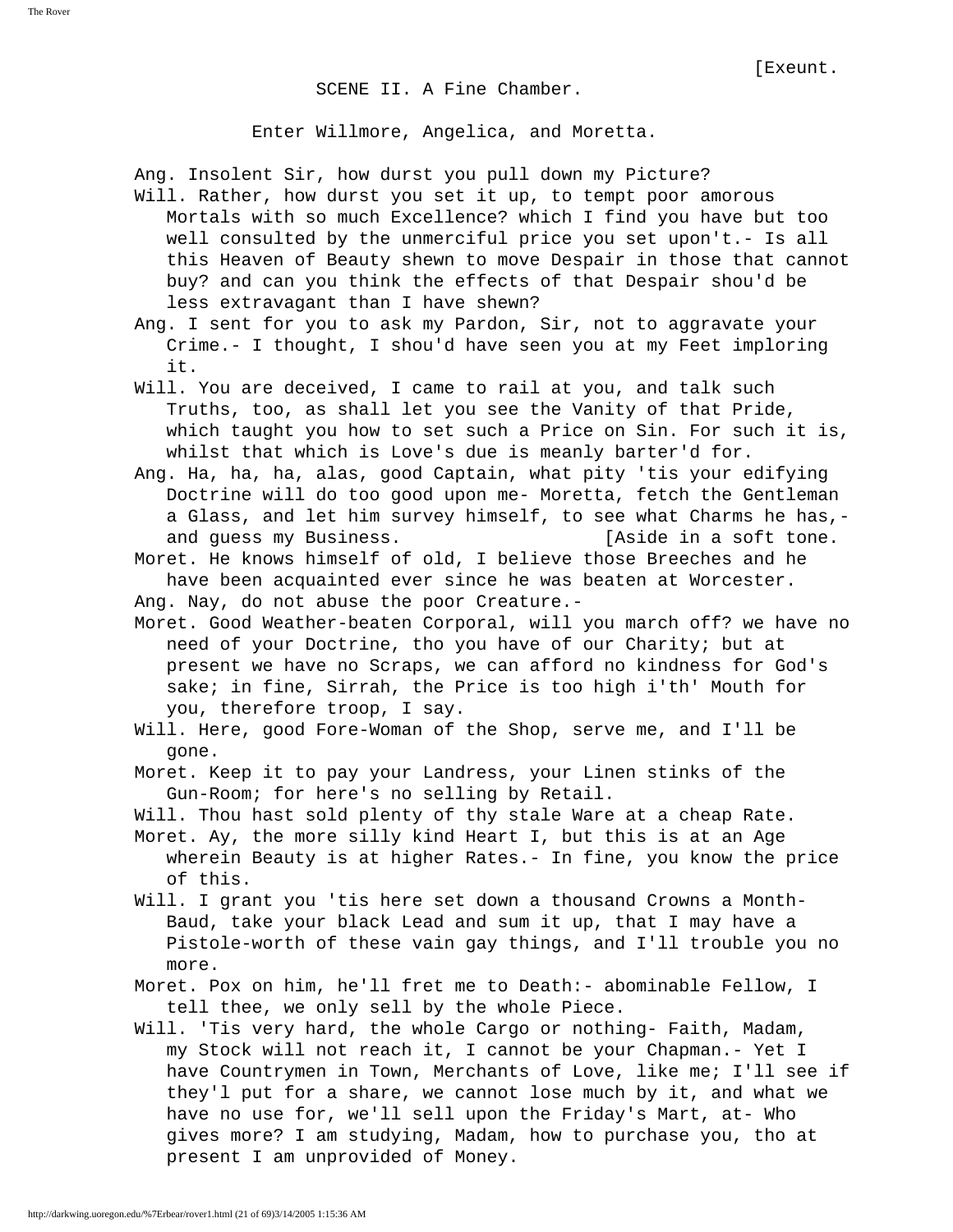The Rover

 Ang. Sure, this from any other Man would anger me- nor shall he know the Conquest he has made- Poor angry Man, how I despise this railing. Will. Yes, I am poor- but I'm a Gentleman, And one that scorns this Baseness which you practise. Poor as I am, I would not sell my self, No, not to gain your charming high-priz'd Person. Tho I admire you strangely for your Beauty, Yet I contemn your Mind. -And yet I wou'd at any rate enjoy you; At your own rate- but cannot- See here The only Sum I can command on Earth; I know not where to eat when this is gone: Yet such a Slave I am to Love and Beauty, This last reserve I'll sacrifice to enjoy you. -Nay, do not frown, I know you are to be bought, And wou'd be bought by me, by me, For a mean trifling Sum, if I could pay it down. Which happy knowledge I will still repeat, And lay it to my Heart, it has a Virtue in't, And soon will cure those Wounds your Eyes have made. -And yet- there's something so divinely powerful there- Nay, I will gaze- to let you see my Strength. [Holds her, looks on her, and pauses and sighs. By Heaven, bright Creature- I would not for the World Thy Fame were half so fair as is thy Face. [Turns her away from him. Ang. His word go thro me to the very Soul. [Aside. -If you have nothing else to say to me. Will. Yes, you shall hear how infamous you are- For which I do not hate thee: But that secures my Heart, and all the Flames it feels Are but so many Lusts, I know it by their sudden bold intrusion. The Fire's impatient and betrays, 'tis false- For had it been the purer Flame of Love, I should have pin'd and languish'd at your Feet, E'er found the Impudence to have discover'd it. I now dare stand your Scorn, and your Denial. Moret. Sure she's bewitcht, that she can stand thus tamely, and hear his saucy railing.- Sirrah, will you be gone? Ang. How dare you take this liberty?- Withdraw. [To Moret -Pray, tell me, Sir, are not you guilty of the same mercenary Crime? When a Lady is proposed to you for a Wife, you never ask, how fair, discreet, or virtuous she is; but what's her Fortune which if but small, you cry- She will not do my business- and basely leave her, tho she languish for you.- Say, is not this as poor? Will. It is a barbarous Custom, which I will scorn to defend in our Sex, and do despise in yours. Ang. Thou art a brave Fellow! put up thy Gold, and know, That were thy Fortune large, as is thy Soul, Thou shouldst not buy my Love,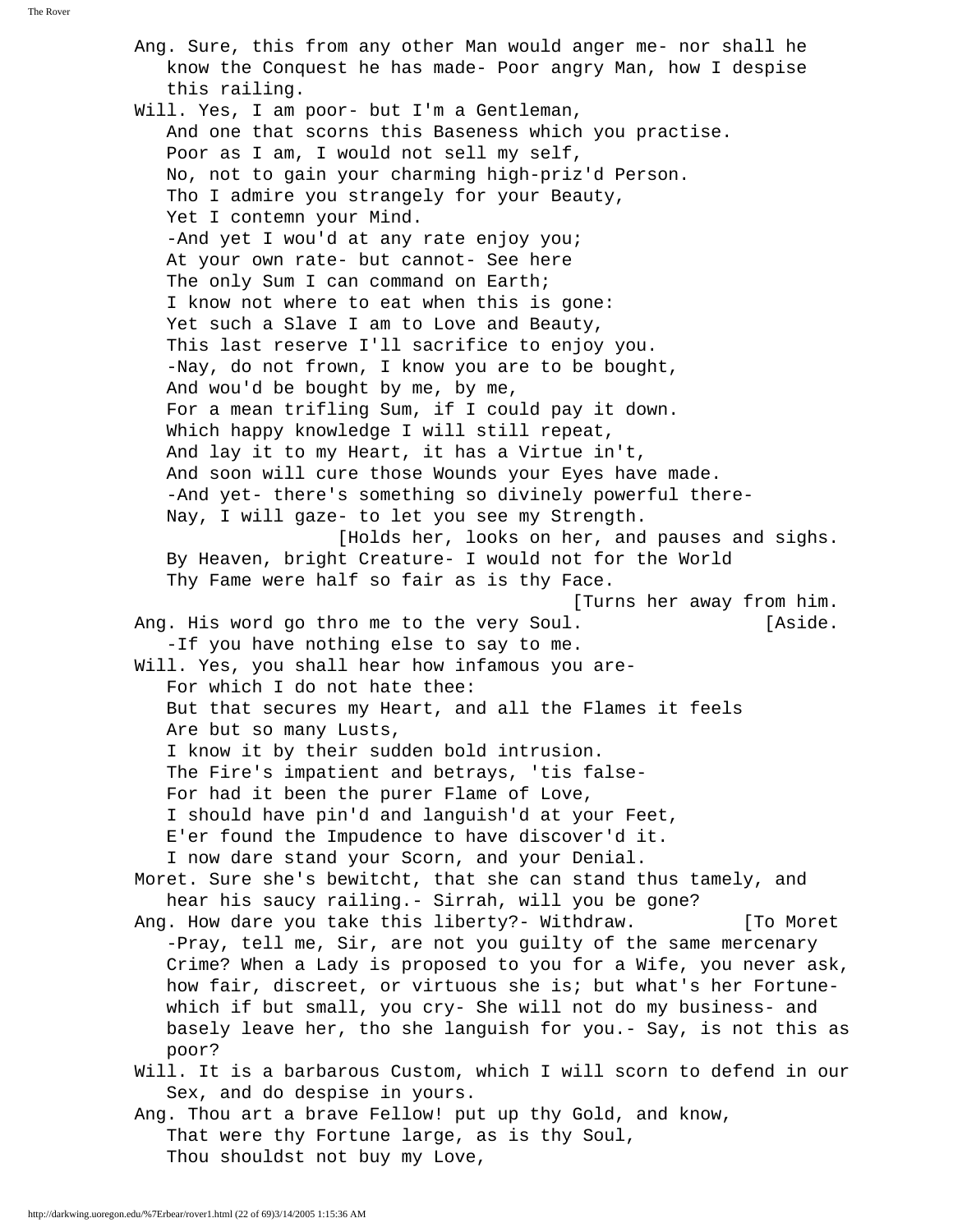Couldst thou forget those mean Effects of Vanity, Which set me out to sale; and as a Lover, prize My yielding Joys. Canst thou believe they'l be entirely thine, Without considering they were mercenary? Will. I cannot tell, I must bethink me first- ha, Death, I'm going to believe her. [Aside. Ang. Prithee, confirm that Faith- or if thou canst not - flatter me a little, 'twill please me from thy Mouth. Will. Curse on thy charming Tongue! dost thou return My feign'd Contempt with so much subtilty? [Aside. Thou'st found the easiest way into my Heart, Tho I yet know that all thou say'st is false. [Turning from her in a Rage. Ang. By all that's good 'tis real, I never lov'd before, tho oft a Mistress. -Shall my first Vows be slighted? Will. What can she mean? The mean of the state. Ang. I find you cannot credit me. [In an angry tone. Will. I know you take me for an errant Ass, An Ass that may be sooth'd into Belief, And then be us'd at pleasure. -But, Madam I have been so often cheated By perjur'd, soft, deluding Hypocrites, That I've no Faith left for the cozening Sex, Especially for Women of your Trade. Ang. The low esteem you have of me, perhaps May bring my Heart again: For I have Pride that yet surmounts my Love. [She turns with Pride, he holds her. Will. Throw off this Pride, this Enemy to Bliss, And shew the Power of Love: 'tis with those Arms I call be only vanquisht, made a Slave. Ang. Is all my mighty Expectation vanisht? -No, I will not hear thee talk,- thou hast a Charm In every word, that draws my Heart away. And all the thousand Trophies I design'd, Thou hast undone- Why art thou soft? Thy Looks are bravely rough, and meant for War. Could thou not storm on still? I then perhaps had been as free as thou. Will. Death! how she throws her Fire about my Soul! [Aside. -Take heed, fair Creature, how you raise my Hopes, Which once assum'd pretend to all Dominion. There's not a Joy thou hast in store I shall not then command: For which I'll pay thee back my Soul, my Life. Come, let's begin th' account this happy minute. Ang. And will you pay me then the Price I ask? Will. Oh, why dost thou draw me from an awful Worship, By shewing thou art no Divinity? Conceal the Fiend, and shew me all the Angel; Keep me but ignorant, and I'll be devout,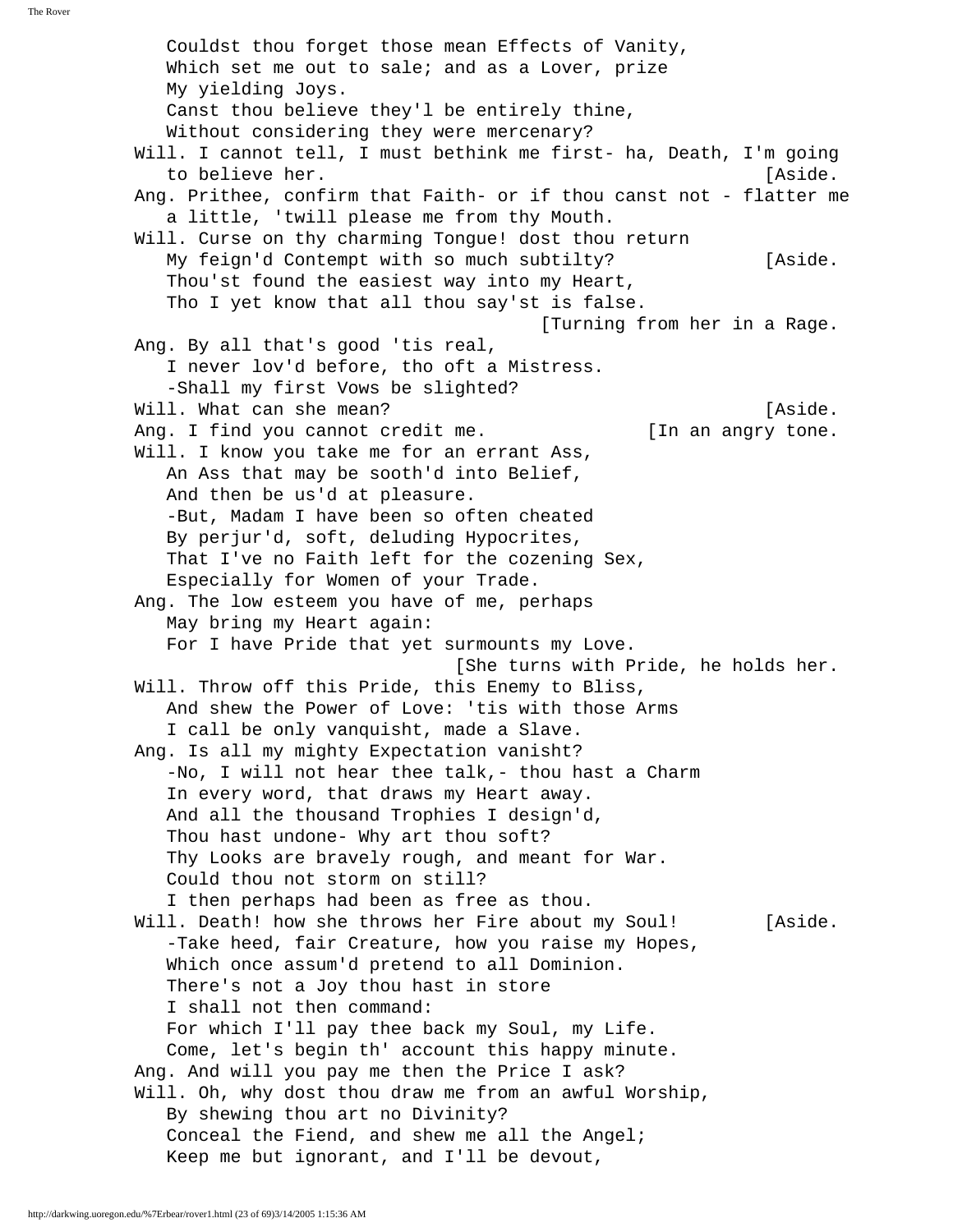The Rover

 And pay my Vows for ever at this Shrine. [Kneels, and kisses her Hand. Ang. The Pay I mean is but thy love for mine. -Can you give that? Will. Intirely- come, let's withdraw: where I'll renew my Vows, and breathe 'em with such Ardour, thou shalt not doubt my Zeal. Ang. Thou hast a Power too strong to be resisted.

[Ex. Will. and Angelica.

 Moret. Now my Curse go with you- Is all our Project fallen to this? to love the only Enemy to our Trade? Nay, to love such a Shameroon, a very Beggar; nay, a Pirate-Beggar, whose Business is to rifle and be gone, a No-Purchase, No-Pay Tatterdemalion, an English Piccaroon; a Rogue that fights for daily Drink, and takes a Pride in being loyally lousy- Oh, I could curse now, if I durst- This is the Fate of most Whores.

> Trophies, which from believing Fops we win, Are Spoils to those who cozen us again.

> > ACT III.

SCENE I. A Street.

- Enter Florinda, Valeria, Hellena, in Antick different Dresses from what they were in before, Callis attending.
- Flor. I wonder what should make my Brother in so ill a Humour: I hope he has not found out our Ramble this Morning.
- Hell. No, if he had, we should have heard on't at both Ears, and have been mew'd up this Afternoon; which I would not for the World should have happen'd- Hey ho! I'm sad as a Lover's Lute.
- Val. Well, methinks we have learnt this Trade of Gipsies as readily as if we had been bred upon the Road to Loretto: and yet I did so fumble, when I told the Stranger his Fortune, that I was afraid I should have told my own and yours by mistake- But methinks Hellena has been very serious ever since.
- Flor. I would give my Garters she were in love, to be reveng'd upon her, for abusing me- How is't, Hellena?
- Hell. Ah!- would I had never seen my mad Monsieur- and yet for all your laughing I am not in love- and yet this small Acquaintance, o'my Conscience, will never out of my Head.
- Val. Ha, ha, ha- I laugh to think how thou art fitted with a Lover, a Fellow that, I warrant, loves every new Face he sees.
- Hell. Hum- he has not kept his Word with me here- and may be taken up- that thought is not very pleasant to me- what the Duce should this be now that I feel?

Val. What is't like?

 Hell. Nay, the Lord knows- but if I should be hanged, I cannot chuse but be angry and afraid, when I think that mad Fellow should be in love with any Body but me- What to think of my self I know not- Would I could meet with some true damn'd Gipsy, that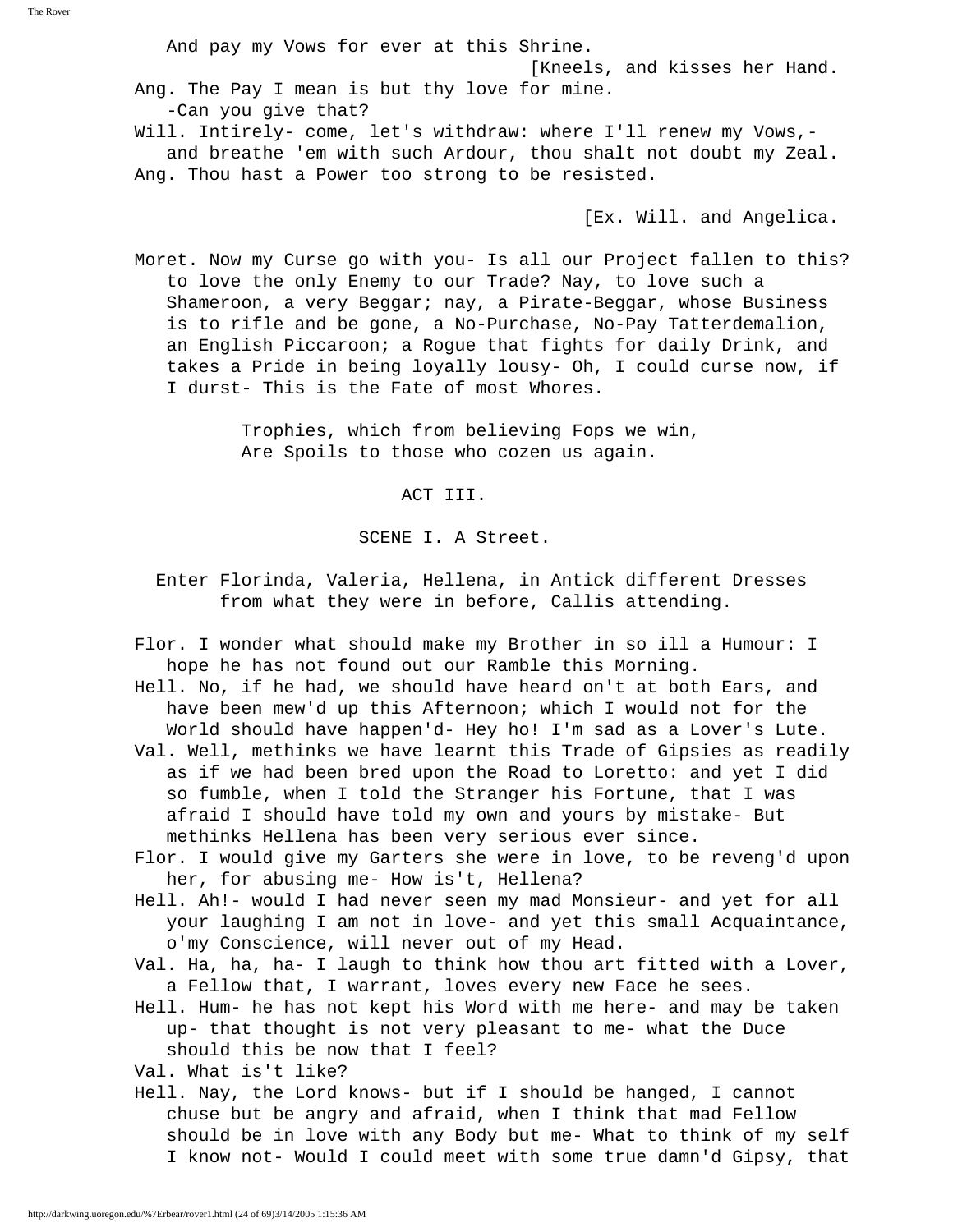I might know my Fortune.

- Val. Know it! why there's nothing so easy; thou wilt love this wandring Inconstant till thou find'st thy self hanged about his Neck, and then be as mad to get free again.
- Flor. Yes, Valeria; we shall see her bestride his Baggage-horse, and follow him to the Campaign.
- Hell. So, so; now you are provided for, there's no care taken of poor me- But since you have set my Heart a wishing, I am resolv'd to know for what. I will not die of the Pip, so I will not.
- Flor. Art thou mad to talk so? Who will like thee well enough to have thee, that hears what a mad Wench thou art?
- Hell. Like me! I don't intend every he that likes me shall have me, but he that I like: I shou'd have staid in the Nunnery still, if I had lik'd my Lady Abbess as well as she lik'd me. No, I came thence, not (as my wise Brother imagines) to take an eternal Farewel of the World, but to love and to be belov'd; and I will be belov'd, or I'll get one of your Men, so I will.
- Val. Am I put into the Number of Lovers?
- Hell. You! my Couz, I know thou art too good natur'd to leave us in any Design: Thou wou't venture a Cast, tho thou comest off a Loser, especially with such a Gamester- I observ'd your Man, and your willing Ears incline that way; and if you are not a Lover, 'tis an Art soon learnt- that I find. [Sighs.]
- Flor. I wonder how you learnt to love so easily, I had a thousand Charms to meet my Eyes and Ears, e'er I cou'd yield; and 'twas the knowledge of Belvile's Merit, not the surprising Person, took my Soul- Thou art too rash to give a Heart at first sight.
- Hell. Hang your considering Lover; I ne'er thought beyond the Fancy, that 'twas a very pretty, idle, silly kind of Pleasure to pass ones time with, to write little, soft, nonsensical Billets, and with great difficulty and danger receive Answers; in which I shall have my Beauty prais'd, my Wit admir'd (tho little or none) and have the Vanity and Power to know I am desirable; then I have the more Inclination that way, because I am to be a Nun, and so shall not be suspected to have any such earthly Thoughts about me- But when I walk thus- and sigh thus- they'll think my Mind's upon my Monastery, and cry, how happy 'tis she's so resolv'd!- But not a Word of Man.

Flor. What a mad Creature's this!

 Hell. I'll warrant, if my Brother hears either of you sigh, he cries (gravely)- I fear you have the Indiscretion to be in love, but take heed of the Honour of our House, and your own unspotted Fame; and so he conjures on till he has laid the soft-wing'd God in your Hearts, or broke the Birds-nest- But see here comes your Lover: but where's my inconstant? let's step aside, and we may learn something. The contract of the contract of the contract of the contract of the contract of the contract o

Enter Belvile, Fred. and Blunt.

 Belv. What means this? the Picture's taken in. Blunt. It may be the Wench is good-natur'd, and will be kind gratis. Your Friend's a proper handsom Fellow.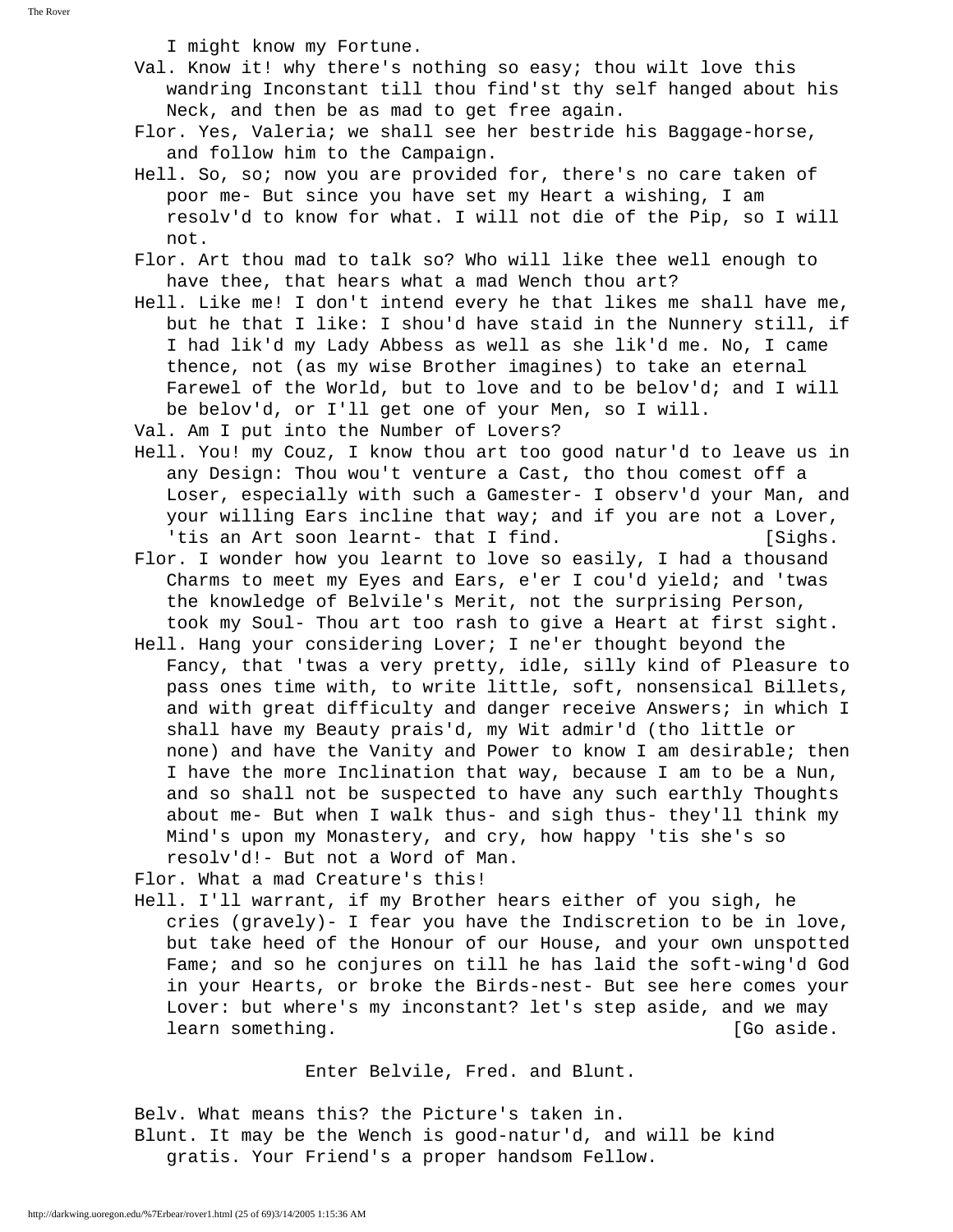Belv. I rather think she has cut his Throat and is fled: I am mad he should throw himself into Dangers- Pox on't, I shall want him to night- let's knock and ask for him.

Hell. My heart goes a-pit a-pat, for fear 'tis my Man they talk of.

[Knock, Moretta above.

Moret. What would you have?

- Belv. Tell the Stranger that enter'd here about two Hours ago, that his Friends stay here for him.
- Moret. A Curse upon him for Moretta, would he were at the Devil but he's coming to you.

[Enter Wilmore.

Hell. I, I, 'tis he. Oh how this vexes me.

Belv. And how, and how, dear Lad, has Fortune smil'd?

- Are we to break her Windows, or raise up Altars to her! hah! Will. Does not my Fortune sit triumphantant on my Brow? dost not see the little wanton God there all gay and smiling? have I not an Air about my Face and Eyes, that distinguish me from the Croud of common Lovers? By Heav'n, Cupid's Quiver has not half so many Darts as her Eyes- Oh such a Bona Roba, to sleep in her Arms is lying in Fresco, all perfum'd Air about me.
- Hell. Here's fine encouragement for me to fool on. [Aside. Will. Hark ye, where didst thou purchase that rich Canary we drank
- to-day? Tell me, that I may adore the Spigot, and sacrifice to the Butt: the Juice was divine, into which I must dip my Rosary, and then bless all things that I would have bold or fortunate.
- Belv. Well, Sir, let's go take a Bottle, and hear the Story of your Success.
- Fred. Would not French Wine do better?
- Will. Damn the hungry Balderdash; cheerful Sack has a generous Virtue in't, inspiring a successful Confidence, gives Eloquence to the Tongue, and Vigour to the Soul; and has in a few Hours compleated all my Hopes and Wishes. There's nothing left to raise a new Desire in me- Come let's be gay and wanton- and, Gentlemen, study, study what you want, for here are Friends, that will supply, Gentlemen,- hark! what a charming sound they make- 'tis he and she Gold whilst here, shall beget new Pleasures every moment.

Blunt. But hark ye, Sir, you are not married, are you?

- Will. All the Honey of Matrimony, but none of the Sting, Friend. Blunt. 'Sheartlikins, thou'rt a fortunate Rogue.
- Will. I am so, Sir, let these inform you.- Ha, how sweetly they chime! Pox of Poverty, it makes a Man a Slave, makes Wit and Honour sneak, my Soul grew lean and rusty for want of Credit.
- Blunt. 'Sheartlikins, this I like well, it looks like my lucky Bargain! Oh how I long for the Approach of my Squire, that is to conduct me to her House again. Why! here's two provided for. Fred. By this light y're happy Men.
- Blunt. Fortune is pleased to smile on us, Gentlemen,- to smile on us.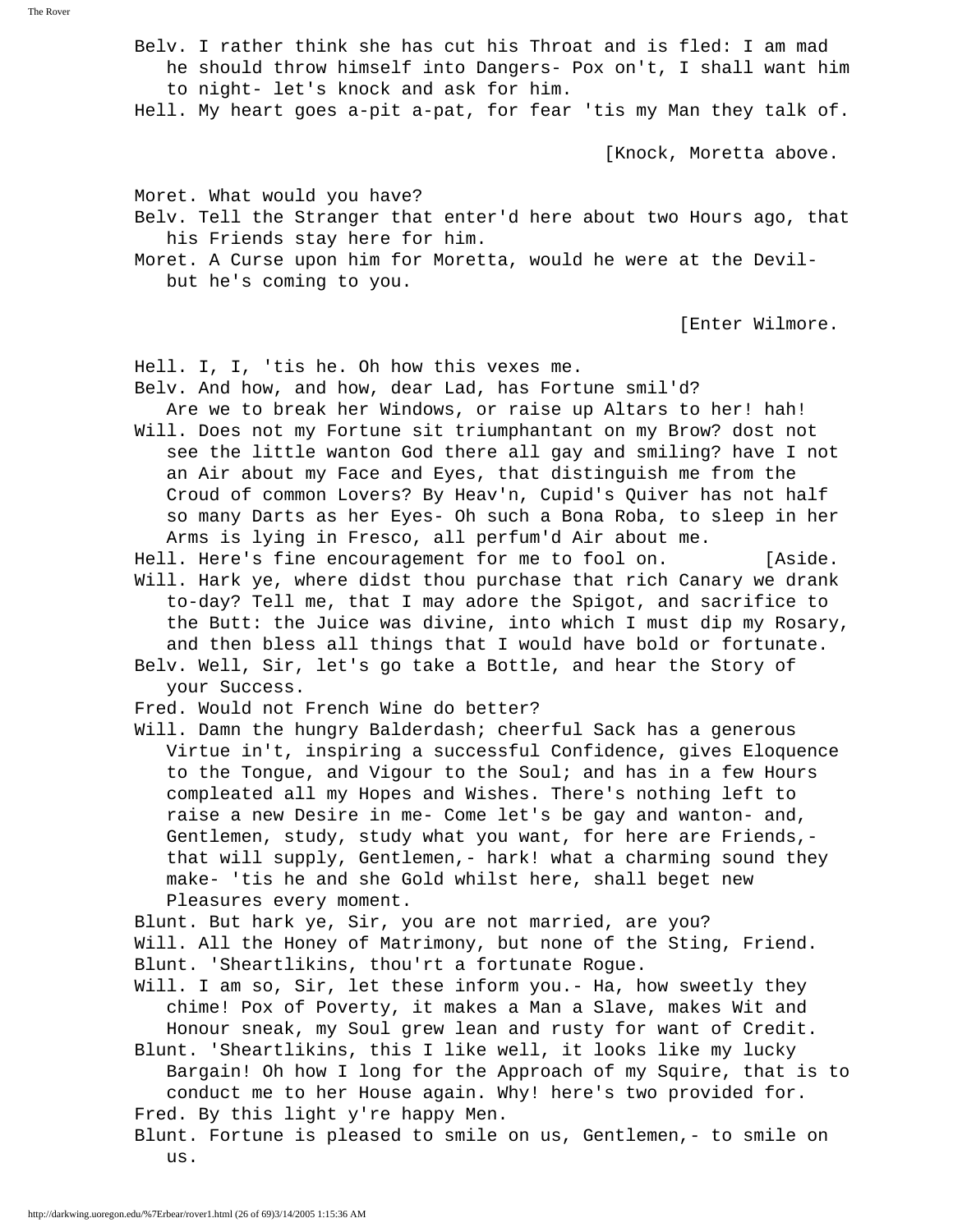Enter Sancho, and pulls Blunt by the Sleeve. They go aside.

 Sancho. Sir, my Lady expects you- she has remov'd all that might oppose your Will and Pleasure- and is impatient till you come. Blunt. Sir, I'll attend you- Oh the happiest Rogue! I'll take no leave, lest they either dog me, or stay me.

[Ex. with Sancho.

Belv. But then the little Gipsy is forgot?

 Will. A Mischief on thee for putting her into my thoughts; I had quite forgot her else, and this Night's Debauch had drunk her quite down.

- Hell. Had it so, good Captain? [Claps him on the Back.
- Will. Ha! I hope she did not hear.

Hell. What, afraid of such a Champion!

 Will. Oh! you're a fine Lady of your word, are you not? to make a Man languish a whole day-

Hell. In tedious search of me.

 Will. Egad, Child, thou'rt in the right, hadst thou seen what a melancholy Dog I have been ever since I was a Lover, how I have walkt the Streets like a Capuchin, with my Hands in my Sleeves- Faith, Sweetheart, thou wouldst pity me.

 Hell. Now, if I should be hang'd, I can't be angry with him, he dissembles so heartily- Alas, good Captain, what pains you have taken- Now were I ungrateful not to reward so true a Servant.

 Will. Poor Soul! that's kindly said, I see thou bearest a Conscience- come then for a beginning shew me thy dear Face.

 Hell. I'm afraid, my small Acquaintance, you have been staying that swinging stomach you boasted of this morning; I remember then my little Collation would have gone down with you, without the Sauce of a handsom Face- Is your Stomach so quesy now?

 Will. Faith long fasting, Child, spoils a Man's Appetite- yet if you durst treat, I could so lay about me still.

Hell. And would you fall to, before a Priest says Grace.

 Will. Oh fie, fie, what an old out-of-fashion'd thing hast thou nam'd? Thou could'st not dash me more out of Countenance, shouldst thou shew me an ugly Face.

 Whilst he is seemingly courting Hellena, enter Angelica, Moretta, Biskey, and Sebastian, an in Masquerade: Ang. sees Will. and starts.

 Ang. Heavens, is't he? and passionately fond to see another Woman? Moret. What cou'd you expect less from such a Swaggerer? Ang. Expect! as much as I paid him, a Heart intire, Which I had pride enough to think when e'er I gave It would have rais'd the Man above the Vulgar, Made him all Soul, and that all soft and constant.

 Hell. You see, Captain, how willing I am to be Friends with you, till Time and Ill-luck make us Lovers; and ask you the Question first, rather than put your Modesty to the blush, by asking me: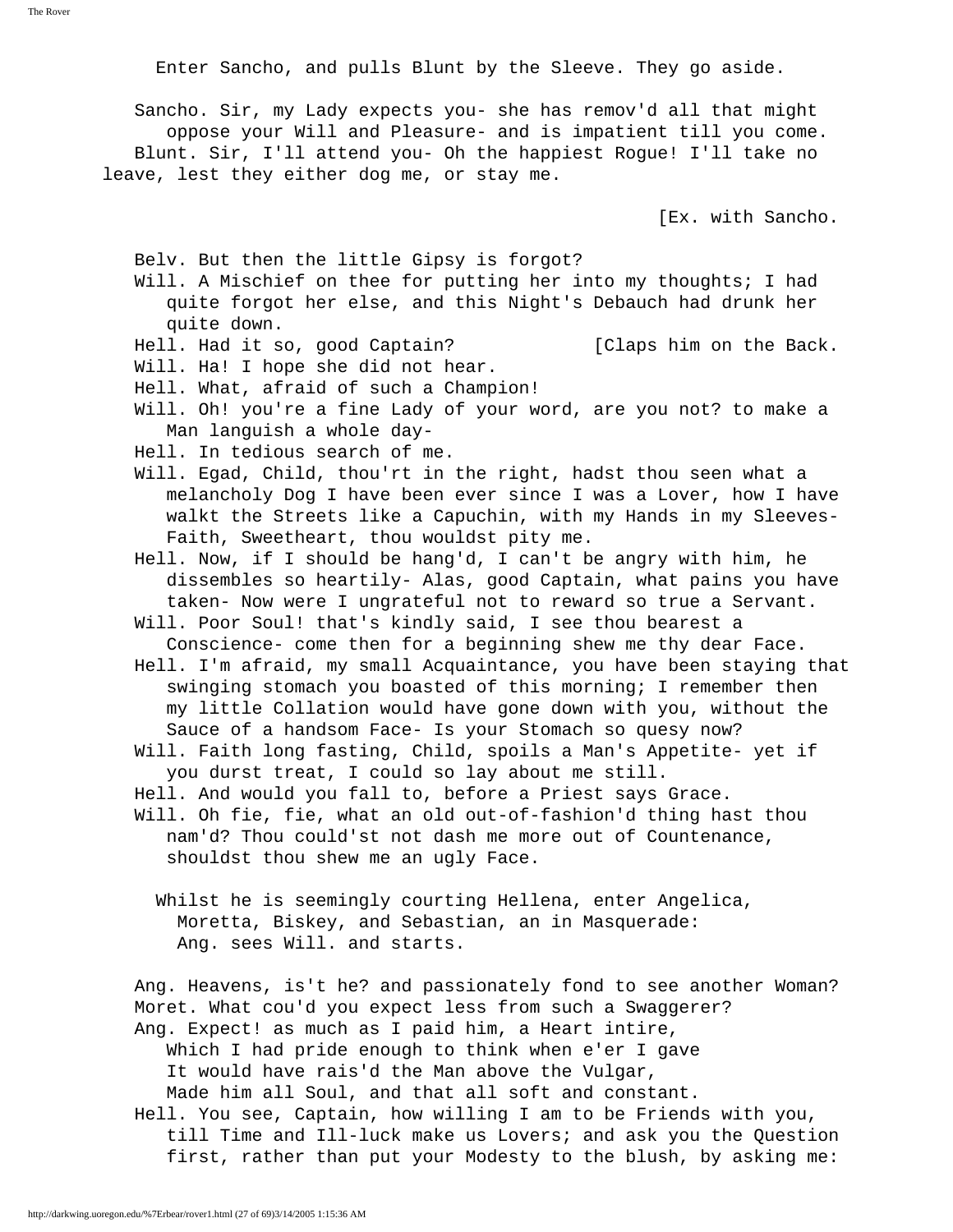for alas, I know you Captains are such strict Men, severe Observers of your Vows to Chastity, that 'twill be hard to prevail with your tender Conscience to marry a young willing Maid.

- Will. Do not abuse me, for fear I should take thee at thy word, and marry thee indeed, which I'm sure will be Revenge sufficient.
- Hell. O' my Conscience, that will be our Destiny, because we are both of one humour; I am as inconstant as you, for I have considered, Captain, that a handsom Woman has a great deal to do whilst her Face is good, for then is our Harvest-time to gather Friends; and should I in these days of my Youth, catch a fit of foolish Constancy, I were undone; 'tis loitering by day-light in our great Journey: therefore declare, I'll allow but one year for Love, one year for Indifference, and one year for Hate- and then- go hang your self- for I profess myself the gay, the kind, and the inconstant- the Devil's in't if this won't please you.
- Will. Oh most damnably!- I have a Heart with a hole quite thro it too, no Prison like mine to keep a Mistress in.

Ang. Perjur'd Man! how I believe thee now! [Aside.

 Hell. Well, I see our Business as well as Humours are alike, yours to cozen as many Maids as will trust you, and I as many Men as have Faith- See if I have not as desperate a lying look, as you can have for the heart of you.

[Pulls off her Vizard; he starts.

-How do you like it, Captain?

- Will. Like it! by Heav'n, I never saw so much Beauty. Oh the Charms of those sprightly black Eyes, that strangely fair Face, full of Smiles and Dimples! those soft round melting cherry Lips! and small even white Teeth! not to be exprest, but silently adored!- Oh one Look more, and strike me dumb, or I shall repeat nothing else till I am mad.
- [He seems to court her to pull off her Vizard: she refuses. Ang. I can endure no more- nor is it fit to interrupt him; for if I do, my Jealousy has so destroy'd my Reason,- I shall undo him- Therefore I'll retire. And you Sebastian [To one of her Bravoes] follow that Woman, and learn who 'tis; while you tell the Fugitive, I would speak to him instantly.

[To the other Bravo.

[Exit.

 [This while Flor. is talking to Belvile, who stands sullenly. Fred. courting Valeria.

 Val. Prithee, dear Stranger, be not so sullen; for tho you have lost your Love, you see my Friend frankly offers you hers, to play with in the mean time.

Belv. Faith, Madam I am sorry I can't play at her Game.

 Fred. Pray leave your Intercession, and mind your own Affair, they'll better agree apart; he's a model Sigher in Company, but alone no Woman escapes him.

 Flor. Sure he does but rally- yet if it should be true- I'll tempt him farther- Believe me, noble Stranger, I'm no common Mistress-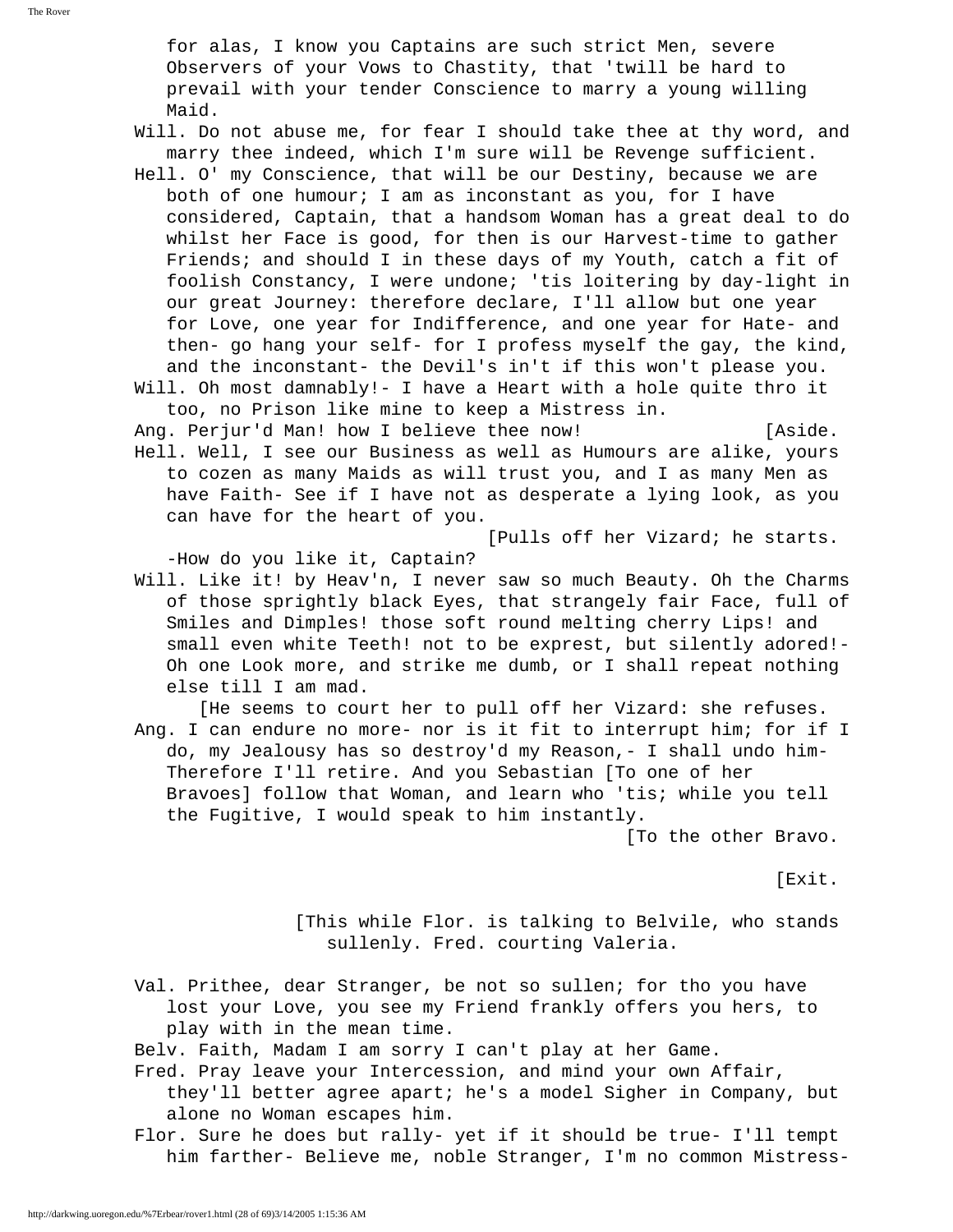and for a little proof on't- wear this Jewel- nay, take it, Sir, 'tis right, and Bills of Exchange may sometimes miscarry. Belv. Madam, why am I chose out of all Mankind to be the Object of your Bounty? Val. There's another civil Question askt. Fred. Pox of's Modesty, it spoils his own Markets, and hinders mine. Flor. Sir, from my Window I have often seen you; and Women of Quality have so few opportunities for Love, that we ought to lose none. Fred. Ay, this is something! here's a Woman!- When shall I be blest with so much kindness from your fair Mouth?- Take the Jewel, Fool. [Aside to Belv. Belv. You tempt me strangely, Madam, every way. Flor. So, if I find him false, my whole Repose is gone. [Aside. Belv. And but for a Vow I've made to a very fine Lady, this Goodness had subdu'd me. Fred. Pox on't be kind, in pity to me be kind, for I am to thrive here but as you treat her Friend. Hell. Tell me what did you in yonder House, and I'll unmasque. Will. Yonder House- oh- I went to- a- to- why, there's a Friend of mine lives there. Hell. What a she, or a he Friend? Will. A Man upon my Honour! a Man- A She Friend! no, no, Madam, you have done my Business, I thank you. Hell. And was't your Man Friend, that had more Darts in's Eyes than Cupid carries in a whole Budget of Arrows? Will. So- Hell. Ah such a Bona Roba: to be in her Arms is lying in Fresco, all perfumed Air about me- Was this your Man Friend too? Will. So- Hell. That gave you the He, and the She- Gold, that begets young Pleasures. Will. Well, well, Madam, then you see there are Ladies in the World, that will not be cruel- there are, Madam, there are- Hell. And there be Men too as fine, wild, inconstant Fellows as your self, there be, Captain, there be, if you go to that now therefore I'm resolv'd- Will. Oh! Hell. To see your Face no more- Will. Oh! Hell. Till to morrow. Will. Egad you frighted me. Hell. Nor then neither, unless you'l swear never to see that Lady more. Will. See her!- why! never to think of Womankind again? Hell. Kneel, and swear. [Kneels, she gives him her hand. Hell. I do, never to think- to see- to love- nor lie with any but thy self. Hell. Kiss the Book. Will. Oh, most religiously. The same of the set of the Mand. Hell. Now what a wicked Creature am I, to damn a proper Fellow. Call. Madam, I'll stay no longer, 'tis e'en dark. [To Flor.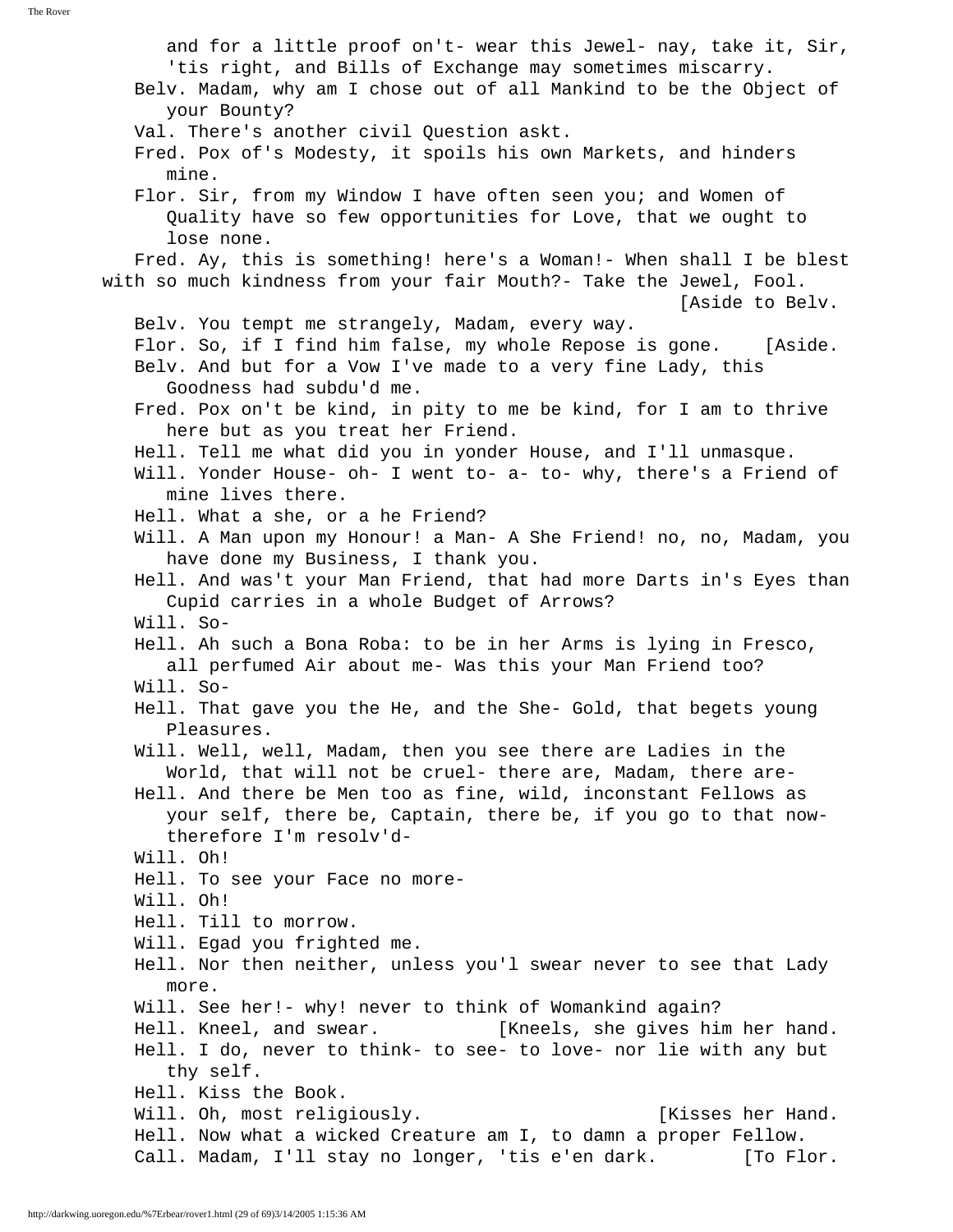Flor. However, Sir, I'll leave this with you- that when I'm gone, you may repent the opportunity you have lost by your modesty. [Gives him the Jewel, which is her Picture, and Ex. he gazes after her. Will. 'Twill be an Age till to morrow,- and till then I will most impatiently expect you- Adieu, my dear pretty Angel. [Ex. all the Women. Belv. Ha! Florinda's Picture! 'twas she her self- what a dull Dog was I? I would have given the World for one minute's discourse with her.- Fred. This comes of your Modesty,- ah pox on your Vow, 'twas ten to one but we had lost the Jewel by't. Belv. Willmore! the blessed'st Opportunity lost!- Florinda, Friends, Florinda! Will. Ah Rogue! such black Eyes, such a Face, such a Mouth, such Teeth,- and so much Wit! Belv. All, all, and a thousand Charms besides. Will. Why, dost thou know her? Belv. Know her! ay, ay, and a Pox take me with all my Heart for being modest. Will. But hark ye, Friend of mine, are you my Rival? and have I been only beating the Bush all this while? Belv. I understand thee not- I'm mad- see here- [Shews the Picture. Will. Ha! whose Picture is this?- 'tis a fine Wench. Fred. The Colonel's Mistress, Sir. Will. Oh, oh, here- I thought it had been another Prize- come, come, a Bottle will set thee right again. [Gives the Picture back. Belv. I am content to try, and by that time 'twill be late enough for our Design. Will. Agreed. Love does all day the Soul's great Empire keep, But Wine at night lulls the soft God asleep. [Exeunt. SCENE II. Lucetta's House. Enter Blunt and Lucetta with a Light. Luc. Now we are safe and free, no fears of the coming home of my old jealous Husband, which made me a little thoughtful when you came in first- but now Love is all the business of my Soul. Blunt. I am transported- Pox on't, that I had but some fine things

 to say to her, such as Lovers use- I was a Fool not to learn of Fred. a little by Heart before I came- something I must say.- [Aside.

'Sheartlikins, sweet Soul, I am not us'd to complement, but I'm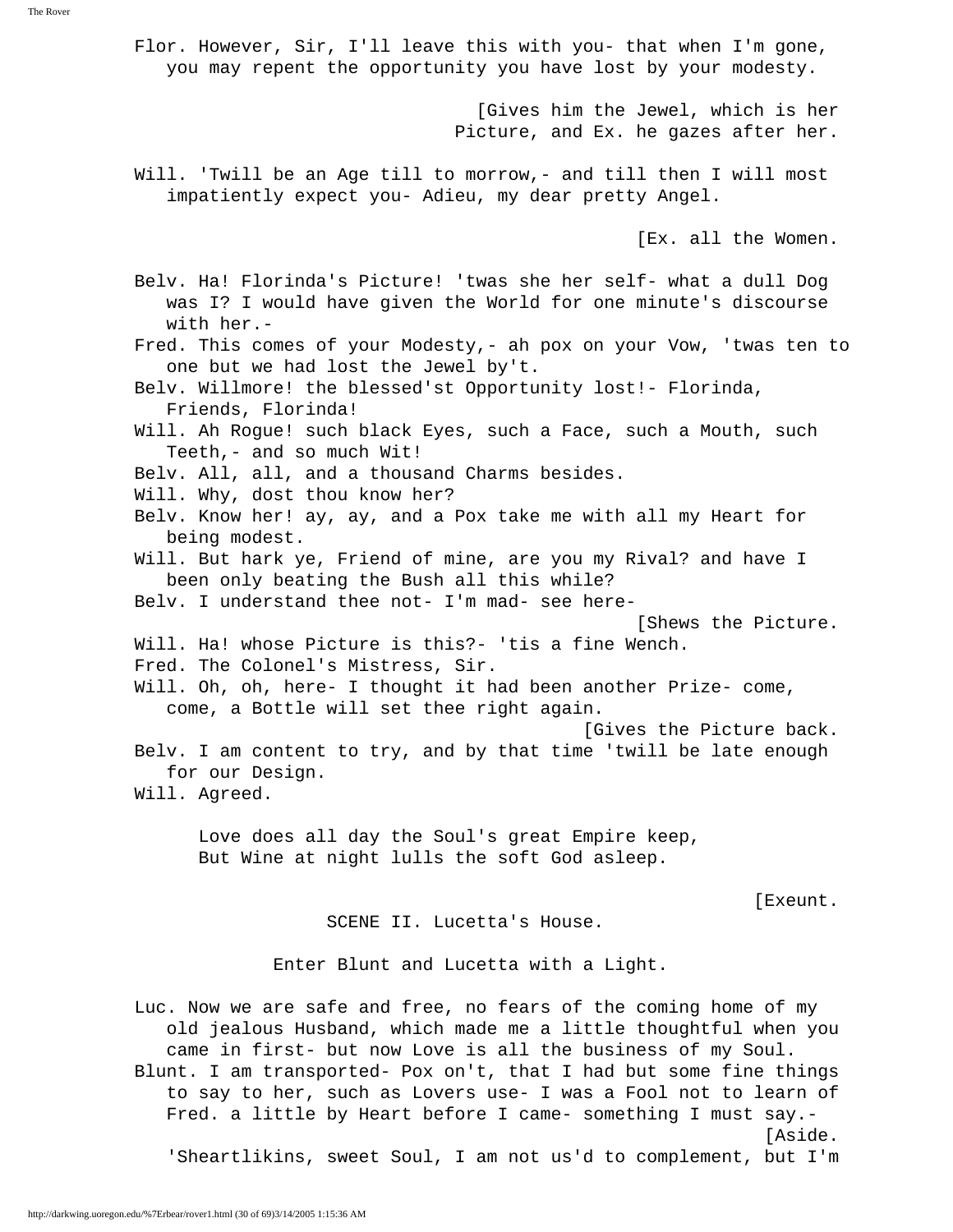an honest Gentleman, and thy humble Servant.

- Luc. I have nothing to pay for so great a Favour, but such a Love as cannot but be great, since at first sight of that sweet Face and Shape it made me your absolute Captive.
- Blunt. Kind heart, how prettily she talks! Egad I'll show her Husband a Spanish Trick; send him out of the World, and marry her: she's damnably in love with me, and will ne'er mind Settlements, and so there's that sav'd. [Aside. Luc. Well, Sir, I'll go and undress me, and be with you instantly.
- Blunt. Make haste then, for 'dsheartlikins, dear Soul, thou canst not guess at the pain of a longing Lover, when his Joys are drawn within the compass of a few minutes.

Luc. You speak my Sense, and I'll make haste to provide it.

[Exit.

 Blunt. 'Tis a rare Girl, and this one night's enjoyment with her will be worth all the days I ever past in Essex.- Would she'd go with me into England, tho to say truth, there's plenty of Whores there already.- But a pox on 'em they are such mercenary prodigal Whores, that they want such a one as this, that's free and generous, to give 'em Good Examples:- Why, what a House she has! how rich and fine!

Enter Sancho.

 Sancho. Sir, my Lady has sent me to conduct you to her Chamber. Blunt. Sir, I shall be proud to follow- Here's one of her Servants too: 'dsheartlikins, by his Garb and Gravity he might be a Justice of Peace in Essex, and is but a Pimp here.

[Exeunt.

 The Scene changes to a Chamber with an Alcove-Bed in it, a Table, &c. Lucetta in Bed. Enter Sancho and Blunt, who takes the Candle of Sancho at the Door.

Sanch. Sir, my Commission reaches no farther.

 Blunt. Sir, I'll excuse your Complement:- what, in Bed, my sweet Mistress?

Luc. You see, I still out-do you in kindness.

- Blunt. And thou shalt see what haste I'll make to quit scores- oh the luckiest Rogue! [Undresses himself Luc. Shou'd you be false or cruel now!
- Blunt. False, 'Sheartlikins, what dost thou take me for a Jew? an insensible Heathen,- A Pox of thy old jealous Husband: and he were dead, egad, sweet Soul, it shou'd be none of my fault, if I did not marry thee.

Luc. It never shou'd be mine.

Blunt. Good Soul, I'm the fortunatest Dog!

Luc. Are you not undrest yet?

Blunt. As much as my Impatience will permit.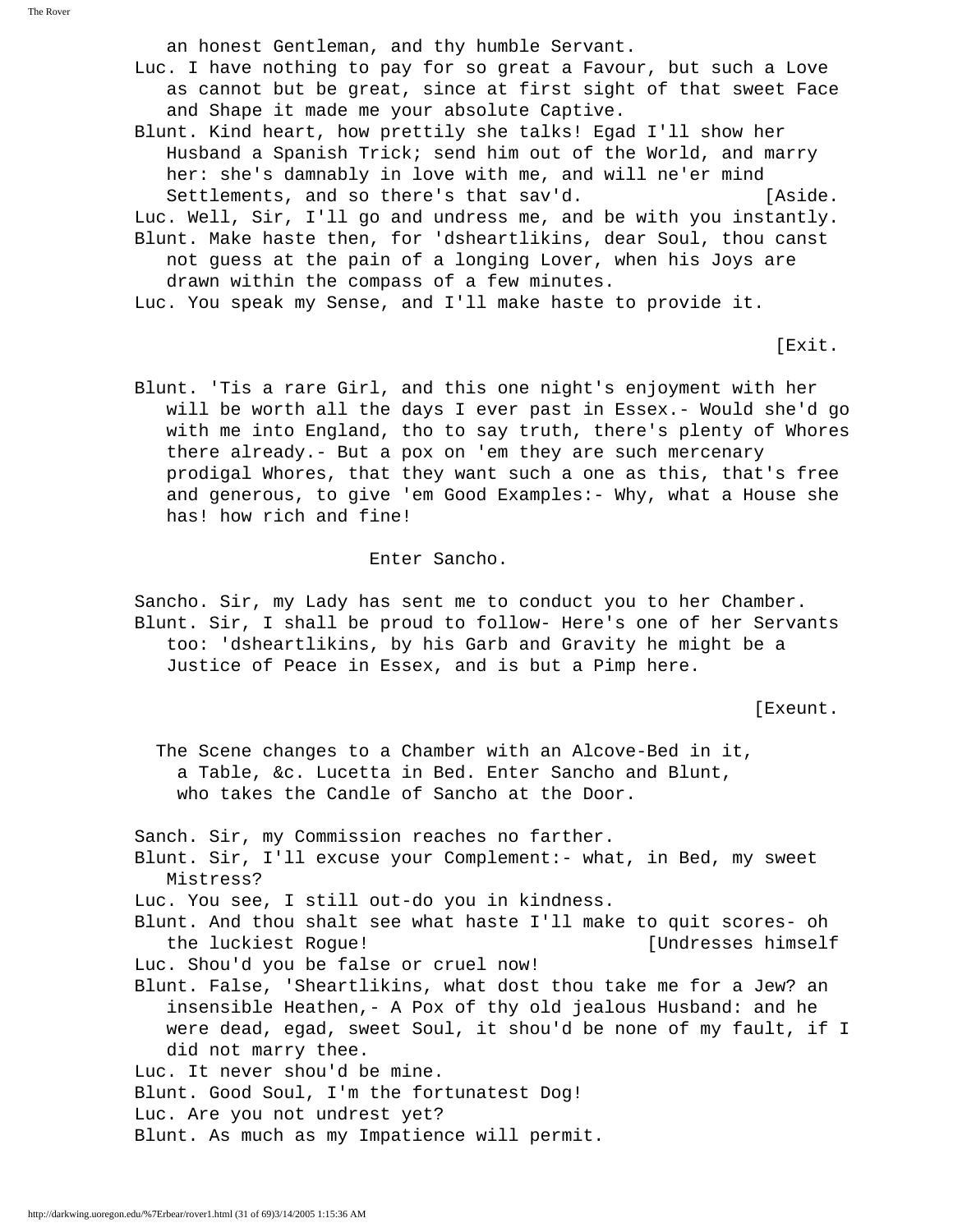Luc. Hold, Sir, put out the Light, it may betray us else. Blunt. Any thing, I need no other Light but that of thine Eyes!- 'sheartlikins, there I think I had it. [Aside.

> [Puts out the Candle, the Bed descends, he gropes about to find it.

 -Why- why- where am I got? what, not yet?- where are you sweetest? - ah, the Rogue's silent now- a pretty Love-trick this- how she'll laugh at me anon!- you need not, my dear Rogue! you need not! I'm all on a fire already- come, come, now call me in for pity- Sure I'm enchanted! I have been round the Chamber, and can find neither Woman, nor Bed- I lockt the Door, I'm sure she cannot go that way; or if she cou'd, the Bed cou'd not- Enough, enough, my pretty Wanton, do not carry the Jest too far- Ha, betray'd! Dogs! Rogues! Pimps! help! help!

[Lights on a Trap, and is let down.

Enter Lucetta, Philippo, and Sancho with a Light.

Phil. Ha, ha, ha, he's dispatcht finely.

Luc. Now, Sir, had I been coy, we had mist of this Booty.

- Phil. Nay when I saw 'twas a substantial Fool, I was mollified; but when you doat upon a Serenading Coxcomb, upon a Face, fine Clothes, and a Lute, it makes me rage.
- Luc. You know I never was guilty of that Folly, my dear Philippo, but with your self- But come let's see what we have got by this.
- Phil. A rich Coat!- Sword and Hat!- these Breeches too- are well lin'd!- see here a Gold Watch!- a Purse- ha! Gold!- at least two hundred Pistoles! a bunch of Diamond Rings; and one with the Family Arms!- a Gold Box!- with a Medal of his King! and his Lady Mother's Picture!- these were sacred Reliques, believe me! see, the Wasteband of his Breeches have a Mind of Gold!- Old Queen Bess's. We have a Quarrel to her ever since Eighty Eight, and may therefore justify the Theft, the Inquisition might have committed it.
- Luc. See, a Bracelet of bow'd Gold, these his Sister ty'd about his Arm at parting- but well- for all this, I fear his being a Stranger may make a noise, and hinder our Trade with them hereafter.
- Phil. That's our security; he is not only a Stranger to us, but to the Country too- the Common-Shore into which he is descended, thou know'st, conducts him into another Street, which this Light will hinder him from ever finding again- he knows neither your Name, nor the Street where your House is, nay, nor the way to his own Lodgings.
- Luc. And art not thou an unmerciful Rogue, not to afford him one Night for all this?- I should not have been such a Jew.
- Phil. Blame me not, Lucetta, to keep as much of thee as I can to my self- come, that thought makes me wanton,- let's to Bed,-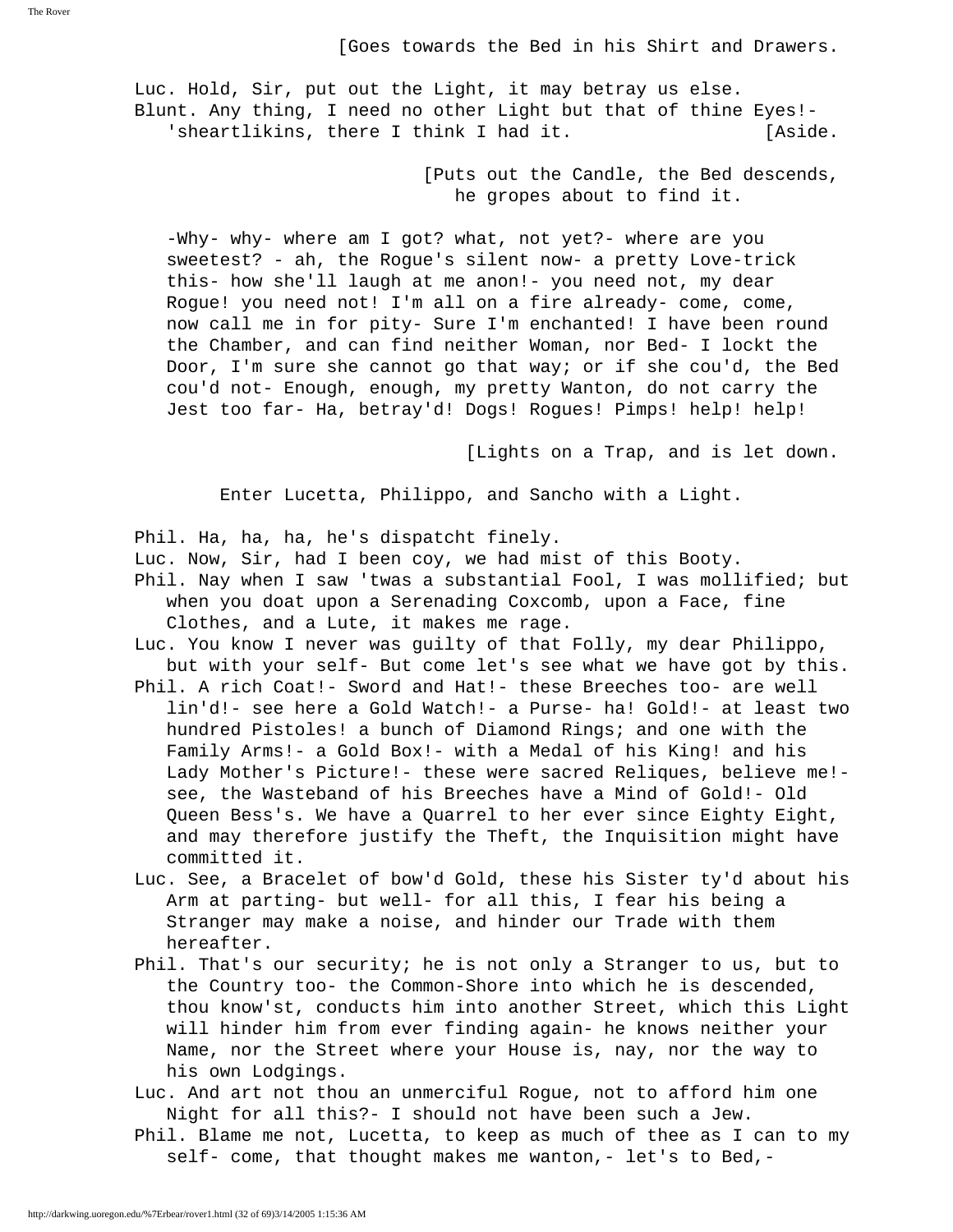Sancho, lock up these.

 This is the Fleece which Fools do bear, Design'd for witty Men to sheer.

[Exeunt.

 The Scene changes, and discovers Blunt, creeping out of a Common Shore, his Face, &c., all dirty.

### Blunt. Oh Lord! [Climbing up.

 I am got out at last, and (which is a Miracle) without a Clue and now to Damning and Cursing,- but if that would ease me, where shall I begin? with my Fortune, my self, or the Quean that cozen'd me- What a dog was I to believe in Women! Oh Coxcomb ignorant conceited Coxcomb! to fancy she cou'd be enamour'd with my Person, at the first sight enamour'd- Oh, I'm a cursed Puppy, 'tis plain, Fool was writ upon my Forehead, she perceiv'd it, saw the Essex Calf there- for what Allurements could there be in this Countenance? which I can indure, because I'm acquainted with it- Oh, dull silly Dog! to be thus sooth'd into a Cozening! Had I been drunk, I might fondly have credited the young Quean! but as I was in my right Wits, to be thus cheated, confirms I am a dull believing English Country Fop.- But my Comrades! Death and the Devil, there's the worst of all- then a Ballad will be sung to Morrow on the Prado, to a lousy Tune of the enchanted Squire, and the annihilated Damsel- But Fred. that Rogue, and the Colonel, will abuse me beyond all Christian patience- had she left me my Clothes, I have a Bill of Exchange at home wou'd have sav'd my Credit- but now all hope is taken from me- Well, I'll home (if I can find the way) with this Consolation, that I am not the first kind believing Coxcomb; but there are, Gallants, many such good Natures amongst ye.

> And tho you've better Arts to hide your Follies, Adsheartlikins y'are all as errant Cullies. SCENE III. The Garden, in the Night.

Enter Florinda undress'd, with a Key, and a little Box.

 Flor. Well, thus far I'm in my way to Happiness; I have got my self free from Callis; my Brother too, I find by yonder light, is gone into his Cabinet, and thinks not of me: I have by good Fortune got the Key of the Garden Back-door,- I'll open it, to prevent Belvile's knocking,- a little noise will now alarm my Brother. Now am I as fearful as a young Thief. [Unlocks the Door.]- Hark- what noise is that?- Oh 'twas the Wind that plaid amongst the the Boughs.- Belvile stays long, methinks- its time stay for fear of a surprize, I'll hide these Jewels in yonder Jessamin. [She goes to lay down the Box.

Enter Willmore drunk.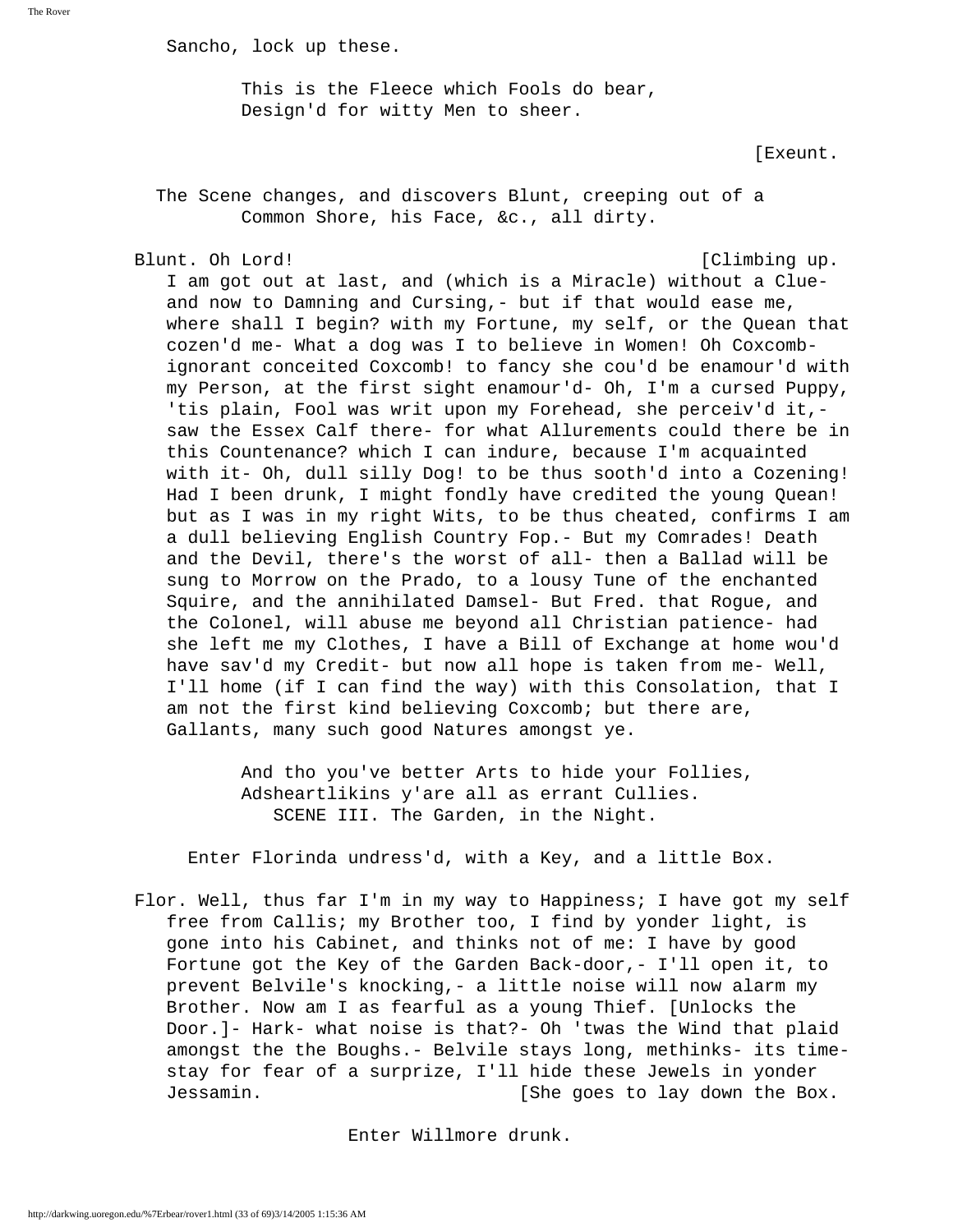Will. What the Devil is become of these Fellows, Belvile and Frederick? They promis'd to stay at the next corner for me, but who the Devil knows the corner of a full Moon?- Now- whereabouts am I?- hah- what have we here? a Garden!- a very convenient place to sleep in- hah- what has God sent us here?- a Female- by this light, a Woman; I'm a Dog if it be not a very Wench.- Flor. He's come!- hah- who's there? Will. Sweet Soul, let me salute thy Shoe-string. Flor. 'Tis not my Belvile- good Heavens, I know him not.- Who are you, and from whence come you? Will. Prithee- prithee, Child- not so many hard Questions- let it suffice I am here, Child- Come, come kiss me. Flor. Good Gods! what luck is mine? Will. Only good luck, Child, parlous good luck.- Come hither,- 'tis a delicate shining Wench,- by this Hand she's perfum'd, and smells like any Nosegay.- Prithee, dear Soul, let's not play the Fool, and lose time,- precious time- for as Gad shall save me, I'm as honest a Fellow as breathes, tho I am a little disguis'd at present.- Come, I say,- why, thou may'st be free with me, I'll be very secret. I'll not boast who 'twas oblig'd me, not I for hang me if I know thy Name. Flor. Heavens! what a filthy beast is this! Will. I am so, and thou oughtst the sooner to lie with me for that reason,- for look you, Child, there will be no Sin in't, because 'twas neither design'd nor premeditated; 'tis pure Accident on both sides- that's a certain thing now- Indeed should I make love to you, and you vow Fidelity- and swear and lye till you believ'd and yielded- Thou art therefore (as thou art a good Christian) oblig'd in Conscience to deny me nothing. Now- come, be kind, without any more idle prating. Flor. Oh, I am ruin'd- wicked Man, unhand me. Will. Wicked! Egad, Child, a Judge, were he young and vigorous, and saw those Eyes of thine, would know 'twas they gave the first blow- the first provocation.- Come, prithee let's lose no time, I say- this is a fine convenient place. Flor. Sir, let me go, I conjure you, or I'll call out. Will. Ay, ay, you were best to call Witness to see how finely you treat me- do.- Flor. I'll cry Murder, Rape, or any thing, if you do not instantly let me go. Will. A Rape! Come, come, you lye, you Baggage, you lye: What, I'll warrant you would fain have the World believe now that you are not so forward as I. No, not you,- why at this time of Night was your Cobweb-door set open, dear Spider- but to catch Flies?- Hah come- or I shall be damnably angry.- Why what a Coil is here.- Flor. Sir, can you think- Will. That you'd do it for nothing? oh, oh, I find what you'd be at- look here, here's a Pistole for you- here's a work indeed here- take it, I say.- Flor. For Heaven's sake, Sir, as you're a Gentleman-

 Will. So- now- she would be wheedling me for more- what, you will not take it then- you're resolv'd you will not.- Come, come,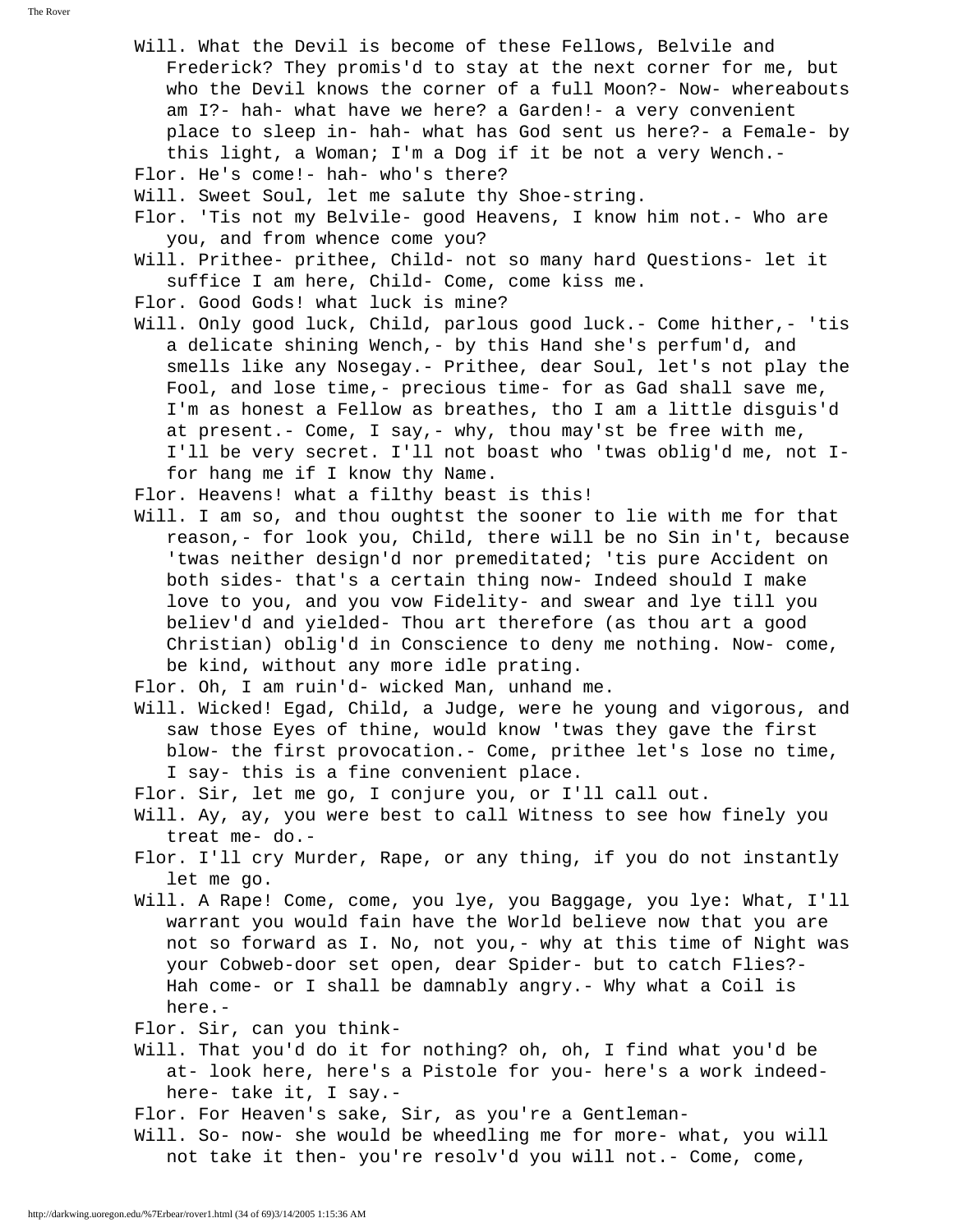take it, or I'll put it up again; for, look ye, I never give more.- Why, how now, Mistress, are you so high i'th' Mouth, a Pistole won't down with you?- hah- why, what a work's here- in good time- come, no struggling, be gone- But an y'are good at a dumb Wrestle, I'm for ye,- look ye,- I'm for ye.- [She struggles with him.

Enter Belvile and Frederick.

 Bel. The Door is open a Pox of this mad fellow, I'm angry that we've lost him, I durst have sworn he had follow'd us. Fred. But you were so hasty, Colonel, to be gone. Flor. Help, help,- Murder!- help- oh, I'm ruin'd. Belv. Ha, sure that's Florinda's Voice.

 [Comes up to them. -A Man! Villain, let go that Lady. [A noise.

[Will. turns and draws, Fred. interposes.

 Flor. Belvile! Heavens! my Brother too is coming, and 'twill be impossible to escape.- Belvile, I conjure you to walk under my Chamber-window, from whence I'll give you some instructions what to do- This rude Man has undone us.

[Exit.

Will. Belvile!

Enter Pedro, Stephano, and other Servants with Lights.

Ped. I'm betray'd; run, Stephano, and see if Florinda be safe.

[Exit Steph.

So whoe'er they be, all is not well, I'll to Florinda's Chamber.

[They fight, and Pedro's Party beats 'em out; going out, meets Stephano.

 Steph. You need not, Sir, the poor Lady's fast asleep, and thinks no harm: I wou'd not wake her, Sir, for fear of frightning her with your danger. Ped. I'm glad she's there- Rascals, how came the Garden- Door open? Steph. That Question comes too late, Sir: some of my Fellow-Servants Masquerading I'll warrant. Ped. Masquerading! a leud Custom to debauch our Youth- there's

something more in this than I imagine.

[Exeunt.

SCENE IV. Changes to the Street.

 Enter Belvile in Rage, Fred. holding him, and Willmore melancholy.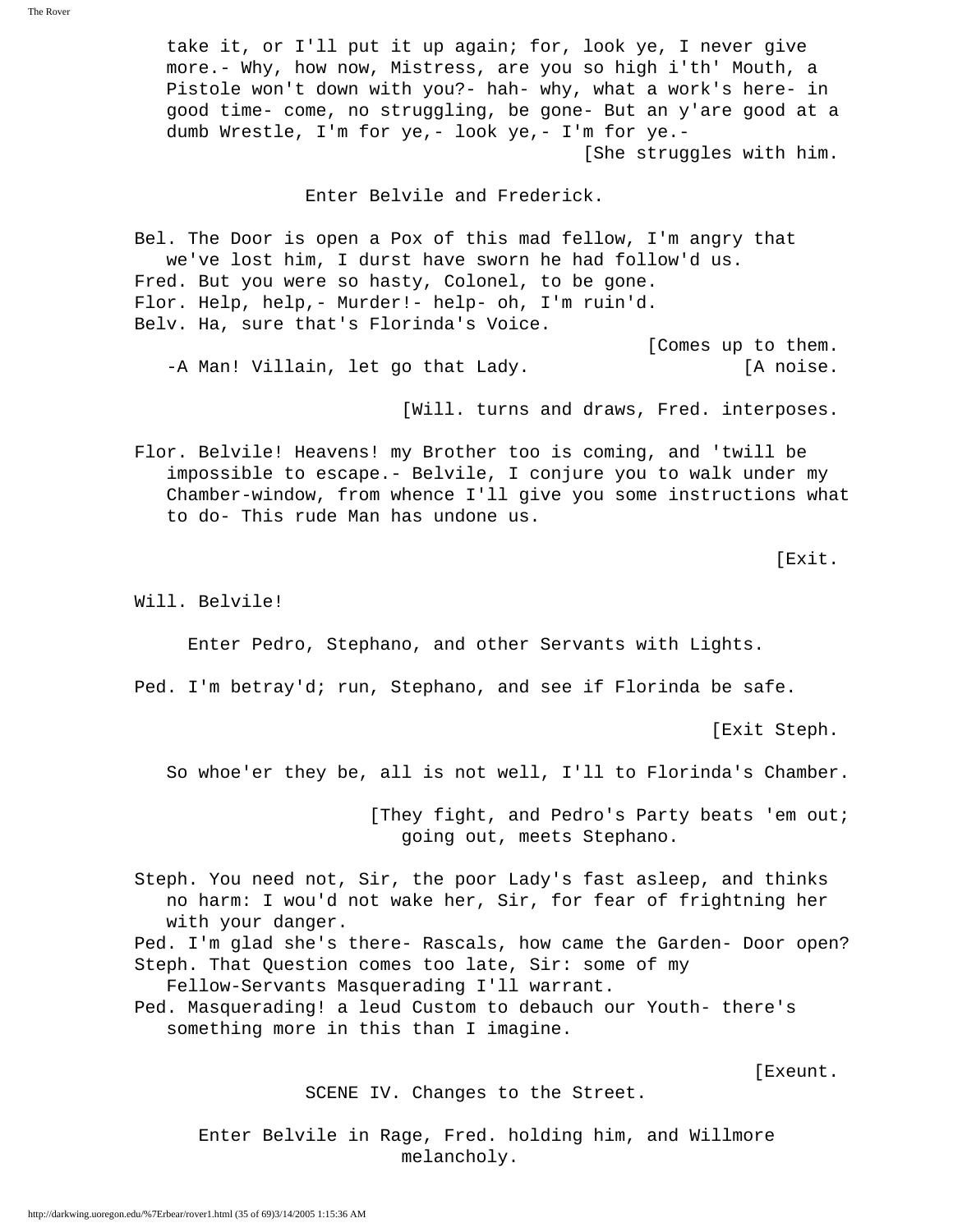Will. Why, how the Devil shou'd I know Florinda? Belv. Ah plague of your ignorance! if it had not been Florinda, must you be a Beast ?- a Brute, a senseles Swine? Will. Well, Sir, you see I am endu'd with Patience- I can bear- tho egad y're very free with me methinks,- I was in good hopes the Quarrel wou'd have been on my side, for so uncivilly interrupting me. Belv. Peace, Brute, whilst thou'rt safe- oh, I'm distracted. Will. Nay, nay, I'm an unlucky Dog, that's certain. Belv. Ah curse upon the Star that rul'd my Birth! or whatsoever other Influence that makes me still so wretched. Will. Thou break'st my Heart with these Complaints; there is no Star in fault, no Influence but Sack, the cursed Sack I drank. Fred. Why, how the Devil came you so drunk? Will. Why, how the Devil came you so sober? Belv. A curse upon his thin Skull, he was always before-hand that way. Fred. Prithee, dear Colonel, forgive him, he's sorry for his fault. Belv. He's always so after he has done a mischief- a plague on all such Brutes. Will. By this Light I took her for an errant Harlot. Belv. Damn your debaucht Opinion: tell me, Sot, hadst thou so much sense and light about thee to distinguish her to be a Woman, and could'st not see something about her Face and Person, to strike an awful Reverence into thy Soul? Will. Faith no, I consider'd her as mere a Woman as I could wish. Belv. 'Sdeath I have no patience- draw, or I'll kill you. Will. Let that alone till to morrow, and if I set not all right again, use your Pleasure. Belv. To morrow, damn it. The spiteful Light will lead me to no happiness. To morrow is Antonio's, and perhaps Guides him to my undoing;- oh that I could meet This Rival, this powerful Fortunate. Will. What then? Belv. Let thy own Reason, or my Rage instruct thee. Will. I shall be finely inform'd then, no doubt; hear me, Colonel hear me- shew me the Man and I'll do his Business. Belv. I know him no more than thou, or if I did, I should not need thy aid. Will. This you say is Angelica's House, I promis'd the kind Baggage to lie with her to Night. [Offers to go in. Enter Antonio and his Page. Ant. knocks on the Hilt of his Sword. Ant. You paid the thousand Crowns I directed? Page. To the Lady's old Woman, Sir, I did. Will. Who the Devil have we here? Belv. I'll now plant my self under Florinda's Window, and if I find no comfort there, I'll die.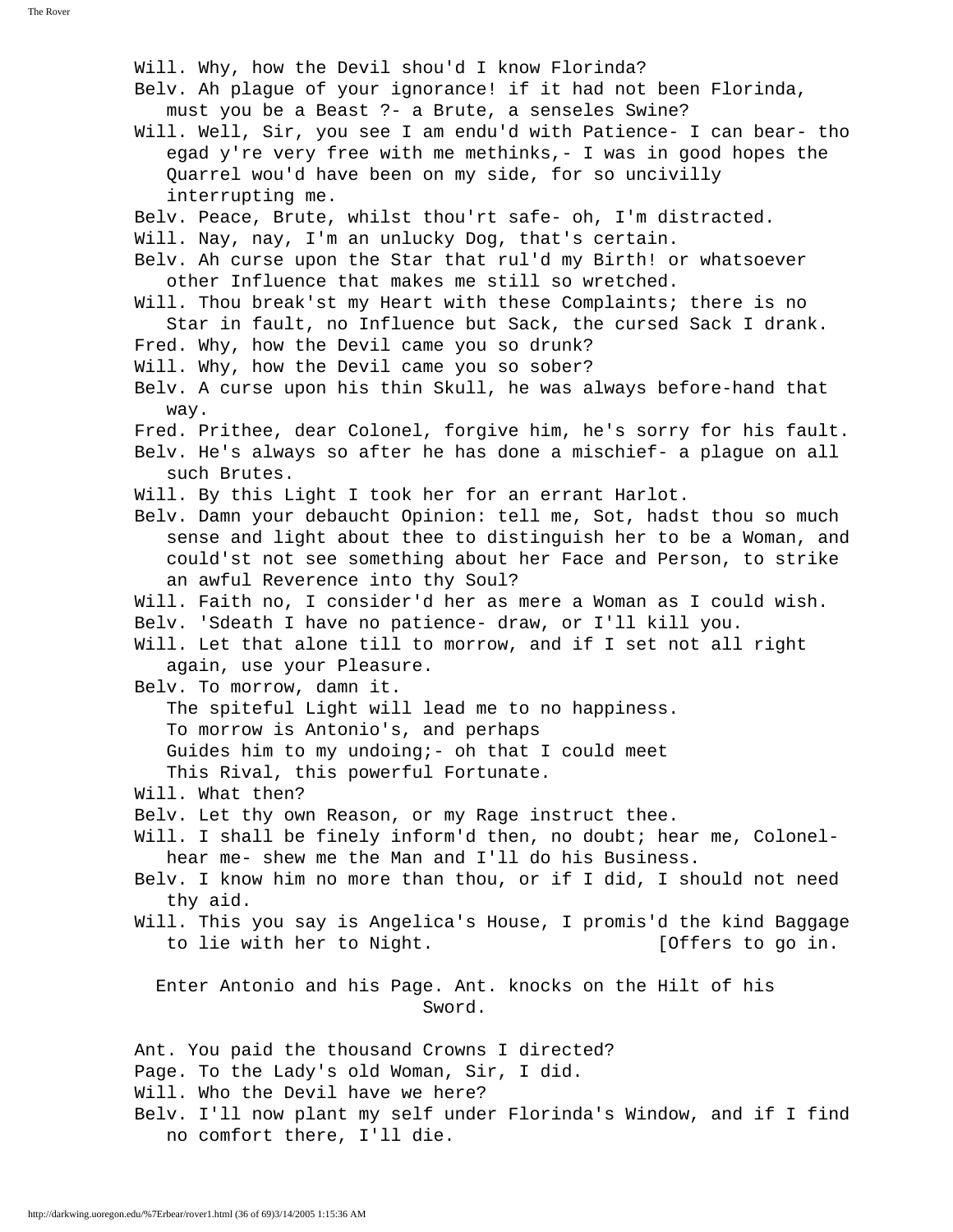The Rover

[Ex. Belv. and Fred.

Enter Moretta.

 Moret. Page! Page. Here's my Lord. Will. How is this, a Piccaroon going to board my Frigate! here's one Chase-Gun for you. [Drawing his Sword, justles Ant. who turns and draws. They fight, Ant. falls. Moret. Oh, bless us, we are all undone! [Runs in, and shuts the Door. Page. Help, Murder! [Belvile returns at the noise of fighting. Belv. Ha, the mad Rogue's engag'd in some unlucky Adventure again. Enter two or three Masqueraders. Masq. Ha, a Man kill'd! Will. How! a Man kill'd! then I'll go home to sleep. [Puts up, and reels out. Ex. Masquers another way. Belv. Who shou'd it be! pray Heaven the Rogue is safe, for all my Quarrel to him. [As Belvile is groping about, enter an Officer and six Soldiers. Sold. Who's there? Offic. So, here's one dispatcht- secure the Murderer. Belv. Do not mistake my Charity for Murder: I came to his Assistance. [Soldiers seize on Belvile. Offic. That shall be tried, Sir.- St. Jago, Swords drawn in the Carnival time! [Goes to Antonio. Ant. Thy Hand prithee. Offic. Ha, Don Antonio! look well to the Villain there.- How is't Sir? Ant. I'm hurt. Belv. Has my Humanity made me a Criminal? Offic. Away with him. Belv. What a curst Chance is this!

[Ex. Soldiers with Belv.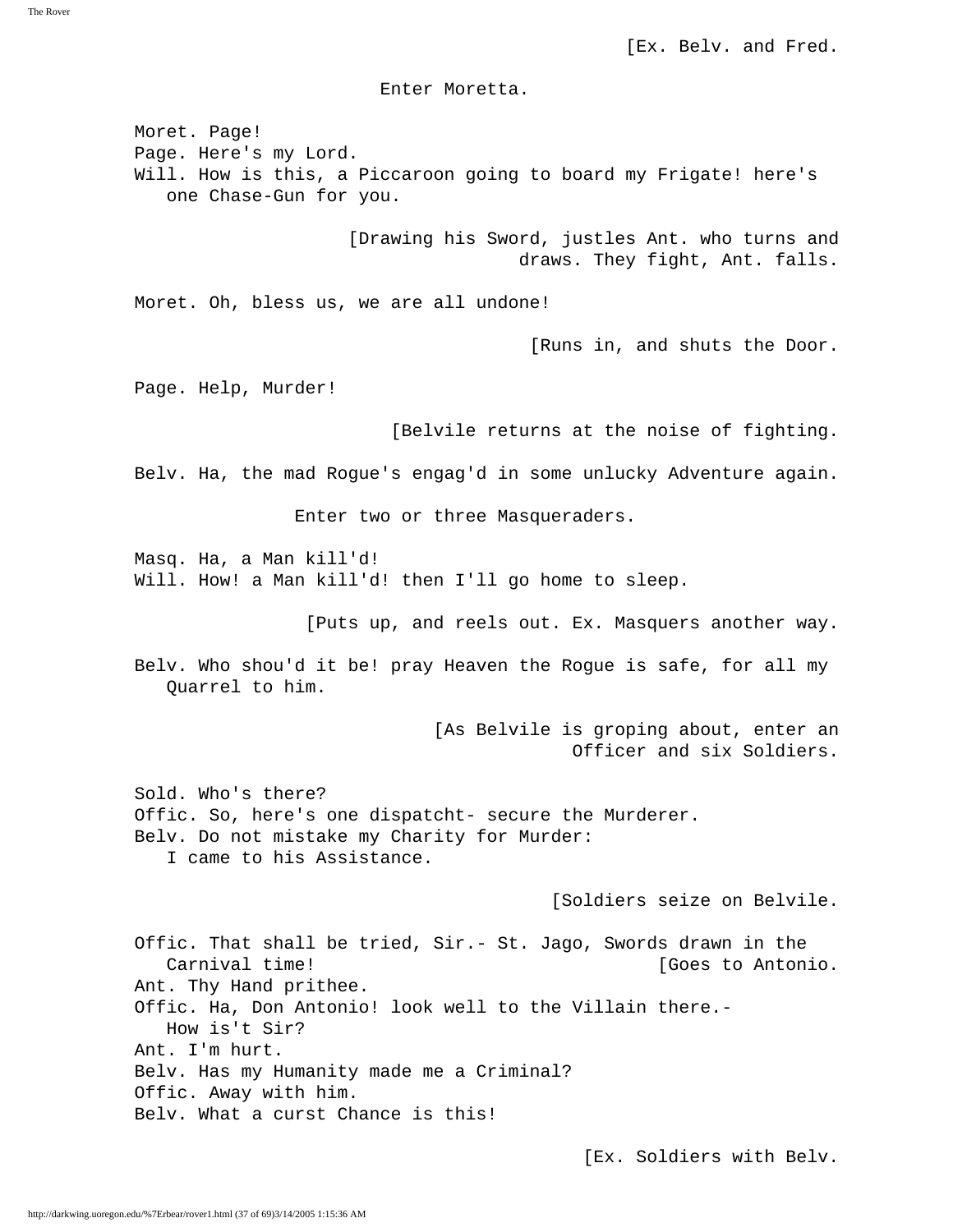[To the Officer. Ex. Ant. led.

## ACT IV.

SCENE I. A fine Room.

Discovers Belvile, as by Dark alone.

- Belv. When shall I be weary of railing on Fortune, who is resolv'd never to turn with Smiles upon me?- Two such Defeats in one Night- none but the Devil and that mad Rogue could have contriv'd to have plagued me with- I am here a Prisoner- but where?- Heaven knows- and if there be Murder done, I can soon decide the Fate of a Stranger in a Nation without Mercy- Yet this is nothing to the Torture my Soul bows with, when I think of losing my fair, my dear Florinda.- Hark- my Door opens- a Light- a Man- and seems of Quality- arm'd too.- Now shall I die like a Do, without defence.
	- Enter Antonio in a Night-Gown, with a Light; his Arm in a Scarf, and a Sword under his Arm: He sets the Candle on the Table.
- Ant. Sir, I come to know what Injuries I have done you, that could provoke you to so mean an Action, as to attack me basely, without allowing time for my Defence.
- Belv. Sir, for a Man in my Circumstances to plead Innocence, would look like Fear- but view me well, and you will find no marks of a Coward on me, nor any thing that betrays that Brutality you accuse me of.
- Ant. In vain, Sir, you impose upon my Sense, You are not only he who drew on me last Night, But yesterday before the same House, that of Angelica. Yet there is something in your Face and Mein-
- Belv. I own I fought to day in the defence of a Friend of mine, with whom you (if you're the same) and your Party were first engag'd. Perhaps you think this Crime enough to kill me, But if you do, I cannot fear you'll do it basely.
- Ant. No, Sir, I'll make you fit for a Defence with this.

[Gives him the Sword.

 Belv. This Gallantry surprizes me- nor know I how to use this Present, Sir, against a Man so brave.

Ant. You shall not need;

 For know, I come to snatch you from a Danger That is decreed against you; Perhaps your Life, or long Imprisonment: And 'twas with so much Courage you offended,

- I cannot see you punisht.
- Belv. How shall I pay this Generosity?

 Ant. It had been safer to have kill'd another, Than have attempted me: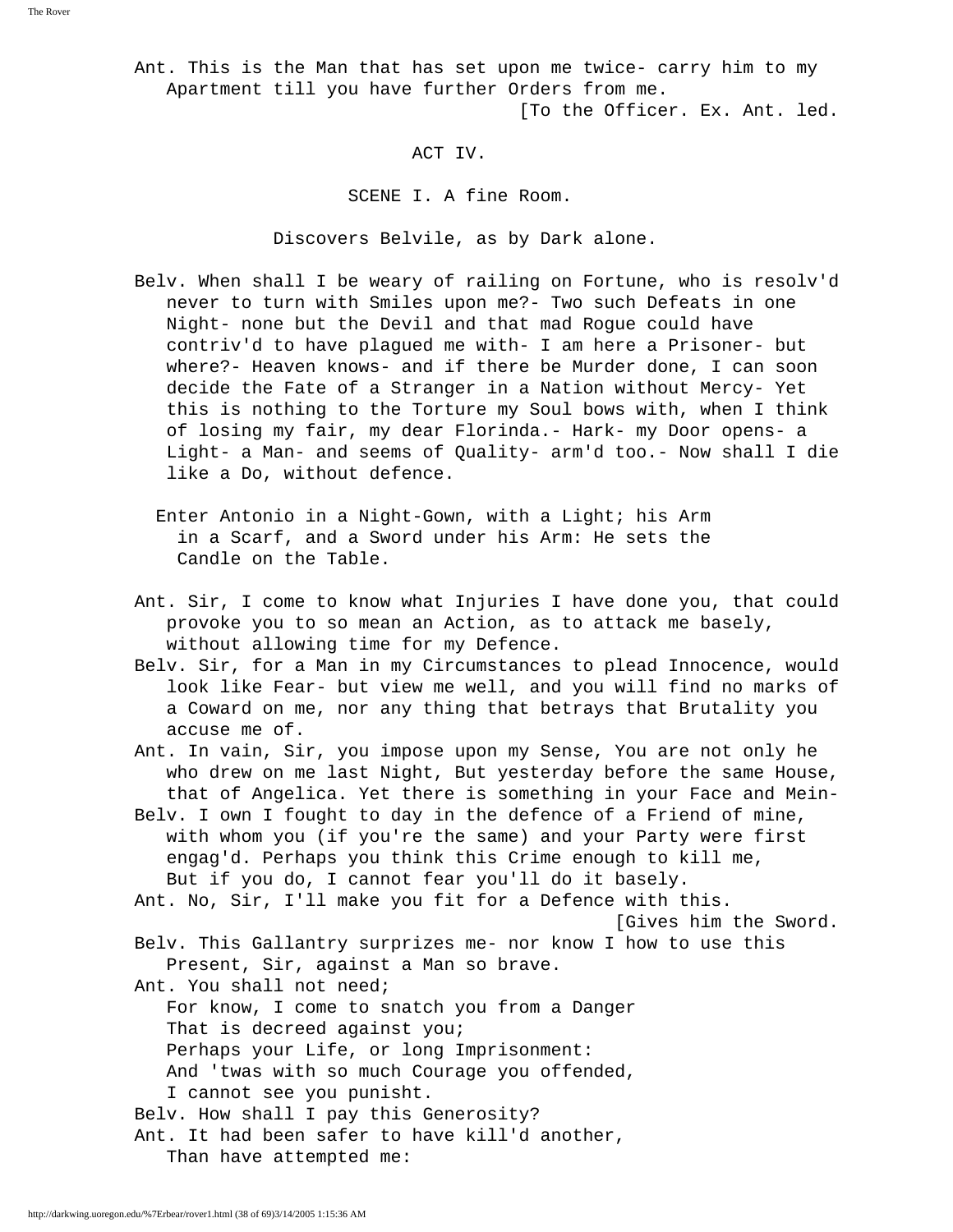To shew your Danger, Sir, I'll let you know my Quality; And 'tis the Vice-Roy's Son whom you have wounded. Belv. The Vice-Roy's Son! Death and Confusion! was this Plague reserved To compleat all the rest?- oblig'd by him! The Man of all the World I would destroy. [Aside. Ant. You seem disorder'd, Sir. Belv. Yes, trust me, Sir, I am, and 'tis with pain That Man receives such Bounties, Who wants the pow'r to pay 'em back again. Ant. To gallant Spirits 'tis indeed uneasy; -But you may quickly over-pay me, Sir. Belv. Then I am well- kind Heaven! but set us even, That I may fight with him, and keep my Honour safe. [Aside. -Oh, I'm impatient, Sir, to be discounting The mighty Debt I owe you; command me quickly- Ant. I have a Quarrel with a Rival, Sir, About the Maid we love. Belv. Death, tis Florinda he means- That Thought destroys my Reason, and I shall kill him- [Aside. Ant. My Rival, Sir. Is one has all the Virtues Man can boast of. Belv. Death! who shou'd this be? [Aside. Ant. He challeng'd me to meet him on the Molo, As soon as Day appear'd; but last Night's quarrel Has made my Arm unfit to guide a Sword. Belv. I apprehend you, Sir, you'd have me kill the Man That lays a claim to the Maid you speak of. -I'll do't- I'll fly to do it. Ant. Sir, do you know her? Belv. -No, Sir, but 'tis enough she is admired by you. Ant. Sir, I shall rob you of the Glory on't, For you must fight under my Name and Dress. Belv. That Opinion must be strangely obliging that makes You think I can personate the brave Antonio, Whom I can but strive to imitate. Ant. You say too much to my Advantage. Come, Sir, the Day appears that calls you forth. Within, Sir, is the Habit.  $[Exit$  Antonio. Belv. Fantastick Fortune, thou deceitful Light, That cheats the wearied Traveller by Night, Tho on a Precipice each step you tread, I am resolv'd to follow where you lead. [Exit. SCENE II. The Molo. Enter Florinda and Callis in Masques, with Stephano.

 Flor. I'm dying with my fears; Belvile's not coming, As I expected, underneath my Window,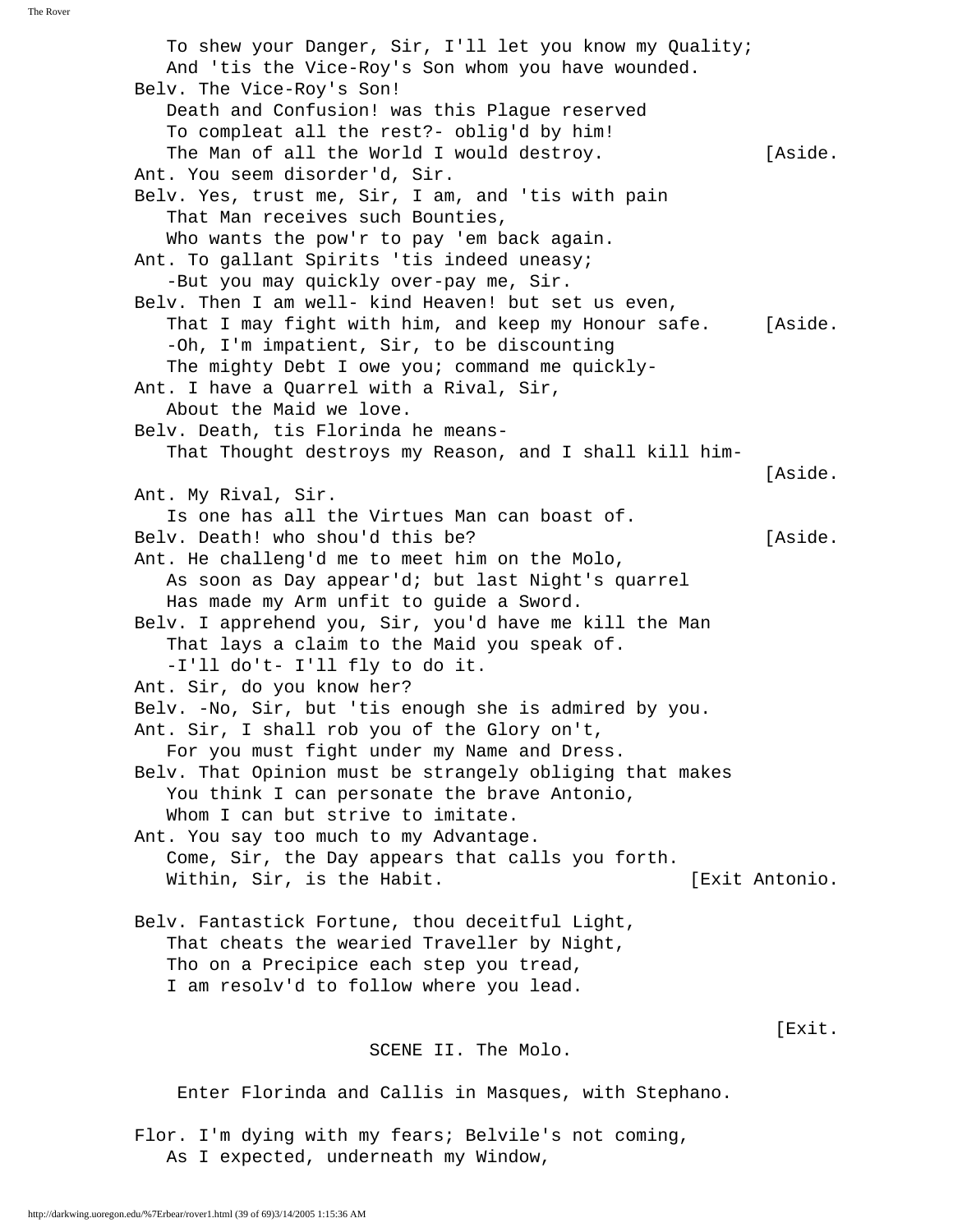Makes me believe that all those Fears are true. [Aside. -Canst thou not tell with whom my Brother fights?

 Steph. No, Madam, they were both in Masquerade, I was by when they challeng'd one another, and they had decided the Quarrel then, but were prevented by some Cavaliers; which made 'em put it off till now- but I am sure 'tis about you they fight.

 Flor. Nay then 'tis with Belvile, for what other Lover have I that dares fight for me, except Antonio? and he is too much in favour with my Brother- If it be he, for whom shall I direct my Prayers to Heaven? [Aside.

 Steph. Madam, I must leave you; for if my Master see me, I shall be hang'd for being your Conductor.- I escap'd narrowly for the Excuse I made for you last night i'th' Garden.

Flor. And I'll reward thee for't- prithee no more.

[Exit. Steph.

Enter Don Pedro in his Masquing Habit.

 Pedro. Antonio's late to day, the place will fill, and we may be prevented. [Walks about. Flor. Antonio! sure I heard amiss. The same state of the last of the set of the set of the set of the set of the set of the set of the set of the set of the set of the set of the set of the set of the set of the set of the Pedro. But who would not excuse a happy Lover. When soft fair Arms comfine the yielding Neck; And the kind Whisper languishingly breathes, Must you be gone so soon? Sure I had dwelt for ever on her Bosom. -But stay, he's here. Enter Belvile drest in Antonio's Clothes. Flor. 'Tis not Belvile, half my Fears are vanisht. Pedro. Antonio!- Belv. This must be he. [Aside.] You're early, Sir,- I do not use to be out-done this way. Pedro. The wretched, Sir, are watchful, and' tis enough You have the advantage of me in Angelica. Belv. Angelica! Or I've mistook my Man! Or else Antonio, Can he forget his Interest in Florinda, And fight for common Prize? [Aside. Pedro. Come, Sir, you know our terms- Belv. By Heaven, not I. [Aside.] -No talking, I am ready, Sir. [Offers to fight. Flor. runs in.

 Flor. Oh, hold! whoe'er you be, I do conjure you bold. If you strike here- I die- The controller and the line of the line of the line of the line of the line of the line of the line of the line of the line of the line of the line of the line of the line of the line of the line Pedro. Florinda! Belv. Florinda imploring for my Rival! Pedro. Away, this Kindness is unseasonable.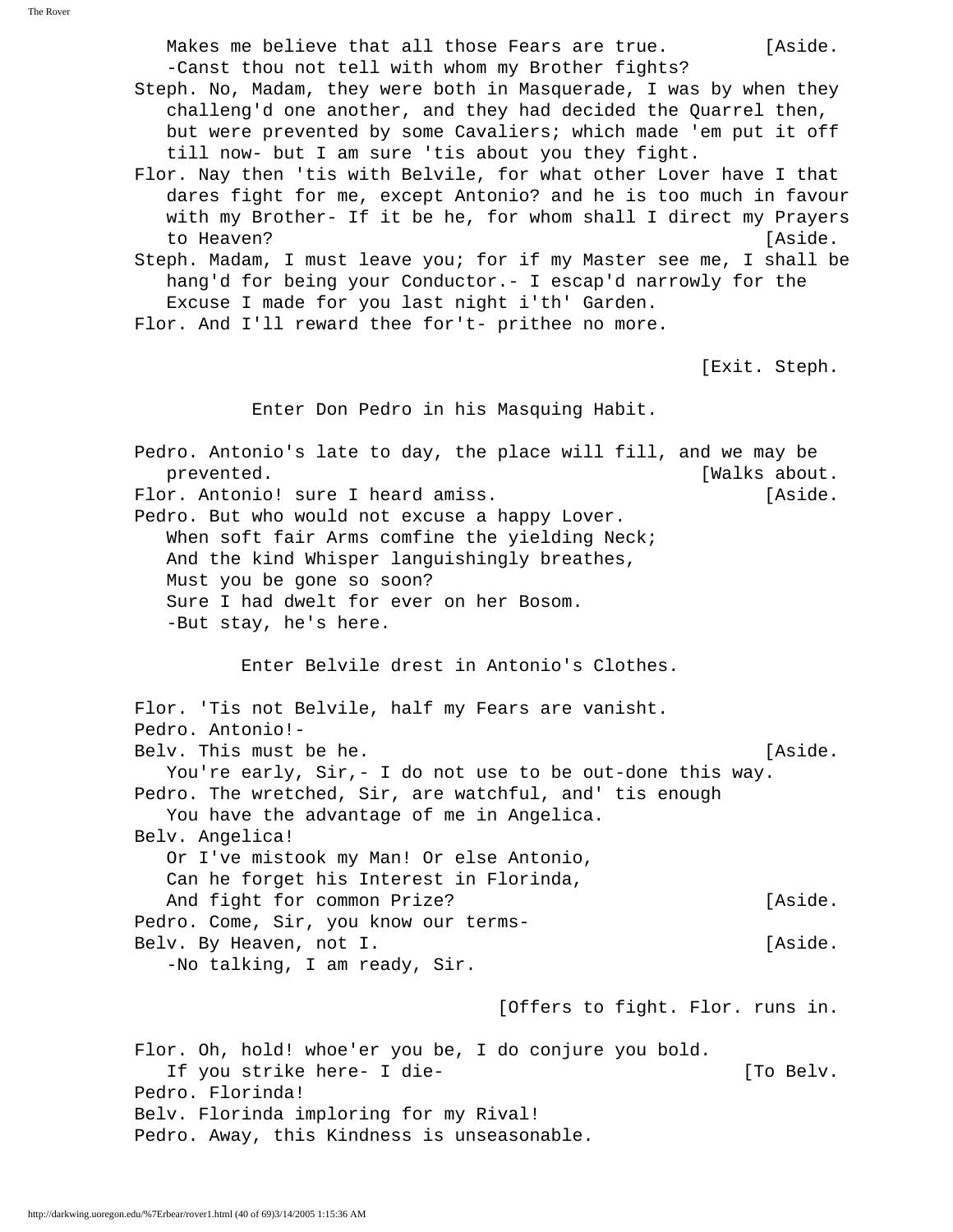as Belv. disarms Pedro. Flor. Who are you, Sir, that dare deny my Prayers? Belv. Thy Prayers destroy him; if thou wouldst preserve him. Do that thou'rt unacquainted with, and curse him. [She holds him. Flor. By all you hold most dear, by her you love, I do conjure you, touch him not. Belv. By her I love! See- I obey- and at your Feet resign The useless Trophy of my Victory. [Lays his sword at her Feet. Pedro. Antonio, you've done enough to prove you love Florinda. Belv. Love Florinda! Does Heaven love Adoration, Pray'r, or Penitence? Love her! here Sir, - your Sword again. [Snatches up the Sword, and gives it him. Upon this Truth I'll fight my Life away. Pedro. No, you've redeem'd my Sister, and my Friendship. Belv. Don Pedro! [He gives him Flor. and pulls off his Vizard to shew his Face, and puts it on again. Pedro. Can you resign your Claims to other Women, And give your Heart intirely to Florinda? Belv. Intire, as dying Saints Confessions are. I can delay my happiness no longer. This minute let me make Florinda mine: Pedro. This minute let it be- no time so proper, This Night my Father will arrive from Rome, And possibly may hinder what we propose. Flor. Oh Heavens! this Minute! [Enter Masqueraders, and pass over. Belv. Oh, do not ruin me! Pedro. The place begins to fill; and that we may not be observ'd, do you walk off to St. Peter's Church, where I will meet you, and conclude your Happiness. Belv. I'll meet you there- if there be no more Saints Churches in Naples. [Aside.] Flor. Oh stay, Sir, and recall your hasty Doom: Alas I have not yet prepar'd my Heart To entertain so strange a Guest. Pedro. Away, this silly Modesty is assum'd too late. Belv. Heaven, Madam! what do you do? Flor. Do! despise the Man that lays a Tyrant's Claim To what he ought to conquer by Submission. Belv. You do not know me- move a little this way.

[Puts her by, they fight; she runs in just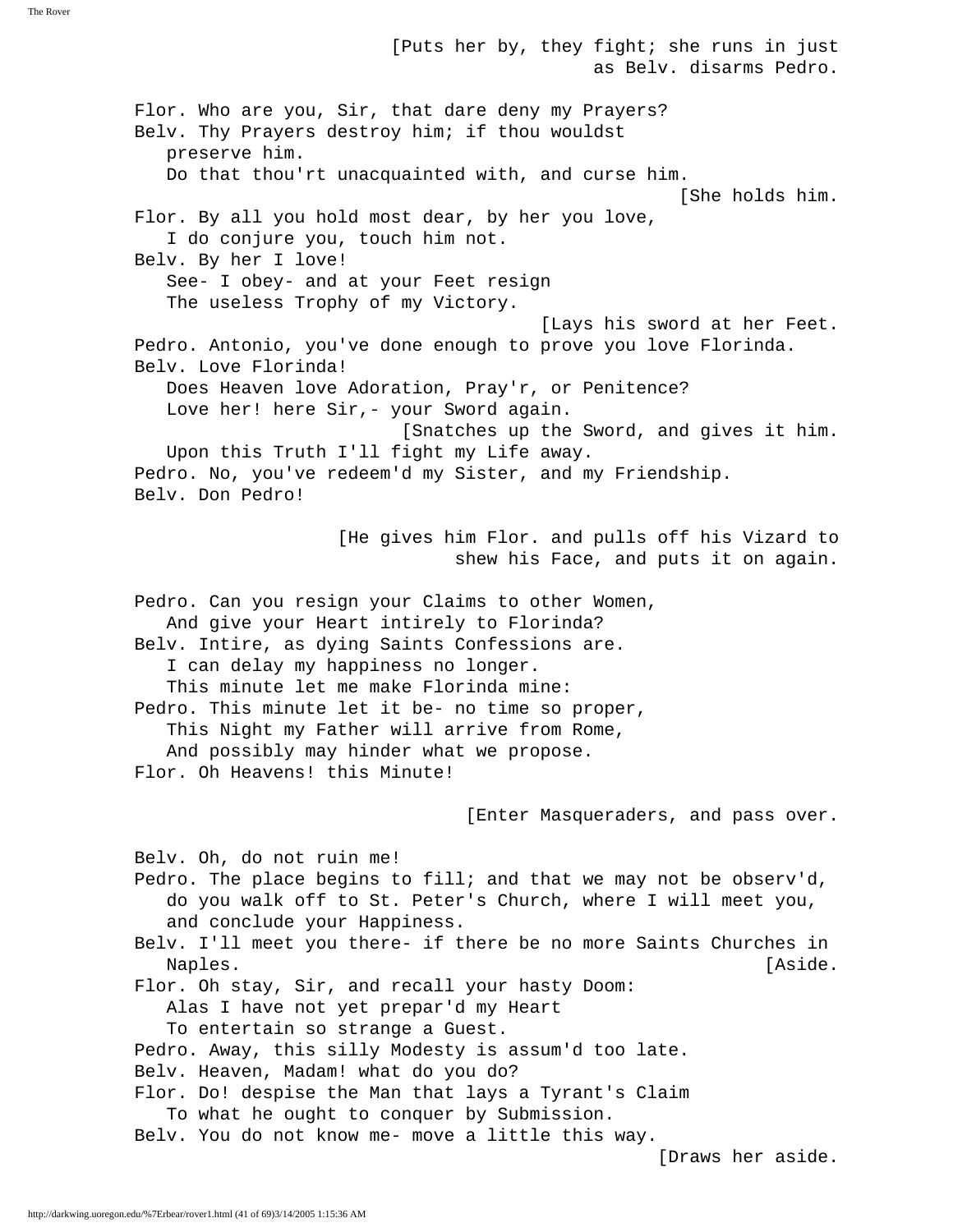Flor. Yes, you may even force me to the Altar, But not the holy Man that offers there Shall force me to be thine. [Pedro talks to Callis this while. Belv. Oh do not lose so blest an opportunity! See- 'tis your Belvile- not Antonio, Whom your mistaken Scorn and Anger ruins. [Pulls off his Vizard. Flor. Belvile! Where was my Soul it cou'd not meet thy Voice, And take this knowledge in? [As they are talking, enter Willmore finely drest, and Frederick. Will. No Intelligence! no News of Belvile yet- well I am the most unlucky Rascal in Nature- ha!- am I deceiv'd- or is it he look, Fred.- 'tis he- my dear Belvile. [Runs and embraces him. Belv. Vizard falls out on's Hand. Belv. Hell and Confusion seize thee! Pedro. Ha! Belvile! I beg your Pardon, Sir. [Takes Flor. from him. Belv. Nay, touch her not, she's mine by Conquest, Sir. I won her by my Sword. Will. Did'st thou so- and egad, Child, we'll keep her by the by the Sword. [Draws on Pedro, Belv. goes between. Belv. Stand off. Thou'rt so profanely leud, so curst by Heaven, All Quarrels thou espousest must be fatal. Will. Nay, an you he so hot, my Valour's coy, And shall be courted when you want it next. [Puts up his Sword. Belv. You know I ought to claim a Victor's Right, [To Pedro. But you're the Brother to divine Florinda, To whom I'm such a Slave- to purchase her, I durst not hurt the Man she holds so dear. Pedro. 'Twas by Antonio's, not by Belvile's Sword, This Question should have been decided, Sir: I must confess much to your Bravery's due, Both now, and when I met you last in Arms. But I am nicely punctual in my word, As Men of Honour ought, and beg your Pardon. -For this Mistake another Time shall clear. -This was some Plot between you and Belvile:

The Rover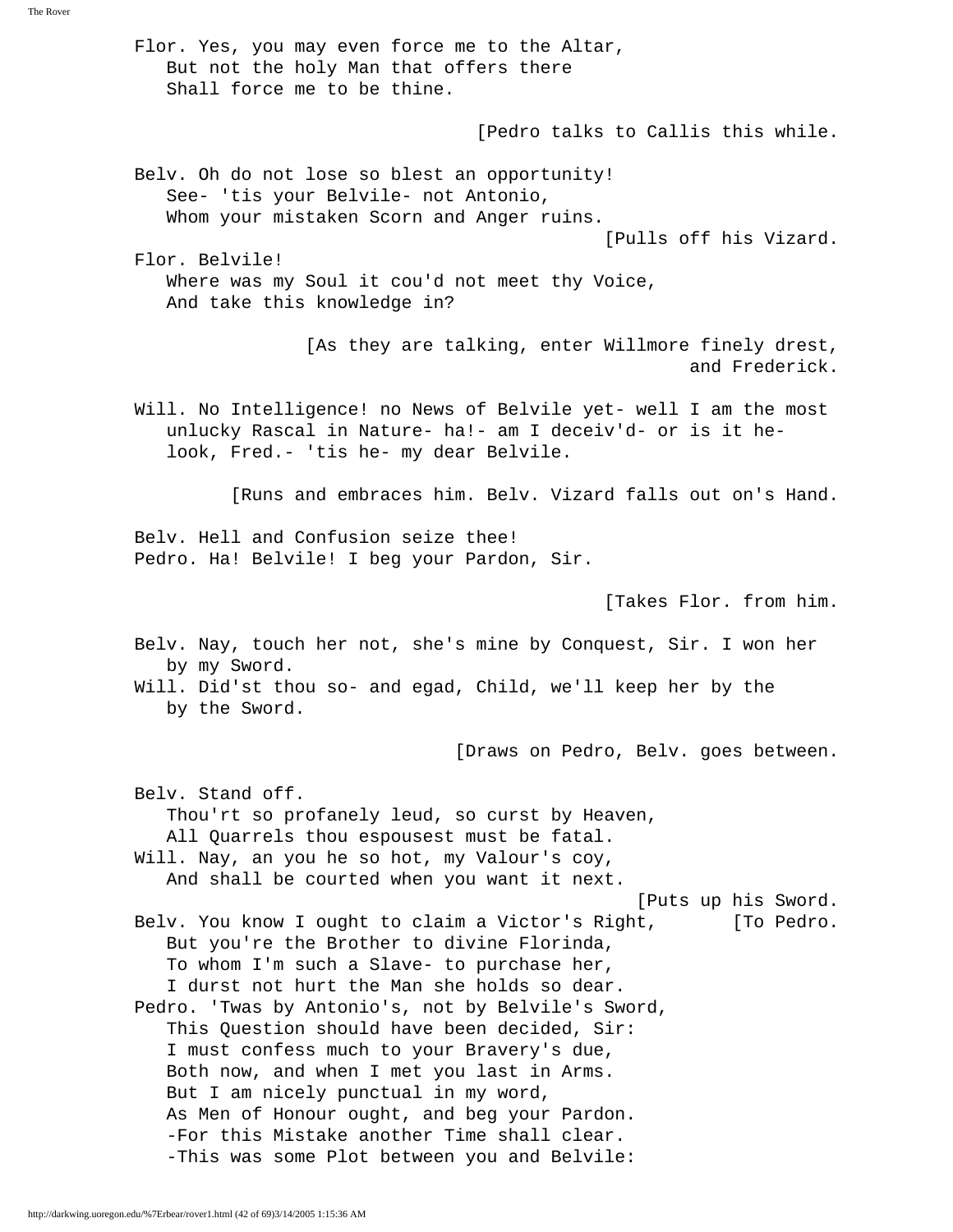But I'll prevent you. [Aside to Flor. as they are going out. [Belv. looks after her, and begins to walk up and down in a Rage. Will. Do not be modest now, and lose the Woman: but if we shall fetch her back, so- Belv. Do not speak to me. Will. Not speak to you!- Egad, I'll speak to you, and will be answered too. Belv. Will you, Sir? Will. I know I've done some mischief, but I'm so dull a Puppy, that I am the Son of a Whore, if I know how, or where- prithee inform my Understanding.- Belv. Leave me I say, and leave me instantly. Will. I will not leave you in this humour, nor till I know my Crime. Belv. Death, I'll tell you, Sir- [Draws and runs at Will. he runs out; Belv. after him, Fred. interposes. Enter Angelica, Moretta, and Sebastian. Ang. Ha- Sebastian- Is not that Willmore? haste, haste and bring, him back. Fred. The Colonel's mad- I never saw him thus before; I'll after 'em, lest he do some mischief, for I am sure Willmore will not draw on him. [Exit. Ang. I am all Rage! my first desires defeated For one, for ought he knows, that has no Other Merit than her Quality,- Her being Don Pedro's Sister- He loves her: I know 'tis so- dull, dull, insensible- He will not see me now tho oft invited; And broke his Word last night- false perjur'd Man! -He that but yesterday fought for my Favours, And would have made his Life a Sacrifice To've gain'd one Night with me, Must now be hired and courted to my Arms. Moret. I told you what wou'd come on't, but Moretta's an old doating Fool- Why did you give him five hundred Crowns, but to set himself out for other Lovers? You shou'd have kept him poor, if you had meant to have had any good from him. Ang. Oh, name not such mean Trifles.- Had I given him all My Youth has earn'd from Sin, I had not lost a Thought nor Sigh upon't. But I have give him my eternal Rest, My whole Repose, my future Joys, my Heart; My Virgin Heart. Moretta! oh 'tis gone!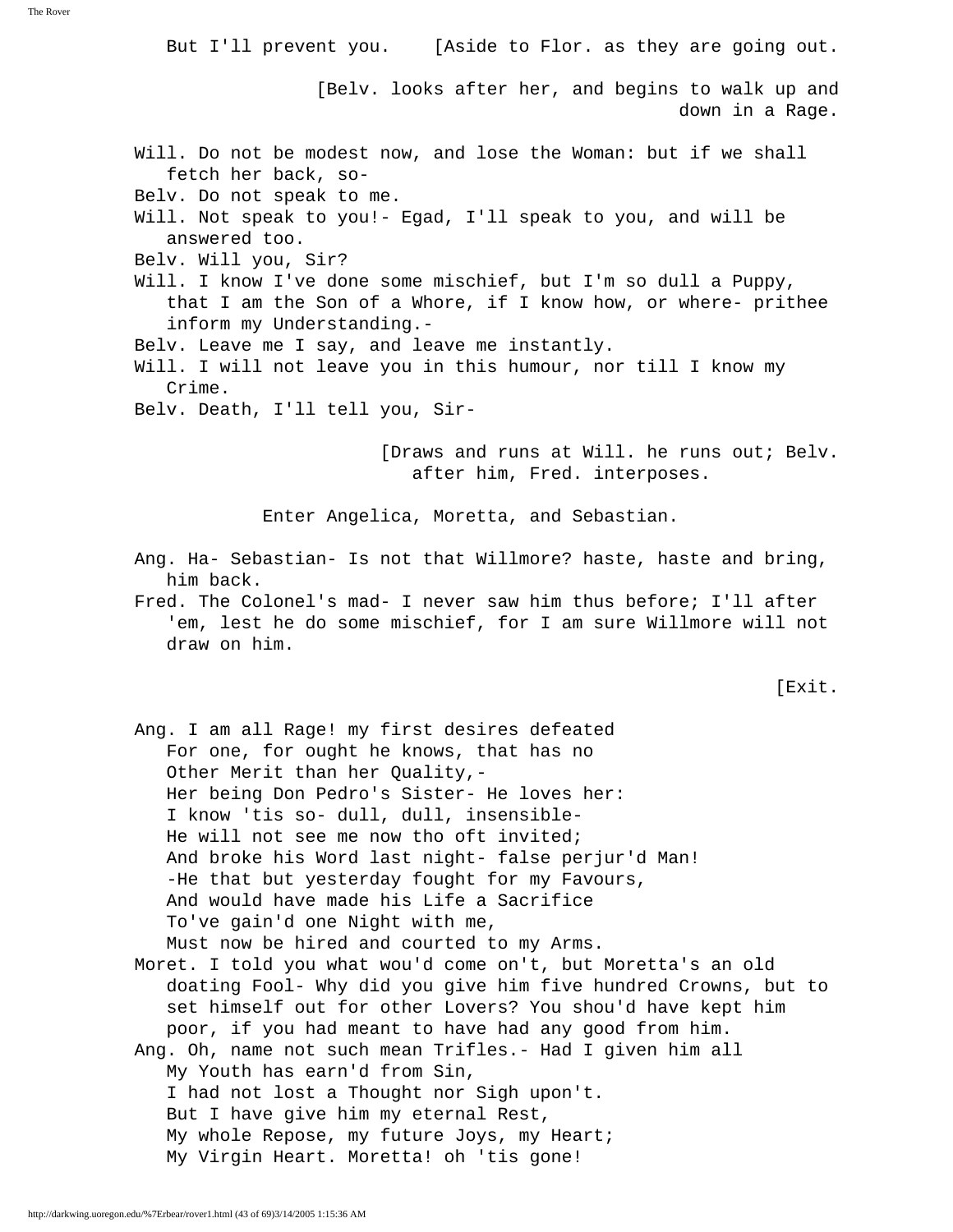Moret. Curse on him, here he comes; How fine she has made him too! Enter Willmore and Sebast. Ang. turns and walks away. Will. How now, turn'd Shadow? Fly when I pursue, and follow when I fly! Stay gentle Shadow of my Dove, [Sings. And tell me e'er I go, Whether the Substance may not prove A fleeting Thing like you. There's a soft kind Look remaining yet. [As she turns she looks on him. Ang. Well, Sir, you may be gay; all Happiness, all Joys pursue you still, Fortune's your Slave, and gives you every hour choice of new Hearts and Beauties, till you are cloy'd with the repeated Bliss, which others vainly languish for- But know, false Man, that I shall be reveng'd. [Turns away in a Rage. Will. So, 'gad, there are of those faint-hearted Lovers, whom such a sharp Lesson next their Hearts would make as impotent as Fourscore- pox o' this whining- my Bus'ness is to laugh and love- a pox on't; I hate your sullen Lover, a Man shall lose as much time to put you in Humour now, as would serve to gain a new Woman. Ang. I scorn to cool that Fire I cannot raise, Or do the Drudgery of your virtuous Mistress. Will. A virtuous Mistress! Death, what a thing thou hast found out for me! why what the Devil should I do with a virtuous Woman?- a fort of ill-natur'd Creatures, that take a Pride to torment a Lover. Virtue is but an Infirmity in Women, a Disease that renders even the handsom ungrateful; whilst the ill-favour'd, for want of Sollicitations and Address, only fancy themselves so.- I have lain with a Woman of Quality, who has all the while been railing at Whores. Ang.I will not answer for your Mistress's Virtue, Tho she be young enough to know no Guilt: And I could wish you would persuade my Heart, 'Twas the two hundred thousand Crowns you courted. Will. Two hundred thousand Crowns! what Story's this?- what Trick? what Woman?- ha. Ang. How strange you make it! have you forgot the Creature you entertain'd on the Piazza last night? Will. Ha, my Gipsy worth two hundred thousand Crowns!- oh how I long to be with her- pox, I knew she was of Quality. [Aside. Ang. False Man, I see my Ruin in thy Face. How many vows you breath'd upon my Bosom, Never to be unjust- have you forgot so soon? Will. Faith no, I was just coming to repeat 'em- but here's a Humour indeed- would make a Man a Saint- Wou'd she'd be angry enough to leave me, and command me not to wait on her. [Aside.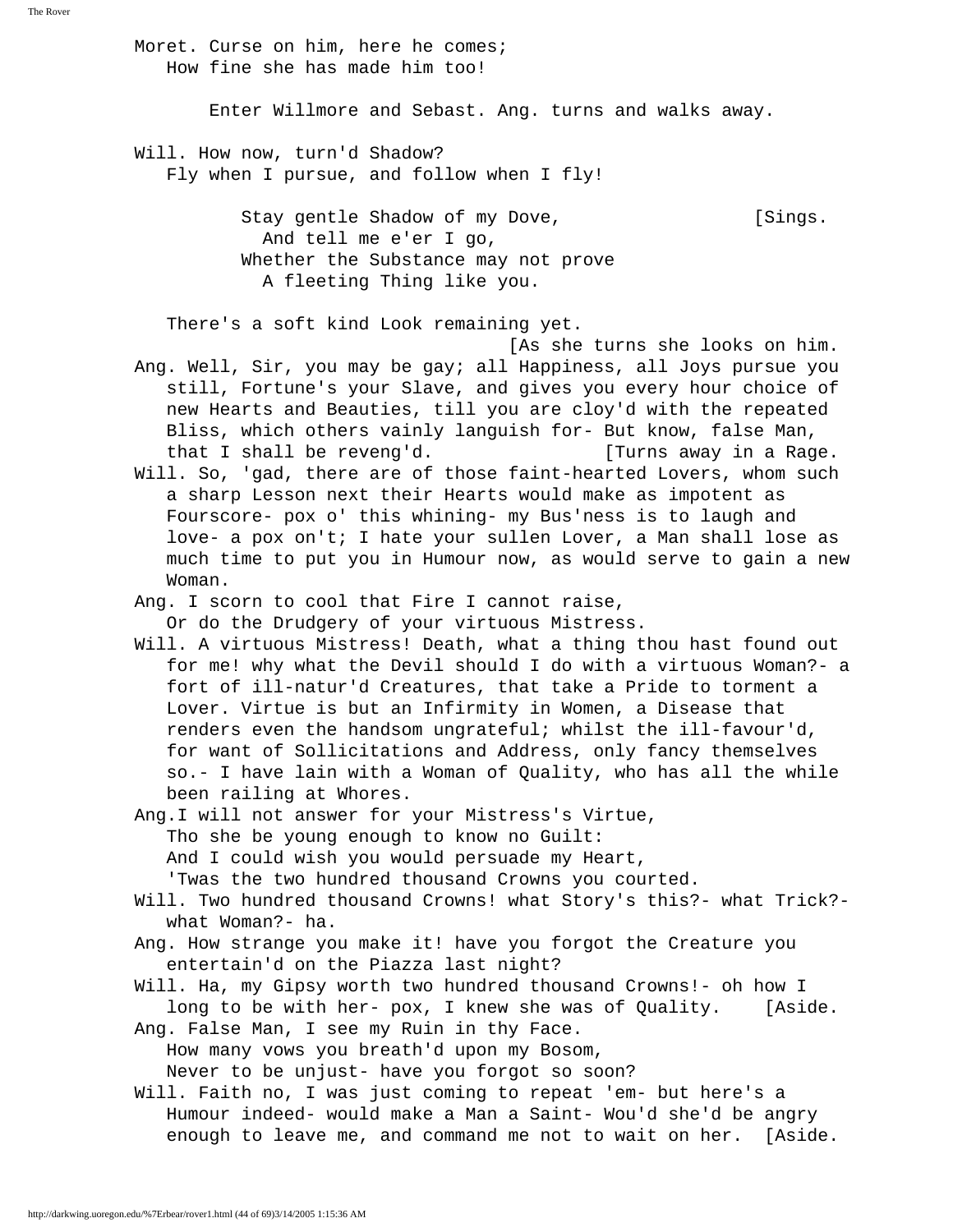Enter Hellena, drest in Man's Clothes.

 Hell. This must be Angelica, I know it by her mumping Matron here- Ay, ay, 'tis she: my mad Captain's with her too, for all his swearing- how this unconstant Humour makes me love him:- pray, good grave Gentlewoman, is not this Angelica? Moret. My too young Sir, it is- I hope 'tis one from Don Antonio. [Goes to Angelica. Hell. Well, something I'll do to vex him for this. [Aside. Ang. I will not speak with him; am I in humour to receive a Lover? Will. Not speak with him! why I'll be gone- and wait your idler minutes- Can I shew less Obedience to the thing I love so fondly? [Offers to go. Ang. A fine Excuse this- stay- Will. And hinder your Advantage: should I repay your Bounties so ungratefully? Ang. Come hither, Boy,- that I may let you see How much above the Advantages you name I prize one Minute's Joy with you. Will. Oh, you destroy me with this Endearment. [Impatient to be gone. -Death, how shall I get away?- Madam, 'twill not be fit I should be seen with you- besides, it will not be convenient and I've a Friend- that's dangerously sick. Ang. I see you're impatient- yet you shall stay. Will. And miss my Assignation with my Gipsy. [Aside, and walks about impatiently. Hell. Madam, [Moretta brings Hellena, who addresses You'l hardly pardon my Intrusion, (her self to Angelica. When you shall know my Business; And I'm too young to tell my Tale with Art: But there must be a wolidrous store of Goodness Where so much Beauty dwells. Ang. A pretty Advocate, whoever sent thee, -Prithee proceed- Nay, Sir, you shall not go. [To Will. who is stealing off. Will. Then shall I lose my dear Gipsy for ever. -Pox on't, she stays me out of spite. [Aside.] Hell. I am related to a Lady, Madam, Young, rich, and nobly born, but has the fate To be in love with a young English Gentleman. Strangely she loves him, at first sight she lov'd him, But did adore him when she heard him speak; For he, she said, had Charms in every word, That fail'd not to surprize, to wound, and conquer- Will. Ha, Egad I hope this concerns me. [Aside Ang. 'Tis my false Man, he means- wou'd he were gone. This Praise will raise his Pride and ruin me- Well, Since you are so impatient to be gone, I will release you, Sir. The contract of the set of the set of the set of the set of the set of the set of the Will. Nay, then I'm sure 'twas me he spoke of, this cannot be the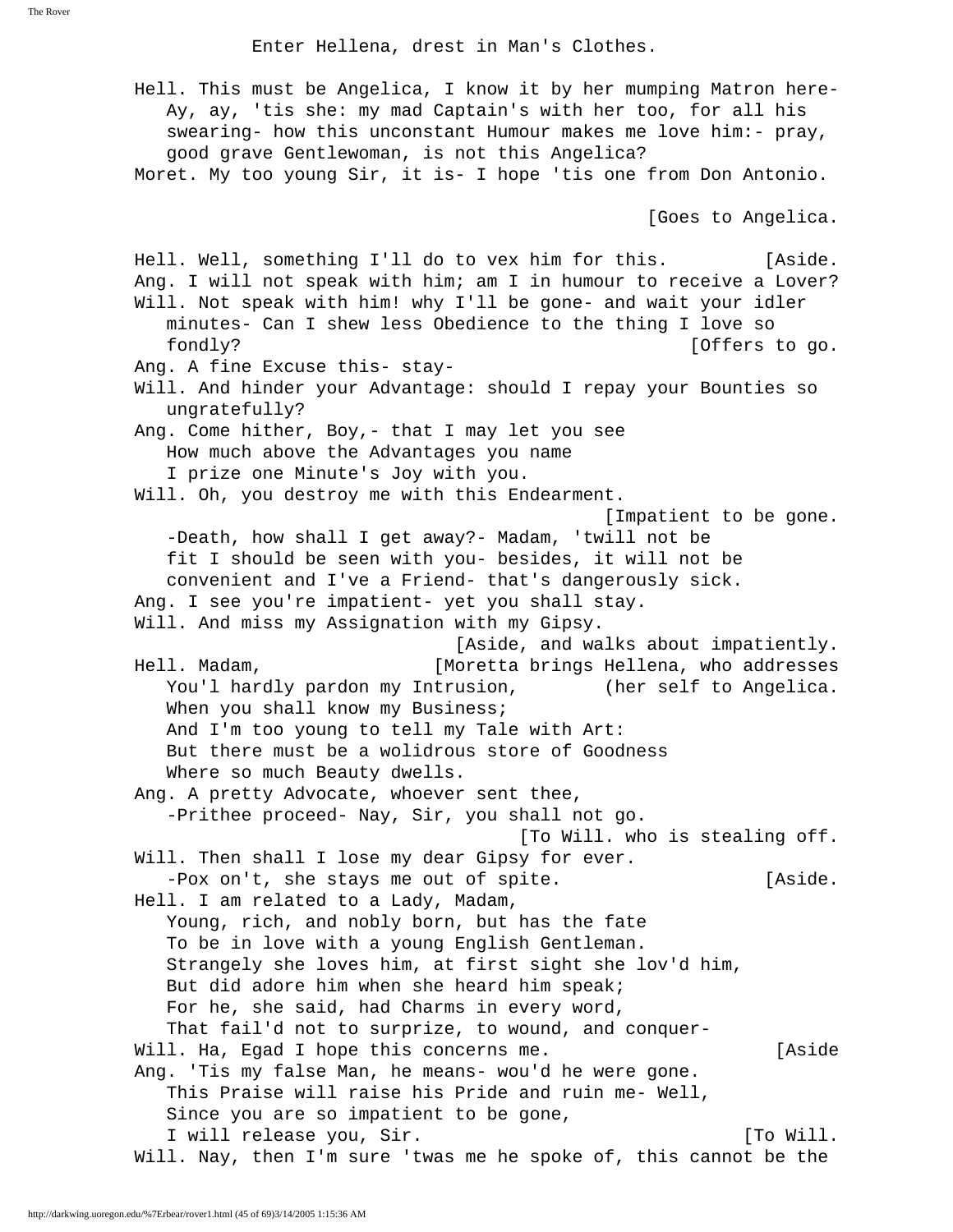Effects of Kindness in her. [Aside.] -No, Madam, I've consider'd better on't, And will not give you cause of Jealousy. Ang. But, Sir, I've- business, that- Will. This shall not do, I know 'tis but to try me. Ang. Well, to your Story, Boy,- tho 'twill undo me. [Aside. Hell. With this Addition to his other Beauties, He won her unresisting tender Heart, He vow'd and sigh'd, and swore he lov'd her dearly; And she believ'd the cunning Flatterer, And thought her self the happiest Maid alive: To day was the appointed time by both, To consummate their Bliss; The Virgin, Altar, and the Priest were drest, And whilst she languisht for the expected Bridegroom, She heard, he paid his broken Vows to you. Will. So, this is some dear Rogue that's in love with me, and this way lets me know it; or if it be not me, she means some one whose place I may supply. The same state of the state of the state. Ang. Now I perceive The cause of thy Impatience to be gone, And all the business of this glorious Dress. Will. Damn the young Prater, I know not what he means. Hell. Madam, In your fair Eyes I read too much concern To tell my farther Business. Ang. Prithee, sweet youth, talk on, thou may'st perhaps Raise here a Storm that may undo my Passion, And then I'll grant thee any thing. Hell. Madam, 'tis to intreat you, (oh unreasonable!) You wou'd not see this Stranger; ; For if you do, she vows you are undone, Tho Nature never made a Man so excellent; And sure he'ad been a God, but for Inconstancy. Will. Ah, Rogue, how finely he's instructed! [Aside. -'Tis plain some Woman that has seen me en passant. Ang. Oh, I shall burst with Jealousy! do you know the Man you speak  $of?$ - Hell. Yes, Madam, he us'd to be in Buff and Scarlet. Ang. Thou, false as Hell, what canst thou say to this? [To Will. Will. By Heaven- Ang. Hold, do not damn thy self- Hell. Nor hope to be believ'd. [He walks about, they follow. Ang. Oh, perjur'd Man! Is't thus you pay my generous Passion back? Hell. Why wou'd you, Sir, abuse my Lady's Faith? Ang. And use me so inhumanly? Hell. A Maid so young so innocent- Will. Ah, young Devil! Ang. Dost thou not know thy Life is in my Power? Hell. Or think my Lady cannot be reveng'd? Will. So, so, the Storm comes finely on. [Aside. Ang. Now thou art silent, Guilt has struck thee dumb. Oh, hadst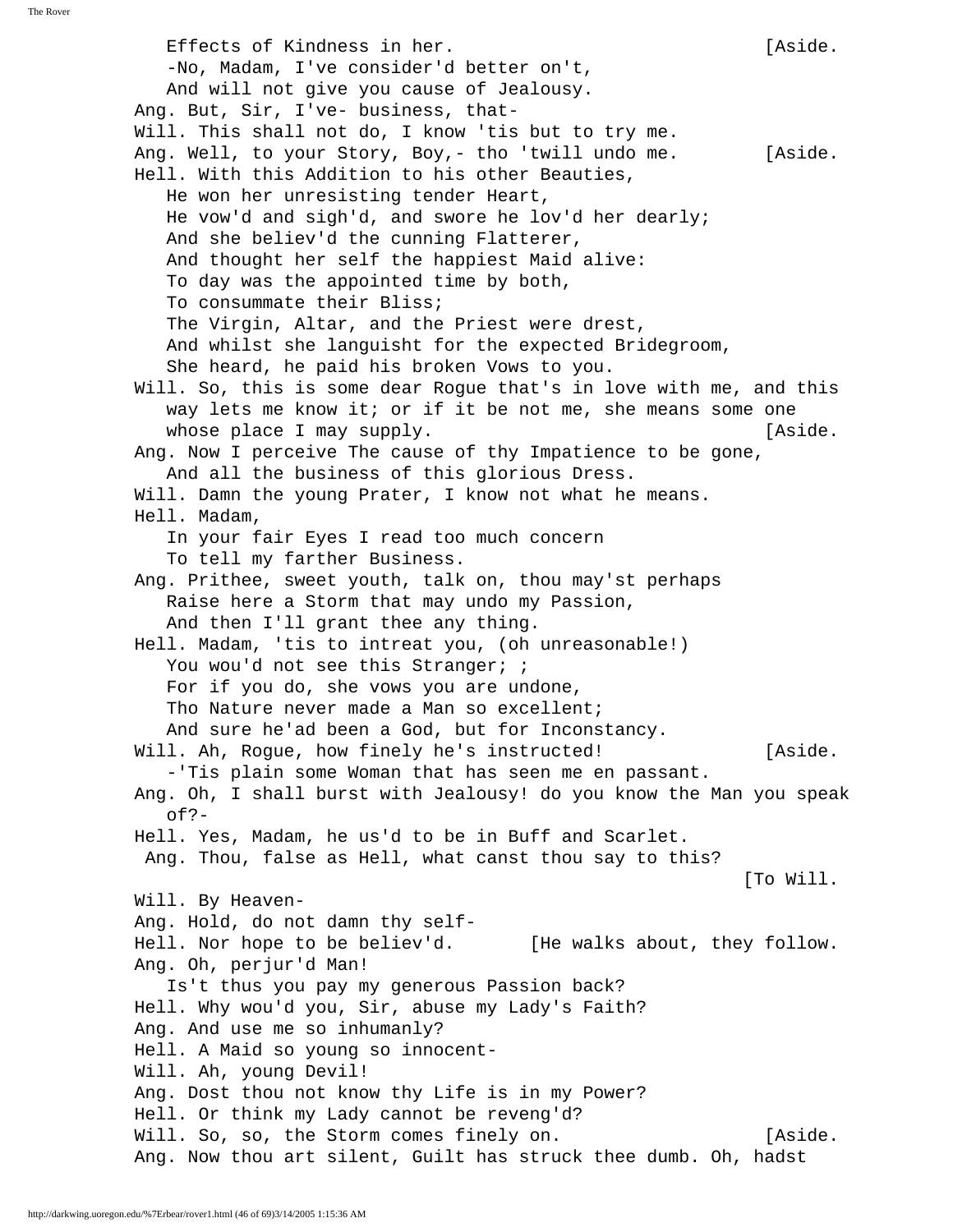thou still been so, I'd liv'd in safety. [She turns away and weeps. Will. Sweetheart, the Lady's Name and House- quickly: I'm impatient to be with her.- [Aside to Hellena, looks towards Angel. to watch her turning; and as she comes towards them, he meets her. Hell. So now is he for another Woman. [Aside. Will. The impudent'st young thing in Nature! I cannot persuade him out of his Error, Madam. Ang. I know he's in the right,- yet thou'st a Tongue That wou'd persuade him to deny his Faith. [In Rage walks away. Will. Her Name, her Name, dear Boy- [Said softly to Hell. Hell Have you forgot it, Sir? Will. Oh, I perceive he's not to know I am a Stranger to his Lady. [Aside. -Yes, yes, I do know- but- I have forgot the- [Angel. turns. -By Heaven, such early confidence I never saw. Ang. Did I not charge you with this Mistress, Sir? Which you denied, tho I beheld your Perjury. This little Generosity of thine has render'd back my Heart. [Walks away. Will. So, you have made sweet work here, my little mischief; Look your Lady be kind and good-natur'd now, or I shall have but a cursed Bargain on't. [Ang. turns towards them. -The Rogue's bred up to Mischief, Art thou so great a Fool to credit him? Ang. Yes, I do; and you in vain impose upon me. -Come hither, Boy- Is not this he you speak of? Hell. I think- it is; I cannot swear, but I vow he has just such another lying Lover's look. [Hell. looks in his Face, he gazes on her. Will. Hah! do not I know that Face?- By Heaven, my little Gipsy! what a dull Dog was I? Had I but lookt that way, I'd known her. Are all my hopes of a new Woman banisht? [Aside. -Egad, if I don't fit thee for this, hang me. -Madam, I have found out the Plot. Hell. Oh Lord, what does he say? am I discover'd now? Will. Do you see this young Spark here? Hell. He'll tell her who I am. Will. Who do you think this is? Hell. Ay, ay, he does know me.- Nay, dear Captain, I'm undone if you discover me. Will. Nay, nay, no cogging; she shall know what a precious Mistress I have. Hell. Will you be such a Devil? Will. Nay, nay, I'll teach you to spoil sport you will not make.- This small Ambassador comes not from a Person of Quality, as you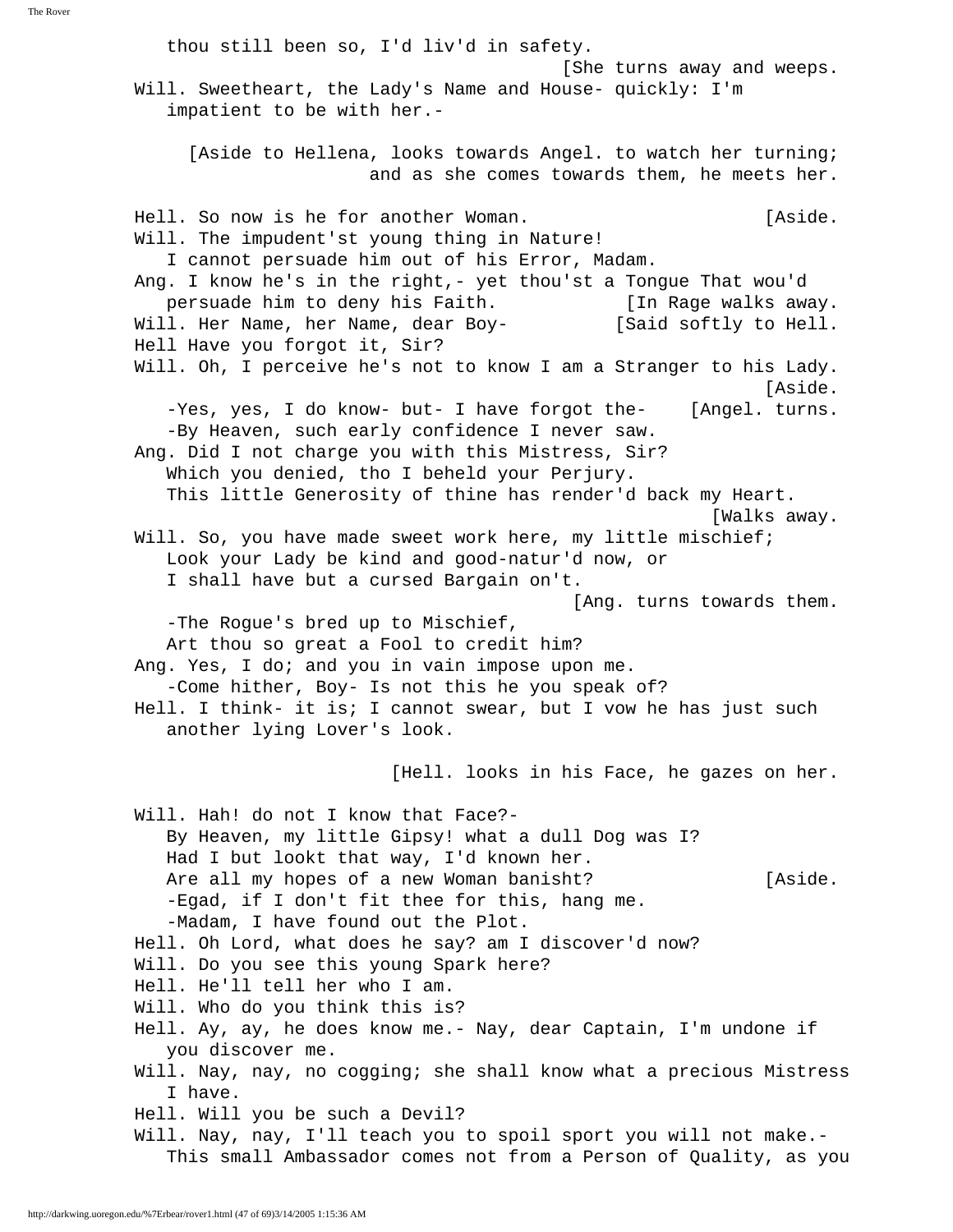imagine, and he says; but from a very errant Gipsy, the talkingst, pratingst, cantingst little Animal thou ever saw'st. Ang. What news you tell me! that's the thing I mean. Hell. Wou'd I were well off the place.- If ever I go a Captain hunting again.-<br>
[Aside. Will. Mean that thing? that Gipsy thing? thou may'st as well be jealous of thy Monkey, or Parrot as her: a German Motion were worth a dozen of her, and a Dream were a better Enjoyment, a Creature of Constitution fitter for Heaven than Man. Hell. Tho I'm sure he lyes, yet this vexes me. [Aside. Ang. You are mistaken, she's a Spanish Woman Made up of no such dull Materials. Will. Materials! Egad, and she be made of any that will either dispense, or admit of Love, I'll be bound to countinence. Hell. Unreasonable Man, do you think so? [Aside to him. Will. You may Return, my little Brazen Head, and tell your Lady, that till she be handsom enough to be belov'd, or I dull enough to be religious, there will be small hopes of me. Ang. Did you not promise then to marry her? Will. Not I, by Heaven. Ang. You cannot undeceive my fears and torments, till you have vow'd you will not marry her. Hell. If he swears that, he'll be reveng'd on me indeed for all my Rogueries. Ang. I know what Arguments you'll bring against me, Fortune and Honour. Will. Honour! I tell you, I hate it in your Sex; and those that fancy themselves possest of that Foppery, are the most impertinently troublesom of all Woman-kind, and will transgress nine Commandments to keep one: and to satisfy your Jealousy I swear- Hell. Oh, no swearing, dear Captain- [Aside to him. Will. If it were possible I should ever be inclin'd to marry, it should be some kind young Sinner, one that has Generosity enough to give a favour handsomely to one that can ask it discreetly, one that has Wit enough to manage an Intrigue of Love- oh, how civil such a Wench is, to a Man than does her the Honour to marry her. Ang. By Heaven, there's no Faith in any thing he says. Enter Sebastian. Sebast. Madam, Don Antonio- Ang. Come hither. Hell. Ha, Antonio! he may be coming hither, and he'll certainly discover me, I'll therefore retire without a Ceremony. [Exit Hellena.

 Ang. I'll see him, get my Coach ready. Sebast. It waits you, Madam. Will. This is lucky: what, Madam, now I may be gone and leave you to the enjoyment of my Rival?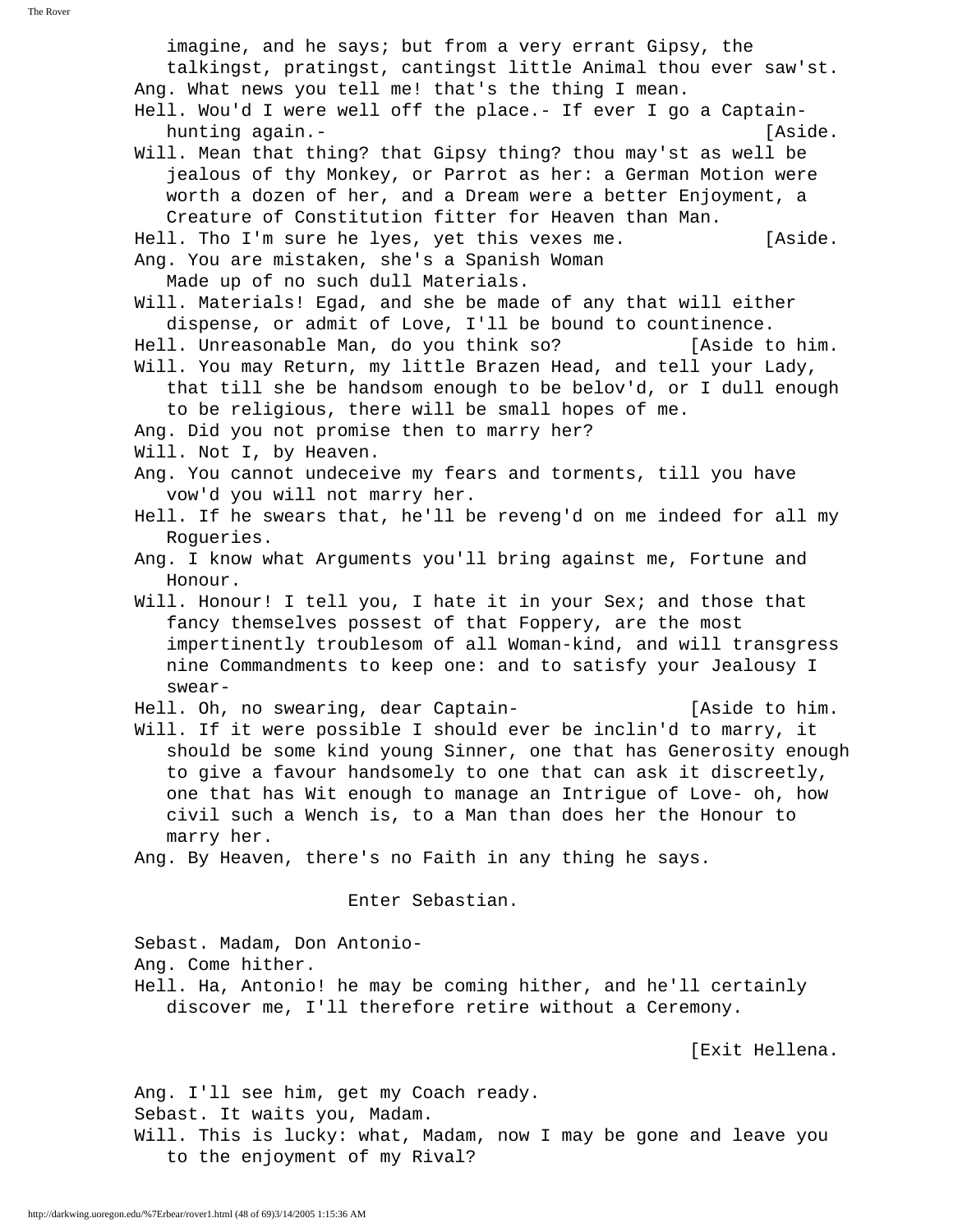The Rover

 Ang. Dull Man, that callst not see how ill, how poor That false dissimulation looks- Be gone, And never let me see thy cozening Face again, Lest I relapse and kill thee. Will. Yes, you can spare me now,- farewell till you are in a better Humour- I'm glad of this release- Now for my Gipsy: For tho to worse we change, yet still we find New Joys, New Charms, in a new Miss that's kind. [Ex. Will. Ang. He's gone, and in this Ague of My Soul The shivering Fit returns; Oh with what willing haste he took his leave, As if the long'd for Minute were arriv'd, Of some blest Assignation. In vain I have consulted all my Charms, In vain this Beauty priz'd, in vain believ'd My eyes cou'd kindle any lasting Fires. I had forgot my Name, my Infamy, And the Reproach that Honour lays on those That dare pretend a sober passion here. Nice Reputation, tho it leave behind More Virtues than inhabit where that dwells, Yet that once gone, those virtues shine no more. -Then since I am not fit to belov'd, I am resolv'd to think on a Revenge On him that sooth'd me thus to my undoing. [Exeunt. SCENE III. A Street. Enter Florinda and Valeria in Habits different from what they have been seen in. Flor. We're happily escap'd, yet I tremble still. Val. A Lover and fear! why, I am but half a one, and yet I have Courage for any Attempt. Would Hellena were here. I wou'd fain have had her as deep in this Mischief as we, she'll fare but ill else I doubt. Flor. She pretended a Visit to the Augustine Nuns, but I believe some other design carried her out, pray Heavens we light on her. -Prithee what didst do with Callis? Val. When I saw no Reason wou'd do good on her, I follow'd her into the Wardrobe, and as she was looking for something in a great Chest, I tumbled her in by the Heels, snatcht the Key of the Apartment where you were confin'd, lockt her in, and left her bauling for help. Flor. 'Tis well you resolve to follow my Fortunes, for thou darest

never appear at home again after such an Action.

 Val. That's according as the young Stranger and I shall agree- But to our business- I deliver'd your Letter, your Note to Belvile, when I got out under pretence of going to Mass, I found him at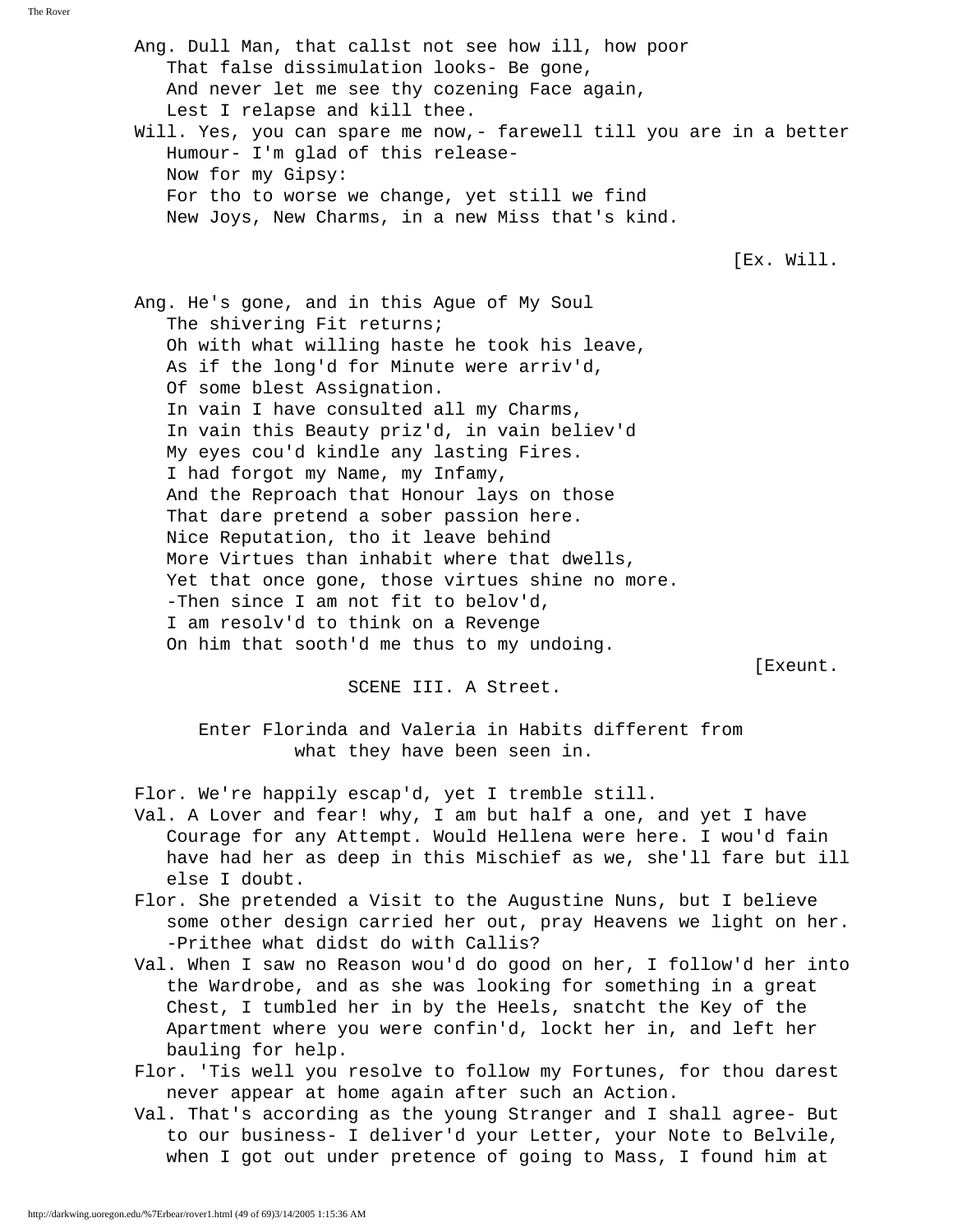his Lodging, and believe me it came seasonably; for never was Man in so desperate a Condition. I told him of your Resolution of making your escape to day, if your Brother would be absent long enough to permit you; if not, die rather than be Antonio's.

- Flor. Thou shou'dst have told him I was confin'd to my Chamber upon my Brother's suspicion, that the Business on the Molo was a Plot laid between him and I.
- Val. I said all this, and told him your Brother was now gone to his Devotion and he resolves to visit every Church till he find him; and not only undeceive him in that, but caress him so as shall delay his return home.
- Flor. Oh Heavens! he's here, and Belvile with him too.

[They put on their Vizards.

 Enter Don Pedro, Belvile, Willmore; Belvile and Don Pedro seeming in serious Discourse.

 Val. Walk boldly by them, I'll come at a distance, lest he suspect us. [She walks by them, and looks back on them. Will. Ha! A Woman! and of an excellent Mien!

Ped. She throws a kind look back on you.

 Will. Death, tis a likely Wench, and that kind look shall not be cast away- I'll follow her.

- Belv. Prithee do not.
- Will. Do not! By Heavens to the Antipodes, with such an Invitation.

[She goes out, and Will. follows her.

Belv. 'Tis a mad Fellow for a Wench.

Enter Fred.

- Fred. Oh Colonel, such News.
- Belv. Prithee what?
- Fred. News that will make you laugh in spite of Fortune.
- Belv. What, Blunt has had some damn'd Trick put upon him, cheated, bang'd, or clapt?
- Fred. Cheated, Sir, rarely cheated of all but his Shirt and Drawers; the unconscionable Whore too turn'd Him out before Consummation, so that traversing, the Streets at Midnight, the Watch found him in this Fresco, and conducted him home: By Heaven 'tis such a slight, and yet I durst as well have been hang'd as laugh at him, or pity him; he beats all that do but ask him a Question, and is in such an Humour-
- Ped. Who is't has met with this ill usage, Sir?

 Belv. A Friend of ours, whom you must see for Mirth's sake. I'll imploy him to give Florinda time for an escape. [Aside. Ped. Who is he?

 Belv. A young Countryman of ours, one that has been educated at so plentiful a rate, he yet ne'er knew the want of Money, and 'twill be a great Jest to see how simply he'll look without it.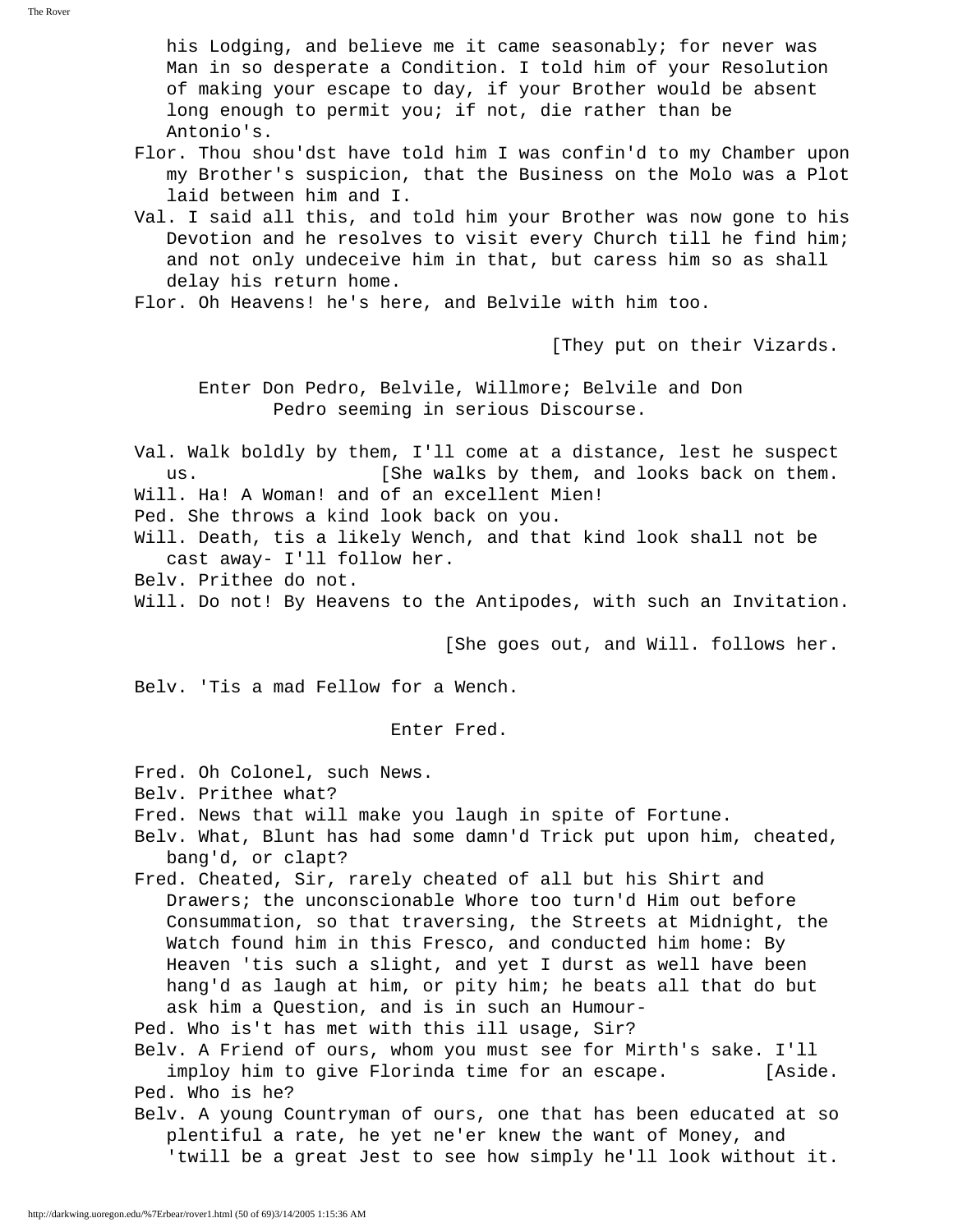For my part I'll lend him none, and the Rogue knows not how to put on a borrowing Face, and ask first. I'll let him see how good 'tis to play our parts whilst I play his- Prithee, Fred. do go home and keep him in that posture till we come.

[Exeunt.

 Enter Florinda from the farther end of the Scene, looking behind her.

 Flor. I am follow'd still- hah- my Brother too advancing this way, good Heavens defend me from being seen by him.

[She goes off.

Enter Willmore, and after him Valeria, at a little distance.

 Will. Ah! There she sails, she looks back as she were willing to be boarded, I'll warrant her Prize.

[He goes out, Valeria following.

Enter Hellena, just as he goes out, with a Page.

 Hell. Hah, is not that my Captain that has a Woman in chase?- 'tis not Angelica. Boy, follow those People at a distance, and bring me an Account where they go in.- I'll find his Haunts, and plague him every where.- ha- my Brother!

> [Exit Page. [Bel. Wil. Ped. cross the Stage: Hell. runs off.

Scene changes to another Street. Enter Florinda.

 Flor. What shall I do, my Brother now pursues me. Will no kind Power protect me from his Tyranny? - Hah, here's a Door open, I'll venture in, since nothing can be worse than to fall into his Hands, my Life and Honour are at stake, and my Necessity has no choice. **[She goes in.**  $[$ She goes in.

Enter Valeria, and Hellena's Page Peeping after Florinda.

Pag. Here she went in, I shall remember this House. [Exit Boy. Val. This is Belvile's Lodgings; she's gone in as readily as if she knew it- hah- here's that mad Fellow again, I dare not venture in- I'll watch my Opportunity. [Goes aside.

Enter Willmore, gazing about him.

 Will. I have lost her hereabouts- Pox on't she must not scape me so.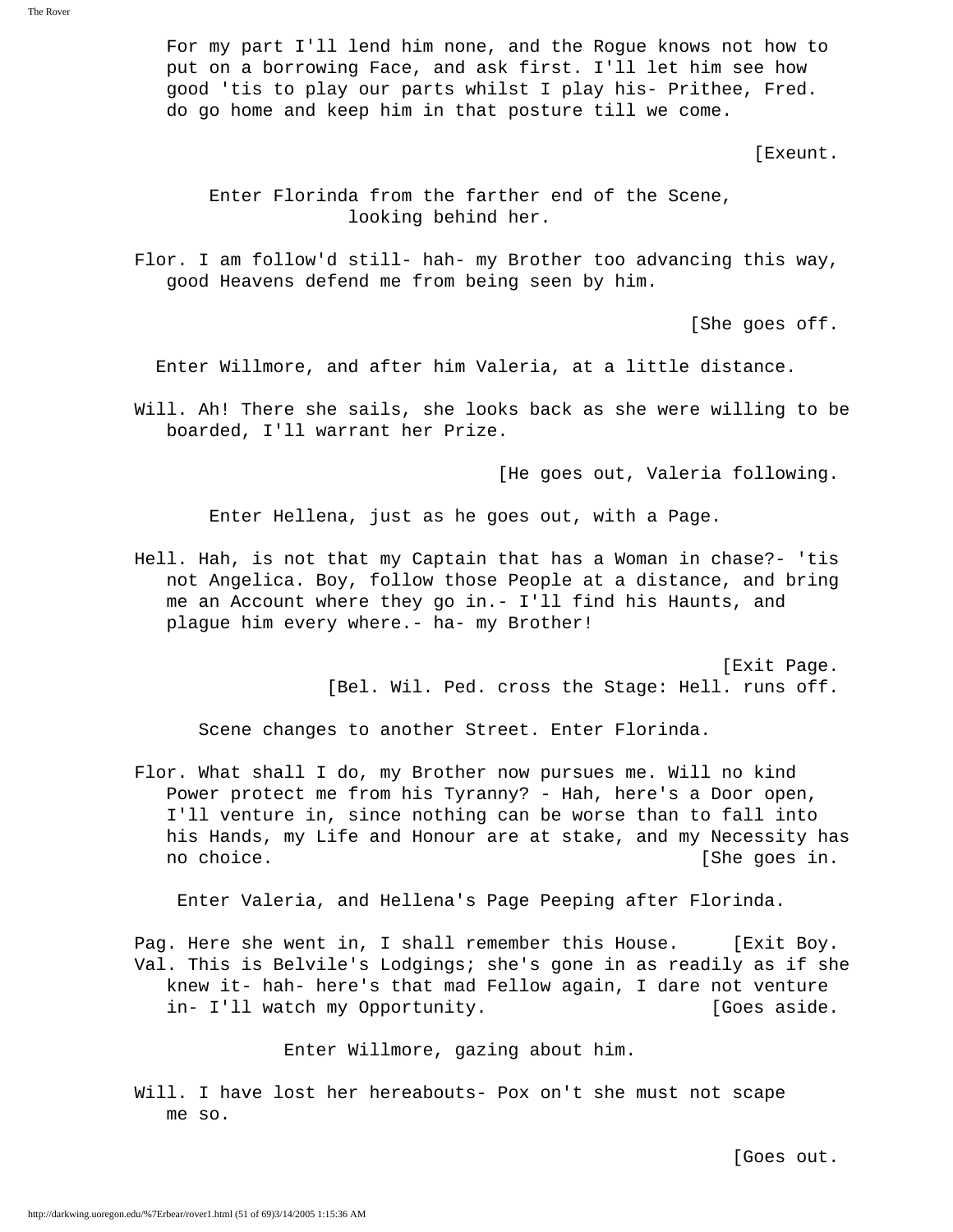Scene changes to Blunt's Chamber, discovers him sitting on a Couch in his Shirt and Drawers, reading.

 Blunt. So, now my Mind's a little at Peace, since I have resolv'd Revenge- A Pox on this Taylor tho, for not bringing home the Clothes I bespoke; and a Pox of all poor Cavaliers, a Man can never keep a spare Suit for 'em; and I shall have these Rogues come in and find me naked; and then I'm undone; but I'm resolv'd to arm my self- the Rascals shall not insult over me too much. [Puts on an old rusty Sword and Buff-Belt.

 -Now, how like a Morrice-Dancer I am equipt- a fine Lady-like Whore to cheat me thus, without affording me a Kindness for my Money, a Pox light on her, I shall never be reconciled to the Sex more, she has made me as faithless as a Physician, as uncharitable as a Churchman, and as ill-natur'd as a Poet. O how I'll use all Women-kind hereafter! what wou'd I give to have one of 'em within my reach now! any Mortal thing in Petticoats, kind Fortune, send me; and I'll forgive thy last Night's Malice- Here's a cursed Book too, (a Warning to all young Travellers) that can instruct me how to prevent such Mischiefs now 'tis too late. Well 'tis a rare convenient thing to read a little now and then, as well as hawk and hunt. [Sits down again and reads.

Enter to him Florinda.

- Flor. This House is haunted sure 'tis is well furnisht and no living thing inhabits it- hah- a Man! Heavens how he's attir'd! sure 'tis some Rope-dancer, or Fencing-Master; I tremble now for fear, and yet I must venture now to speak to him- Sir, if I may not interrupt your Meditations- [He starts up and gazes.
- Blunt. Hah- what's here? Are my wishes granted? and is not that a she Creature? Adsheartlikins 'tis! what wretched thing art thou hah!
- Flor. Charitable Sir, you've told your self already what I am; a very wretched Maid, forc'd by a strange unlucky Accident, to seek a safety here, and must be ruin'd, if you do not grant it.
- Blunt. Ruin'd! Is there any Ruin so inevitable as that which now threatens thee? Dost thou, know, miserable Woman, into what Den of Mischiefs thou art fall'n? what a Bliss of Confusion?- hah dost not see something in my looks that frights thy guilty Soul, and makes thee wish to change that Shape of Woman for any humble Animal or Devil? for those were safer for thee, and less mischievous.
- Flor. Alas, what mean you, Sir? I must confess your Looks have something in 'em makes me fear; but I beseech you, as you seem a Gentleman, pity a harmless Virgin, that takes your House for Sanctuary.
- Blunt. Talk on, talk on, and weep too, till my faith return. Do flatter me out of my Senses again- a harmless Virgin with a Pox, as much one as t'other, adsheartlikins. Why, what the Devil can I not be safe in my house for you? not in my Chamber? nay, even being naked too cannot secure me. This is an Impudence greater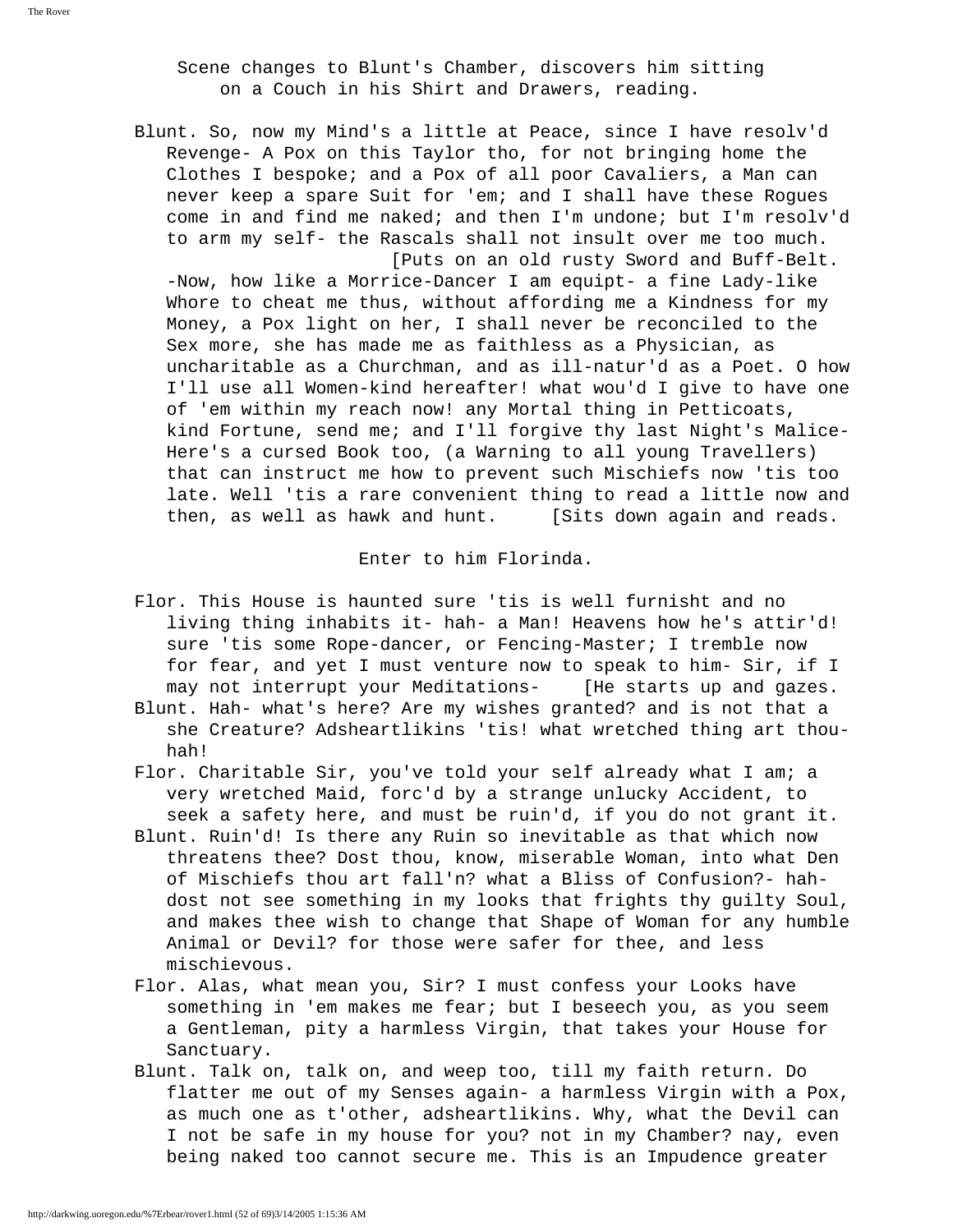than has invaded me yet.- Come, no Resistance.

[Pulls her rudely.

## Flor. Dare you be so cruel?

- Blunt. Cruel, adsheartlikins as a Gally-slave, or a Spanish Whore: Cruel, yes, I will kiss and beat thee all over; kiss, and see thee all over; thou shalt lie with me too, not that I care for the Injoyment, but to let you see I have ta'en deliberated Malice to thee, and will be revenged on one Whore for the Sins of another; I will smile and deceive thee, flatter thee, and beat thee, kiss and swear, and lye to thee, imbrace thee and rob thee, as she did me, fawn on thee, and strip thee stark naked, then hang thee out at my Window by the Heels, with a Paper of scurvey Verses fasten'd to thy Breast, in praise of damnable Women- Come, come along.
- Flor. Alas, Sir, must I be sacrific'd for the Crimes of the most infamous of my Sex? I never understood the Sins you name.
- Blunt. Do, persuade the Fool you love him, or that one of you can be just or honest; tell me I was not an easy Coxcomb, or any strange impossible Tale: it will be believ'd sooner than thy false Showers or Protestations. A Generation of damn'd Hypocrites, to flatter my very Clothes from my back! dissembling Witches! are these the Returns you make an honest Gentleman that trusts, believes, and loves you?- But if I be not even with you -Come along, or I shall-<br>  $[$  Pulls her again.

Enter Frederick.

Fred. Hah, what's here to do?

- Blunt. Adsheartlikins, Fred. I am glad thou art come, to be a Witness of my dire Revenge.
- Fred. What's this, a Person of Quality too, who is upon the Ramble to supply the Defects of some grave impotent Husband?
- Blunt. No, this has another Pretence, some very unfortunate Accident brought her hither, to save a Life pursued by I know not who, or why, and forc'd to take Sanctuary here at Fools Haven. Adsheartlikins to me of all Mankind for Protection? Is the Ass to be cajol'd again, think ye? No, young one, no Prayers or Tears shall mitigate my Rage; therefore prepare for both my Pleasure of Enjoyment and Revenge, for I am resolved to make up my Loss here on thy Body, I'll take it out in kindness and in beating.
- Fred. Now, Mistress of mine, what do you think of this? Flor. I think he will not- dares not be so barbarous.
- Fred. Have a care, Blunt, she fetch'd a deep Sigh, she is inamour'd with thy Shirt and Drawers, she'll strip thee even of that. There are of her Calling such unconscionable Baggages, and such dexterous Thieves, they'll flea a Man, and he shall ne'er miss his Skin, till he feels the Cold. There was a Country-man of ours robb'd of a Row off Teeth whilst he was sleeping, which the Jilt made him buy again when he wak'd- You see, Lady, how little Reason we have to trust you.

Blunt. 'Dsheartlikins, why, this is most abominable.

Flor. Some such Devils there may be, but by all that's holy I am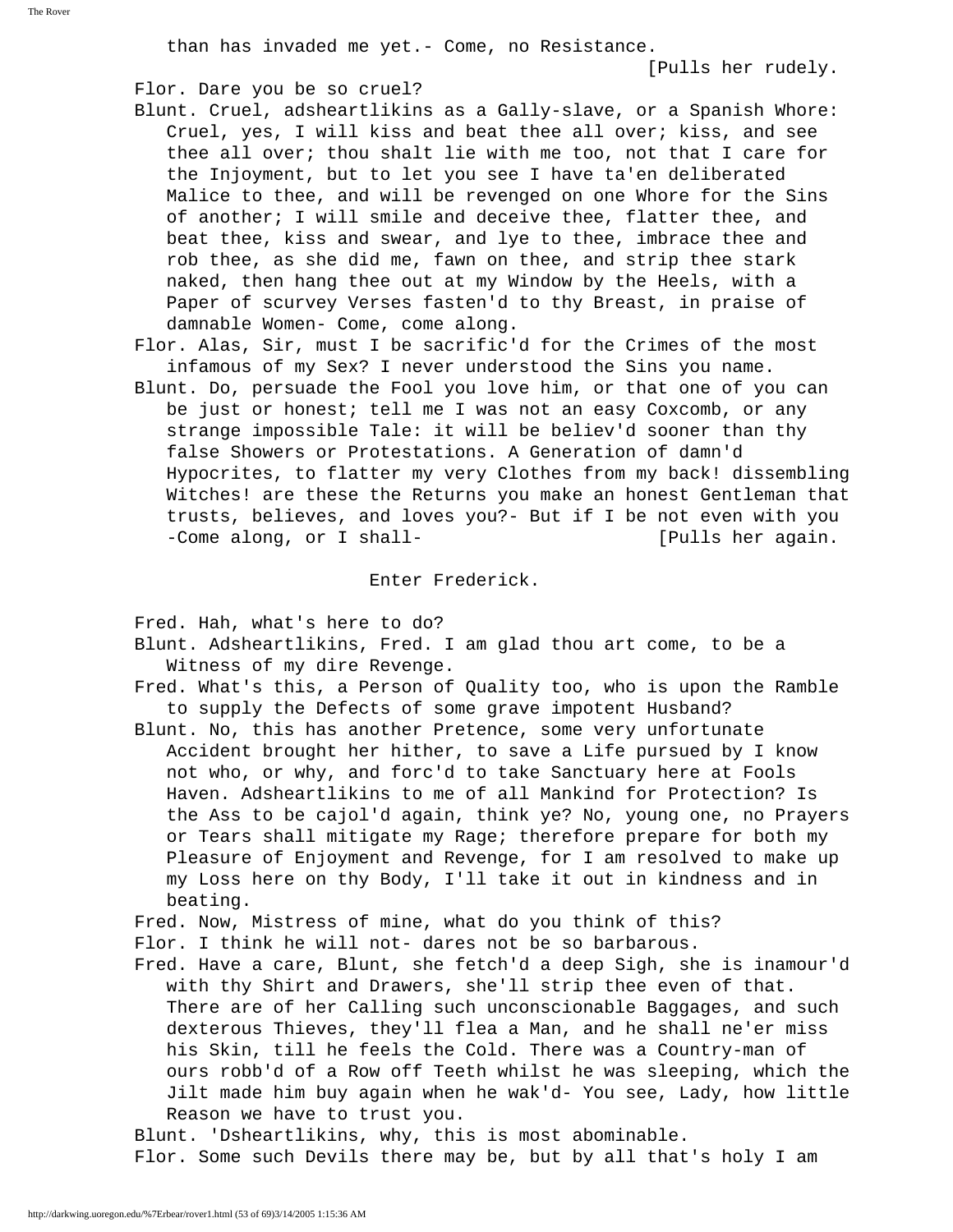none such, I entered here to save a Life in danger. Blunt. For no goodness I'll warrant her.

 Fred. Faith, Damsel, you had e'en confess the plain Truth, for we are Fellows not to be caught twice in the same Trap: Look on that Wreck, a tight Vessel when he set out of Haven, well trim'd and laden, and see how a Female Piccaroon of this Island of Rogues has shatter'd him, and canst thou hope for any Mercy?

- Blunt. No, no, Gentlewoman, come along, adsheartlikins we must be better acquainted- we'll both lie with her, and then let me alone to bang her.
- Fred. I am ready to serve you in matters of Revenge, that has a double Pleasure in't.
- Blunt. Well said. You hear, little one, how you are condemn'd by publick Vote to the Bed within, there's no resisting your Destiny, Sweetheart. [Pulls her.
- Flor. Stay, Sir, I have seen you with Belvile, an English Cavalier, for his sake use me kindly; you know how, Sir.
- Blunt. Belvile! why, yes, Sweeting, we do know Belvile, and wish he were with us now, he's a Cormorant at Whore and Bacon, he'd have a Limb or two of thee, my Virgin Pullet: but 'tis no matter, we'll leave him the Bones to pick.
- Flor. Sir, if you have any Esteem for that Belvile, I conjure you to treat me with more Gentleness; he'll thank you for the Justice.
- Fred. Hark ye, Blunt, I doubt we are mistaken in this matter.
- Flor. Sir, If you find me not worth Belvile's Care, use me as you please; and that you may think I merit better treatment than you threaten- pray take this Present-

 [Gives him a Ring: He looks on it. Blunt. Hum- A Diamond! why, 'tis a wonderful Virtue now that lies in this Ring, a mollifying Virtue; adsheartlikins there's more persuasive Rhetorick in't, than all her Sex can utter.

- Fred. I begin to suspect something; and 'twou'd anger us vilely to be truss'd up for a Rape upon a Maid of Quality, when we only believe we ruffle a Harlot.
- Blunt. Thou art a credulous Fellow, but adsheartlikins I have no Faith yet; why, my Saint prattled as parlously as this does, she gave me a Bracelet too, a Devil on her: but I sent my Man to sell it to day for Necessaries, and it prov'd as counterfeit as her Vows of Love.

 Fred. However let it reprieve her till we see Belvile. Blunt. That's hard, yet I will grant it.

Enter a Servant.

 Serv. Oh, Sir, the Colonel is just come with his new Friend and a Spaniard of Quality, and talks of having you to Dinner with 'em. Blunt. 'Dsheartlikins, I'm undone- I would not see 'em for the World: Harkye, Fred. lock up the Wench in your Chamber. Fred. Fear nothing, Madam, whate'er he threatens, you're safe whilst in my Hands.

[Ex. Fred. and Flor.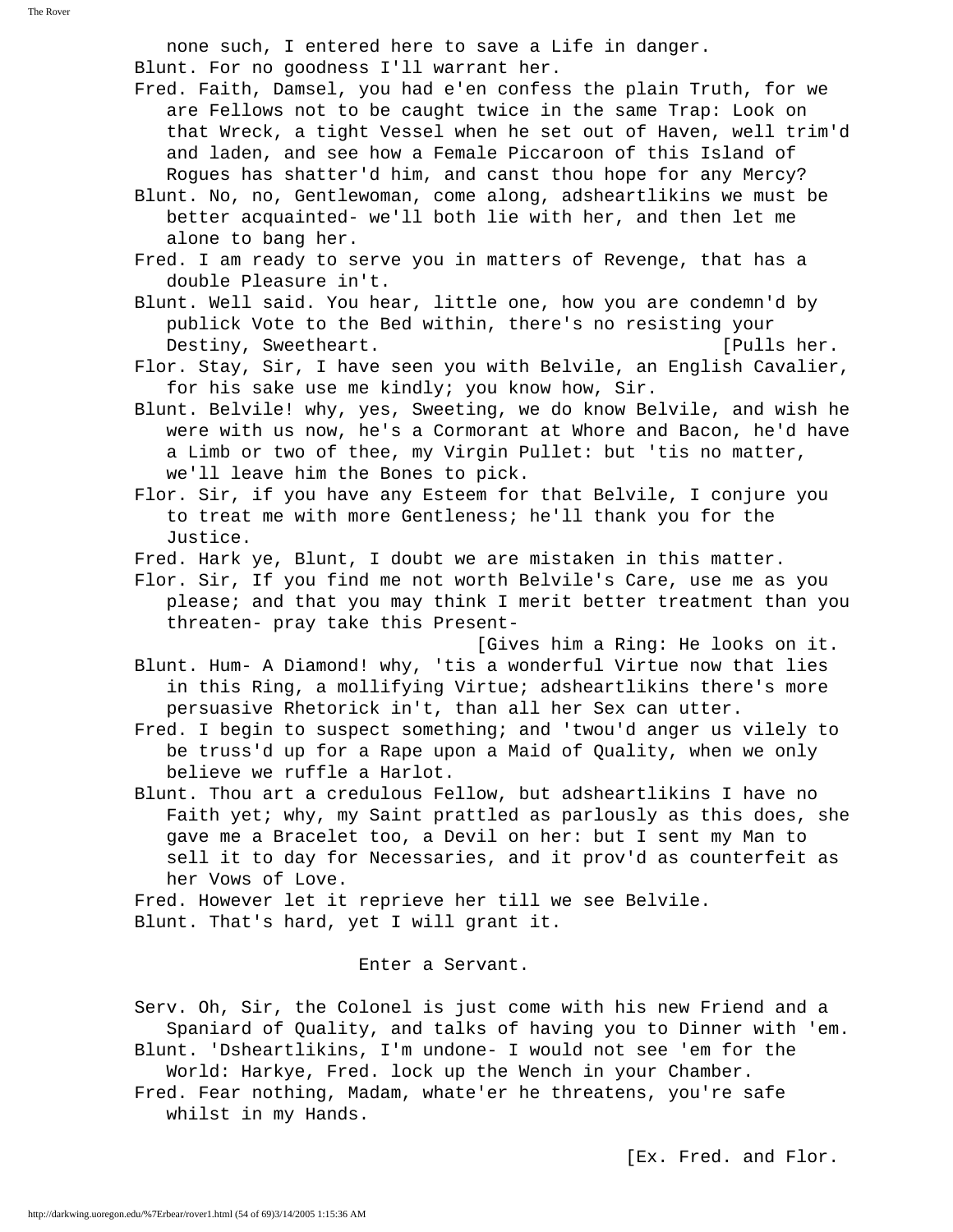Blunt. And, Sirrah- upon your Life, say- I am not at home- or that I am asleep- or- or anything- away- I'll prevent them comming this way.

[Locks the Door and Exeunt.

#### ACT V.

SCENE I. Blunt's Chamber.

 After a great knocking as at his Chamber-door enter Blunt softly crossing the Stage in his Shirt and Drawers, as before.

Ned, Ned Blunt, Ned Blunt. The same set of the set of the set of the Ned, Ned Blunt.

 Blunt. The Rogues are up in Arms, 'dsheartlikins, this villainous Frederick has betray'd me, they have heard of my blessed Fortune.

Ned Blunt, Ned, Ned- **1988** [and knocking within.

 Belv. Why, he's dead, Sir, without dispute dead, he has not been seen to day; let's break open the Door- here- Boy-

 Blunt. Ha, break open the Door! 'dsheartlikins that mad Fellow will be as good as his word.

Belv. Boy, bring something to force the Door.

[A great noise within at the Door again.

 Blunt. So, now must I speak in my own Defence, I'll try what Rhetorick will do- hold- hold, what do you mean, Gentlemen, what do you mean?

- Belv. Oh Rogue, art alive? prithee open the Door, and convince us. Blunt. Yes, I am alive, Gentlemen- but at present a little busy.
- Belv. How! Blunt grown a man of Business! come, come, open, and let's see this Miracle. The contraction of the late of the late of the late of the late of the late of the late of the late of the late of the late of the late of the late of the late of the late of the late of the late of
- Blunt. No, no, no, no, Gentlemen, 'tis no great Business- but- I am- at- my Devotion,- 'dsheartlikins, will you not allow a man time to pray?
- Belv. Turn'd religious! a greater Wonder than the first, therefore open quickly, or we shall unhinge, we shall. [within.
- Blunt. This won't do- Why, hark ye, Colonel; to tell you the plain Truth, I am about a necessary Affair of Life.- I have a Wench with me- you apprehend me? the Devil's in't if they be so uncivil as to disturb me now.
- Will. How, a Wench! Nay, then we must enter and partake; no Resistance,- unless it be your Lady of Quality, and then we'll keep our distance.

Blunt. So, the Business is out.

 Will. Come, come, lend more hands to the Door- now heave altogether- so, well done, my Boys- [Breaks open the Door.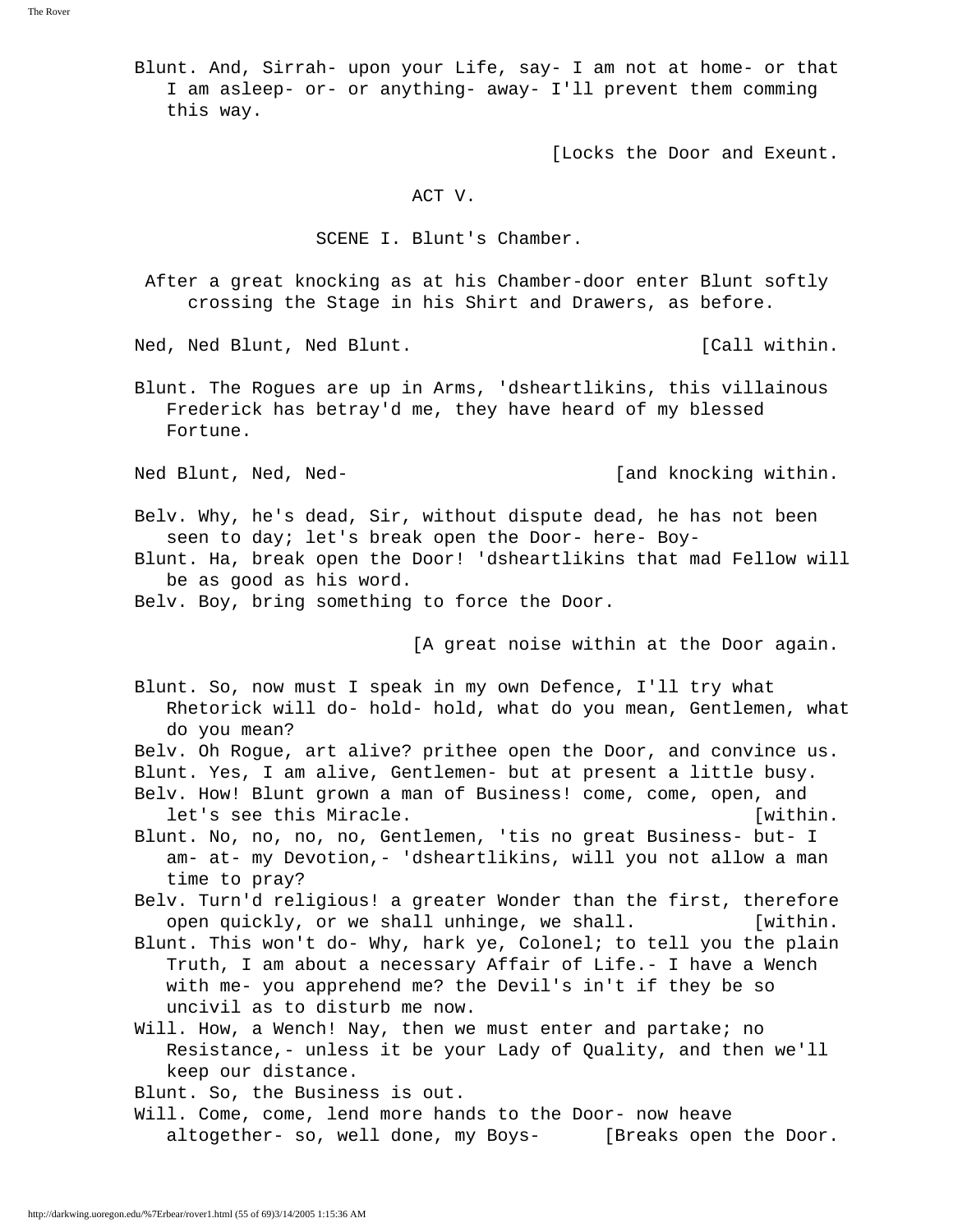Enter Belvile, Willmore, Fred. Pedro and Belvile's Page: Blunt looks simply, they all laugh at him, he lays his hand on his Sword, and comes up to Willmore.

 Blunt. Hark ye, Sir, laugh out your laugh quickly, d'ye hear, and be gone, I shall spoil your sport else; 'dsheartlikins, Sir, I shall- the Jest has been carried on too long,- a Plague upon my Taylor- [Aside.

 Will. 'Sdeath, how the Whore has drest him! Faith, Sir, I'm sorry. Blunt. Are you so, Sir? keep't to your self then, Sir, I advise

- you, d'ye hear? for I can as little endure your Pity as his Mirth. **Example 20** Mirth. **[Lays his Hand on's Sword.**
- Belv. Indeed, Willmore, thou wert a little too rough with Ned Blunt's Mistress; call a Person of Quality Whore, and one so young, so handsome, and so eloquent!- ha, ha, ha.
- Blunt. Hark ye, Sir, you know me, and know I can be angry; have a care- for 'dsheartlikins I can fight too- I can, Sir,- do you mark me- no more.
- Belv. Why so peevish, good Ned? some Disappointments, I'll warrant- What! did the jealous Count her Husband return just in the nick?
- Blunt. Or the Devil, Sir,- d'ye laugh? [They laugh.] Look ye, settle me a good sober Countenance, and that quickly too, or you shall know Ned Blunt is not-
- Belv. Not every Body, we know that.
- Blunt. Not an Ass, to be laught at, Sir.
- Will. Unconscionable Sinner, to bring a Lover so near his Happiness, a vigorous passionate Lover, and then not only cheat him of his Moveables, but his Desires too.
- Belv. Ah, Sir, a Mistress is a Trifle with Blunt he'll have a dozen the next time he looks abroad; his Eyes have Charms not to be resisted: There needs no more than to expose that taking Person to the view of the Fair, and he leads 'em all in Triumph.
- Ped. Sir, tho I'm a stranger to you, I'm ashamed at the rudeness of my Nation; and could you learn who did it, would assist you to make an Example of 'em.
- Blunt. Why, ay, there's one speaks sense now, and handsomly; and let me tell you Gentlemen, I should not have shew'd my self like a Jack-Pudding, thus to have made you Mirth, but that I have revenge within my power; for know, I have got into my possession a Female, who had better have fallen under any Curse, than the Ruin I design her: 'dsheartlikins, she assaulted me here in my own Lodgings, and had doubtless committed a Rape upon me, had not this Sword defended me.
- Fred. I knew not that, but o'my Conscience thou hadst ravisht her, had she not redeem'd her self with a Ring- let's see't, Blunt.

[Blunt shews the Ring.

 Belv. Hah!- the Ring I gave Florinda when we exchang'd our Vows! hark ye, Blunt-<br>  $[Goes to whisper to him.$ 

- Will. No whispering, good Colonel there's a Woman in the case, no whispering.
- Belv. Hark ye, Fool, be advis'd, and conceal both the Ring and the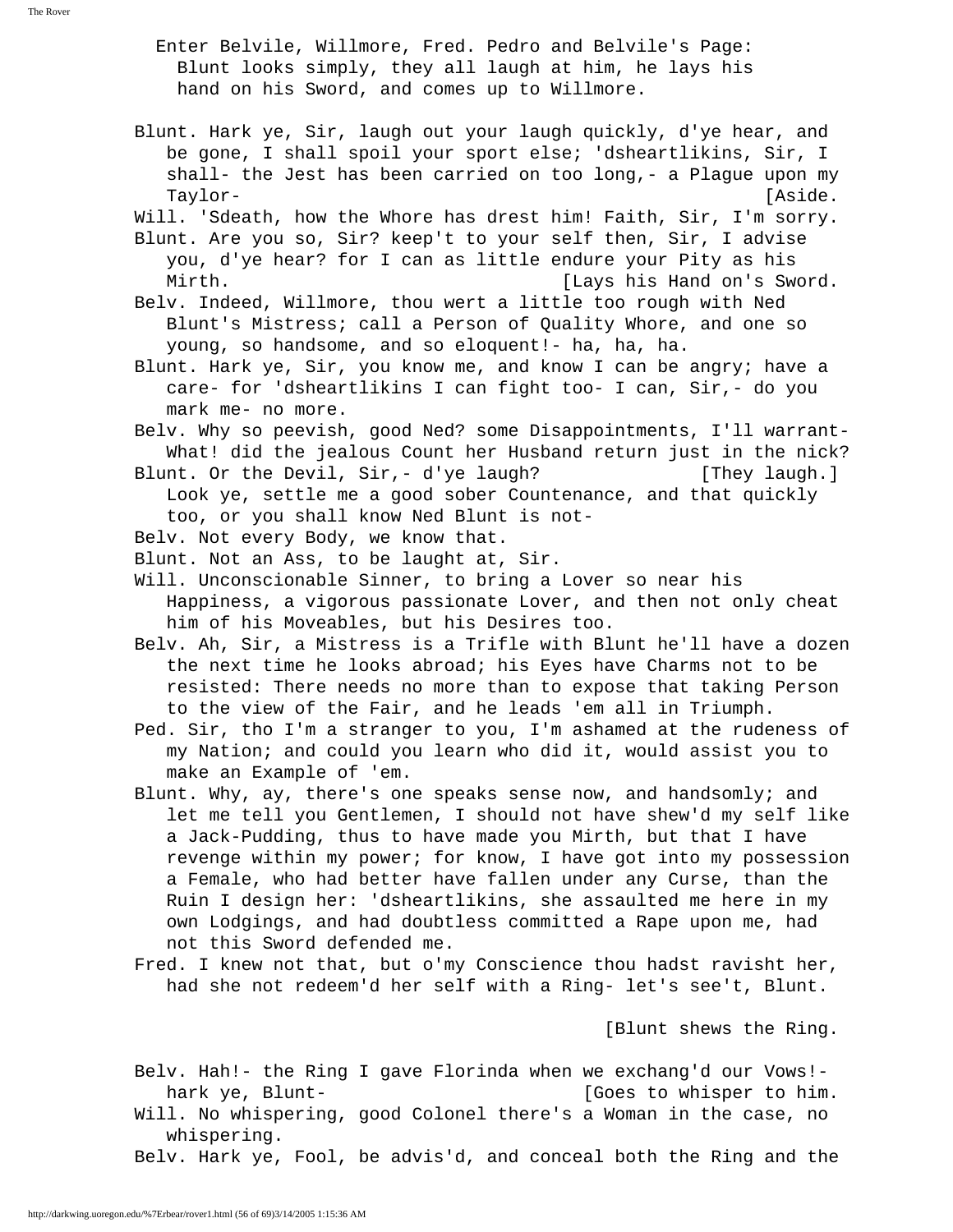Story, for your Reputation's sake; don't let People know what despis'd Cullies we English are: to be cheated and abus'd by one Whore, and another rather bribe thee than be kind to thee, it is an Infamy to our Nation. Will. Come, come, Where's the Wench? we'll see her, let her be what she will, we'll see her. Ped. Ay, ay, let us see her, I can soon discover whether she be of Quality, or for your Diversion. Blunt. She's in Fred's Custody. Will. Come, come, the Key. [To Fred. who gives him the Key, they are going. Belv. Death! what shall I do?- stay, Gentlemen- yet if I hinder 'em, I shall discover all- hold, let's go one at once- give me the Key. Will. Nay, hold there, Colonel, I'll go first. Fred. Nay, no Dispute, Ned and I have the property of her. Will. Damn Property- then we'll draw Cuts. [Belv. goes to whisper Will. Nay, no Corruption, good Colonel: come, the longest Sword carries her.- [They all draw, forgetting Don Pedro, being a Spaniard, had the longest. Blunt. I yield up my Interest to you Gentlemen, and that will be Revenge sufficient. Will. The Wench is yours- (To Ped.) Pox of his Toledo, I had forgot that. Fred. Come, Sir, I'll conduct you to the Lady [Ex. Fred. and Ped. Belv. To hinder him will certainly discover- [Aside.] Dost know, dull Beast, what Mischief thou hast done? [Will. walking up and down out of Humour. Will. Ay, ay, to trust our Fortune to Lots, a Devil on't, 'twas madness, that's the Truth on't. Belv. Oh intolerable Sot! Enter Florinda, running masqu'd, Pedro after her, Will. gazing round her. Flor. Good Heaven, defend me from discovery. [Aside. Pedro. 'Tis but in vain to fly me, you are fallen to my Lot. Belv. Sure she is undiscover'd yet, but now I fear there is no way to bring her off. Will. Why, what a Pox is not this my Woman, the same I follow'd but now?

The Rover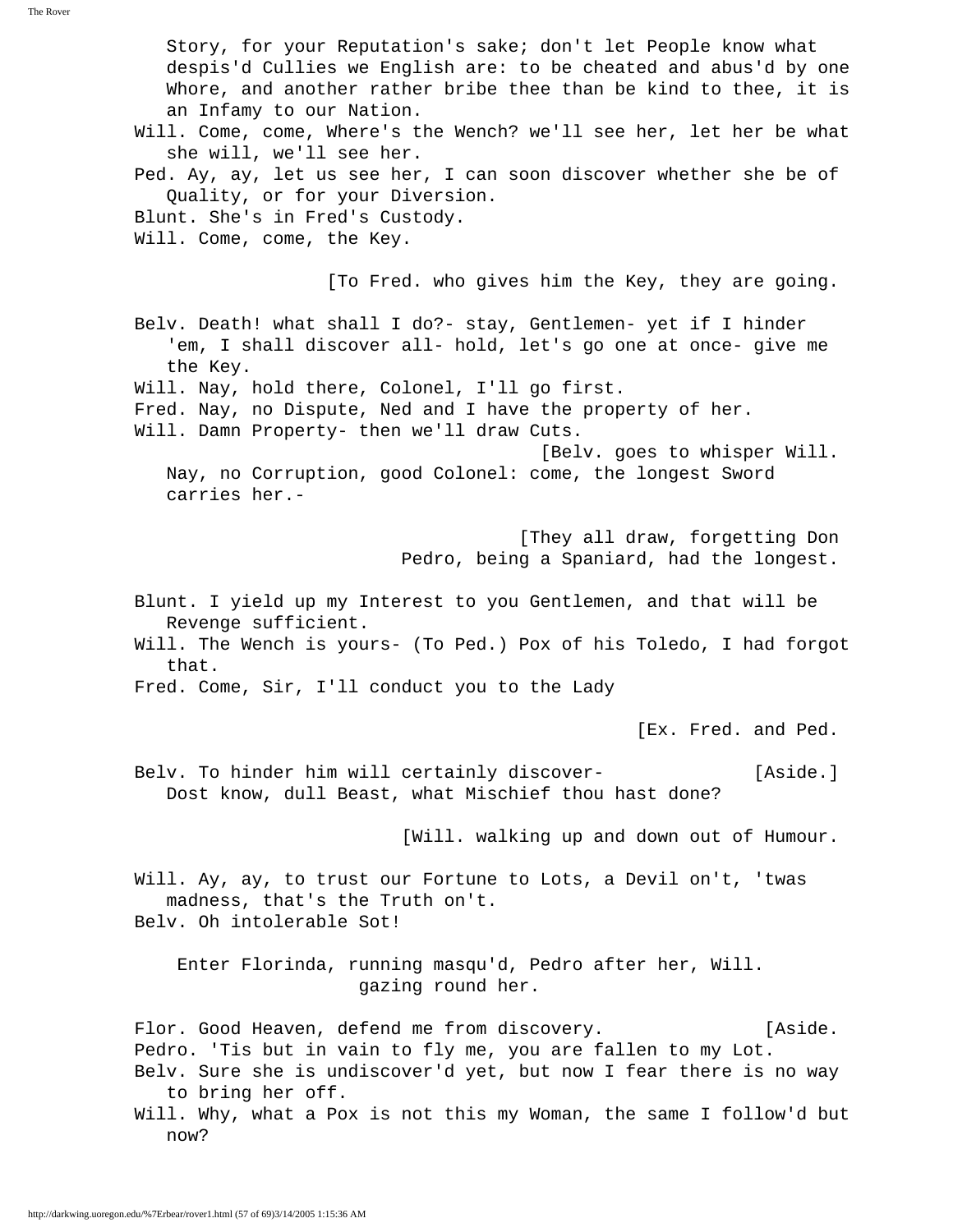[Ped. talking to Florinda, who walks up and down.

 Ped. As if I did not know ye, and your Business here. Flor. Good Heaven! I fear he does indeed- [Aside. Ped. Come, pray be kind, I know you meant to be so when you enter'd here, for these are proper Gentlemen. Will. But, Sir- perhaps the Lady will not be impos'd upon, she'll chuse her Man. Ped. I am better bred, than not to leave her Choice free. Enter Valeria, and is surpriz'd at the Sight of Don Pedro. Val. Don Pedro here! there's no avoiding him. [Aside. Flor. Valeria! then I'm undone-<br>
[Aside. Val. Oh! have I found you, Sir- [To Pedro, running to him. -The strangest Accident- if I had breath- to tell it. Ped. Speak- is Florinda safe? Hellena well? Val. Ay, ay, Sir- Florinda- is safe- from any fears of you. Ped. Why, where's Florinda?- speak. Val. Ay, where indeed, Sir? I wish I could inform you,- But to hold you no longer in doubt- Flor. Oh, what will she say! [Aside.] Val. She's fled away in the Habit of one of her Pages, Sir- but Callis thinks you may retrieve her yet, if you make haste away; she'll tell you, Sir, the rest- if you can find her out. [Aside. Ped. Dishonourable Girl, she has undone my Aim- Sir- you see my necessity in leaving you, and I hope you'll pardon it: my Sister, I know, will make her flight to you; and if she do, I shall expect she should be render'd back. Belv. I shall consult my Love and Honour, Sir. [Ex Ped. Flor. My dear Preserver let me embrace thee. [To Val. Will. What the Devil's all this? Blunt. Mystery by this Light. Val. Come, come, make haste and get your selves married quickly, for your Brother will return again. Belv. I am so surpriz'd with Fears and Joys, so amaz'd to find you here in safety, I can scarce persuade my Heart into a Faith of what I see- Will. Harkye, Colonel, is this that Mistress who has cost you so many Sighs, and me so many Quarrels with you? Belv. It is- Pray give him the Honour of your Hand. [To Flor. Will. Thus it must be receiv'd then. [Kneels and kisses her Hand. And with give your Pardon too. Flor. The Friend to Belvile may command me anything. Will. Death, wou'd I might, 'tis a surprizing Beauty. [Aside. Belv. Boy, run and fetch a Father instantly.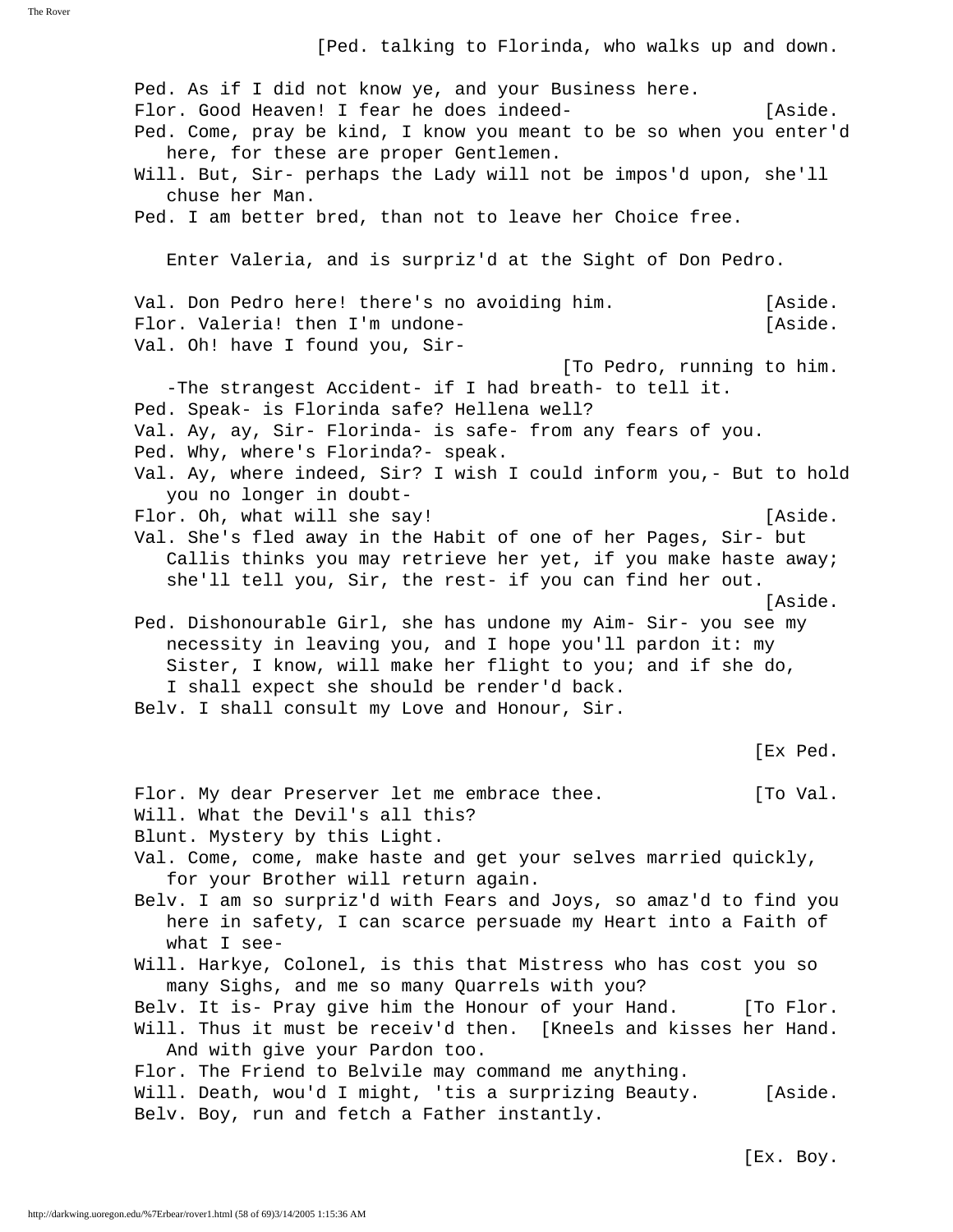Fred. So, now do I stand like a Dog, and have not a Syllable to plead my own Cause with: by this Hand, Madam, I was never thorowly confounded before, nor shall I ever more dare look up with Confidence, till you are pleased to pardon me.

 Flor. Sir, I'll be reconcil'd to you on one Condition, that you'll follow the Example of your Friend, in marrying, a Maid that does not hate you, and whose Fortune (I believe) will not be unwelcome to you.

 Fred. Madam, had I no Inclinations that way, I shou'd obey your kind Commands.

 Belv. Who, Fred. marry; he has so few Inclinations for Womankind, that had he been possest of Paradise, he might have continu'd there to this Day, if no Crime but Love cou'd have disinherited him.

Fred. Oh, I do not use to boast of my Intrigues.

 Belv. Boast! why thou do'st nothing but boast; and I dare swear, wer't thou as innocent from the Sin of the Grape, as thou art from the Apple, thou might'st yet claim that right in Eden which our first Parents lost by too much loving.

Fred. I wish this Lady would think me so modest a Man.

 Val. She shou'd be sorry then, and not like you half so well, and I shou'd be loth to break my Word with you; which was, That if your Friend and mine are agreed, it shou'd be a Match between you and I. **Fig. 2018** (She gives him her Hand.

Fred. Bear witness, Colonel, 'tis a Bargain. [Kisses her Hand. Blunt. I have a Pardon to beg too; but adsheartlikins I am so out of Countenance, that I am a Dog if I can say any thing to purpose. [To Florinda.]

Flor. Sir, I heartily forgive you all.

 Blunt. That's nobly said, sweet Lady- Belvile, prithee present her her Ring again, for I find I have not Courage to approach her my self. **Example 3** [Gives him the Ring, he gives it to Florinda.

Enter Boy.

Boy. Sir, I have brought the Father that you sent for.

 Belv. 'Tis well, and now my dear Florinda, let's fly to compleat that mighty Joy we have so long wish'd and sigh'd for.- Come, Fred. you'll follow?

 Fred. Your Example, Sir, 'twas ever my Ambition in War, and must be so in Love.

Will. And must not I see this juggling Knot ty'd?

 Belv. No, thou shalt do us better Service, and be our Guard, lest Don Pedro's sudden Return interrupt the Ceremony.

Will. Content; I'll secure this Pass.

[Ex. Bel. Flor. Fred. and Val.

Enter Boy.

 Boy. Sir, there's a Lady without wou'd speak to you. [To Will. Will. Conduct her in, I dare not quit my Post.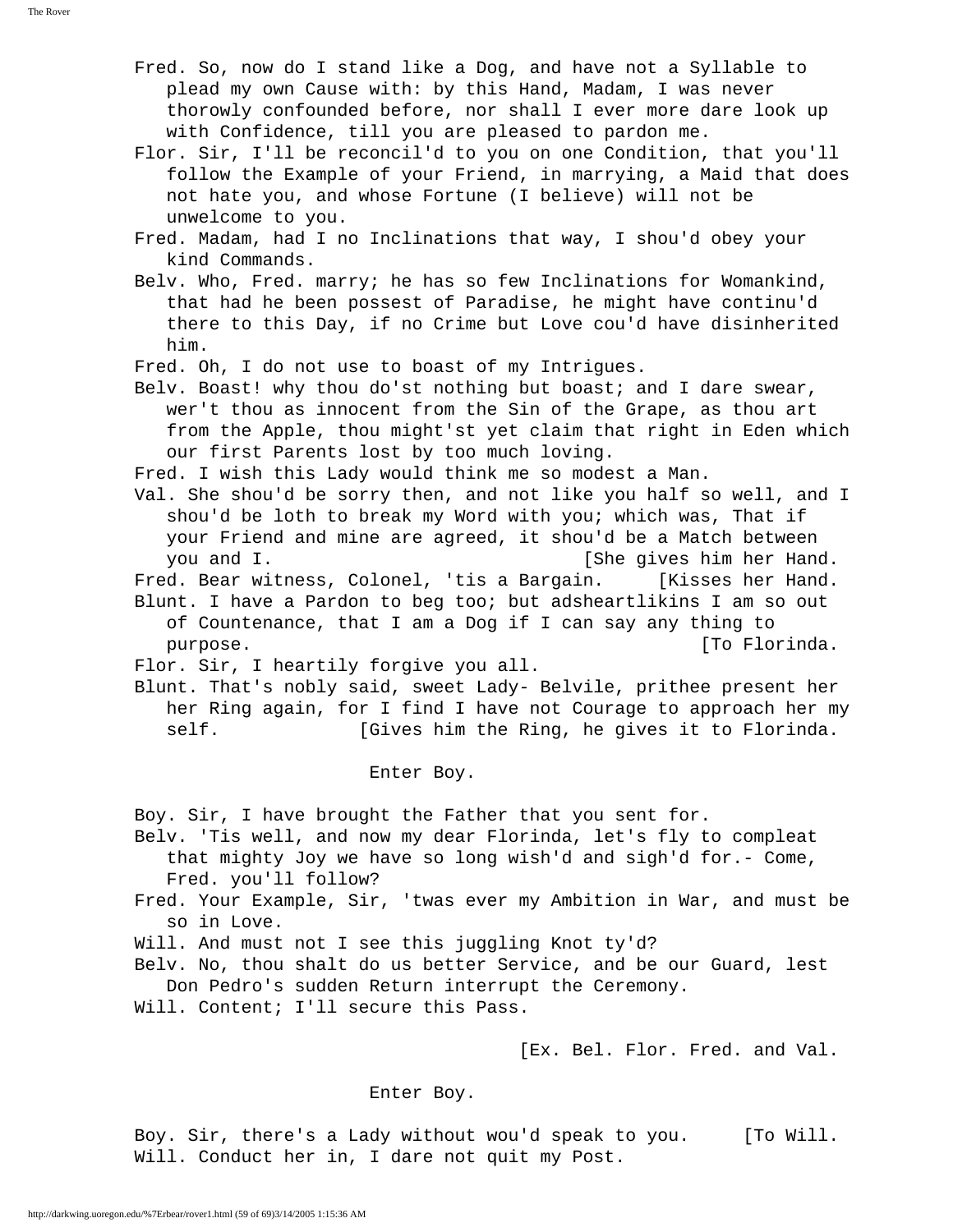Boy. And, Sir, your Taylor waits you in your Chamber. Blunt. Some comfort yet, I shall not dance naked at the Wedding. [Ex. Blunt and Boy Enter again the Boy, conducting in Angelica in a masquing Habit and a Vizard, Will. runs to her. Will. This can be none but my pretty Gipsy- Oh, I see you can follow as well as fly- Come, confess thy self the most malicious Devil in Nature, you think you have done my Bus'ness with Angelica- Ang. Stand off, base Villain-<br>
[She draws a Pistol and holds to his Breast. Will. Hah, 'tis not she: who art thou? and what's thy Business? Ang. One thou hast injur'd, and who comes to kill thee for't. Will. What the Devil canst thou mean? Ang. By all my Hopes to kill thee- [Holds still the Pistol to his Breast, he going back, she fillwing still. Will. Prithee on what Acquaintance? for I know thee not. Ang. Behold this Face!- so lost to thy Remembrance! And then call all thy Sins about thy Soul, [Pulls off her Vizard. And let them die with thee. Will. Angelica! Ang. Yes, Traitor. Does not thy guilty Blood run shivering thro thy Veins? Hast thou no Horrour at this Sight, that tells thee, Thou hast not long to boast thy shameful Conquest? Will. Faith, no Child, my Blood keeps its old Ebbs and Flows still, and that usual Heat too, that cou'd oblige thee with a Kindness, had I but opportunity. Ang. Devil! dost wanton with my Pain- have at thy Heart. Will. Hold dear Virago! hold thy Hand a little, I am not now at leisure to be kill'd- hold and hear me- Death, I think she's in earnest. The share is considered as in the same of  $[{\rm Aside}]$ . Ang. Oh if I take not heed, My coward Heart will leave me to his Mercy. [Aside, turning from him. -What have you, Sir, to say?- but should I hear thee, Thoud'st talk away all that is brave about me: [Follows him with the Pistol to his Breast. And I have vow'd thy Death, by all that's sacred. Will. Why, then there's an end of a proper handsom Fellow, that might have liv'd to have done good Service yet:- That's all I can say to't. Ang. Yet- I wou'd give thee time for Penitence. [Pausingly. Will. Faith, I thank God, I have ever took care to lead a good, sober, hopeful Life, and am of a Religion that teaches me to believe, I shall depart in Peace.

Ang. So will the Devil: tell me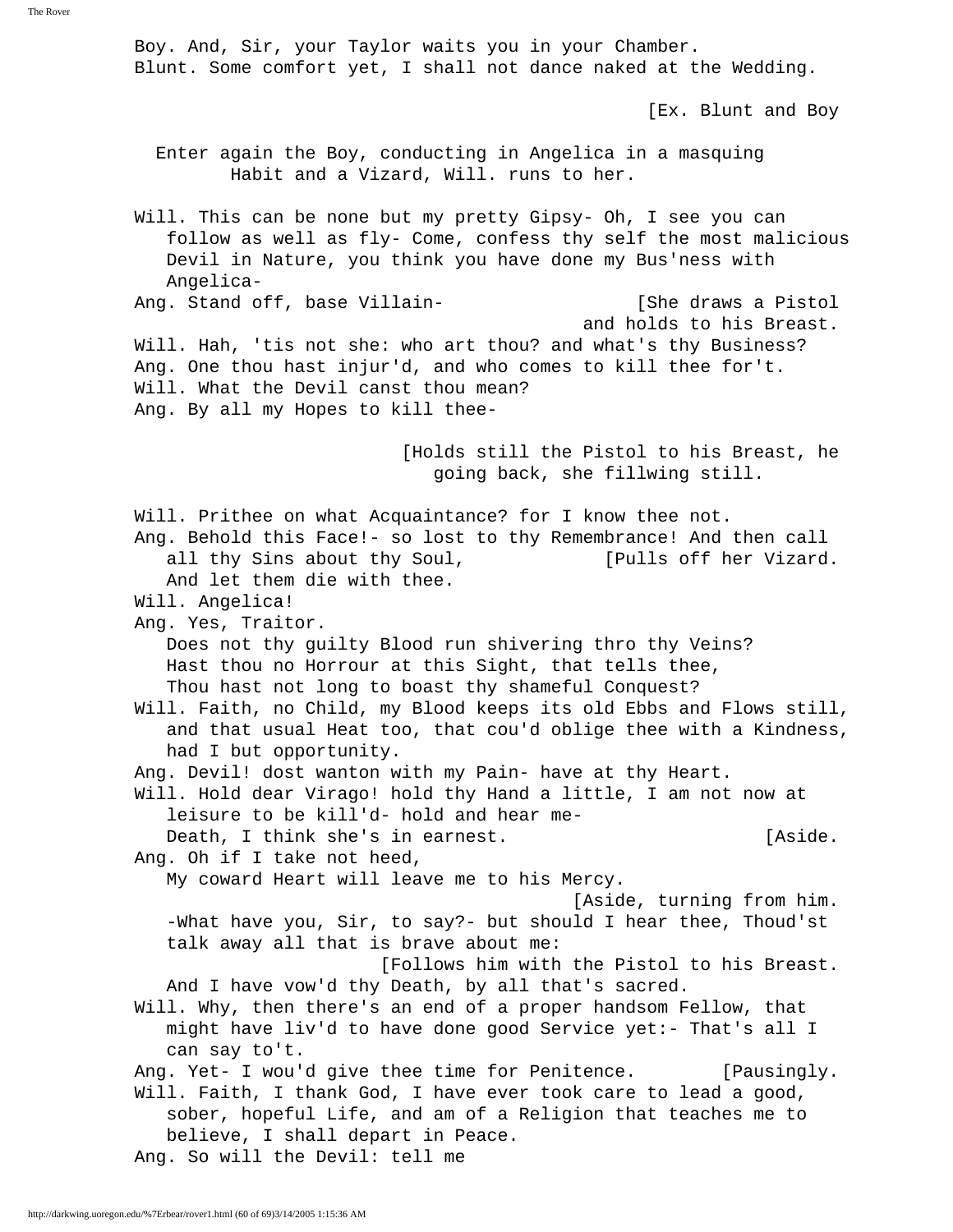How many poor believing Fools thou hast undone; How many Hearts thou hast betray'd to ruin! -Yet these are little Mischiefs to the Ills Thou'st taught mine to commit: thou'st taught it Love. Will. Egad, 'twas shreudly hurt the while. Ang. -Love, that has robb'd it of its Unconcern, Of all that Pride that taught me how to value it, And in its room a mean submissive Passion was convey'd, That made me humbly bow, which I ne'er did To any thing but Heaven. -Thou, perjur'd Man, didst this, and with thy Oaths, Which on thy Knees thou didst devoutly make, Soften'd my yielding Heart- And then, I was a Slave- Yet still had been content to've worn my Chains, Worn 'em with Vanity and Joy for ever, Hadst thou not broke those Vows that put them on. -'Twas then I was undone. [All this while follows him with a Pistol to his Breast. Will. Broke my Vows! why, where hast thou lived? Amongst the Gods! For I never heard of mortal Man, That has not broke a thousand Vows. Ang. Oh, Impudence! Will. Angelica! that Beauty has been too long tempting, Not to have made a thousand Lovers languish, Who in the amorous Favour, no doubt have sworn Like me; did they all die in that Faith? still adoring? I do not think they did. Ang. No, faithless Man: had I repaid their Vows, as I did thine, I wou'd have kill'd the ungrateful that had abandon'd me. Will. This old General has quite spoil'd thee, nothing makes a Woman so vain, as being flatter'd; your old Lover ever supplies the Defects of Age, with intolerable Dotage, vast Charge, and that which you call Constancy; and attributing all this to your own Merits, you domineer, and throw your Favours in's Teeth, upbraiding him still with the Defects of Age, and cuckold him as often as he deceives your Expectations. But the gay, young, brisk Lover, that brings his equal Fires, and can give you Dart for Dart, he'll be as nice as you sometimes. Ang. All this thou'st made me know, for which I hate thee. Had I remain'd in innocent Security, I shou'd have thought all Men were born my Slaves; And worn my Pow'r like Lightning in my Eyes, To have destroy'd at Pleasure when offended. -But when Love held the Mirror, the undeceiving Glass Reflected all the Weakness of my Soul, and made me know, My richest Treasure being lost, my Honour, All the remaining Spoil cou'd not be worth The Conqueror's Care or Value. -Oh how I fell like a long worship'd Idol, Discovering all the Cheat! Wou'd not the Incense and rich Sacrifice, Which blind Devotion offer'd at my Altars, Have fall'n to thee?

The Rover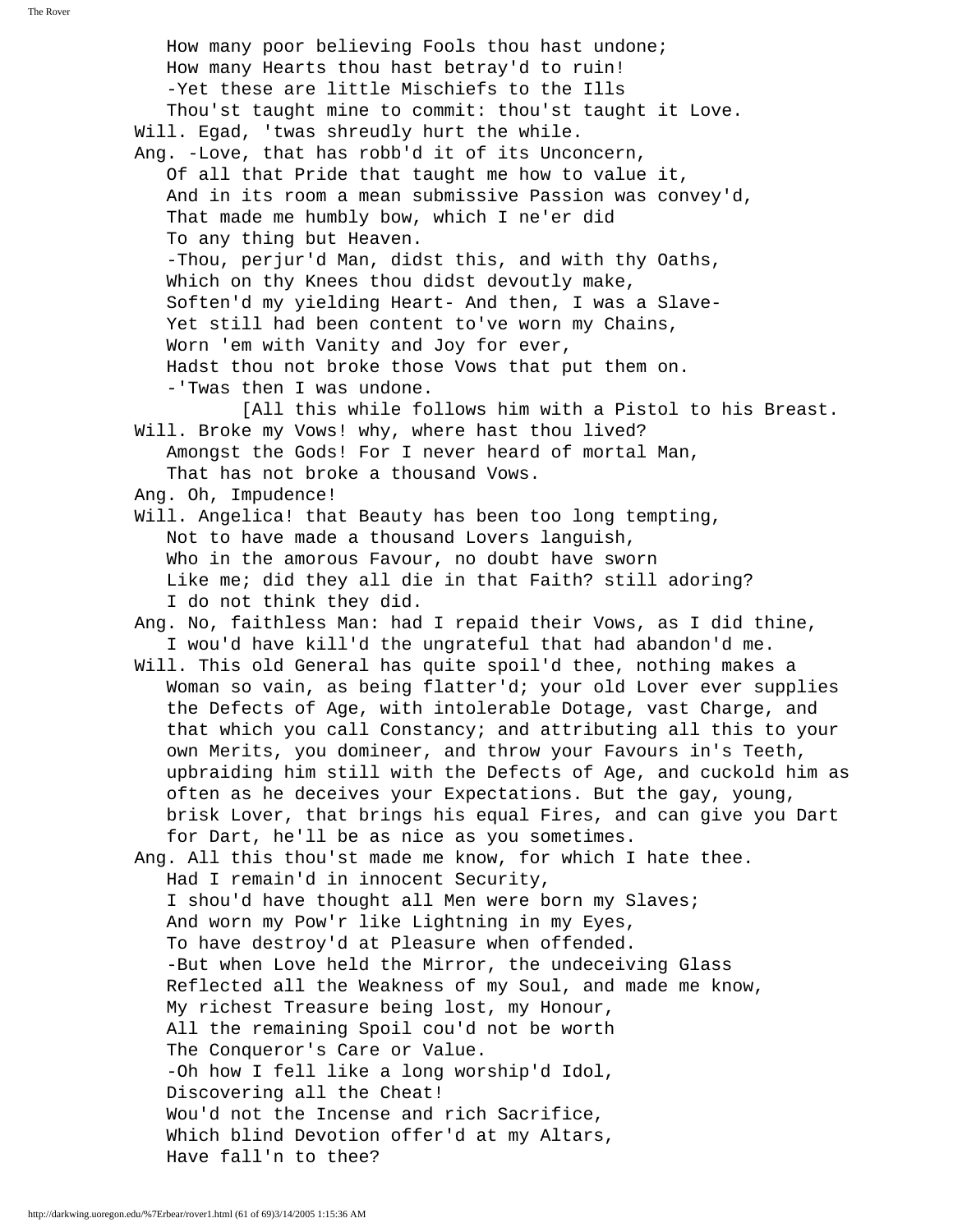The Rover

 Why woud'st thou then destroy my fancy'd Power? Will. By Heaven thou art brave, and I admire the strangely. I wish I were that dull, that constant thing, Which thou woud'st have, and Nature never meant me: I must, like chearful Birds, sing in all Groves, And perch on every Bough, Billing the next kind She that flies to meet me; Yet after all cou'd build my Nest with thee, Thither repairing when I'd lov'd my round, And still reserve a tributary Flame. -To gain your Credit, I'll pay you back your Charity, And be oblig'd for nothing but for Love. [Offers her a Purse of Gold. Ang. Oh that thou wert in earnest! So mean a Thought of me, Wou'd turn my Rage to Scorn, and I shou'd pity thee, And give thee leave to live; Which for the publick Safety of our Sex, And my own private Injuries, I dare not do. Prepare-  $[Follows still, as before.$  -I will no more be tempted with Replies. Will. Sure- Ang. Another Word will damn thee! I've heard thee talk too long. [She follows him with a Pistol ready to shoot: he retires still amaz'd. Enter Don Antonio, his Arm in a Scarf, and lays hold on the Pistol. Ant. Hah! Angelica! Ang. Antonio! What Devil brought thee hither? Ant. Love and Curiosity, seeing your Coach at Door. Let me disarm you of this unbecoming Instrument of Death.- [Takes away the Pistol. Amongst the Number of your Slaves, was there not one worthy the Honour to have fought your Quarrel? -Who are you, Sir, that are so very wretched To merit Death from her? Will. One, Sir, that cou'd have made a better End of an amorous Quarrel without you, than with you. Ant. Sure 'tis some Rival- hah- the very Man took down her Picture yesterday- the very same that set on me last night- Blest opportunity- [Offers to shoot him. Ang. Hold, you're mistaken, Sir. Ant. By Heaven the very same! -Sir, what pretensions have you to this Lady? Will. Sir, I don't use to be examin'd, and am ill at all Disputes but this- [Draws, Anton. offers to shoot. Ang. Oh, hold! you see he's arm'd with certain Death: [To Will. -And you, Antonio, I command you hold, By all the Passion you've so lately vow'd me. Enter Don Pedro, sees Antonio, and stays.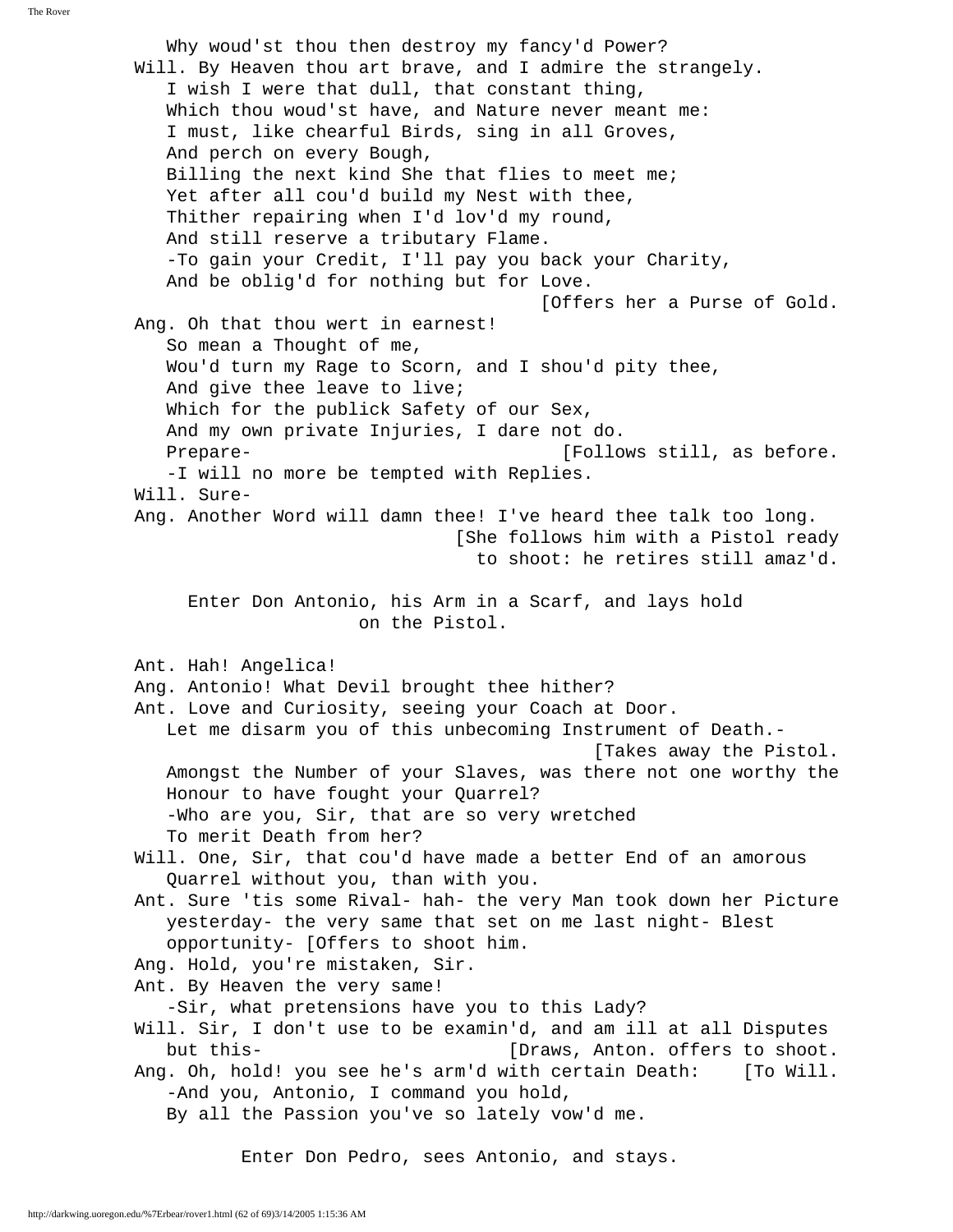Ped. Hah, Antonio! and Angelica! The controller and  $[Aside.$  Ant. When I refuse Obedience to your Will, May you destroy me with your mortal Hate. By all that's Holy I adore you so, That even my Rival, who has Charms enough To make him fall a Victim to my Jealousy, Shall live, nay, and have leave to love on still. Ped. What's this I hear? [Aside. Ang. Ah thus, 'twas thus he talk'd, and I believ'd. [Pointing to Will. -Antonio, yesterday, I'd not have sold my Interest in his Heart For all the Sword has won and lost in Battle. -But now to show my utmost of Contempt, I give thee Life- which if thou would'st preserve, Live where my Eyes may never see thee more, Live to undo some one, whose Soul may prove So bravely constant to revenge my Love. [Goes out, Ant. follows, but Ped. pulls him back. Ped. Antonio- stay. Ant. Don Pedro- Ped. What Coward Fear was that prevented thee From meeting me this Morning on the Molo? Ant. Meet thee? Ped. Yes me; I was the Man that dar'd thee to't. Ant. Hast thou so often seen me fight in War, To find no better Cause to excuse my Absence? -I sent my Sword and one to do thee Right, Finding my self uncapable to use a Sword. Ped. But 'twas Florinda's Quarrel that we fought, And you to shew how little you esteem'd her, Sent me your Rival, giving him your Interest. -But I have found the Cause of this Affront, But when I meet you fit for the Dispute, -I'll tell you my Resentment. Ant. I shall be ready, Sir, e'er long to do you Reason. [Exit Ant. Ped. If I cou'd find Florinda, now whilst my Anger's high, I think I shou'd be kind, and give her to Belvile in Revenge. Will. Faith, Sir, I know not what you wou'd do, but I believe the Priest within has been so kind. Ped. How! my Sister married? Will. I hope by this time she is, and bedded too, or he has not my longings about him. Ped. Dares he do thus? Does he not fear my Pow'r? Will. Faith not at all. If you will go in, and thank him for the Favour he has done your Sister, so; if not, Sir, my Power's greater in this House than yours; I have a damn'd surly Crew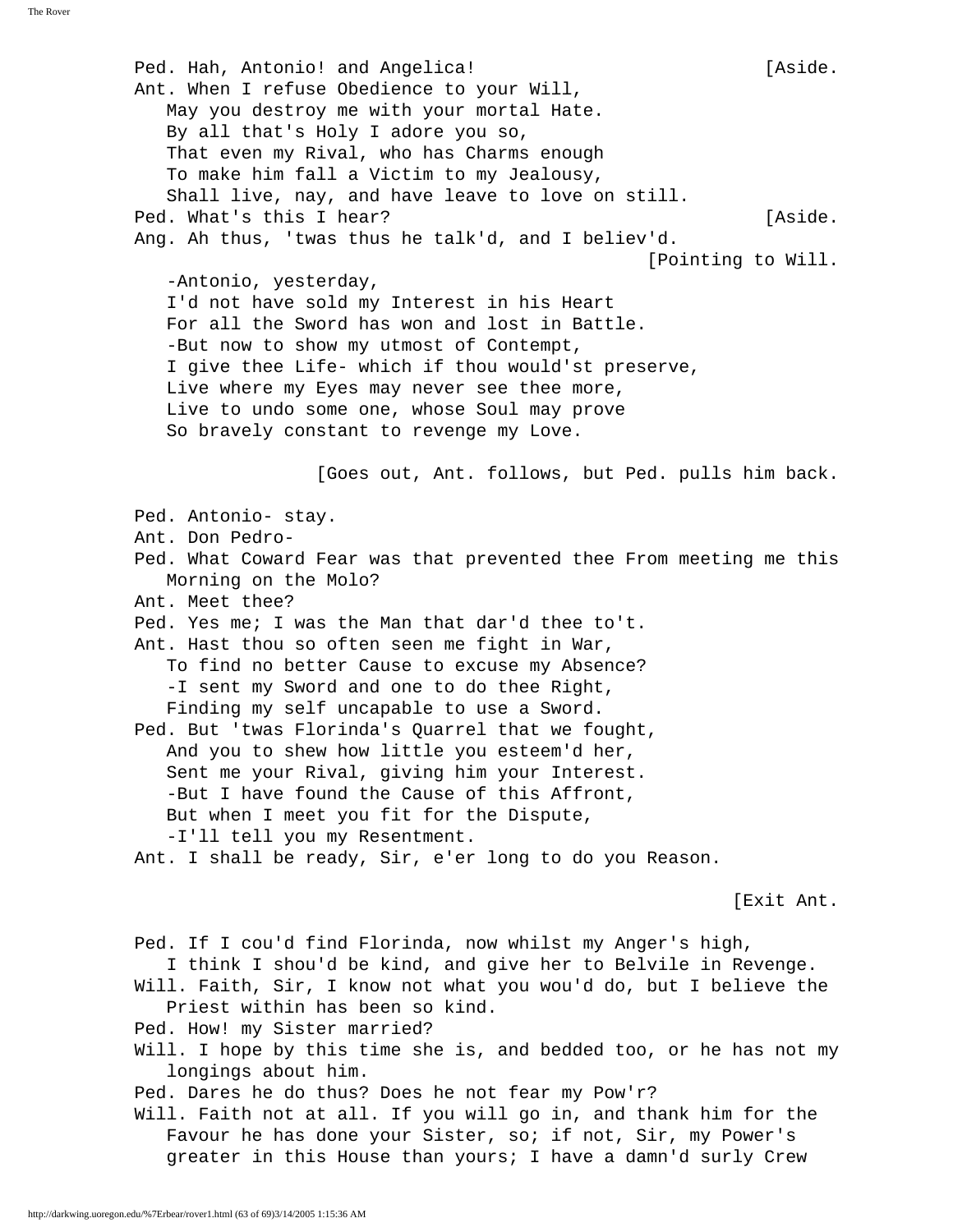here, that will keep you till the next Tide, and then clap you an board my Prize; my Ship lies but a League off the Molo, and we shall show your Donship a damn'd Tramontana Rover's Trick.

## Enter Belvile.

 Belv. This Rogue's in some new Mischief- hah, Pedro return'd! Ped. Colonel Belvile, I hear you have married my Sister. Belv. You have heard truth then, Sir. Ped. Have I so? then, Sir, I wish you joy. Belv. How! Ped. By this Embrace I do, and I glad on't. Belv. Are you in earnest? Ped. By our long Friendship and my Obligations to thee, I am. The sudden Change I'll give you Reasons for anon. Come lead me into

my Sister, that she may know I now approve her Choice.

[Exit Bel. with Ped.

 [Will. goes to follow them. Enter Hellena as before in Boy's Clothes, and pulls him back.

 Will. Ha! my Gipsy- Now a thousand Blessings on thee for this Kindness. Egad, Child, I was e'en in despair of ever seeing thee again; my Friends are all provided for within, each Man his kind Woman.

- Hell. Hah! I thought they had serv'd me some such Trick.
- Will. And I was e'en resolv'd to go aboard, condemn my self to my lone Cabin, and the Thoughts of thee.
- Hell. And cou'd you have left me behind? wou'd you have been so ill-natur'd?
- Will. Why, 'twou'd have broke my Heart, Child- but since we are met again, I defy foul Weather to part us.
- Hell. And wou'd you be a faithful Friend now, if a Maid shou'd trust you?

 Will. For a Friend I cannot promise, thou art of a Form so excellent, a Face and Humour too good for cold dull Friendship; I am parlously afraid of being in love, Child, and you have not forgot how severely you have us'd me.

 Hell. That's all one, such Usage you must still look for, to find out all your Haunts, to rail at you to all that love you, till I have made you love only me in your own Defence, because no body else will love.

Will. But hast thou no better Quality to recommend thy self by?

- Hell. Faith none, Captain- Why, 'twill be the greater Charity to take me for thy Mistress, I am a lone Child, a kind of Orphan Lover; and why I shou'd die a Maid, and in a Captain's Hands too, I do not understand.
- Will. Egad, I was never claw'd away with Broad-Sides from any Female before, thou hast one Virtue I adore, good-Nature; I hate a coy demure Mistress, she's as troublesom as a Colt, I'll break none; no, give me a mad Mistress when mew'd, and in flying on[e] I dare trust upon the Wing, that whilst she's kind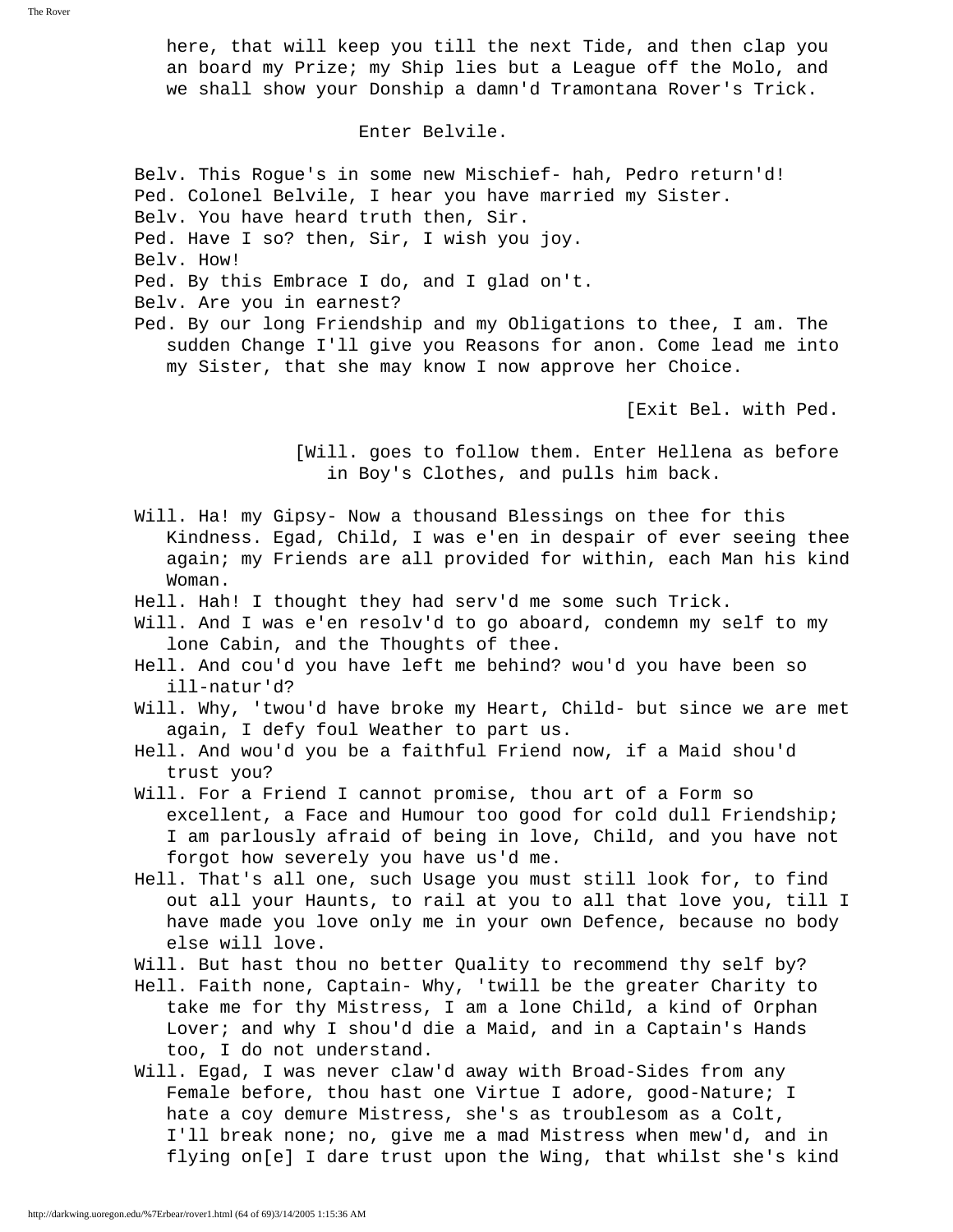will come to the Lure.

- Hell. Nay, as kind as you will, good Captain, whilst it lasts, but let's lose no time.
- Will. My time's as precious to me, as thine can be; therefore, dear Creature, since we are so well agreed, let's retire to my Chamber, and if ever thou were treated with such savory Love- Come- My Bed's prepar'd for such a Guest, all clean and sweet as thy fair self; I love to steal a Dish and a Bottle with a Friend, and hate long Graces- Come, let's retire and fall to
- Hell. 'Tis but getting my Consent, and the Business is soon done; let but old Gaffer Hymen and his Priest say Amen to't, and I dare lay my Mother's Daughter by as proper a Fellow as your Father's Son, without fear or blushing.
- Will. Hold, hold, no Bugg Words, Child, Priest and Hymen: prithee add Hangman to 'em to make up the Consort- No, no, we'll have no Vows but Love, Child, nor Witness but the Lover; the kind Diety injoins naught but love and enjoy. Hymen and Priest wait still upon Portion, and Joynture; Love and Beauty have their own Ceremonies. Marriage is as certain a Bane to Love, as lending Money is to Friendship: I'll neither ask nor give a Vow, tho I could be content to turn Gipsy, and become a Left-hand Bridegroom, to have the Pleasure of working that great Miracle of making a Maid a Mother, if you durst venture; 'tis upse Gipsy that, and if I miss, I'll lose my Labour.
- Hell. And if you do not lose, what shall I get? A Cradle full of Noise and Mischief, with a Pack of Repentance at my Back? Can you teach me to weave Incle to pass my time with? 'Tis upse Gipsy that too.

Will. I can teach thee to weave a true Love's Knot better.

- Hell. So can my Dog.
- Will. Well, I see we are both upon our Guard, and I see there's no way to conquer good Nature, but by yielding- here- give me thy Hand- one Kiss and I am thine-
- Hell. One Kiss! How like my Page he speaks; I am resolv'd you shall have none, for asking such a sneaking Sum- He that will be satisfied with one Kiss, will never die of that Longing; good Friend single-Kiss, is all your talking come to this? A Kiss, a Caudle! farewel, Captain single-Kiss.

[Going out he stays her.

 Will. Nay, if we part so, let me die like a Bird upon a Bough, at the Sheriff's Charge. By Heaven, both the Indies shall not buy thee from me. I adore thy Humour and will marry thee, and we are so of one Humour, it must be a Bargain- give me thy Hand- [Kisses her hand.

 And now let the blind ones (Love and Fortune) do their worst. Hell. Why, God-a-mercy, Captain!

 Will. But harkye- The Bargain is now made; but is it not fit we should know each other's Names? That when we have Reason to curse one another hereafter, and People ask me who 'tis I give to the Devil, I may at least be able to tell what Family you came of.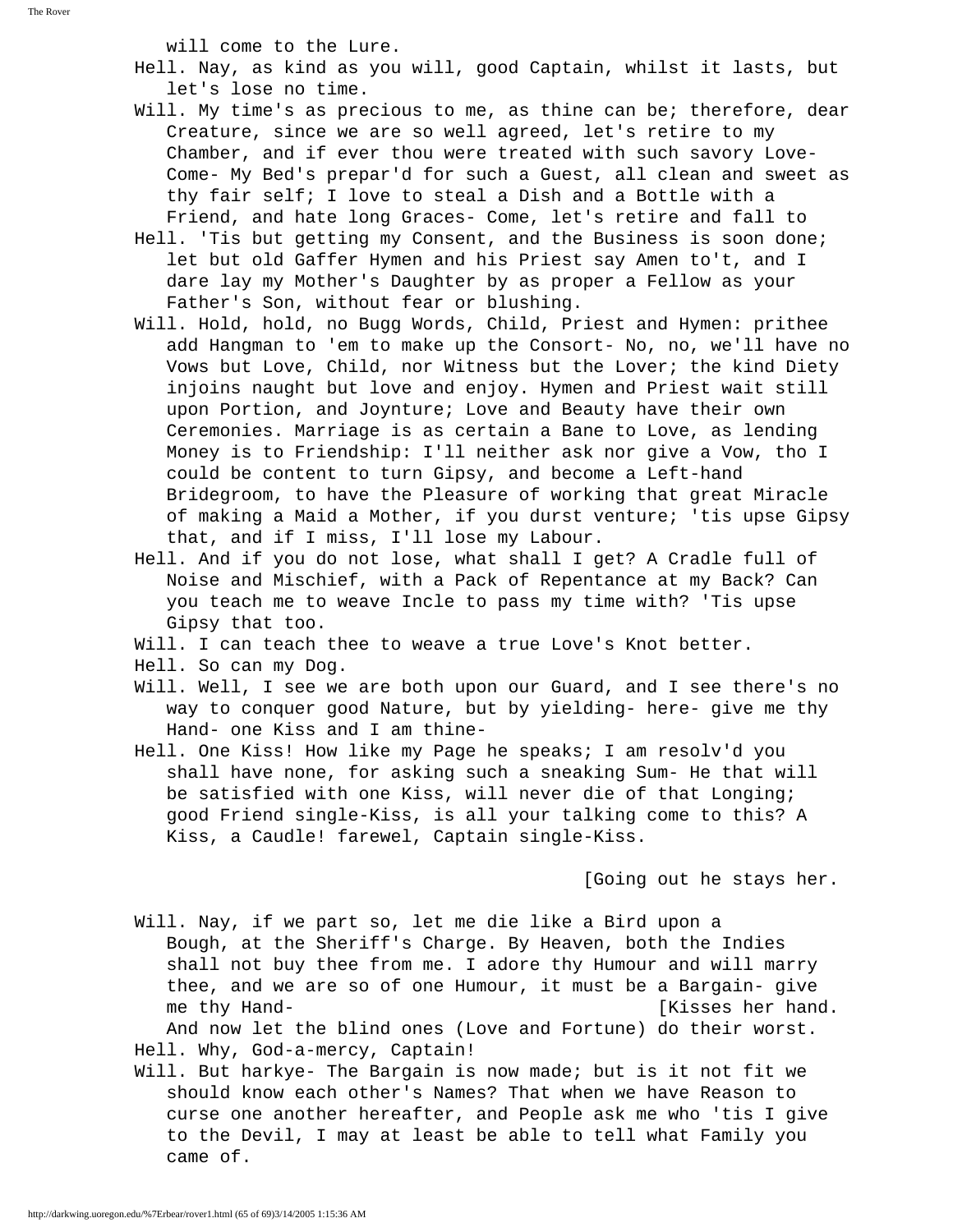The Rover Hell. Good reason, Captain; and where I have cause, (as I doubt not but I shall have plentiful) that I may know at whom to throw my- Blessings- I beseech ye your Name. Will. I am call'd Robert the Constant. Hell. A very fine Name! pray was it your Faulkner or Butler that christen'd you? Do they not use to whistle when then call you? Will. I hope you have a better, that a Man may name without crossing himself, you are so merry with mine. Hell. I am call'd Hellena the Inconstant. Enter Pedro, Belvile, Florinda, Fred. Valeria. Ped. Hah! Hellena! Flor. Hellena! Hell. The very same- hah my Brother! now, Captain, shew your Love

 and Courage; stand to your Arms, and defend me bravely, or I am lost for ever.

 Ped. What's this I bear? false Girl, how came you hither, and what's your Business? Speak. [Goes roughly to her. Will. Hold off, Sir, you have leave to parly only.

[Puts himself between.

 Hell. I had e'en as good tell it, as you guess it. Faith, Brother, my Business is the same with all living Creatures of my Age, to love, and be loved, and here's the Man.

- Ped. Perfidious Maid, hast thou deceiv'd me too, deceiv'd thy self and Heaven?
- Hell. 'Tis time enough to make my Peace with that: Be you but kind, let me alone with Heaven.

 Ped. Belvile, I did not expect this false Play from you; was't not enough you'd gain Florinda (which I pardon'd) but your leud Friends too must be inrich'd with the Spoils of a noble Family?

- Belv. Faith, Sir, I am as much surpriz'd at this as you can be: Yet, Sir, my Friends are Gentlemen, and ought to be esteem'd for their Misfortunes, since they have the Glory to suffer with the best of Men and Kings; 'tis true, he's a Rover of Fortune, yet a Prince aboard his little wooden World.
- Ped. What's this to the maintenance of a Woman or her Birth and Quality?
- Will. Faith, Sir, I can boast of nothing but a Sword which does me Right where-e'er I come, and has defended a worse Cause than a Woman's: and since I lov'd her before I either knew her Birth or Name, I must pursue my Resolution, and marry her.
- Ped. And is all your holy Intent of becoming a Nun debauch'd into a Desire of Man?
- Hell. Why- I have consider'd the matter, Brother, and find the Three hundred thousand Crowns my Uncle left me (and you cannot keep from me) will be better laid out in Love than in Religion, and turn to as good an Account- let most Voices carry it, for Heaven or the Captain?

All cry, a Captain, a Captain.

Hell. Look ye, Sir, 'tis a clear Case.

Ped. Oh I am mad- if I refuse, my Life's in Danger [Aside. -Come- There's one motive induces me- take her- I shall now be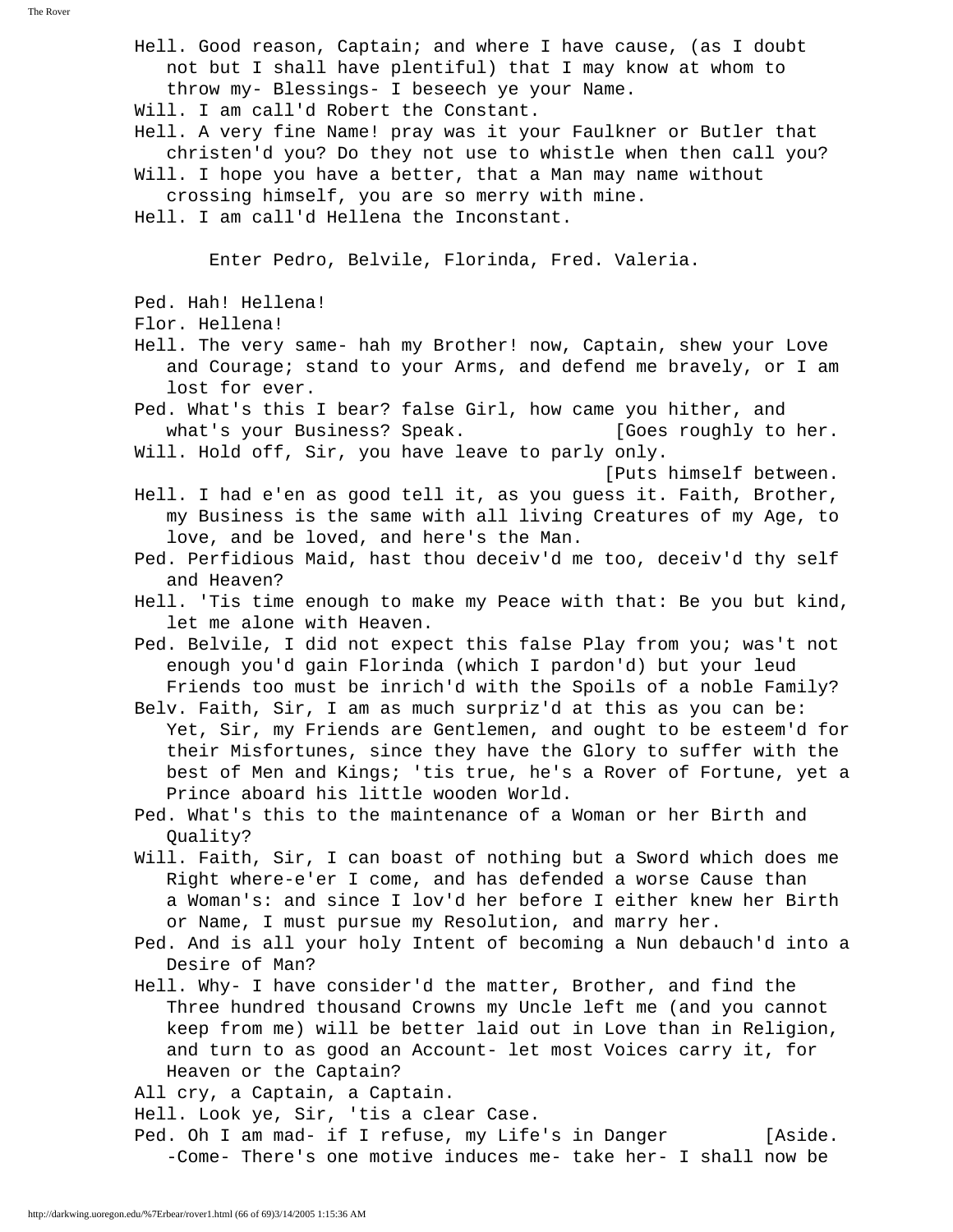free from the fear of her Honour; guard it you now, if you can, I have been a Slave to't long enough. [Gives her to him. Will. Faith, Sir, I am of a Nation, that are of opinion a Woman's Honour is not worth guarding when she has a mind to part with it. Hell. Well said, Captain. Ped. This was your Plot, Mistress, but I hope you have married one that will revenge my Quarrel to you-<br>
[To Valeria. Val. There's no altering Destiny, Sir. Ped. Sooner than a Woman's Will, therefore I forgive you all- and wish you may get my Father's Pardon as easily; which I fear. Enter Blunt drest in a Spanish Habit, looking very ridiculously; his Man adjusting his Band. Man. 'Tis very well, Sir. Blunt. Well, Sir, 'dsheartlikins I tell you 'tis damnable ill, Sir- a Spanish Habit, good Lord! cou'd the Devil and my Taylor devise no other Punishment for me, but the Mode of a Nation I abominate? Belv. What's the matter, Ned? Blunt. Pray view me round, and judge- [Turns round. Belv. I must confess thou art a kind of an odd Figure. Blunt. In a Spanish Habit with a Vengeance! I had rather be in the inquisition for Judaism, than in this Doublet and Breeches; a Pillory were an easy Collar to this, three Handfuls high; and these Shoes too are worse than the Stocks, with the Sole an Inch shorter than my Foot: In fine, Gentlemen, methinks I look altogether like a Bag of Bays stuff'd full of Fools Flesh. Belv. Methinks 'tis well, and makes thee look en Cavalier: Come, Sir, settle your Face, and salute our Friends, Lady- Blunt. Hah! Say'st thou so, my little Rover? [To Hell. Lady- (if you be one) give me leave to kiss your Hand, and tell you, adsheartlikins, for all I look so, I am your humble Servant- A Pox of my Spanish Habit. Will. Hark- what's this?

[Musick is heard to Play.

## Enter Boy.

 Boy. Sir, as the Custom is, the gay People in Masquerade, who make every Man's House their own, are coming up.

 Enter several Men and Women in masquing Habits, with Musick, they put themselves in order and dance.

 Blunt. Adsheartlikins, wou'd 'twere lawful to pull off their false Faces, that I might see if my Doxy were not amongst 'em. Belv. Ladies and Gentlemen, since you are come so a propos, you must take a small Collation with us. [To the Masquers. Will. Whilst we'll to the Good Man within, who stays to give us a Cast of his Office. The contract of his Office.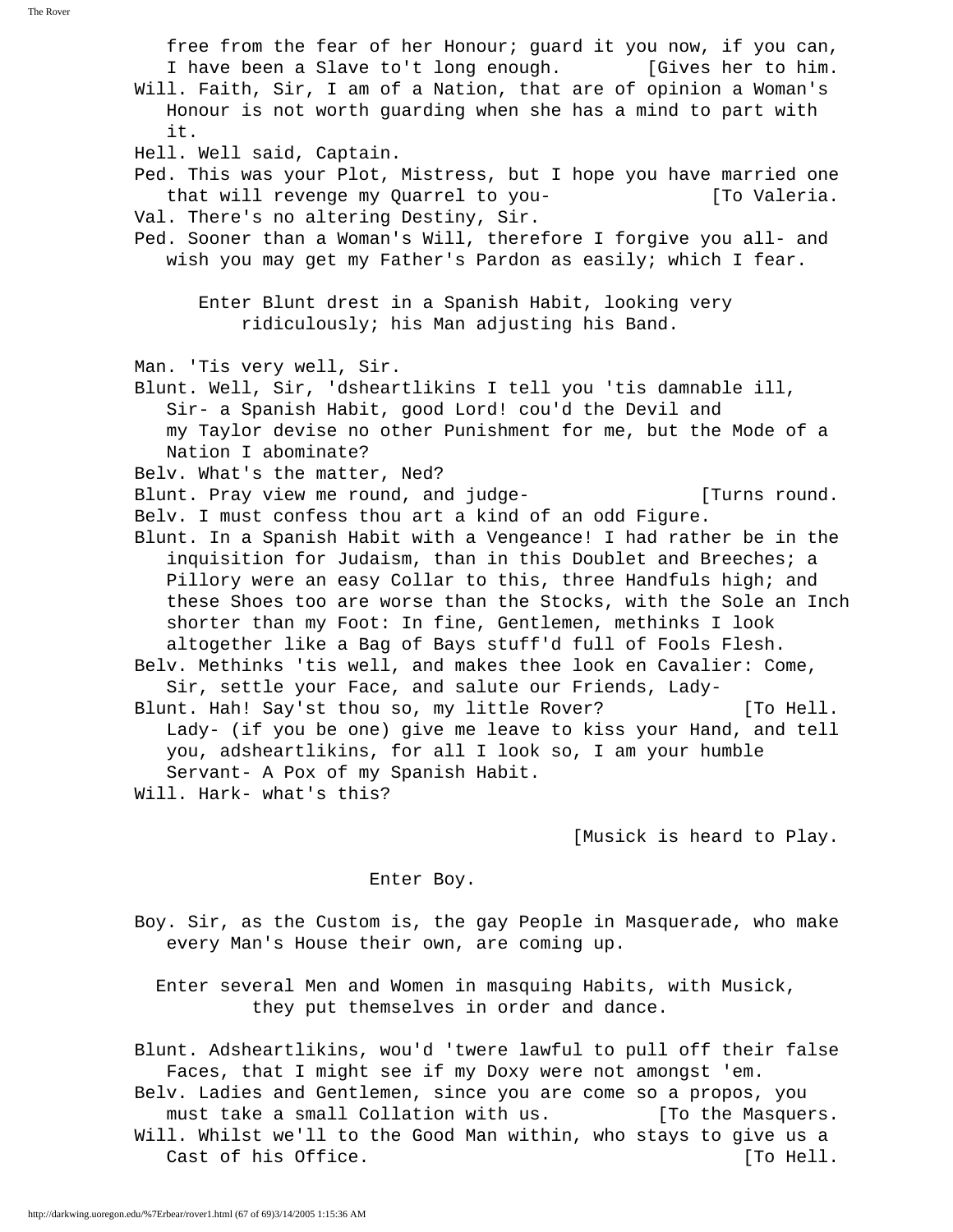-Have you no trembling at the near approach? Hell. No more than you have in an Engagement or a Tempest. Will. Egad, thou'rt a brave Girl, and I admire thy Love and Courage. Lead on, no other Dangers they can dread, Who venture in the Storms o'th' Marriage-Bed.

[Exeunt.

### EPILOGUE.

 THE banisht Cavaliers! a Roving Blade! A popish Carnival! a Masquerade! The Devil's in't if this will please the Nation, In these our blessed Times of Reformation, When Conventicling is so much in Fashion. And yet-

 That mutinous Tribe less Factions do beget, Than your continual differing in Wit; Your Judgment's (as your Passions) a Disease: Nor Muse nor Miss your Appetite can please; You're grown as nice as queasy Consciences, Whose each Convulsion, when the Spirit moves, Damns every thing that Maggot disapproves

 With canting Rule you wou'd the Stage refine, And to dull Method all our Sense confine. With th' Insolence of Common-wealths you rule, Where each gay Fop, and politick brave Fool On Monarch Wit impose without controul. As for the last who seldom sees a Play, Unless it be the old Black-Fryers way, Shaking his empty Noddle o'er Bamboo, He crys- Good Faith, these Plays will never do. -Ah, Sir, in my young days, what lofty Wit, What high-strain'd Scenes of Fighting there were writ: These are slight airy Toys. But tell me, pray, What has the House of Commons done to day? Then shews his Politicks, to let you see Of State Affairs he'll judge as notably, As he can do of Wit and Poetry.

 The younger Sparks, who hither do resort, Cry-

Pox o' your gentle things, give us more Sport; -Damn me, I'm sure 'twill never please the Court.

 Such Fops are never pleas'd, unless the Play Be stuff'd with Fools, as brisk and dull as they: Such might the Half-Crown spare, and in a Glass At home behold a more accomplisht Ass, Where they may set their Cravats, Wigs and Faces, And practice all their Buffoonry Grimaces; See how this- Huff becomes- this Dammy- flare- Which they at home may act, because they dare, But- must with prudent Caution do elsewhere. Oh that our Nokes, or Tony Lee could show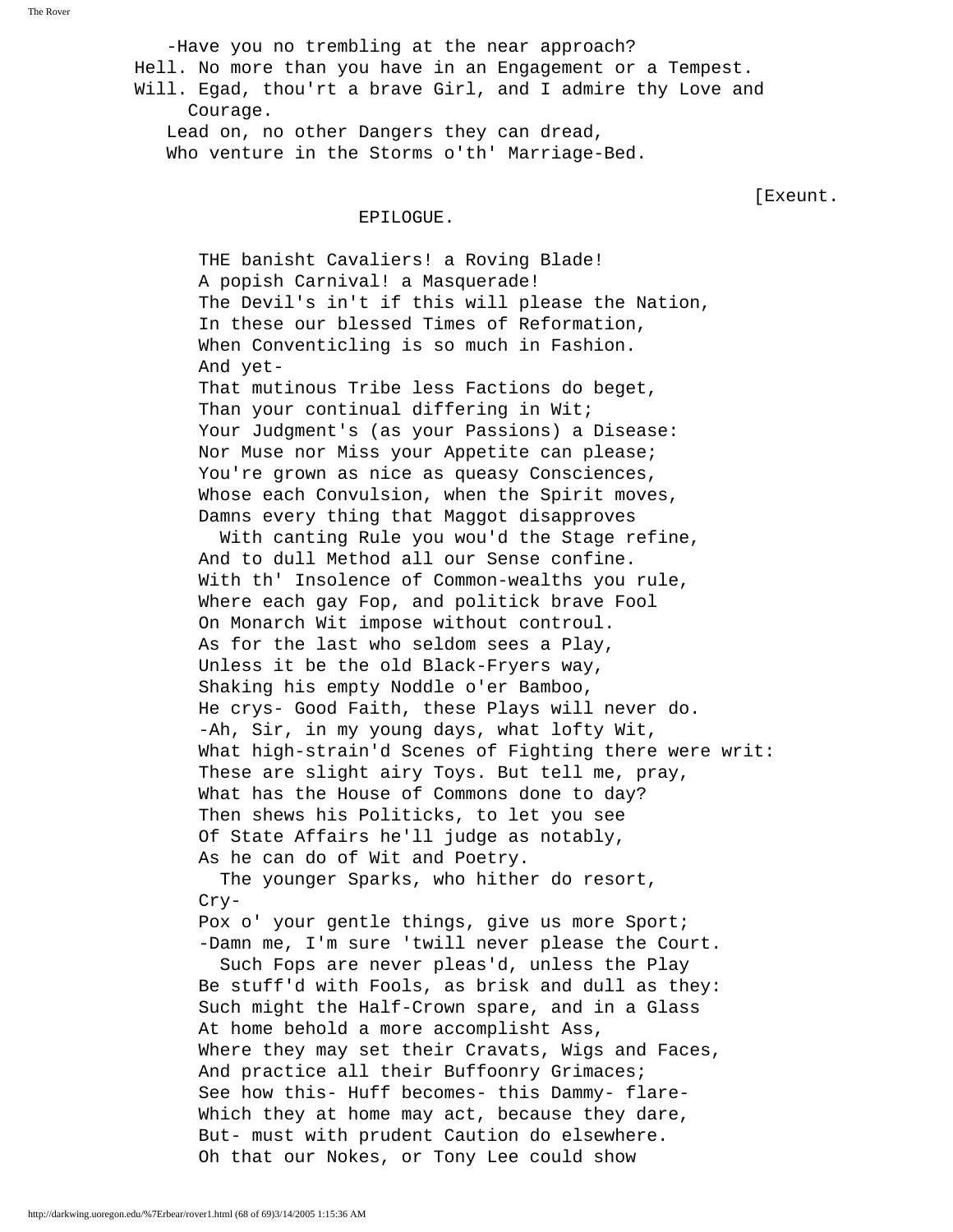A Fop but half so much to th' Life as you. POST-SCRIPT.

 THIS Play had been sooner in Print, but for a Report about the Town (made by some either very Malitious or very Ignorant) that 'twas Thomaso alter'd; which made the Book-sellers fear some trouble from the Proprietor of that Admirable Play, which indeed has Wit enough to stock a Poet, and is not to be piec't or mended by any but the Excellent Author himself; That I have stol'n some hints from it may be a proof, that I valu'd it more than to pretend to alter it: had I had the Dexterity of some Poets who are not more expert in stealing than in the Art of Concealing, and who even that way out-do the Spartan-Boyes I might have appropriated all to myself, but I, vainly proud of my Judgment hang out the Sign of ANGELICA (the only Stol'n Object) to give Notice where a great part of the Wit dwelt; though if the Play of the Novella were as well worth remembring as Thomaso, they might (bating the Name) have as well said, I took it from thence: I will only say the Plot and Bus'ness (not to boast on't) is my own: as for the Words and Characters, I leave the Reader to judge and compare 'em with Thomaso, to whom I recommend the great Entertainment of reading it, tho' had this succeeded ill, I shou'd have had no need of imploring that Justice from the Critics, who are naturally so kind to any that pretend to usurp their Dominion, they wou'd doubtless have given me the whole Honour on't. Therefore I will only say in English what the famous Virgil does in Latin: I make Verses and others have the Fame.

On to [Part II](#page-69-0).

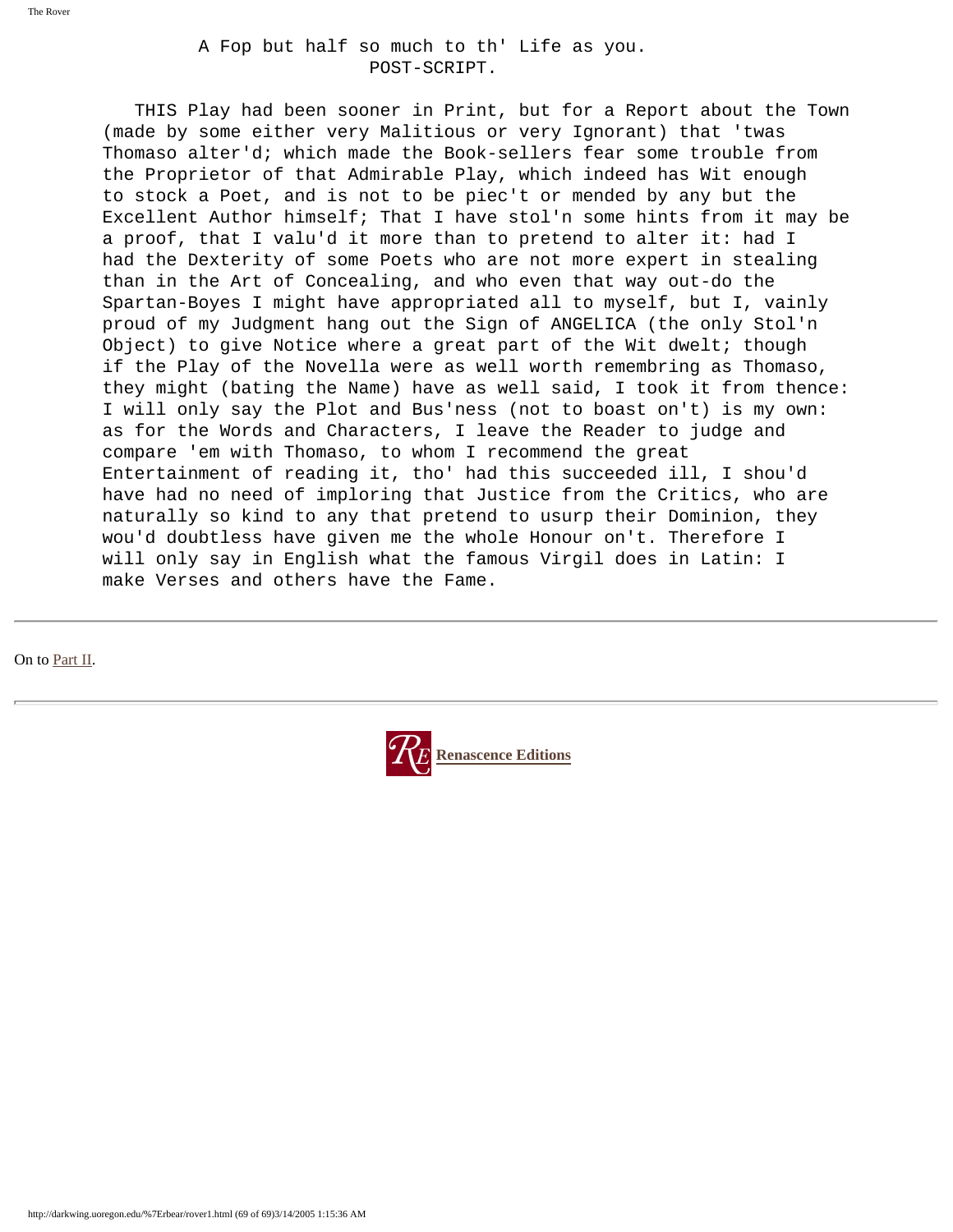# **Renascence Editions**

Return to [Renascence Editions](http://darkwing.uoregon.edu/~rbear/ren.htm)

## <span id="page-69-0"></span>**The Rover; or, the Banish'd Cavaliers. Part II.**

## **Aphra Behn**

Note on the e-text: this [Renascence Editions](http://darkwing.uoregon.edu/~rbear/ren.htm) text is that of the ERIS Project ASCII edition, from the mirror at the University of Adelaide. The text is in the public domain. Content unique to this presentation is copyright © 2000 The University of Oregon. For nonprofit and educational uses only. Send comments and corrections to the [Publisher](mailto:rbear@uoregon.edu).

## The Rover;

or, the Banish'd Cavaliers.

**by Aphra Behn (1677)**

**1677**

PART II.

 PROLOGUE, Spoken by Mr. Smith.

 IN vain we labour to reform the Stage, Poets have caught too the Disease o' th' Age, That Pest, of not being quiet when they're well, That restless Fever, in the Brethren, Zeal; In publick Spirits call'd, Good o'th' Commonweal. Some for this Faction cry, others for that, The pious Mobile for they know not what: So tho by different ways the Fever seize, In all 'tis one and the same mad Disease. Our Author tool as all new Zealots do, Full of Conceit and Contradiction too, 'Cause the first Project took, is now so vain, T' attempt to play the old Game o'er again: The Scene is only chang'd; for who wou'd lay A Plot, so hopeful, just the same dull way? Poets, like Statesmen, with a little change, Pass off old Politicks for new and strange;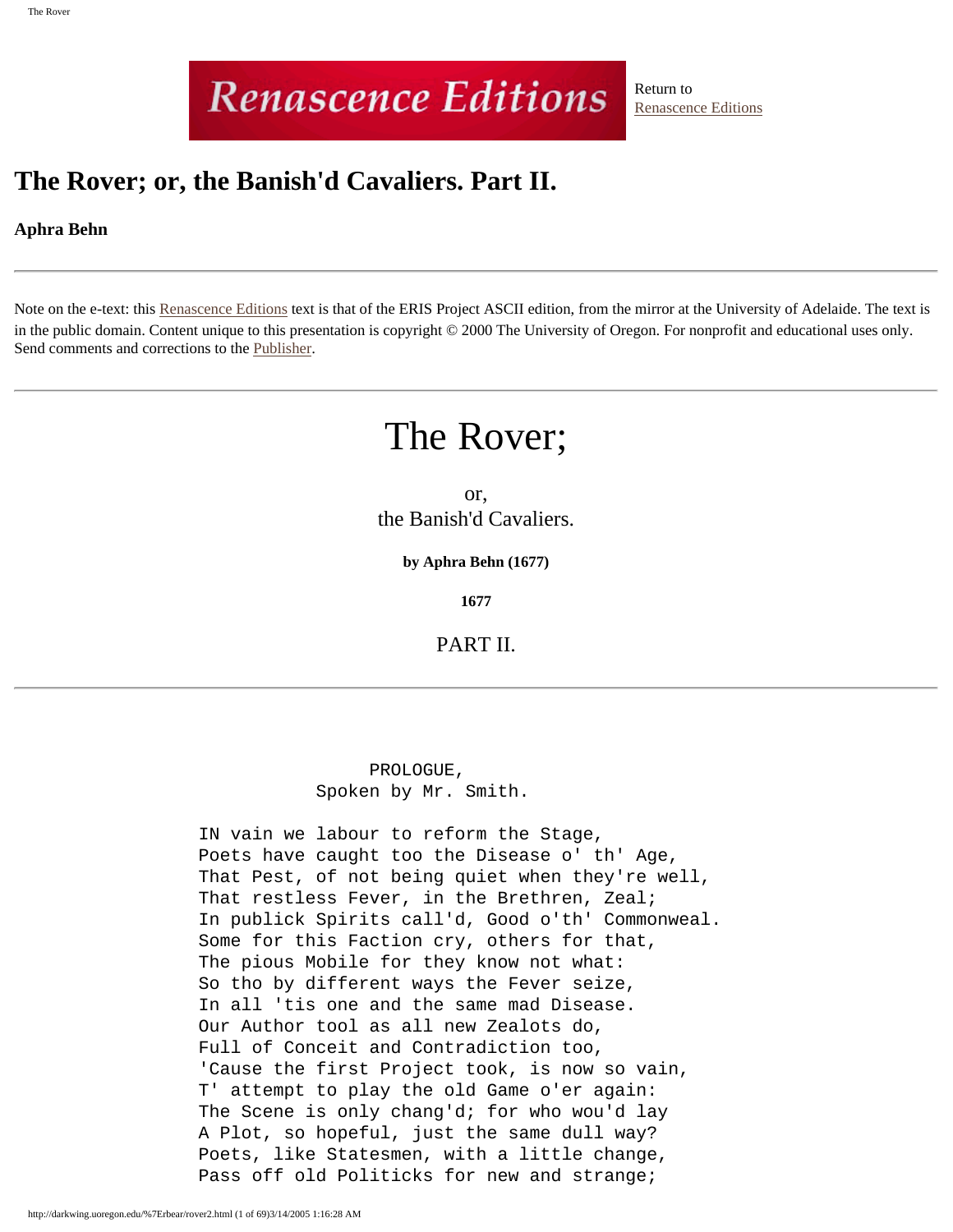Tho the few Men of Sense decry't aloud, The Cheat will pass with the unthinking Croud: The Rabble 'tis we court, those powerful things, Whose Voices can impose even Laws on Kings. A Pox of Sense and Reason, or dull Rules, Give us an Audience that declares for Fools; Our Play will stand fair: we've Monsters too, Which far exceed your City Pope for Show.

 Almighty Rabble, 'tis to you this Day Our humble Author dedicates the Play, From those who in our lofty Tire sit, Down to the dull Stage-Cullies of the Pit, Who have much Money, and but little Wit: Whose useful Purses, and whose empty Skulls To private Int'rest make ye Publick Tools; To work on Projects which the wiser frame, And of fine Men of Business get the Name. You who have left caballing here of late, Imploy'd in matters of a mightier weight; To you we make our humble Application, You'd spare some time from your dear new Vocation, Of drinking deep, then settling the Nation, To countenance us, whom Commonwealths of old Did the most politick Diversion hold. Plays were so useful thought to Government, That Laws were made for their Establishment; Howe'er in Schools differing Opinions jar, Yet all agree i' th' crouded Theatre, Which none forsook in any Change or War. That, like their Gods, unviolated stood, Equally needful to the publick Good. Throw then, Great Sirs, some vacant hours away, And your Petitioners shall humbly pray, &c.

## DRAMATIS PERSONAE.

## MEN.

| Willmore, The Rover, in love with La Nuche,                                                 | Mr. Smith.                      |
|---------------------------------------------------------------------------------------------|---------------------------------|
| Beaumond, the English Ambassador's Nephew, in love with La Nuche, contracted to<br>Ariadne, | Mr. Williams.                   |
| Ned Blunt, an English Country Gentleman,                                                    | Mr. Underhill.                  |
| Nicholas Fetherfool, an English Squire, his Friend,                                         | Mr. Nokes.                      |
| Shift, an English Lieutenant,:<br>Hunt, an Ensign:<br>Friends and Officers to Willmore,     | Mr. Wiltshire.<br>Mr. Richards. |
| Harlequin, Willmore's Man                                                                   |                                 |
| Abevile, Page to Beaumond                                                                   |                                 |
| Don Carlo, an old Grandee, in love with La Nuche,                                           | Mr. Norris.                     |
| Sancho, Bravo to La Nuche.                                                                  |                                 |
| An old Jew, Guardian to the two Monsters,                                                   | Mr. Freeman.                    |
| Porter at the English Ambassador's.                                                         |                                 |
| Rag, Boy to Willmore.                                                                       |                                 |
| Scaramouche.                                                                                |                                 |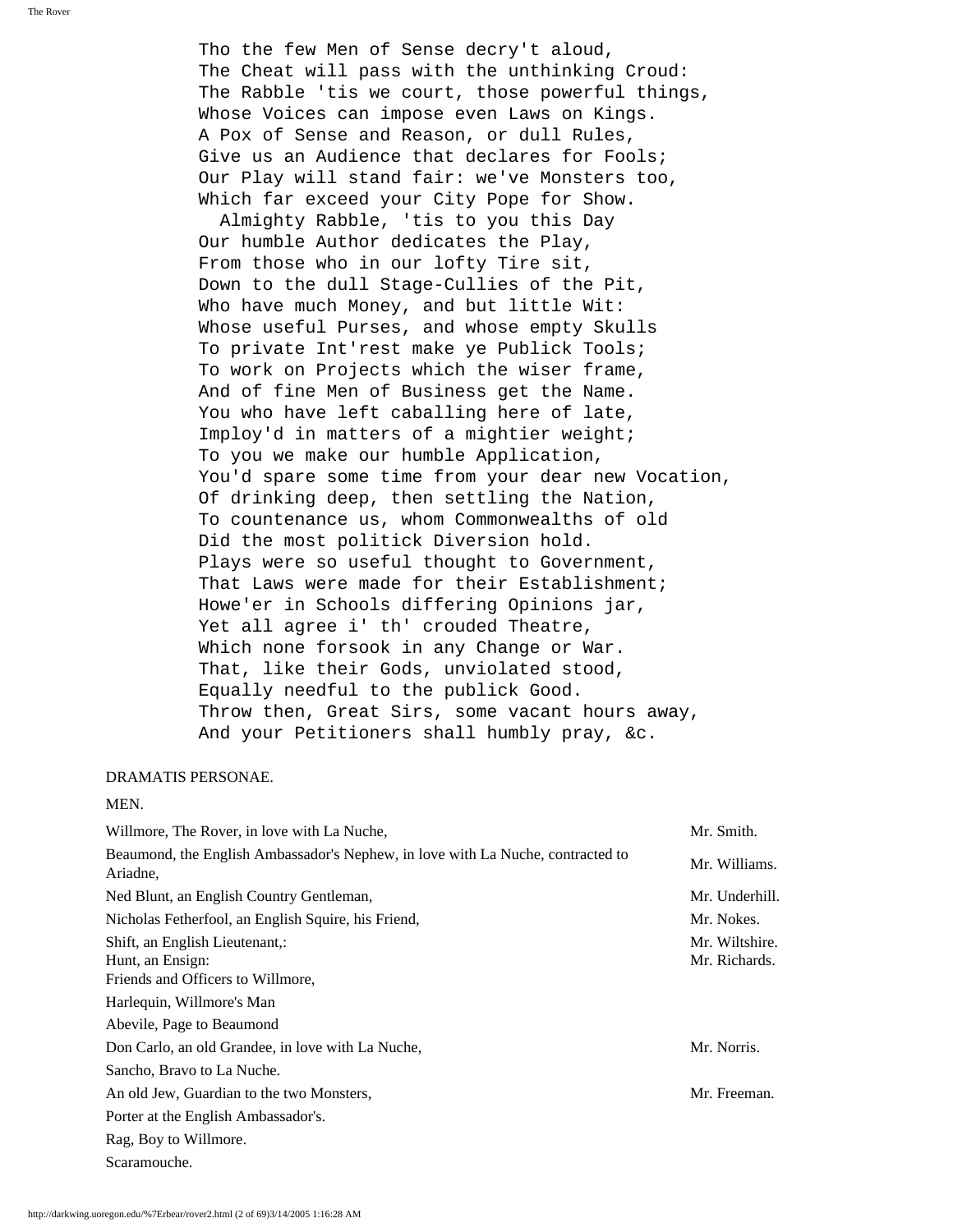## WOMEN.

| Ariadne, the English Ambassador's Daughter-in-law, in love with Willmore, | Mrs. Corror. |
|---------------------------------------------------------------------------|--------------|
| Lucia, her Kinswoman, a Girl,                                             | Mrs. Norris. |
| La Nuche, a Spanish Curtezan, in love with the Rover,                     | Mrs. Barry.  |
| Petronella Elenora, her Baud,                                             | Mrs. Norris. |
| Aurelia, her Woman,                                                       | Mrs. Crofts. |
| A Woman Giant.                                                            |              |
|                                                                           |              |

A Dwarf, her Sister.

Footmen, Servants, Musicians, Operators and Spectators.

SCENE, Madrid.

ACT I

Scene I. A Street.

 Enter Willmore, Blunt, Fetherfool, and Hunt, two more in Campain Dresses, Rag the Captain's Boy.

 Will. Stay, this is the English Ambassador's. I'll inquire if Beaumond be return'd from Paris.

 Feth. Prithee, dear Captain, no more Delays, unless thou thinkest he will invite us to Dinner; for this fine thin sharp Air of Madrid has a most notable Faculty of provoking an Appetite: Prithee let's to the Ordinary.

Will. I will not stay-

[Knocks, enter a Porter.

 -Friend, is the Ambassador's Nephew, Mr. Beaumond, return'd to Madrid yet? If he be, I would speak with him. Port. I'll let him know so much.

[Goes in, shuts the door.

 Blunt. Why, how now, what's the Door shut upon us? Feth. And reason, Ned, 'tis Dinner-time in the Ambassador's Kitchen, and should they let the savoury Steam out, what a world of Castilians would there be at the Door feeding upon't.- Oh there's no living in Spain when the Pot's uncover'd. Blunt. Nay, 'tis a Nation of the finest clean Teeth- Feth. Teeth! Gad an they use their Swords no oftner, a Scabbard will last an Age.

Enter Shift from the House.

 Will. Honest Lieutenant- Shift. My noble Captain- Welcome to Madrid. What Mr. Blunt, and my honoured Friend Nicholas Fetherfool Esq.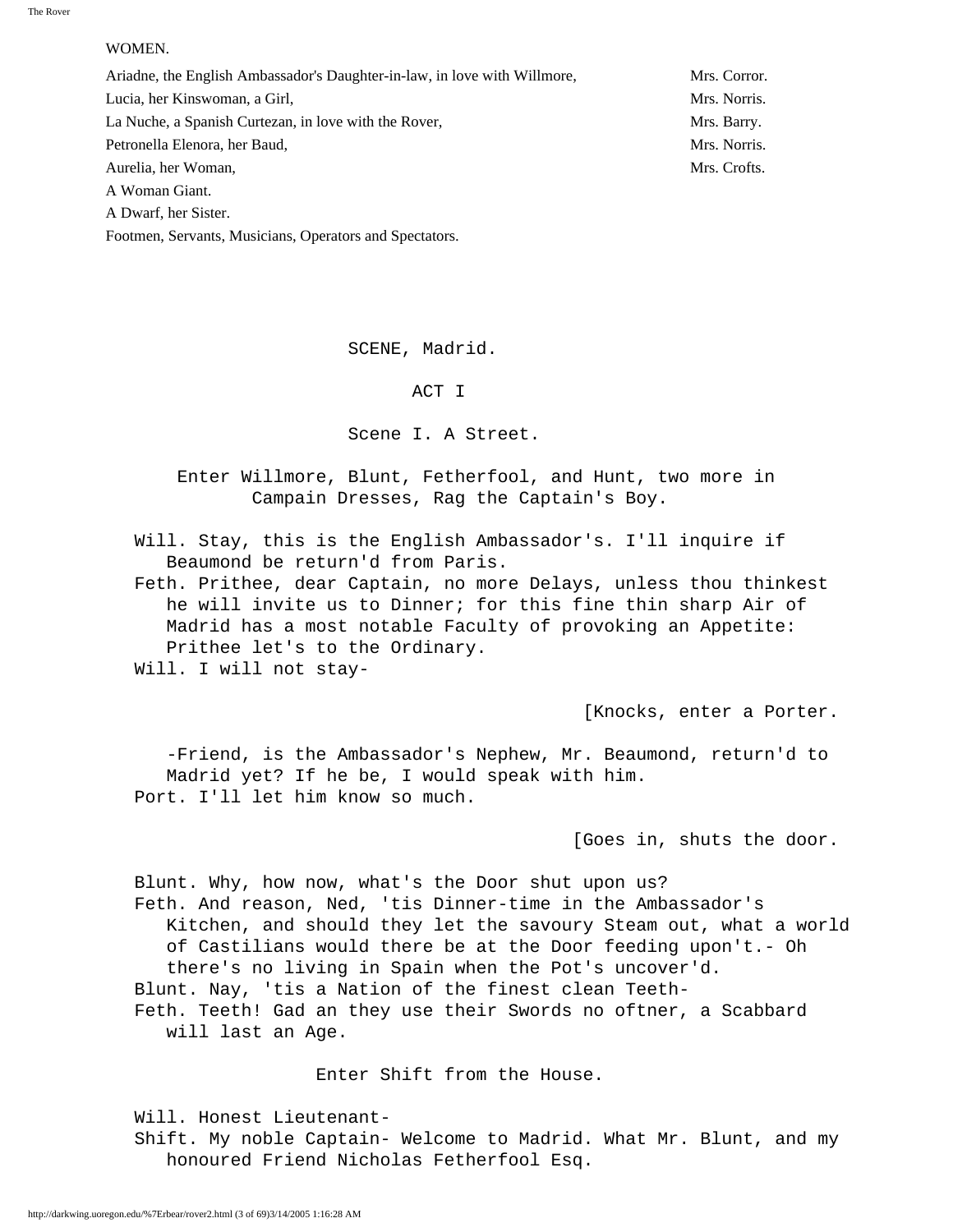Feth. Thy Hand, honest Shift-<br>
Feth. Thy Hand, honest Shift-

 Will. And how, Lieutenant, how stand Affairs in this unsanctify'd Town?- How does Love's great Artillery, the fair La Nuche, from whose bright Eyes the little wanton God throws Darts to wound Mankind?

 Shift. Faith, she carries all before her still; undoes her Fellow -traders in Love's Art: and amongst the Number, old Carlo de Minalta Segosa pays high for two Nights in a Week.

- Will. Hah- Carlo! Death, what a greeting's here! Carlo, the happy Man! a Dog! a Rascal, gain the bright La Nuche! Oh Fortune! Cursed blind mistaken Fortune! eternal Friend to Fools! Fortune! that takes the noble Rate from Man, to place it on her Idol Interest.
- Shift. Why Faith, Captain, I should think her Heart might stand as fair for you as any, could you be less satirical- but by this Light, Captain, you return her Raillery a little too roughly.
- Will. Her Raillery! By this Hand I had rather be handsomly abus'd than dully flatter'd; but when she touches on my Poverty, my honourable Poverty, she presses me too sensibly- for nothing is so nice as Poverty- But damn her, I'll think of her no more: for she's a Devil, tho her Form be Angel. Is Beaumond come from Paris yet?
- Shift. He is, I came with him; he's impatient of your Return: I'll let him know you're here.

[Exit. Shift.

 Feth. Why, what a Pox ails the Captain o'th' sudden? He looks as sullenly as a routed General, or a Lover after hard Service.

 Blunt. Oh- something the Lieutenant has told him about a Wench; and when Cupid's in his Breeches, the Devil's ever in's Head- how now- What a pox is the matter with you, you look so scurvily now?- What, is the Gentlewoman otherwise provided? has she cashier'd ye for want of Pay? or what other dire Mischance? hah-

- Will. Do not trouble me-
- Blunt. Adsheartlikins, but I will, and beat thee too, but I'll know the Cause. I heard Shift tell thee something about La Nuche, a Damsel I have often heard thee Fool enough to sigh for.
- Will. Confound the mercenary Jilt!
- Blunt. Nay, adsheartlikins they are all so; tho I thought you had been Whore-proof; 'tis enough for us Fools, Country Gentlemen, Esquires, and Cullies, to miscarry in their amorous Adventures, you Men of Wit weather all Storms you.
- Will. Oh, Sir, you're become a new Man, wise and wary, and can no more be cozen'd.
- Blunt. Not by Woman-kind; and for Man I think my Sword will secure me. Pox, I thought a two Months absence and a Siege would have put such Trifles out of thy Head: You do not use to be such a Miracle of Constancy.
- Will. That Absence makes me think of her so much; and all the Passions thou find'st about me are to the Sex alone. Give me a Woman, Ned, a fine young amorous Wanton, who would allay this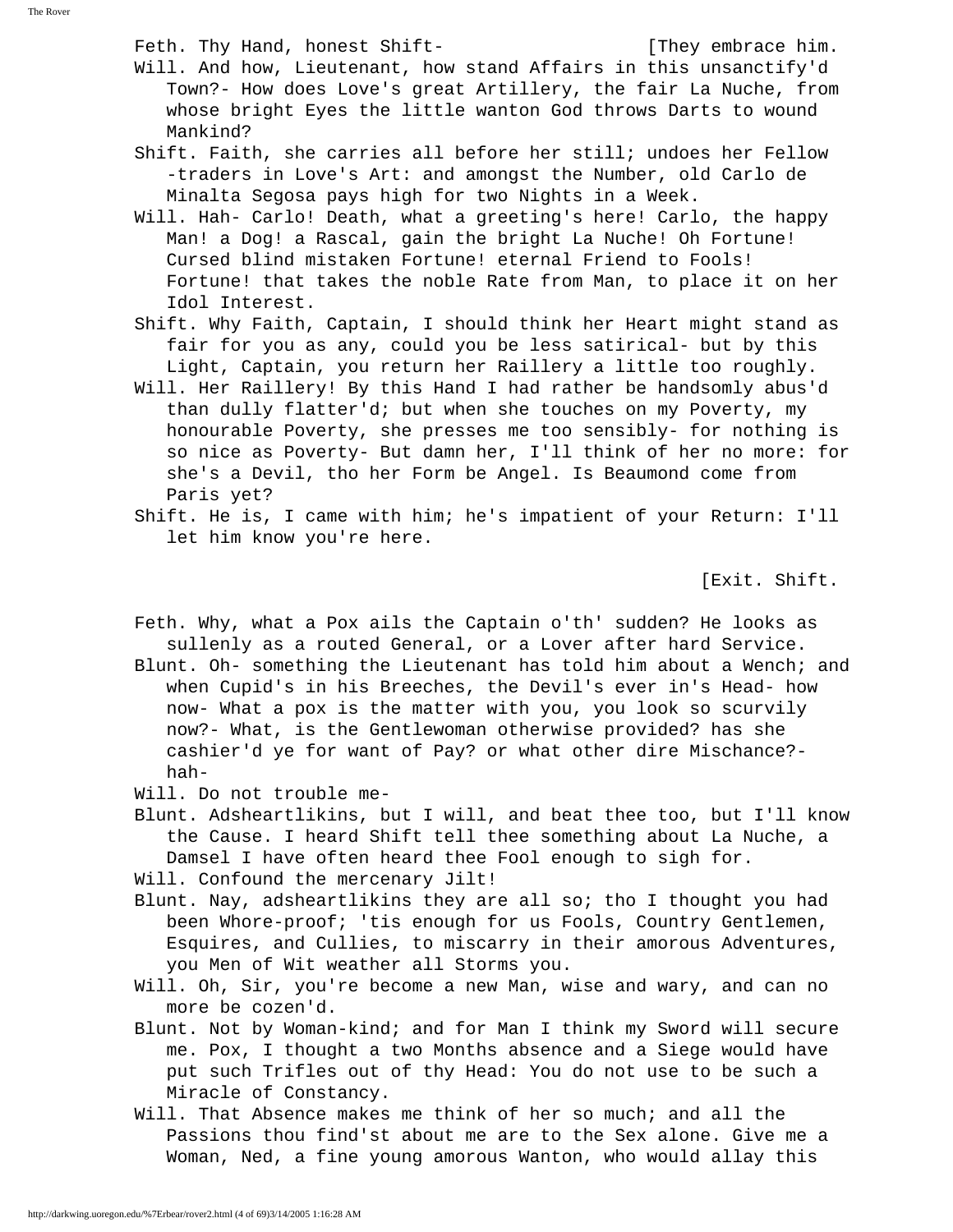Fire that makes me rave thus, and thou shouldst find me no longer particular, but cold as Winter-Nights to this La Nuche: Yet since I lost my little charming Gipsey, nothing has gone so near my Heart as this.

- Blunt. Ay, there was a Girl, the only she thing that could reconcile me to the Petticoats again after my Naples Adventure, when the Quean rob'd and stript me.
- Will. Oh name not Hellena! She was a Saint to be ador'd on Holy-days.

Enter Beaumond.

 Beau. Willmore! my careless wild inconstant- how is't, my lucky Rover? [embracing.

 Will. My Life! my Soul! how glad am I to find thee in my Arms again- and well- When left you Paris? Paris, that City of Pottage and Crab-Wine swarming with Lacquies and Philies, whose Government is carried on by most Hands, not most Voices- And prithee how does Belvile and his Lady?

Beau. I left 'em both in Health at St. Germains.

 Will. Faith, I have wisht my self with ye at the old Temple of Bacchus at St. Clou, to sacrifice a Bottle and a Damsel to his Deity.

 Beau. My constant Place of Worship whilst there, tho for want of new Saints my Zeal grew something cold, which I was ever fain to supply with a Bottle, the old Remedy when Phyllis is sullen and absent.

 Will. Now thou talk'st of Phillis, prithee, dear Harry, what Women hast in store?

 Beau. I'll tell thee; but first inform me whom these two Sparks are.

 Will. Egad, and so they are, Child: Salute 'em- They are my Friends- True Blades, Hal. highly guilty of the royal Crime, poor and brave, loyal Fugitives.

 Beau. I love and honour 'em, Sir, as such- [Bowing to Blunt. Blunt. Sir, there's neither Love nor Honour lost.

Feth. Sir, I scorn to be behind-hand in Civilities.

Beau. At first sight I find I am much yours, Sir. [To Feth.

 Feth. Sir, I love and honour any Man that's a Friend to Captain Willmore- and therefore I am yours-

# Enter Shift.

 -Well, honest Lieutenant, how does thy Body?- When shall Ned, and thou and I, crack a Bisket o'er a Glass of Wine, have a Slice of Treason and settle the Nation, hah? Shift. You know, Squire, I am devotedly yours.

[They talk aside.

 Beau. Prithee who are these? Will. Why, the first you saluted is the same Ned Blunt you have often heard Belvile and I speak of: the other is a Rarity of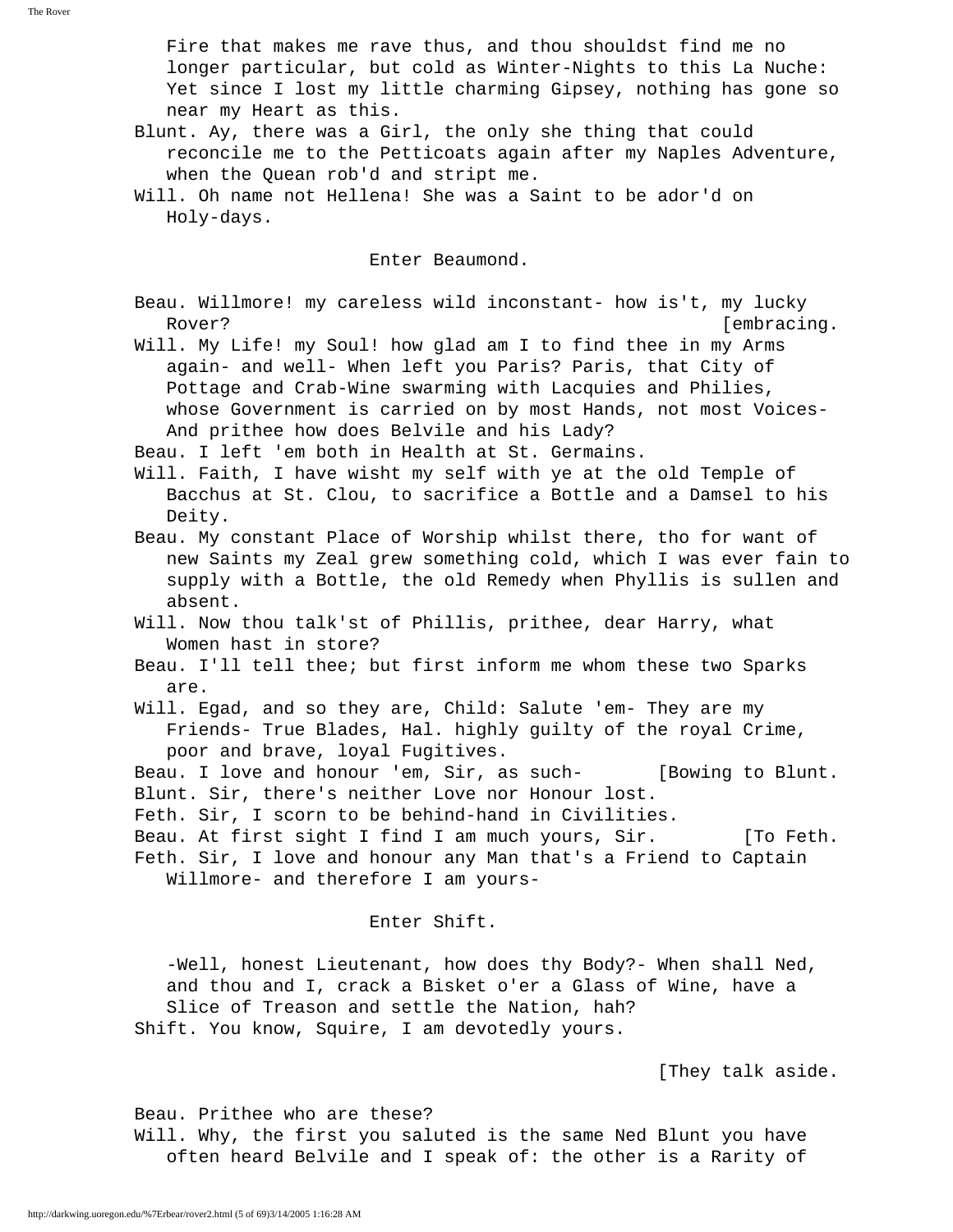another Nature, one Squire Fetherfool of Croydon, a tame Justice of Peace, who liv'd as innocently as Ale and Food could keep him, till for a mistaken Kindness to one of the Royal Party, he lost his Commission, and got the Reputation of a Sufferer: He's rich, but covetous as an Alderman.

- Beau. What a Pox do'st keep 'em Company for, who have neither Wit enough to divert thee, nor Good-nature enough to serve thee?
- Will. Faith, Harry, 'tis true, and if there were no more Charity than Profit in't, a Man would sooner keep a Cough o'th' Lungs than be troubled with 'em: but the Rascals have a blind side as all conceited Coxcombs have, which when I've nothing else to do, I shall expose to advance our Mirth; the Rogues must be cozen'd, because they're so positive they never can be so: but I am now for softer Joys, for Woman, for Woman in abundance dear Hal. inform me where I may safely unlade my Heart.
- Beau. The same Man still, wild and wanton!
- Will. And would not change to be the Catholick King.
- Beau. I perceive Marriage has not tam'd you, nor a Wife who had all the Charms of her Sex.
- Will. Ay- she was too good for Mortals. [With a sham Sadness.
- Belv. I think thou hadst her but a Month, prithee how dy'd she?
- Will. Faith, e'en with a fit of Kindness, poor Soul- she would to Sea with me, and in a Storm- far from Land, she gave up the Ghost- 'twas a Loss, but I must bear it with a christian Fortitude.
- Beau. Short Happinesses vanish like to Dreams.
- Will. Ay faith, and nothing remains with me but the sad Remembrance- not so much as the least Part of her hundred thousand Crowns; Brussels that inchanted Court has eas'd me of that Grief, where our Heroes act Tantalus better than ever Ovid describ'd him, condemn'd daily to see an Apparition of Meat, Food in Vision only. Faith, I had Bowels, was good-natur'd, and lent upon the publick Faith as far as 'twill go- But come, let's leave this mortifying Discourse, and tell me how the price of Pleasure goes.
- Beau. At the old Rates still; he that gives most is happiest, some few there are for Love!
- Will. Ah, one of the last, dear Beaumond; and if a Heart or Sword can purchase her, I'll bid as fair as the best. Damn it, I hate a Whore that asks me Mony.
- Beau. Yet I have known thee venture all thy Stock for a new Woman.
- Will. Ay, such a Fool I was in my dull Days of Constancy, but I am now for Change, (and should I pay as often, 'twould undo me) for Change, my Dear, of Place, Clothes, Wine, and Women. Variety is the Soul of Pleasure, a Good unknown; and we want Faith to find it.
- Beau. Thou wouldst renounce that fond Opinion, Willmore, didst thou see a Beauty here in Town, whose Charms have Power to fix inconstant Nature or Fortune were she tottering on her Wheel. Will. Her Name, my Dear, her Name?
- Beau. I would not breathe it even in my Complaints, lest amorous Winds should bear it o'er the World, and make Mankind her Slaves;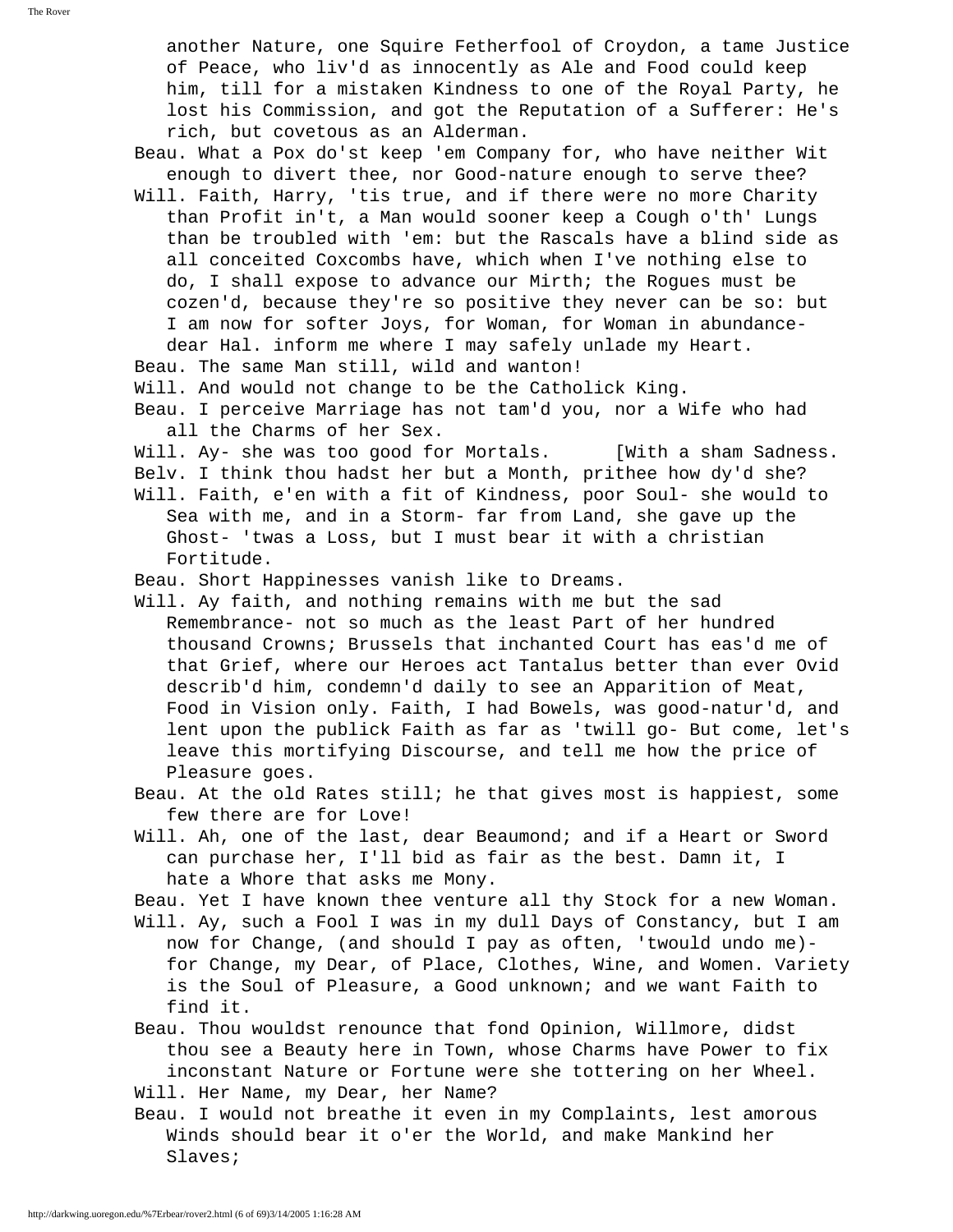But that it is a Name too cheaply known, And she that owns it may be as cheaply purchas'd. Will. Hah! cheaply purchas'd too! I languish for her. Beau. Ay, there's the Devil on't, she is- a Whore. Will. Ah, what a charming Sound that mighty Word bears! Beau. Damn her, she'll be thine or any body's. Will. I die for her- Beau. Then for her Qualities- Will. No more-ye Gods, I ask no more, Be she but fair and much a Whore- Come let's to her. Beau. Perhaps to morrow you may see this Woman. Will. Death, 'tis an Age. Feth. Oh, Captain, the strangest News, Captain. Will. Prithee what? Feth. Why, Lieutenant Shift here tells us of two Monsters arriv'd from Mexico, Jews of vast Fortunes, with an old Jew Uncle their Guardian; they are worth a hundred thousand Pounds a piece- Marcy upon's, why, 'tis a Sum able to purchase all Flanders again from his most christian Majesty. Will. Ha, ha, ha, Monsters! Beau. He tells you Truth, Willmore. Blunt. But hark ye, Lieutenant, are you sure they are not married? Beau. Who the Devil would venture on such formidable Ladies? Feth. How, venture on 'em! by the Lord Harry, and that would I, tho I'm a Justice of the Peace, and they be Jews, (which to a Christian is a thousand Reasons.) Blunt. Is the Devil in you to declare our Designs? [Aside. Feth. Mum, as close as a Jesuit. Beau. I admire your Courage, Sir, but one of them is so little, and so deform'd, 'tis thought she is not capable of Marriage; and the other is so huge an overgrown Giant, no Man dares venture on her. Will. Prithee let's go see 'em; what do they pay for going in? Feth. Pay- I'd have you to know they are Monsters of Quality. Shift. And not to be seen but by particular Favour of their Guardian, whom I am got acquainted with, from the Friendship I have with the Merchant where they lay. The Giant, Sir, is in love with me, the Dwarf with Ensign Hunt, and as we manage Matters we may prove lucky. Beau. And didst thou see the Show? the Elephant and the Mouse. Shift. Yes, and pleased them wondrously with News I brought 'em of a famous Mountebank who is coming to Madrid, here are his Bills who amongst other his marvellous Cures, pretends to restore Mistakes in Nature, to new-mould a Face and Body tho never so misshapen, to exact Proportion and Beauty. This News has made me gracious to the Ladies, and I am to bring 'em word of the Arrival of this famous Empirick, and to negotiate the Business of their Reformation. Will. And do they think to be restor'd to moderate sizes? Shift. Much pleas'd with the Hope, and are resolv'd to try at any Rate. Feth. Mum, Lieutenant- not too much of their Transformation; we shall have the Captain put in for a Share, and the Devil would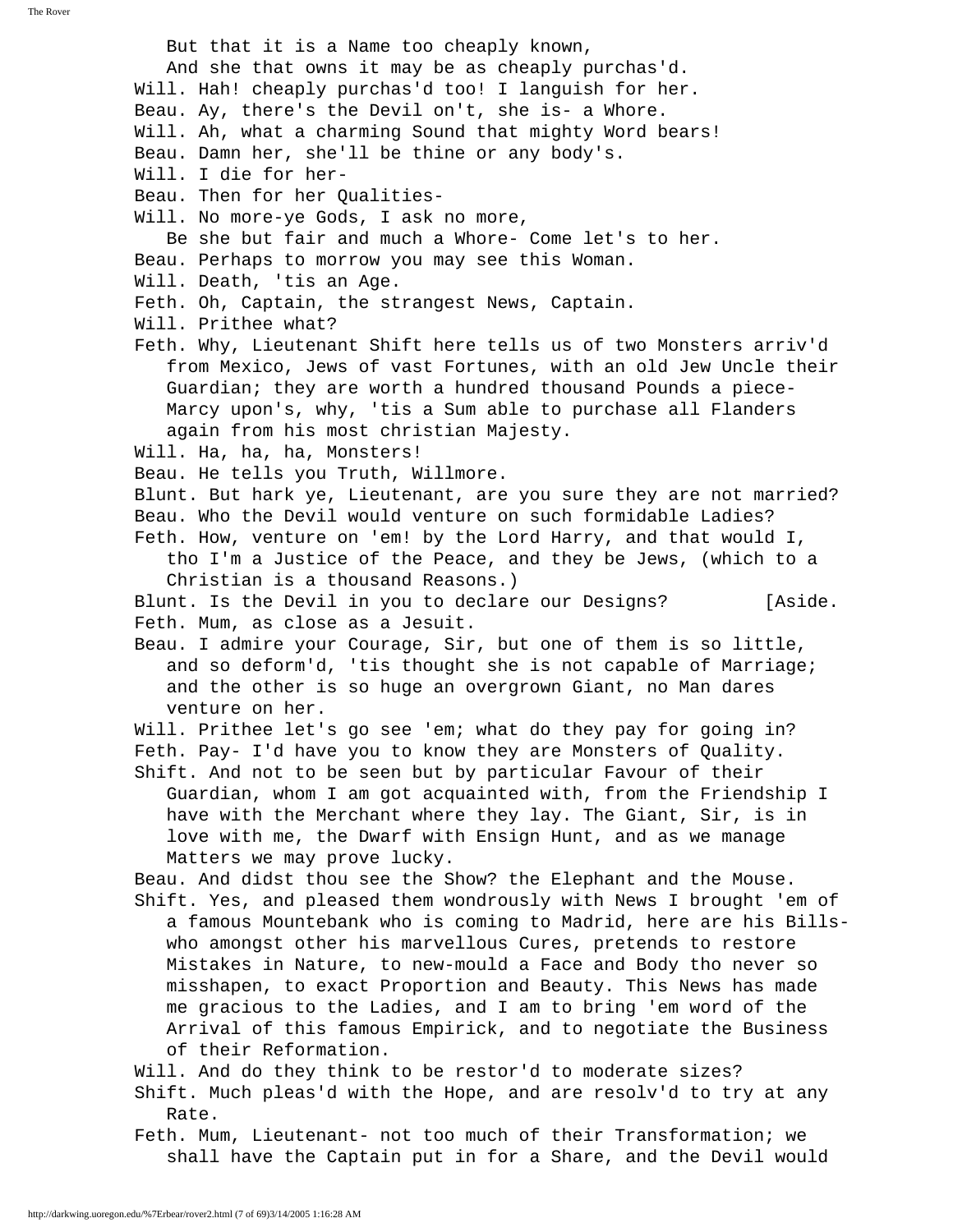not have him his Rival: Ned and I are resolv'd to venture a Cast for 'em as they are- Hah, Ned.

[Will. and Beau. read the Bill.

Blunt. Yes, if there were any Hopes of your keeping a Secret.

- Feth. Nay, nay, Ned, the World knows I am a plaguy Fellow at your Secrets; that, and my Share of the Charge shall be my Part, for Shift says the Guardian must be brib'd for Consent: Now the other Moiety of the Mony and the Speeches shall be thy part, for thou hast a pretty Knack that way. Now Shift shall bring Matters neatly about, and we'll pay him by the Day, or in gross, when we married- hah, Shift.
- Shift. Sir, I shall be reasonable.
- Will. I am sure Fetherfool and Blunt have some wise Design upon these two Monsters- it must be so- and this Bill has put an extravagant Thought into my Head- hark ye, Shift.

[Whispers to him.

- Blunt. The Devil's in't if this will not redeem my Reputation with the Captain, and give him to understand that all the Wit does not lie in the Family of the Willmores, but that this Noddle of mine can be fruitful too upon Occasion.
- Feth. Ay, and Lord, how we'll domineer, Ned, hah- over Willmore and the rest of the Renegado Officers, when we have married these Lady Monsters, hah, Ned.
- Blunt. -Then to return back to Essex worth a Million.
- Feth. And I to Croyden-
- Blunt. -Lolling in Coach and Six-
- Feth. -Be dub'd Right Worshipful-
- Blunt. And stand for Knight of the Shire.
- Will. Enough- I must have my Share of this Jest, and for divers and sundry Reasons thereunto belonging, must be this very Mountebank expected.
- Shift. Faith, Sir, and that were no hard matter, for a day or two the Town will believe it, the same they look for: and the Bank, Operators and Musick are all ready.
- Will. Well enough, add but a Harlequin and Scaramouch, and I shall mount in querpo.
- Shift. Take no care for that, Sir, your Man, and Ensign Hunt, are excellent at those two; I saw 'em act 'em the other day to a Wonder, they'll be glad of the Employment, my self will be an Operator.
- Will. No more, get 'em ready, and give it out, the Man of Art's arriv'd: Be diligent and secret, for these two politick Asses must be cozen'd.
- Shift. I will about the Business instantly.

[Ex. Shift.

 Beau. This Fellow will do Feats if he keeps his Word. Will. I'll give you mine he shall- But, dear Beaumond, where shall we meet anon? Beau. I thank ye for that- 'Gad, ye shall dine with me.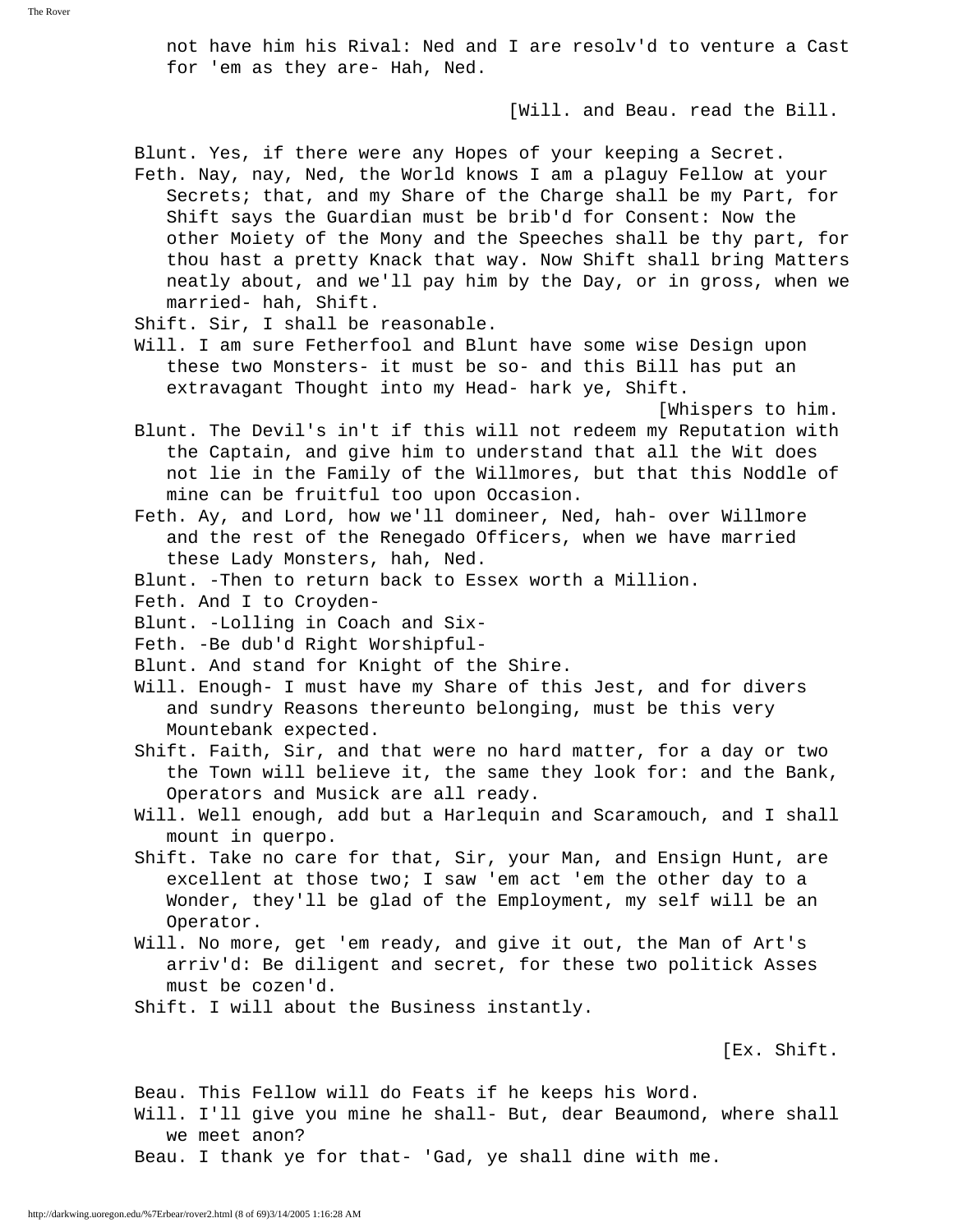Feth. A good Motion- Will. I beg your Pardon now, dear Beaumond- I having lately nothing else to do, took a Command of Horse from the General at the last Siege, from which I am just arriv'd, and my Baggage is behind, which I must take order for. Feth. Pox on't now there's a Dinner lost, 'twas ever an unlucky Rascal. Beau. To tempt thee more, thou shalt see my Wife that is to be. Will. Pox on't, I am the leudest Company in Christendom with your honest Women- but- What, art thou to be noos'd then? Beau. 'Tis so design'd by my Uncle, if an old Grandee my Rival prevent it not; the Wench is very pretty, young, and rich, and lives in the same House with me, for 'tis my Aunt's Daughter. Will. Much good may it dye, Harry, I pity you, but 'tis common Grievance of you happy Men of Fortune. [Goes towards the House-door with Beau. Enter La Nuche, Aurelia, Petronella, Sancho, Women veil'd a little. Aur. Heavens, Madam, is not that the English Captain? [Looking on Will. La Nu. 'Tis, and with him Don Henrick the Ambassador's Nephew how my Heart pants and heaves at sight of him! some Fire of the old Flames remaining, which I must strive to extinguish. For I'll not bate a Ducat of this Price I've set upon my self, for all the Pleasures Youth or Love can bring me- for see Aurelia the sad Memento of a dacay'd poor old forsaken Whore in Petronella; consider her, and then commend my Prudence. Will. Hah, Women!- Feth. Egad, and fine ones too. I'll tell you that. Will. No matter, Kindness is better Sauce to Woman than Beauty! By this Hand she looks at me- Why dost hold me? [Feth. holds him. Feth. Why, what a Devil, art mad? Will. Raging, as vigorous Youth kept long from Beauty; wild for the charming Sex, eager for Woman, I long to give a Loose to Love and Pleasure. Blunt. These are not Women, Sir, for you to ruffle- Will. Have a care of your Persons of Quality, Ned. [Goes to La Nuche. -Those lovely Eyes were never made to throw their Darts in vain. La Nu. The Conquest would be hardly worth the Pain. Will. Hah, La Nuche! with what a proud Disdain she flung away stay, I will not part so with you- [Holds her. Enter Ariadne and Lucia with Footmen. Aria. Who are these before us, Lucia? Luc. I know not, Madam; but if you make not haste home, you'll be troubled with Carlo your importunate Lover, who is just behind us. Aria. Hang me, a lovely Man! what Lady's that? stay.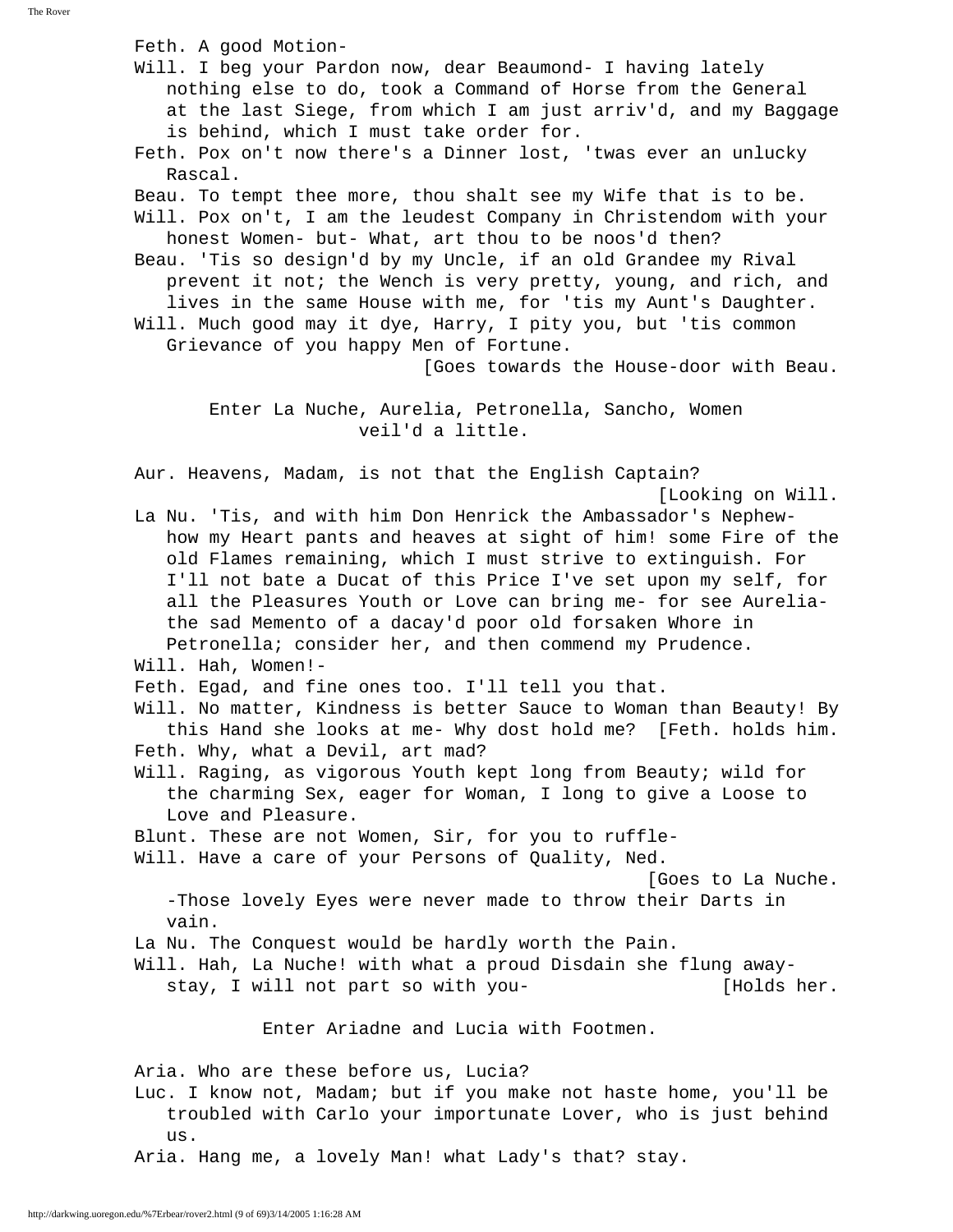Pet. What Insolence is this! This Villain will spoil all- Feth. Why, Captain, are you quite distracted?- dost know where thou art? Prithee be civil- Will. Go, proud and cruel! [Turns her from him. Enter Carlo, and two or three Spanish Servants following: Petronella goes to him. Car. Hah, affronted by a drunken Islander, a saucy Tramontane!- Draw- [To his Servants whilst he takes La Nuche. whilst I lead her off- fear not, Lady, you have the Honour of my Sword to guard ye. Will. Hah, Carlo- ye lye- it cannot guard the boasting Fool that wears it- be gone- and look not back upon this Woman. [Snatches her from him] One single Glance destroys thee- [They draw and fight; Carlo getting hindmost of his Spaniards, the English beat 'em off. The Ladies run away, all but Ariadne and Lucia. Luc. Heav'ns, Madam, why do ye stay? Aria. To pray for that dear Stranger- And see, my Prayers are heard, and he's return'd in safety- this Door shall shelter me to o'er-hear the Quarrel. The same state of the same of the same of the same of the same of the same of the same of the same of the same of the same of the same of the same of the same of the same of the same of the same o Enter Will. Blunt, Feth. looking big, and putting up his Sword. Feth. The noble Captain be affronted by a starch'd Ruff and Beard, a Coward in querpo, a walking Bunch of Garlick, a pickl'd Pilchard! abuse the noble Captain, and bear it off in State, like a Christmas Sweet-heart; these things must not be whilst Nicholas Fetherfool wears a Sword. Blunt. Pox o' these Women, I thought no good would come on't: besides, where's the Jest in affronting honest Women, if there be such a thing in the Nation? Feth. Hang't, 'twas the Devil and all- Will. Ha, ha, ha! Why, good honest homespun Country Gentlemen, who do you think those were? Feth. Were! why, Ladies of Quality going to their Devotion; who should they be? Blunt. Why, faith, and so I thought too. Will. Why, that very one Woman I spoke to is ten Whores in Surrey. Feth. Prithee speak softly, Man: 'Slife, we shall be poniarde for keeping thee company. Will. Wise Mr. Justice, give me your Warrant, and if I do not prove 'em Whores, whip me. Feth. Prithee hold thy scandalous blasphemous Tongue, as if I did not know Whores from Persons of Quality. Will. Will you believe me when you lie with her? for thou'rt a rich Ass, and may'st do it. Feth. Whores- ha, ha- Will. 'Tis strange Logick now, because your Band is better that mine, I must not know a Whore better than you.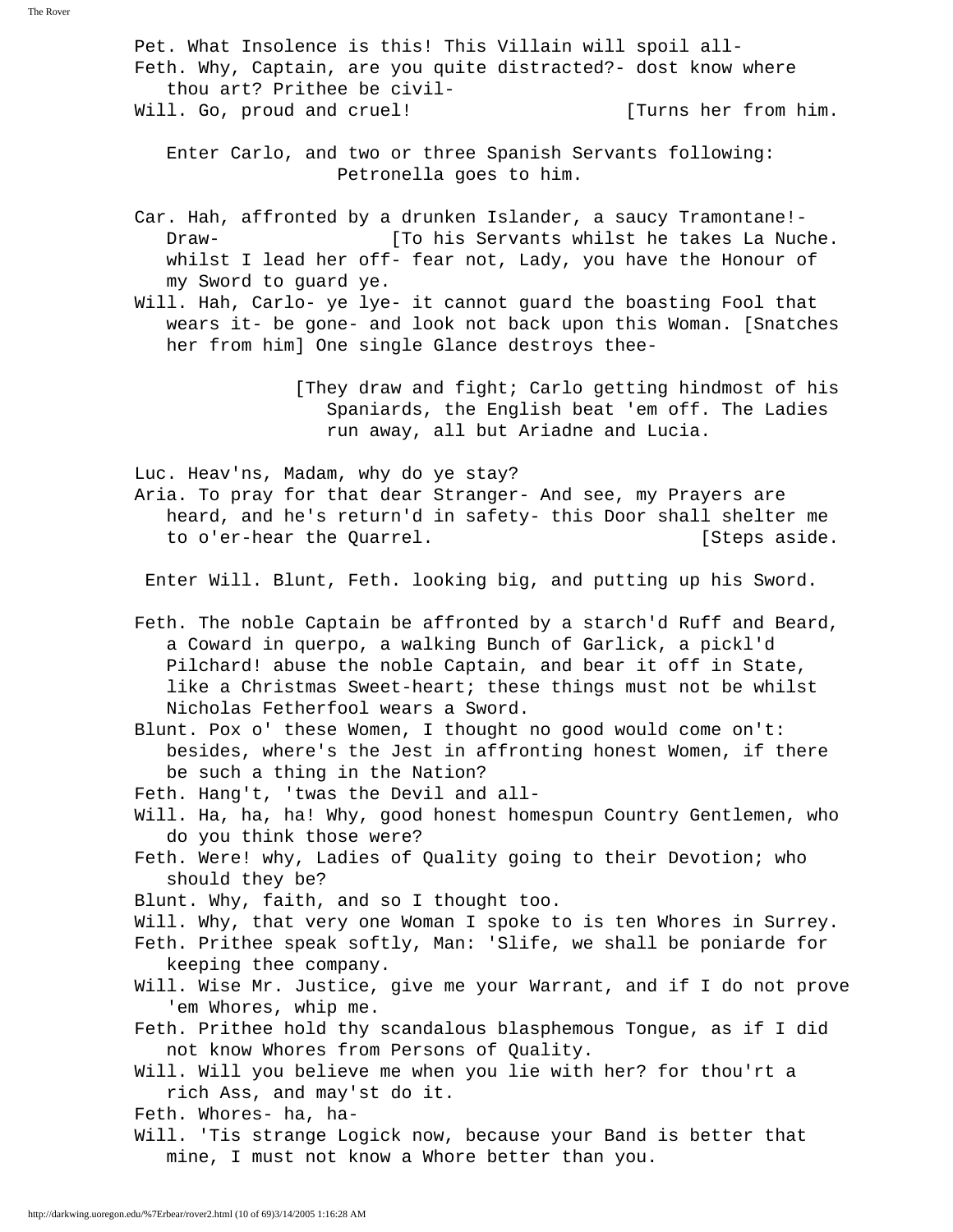- Blunt. If this be a Whore, as thou say'st, I understand nothing by this Light such a Wench would pass for a Person of Quality in London.
- Feth. Few Ladies have I seen at a Sheriff's Feast have better Faces, or worn so good Clothes; and by the Lord Harry, if these be of the gentle Craft, I'd not give a Real for an honest Women for my use.
- Will. Come follow me into the Church, for thither I am sure they're gone: And I will let you see what a wretched thing you had been had you lived seven Years longer in Surrey, stew'd in Ale and Beef-broth.
- Feth. O dear Willmore, name not those savory things, there's no jesting with my Stomach; it sleeps now, but if it wakes, wo be to your Shares at the Ordinary.
- Blunt. I'll say that for Fetherfool, if his Heart were but half so good as his Stomach, he were a brave Fellow.

[Aside, Exeunt.

 Aria. I am resolv'd to follow- and learn, if possible, who 'tis has made this sudden Conquest o'er me.

[All go off.

- [Scene draws, and discovers a Church, a great many People at Devotion, soft Musick playing. Enter La Nuche, Aurelia, Petron. and Sancho: To them Willmore, Feth. Blunt; then Ariadne, Lucia; Feth. bows to La Nuche and Petronella.
- Feth. Now as I hope to be sav'd, Blunt, she's a most melodious Lady. Would I were worthy to purchase a Sin or so with her. Would not such a Beauty reconcile thy Quarrel to the Sex? Blunt. No, were she an Angel in that Shape.
- Feth. Why, what a pox couldst not lie with her if she'd let thee? By the Lord Harry, as errant a Dog as I am, I'd fain see any of Cupid's Cook-maids put me out of countenance with such a Shoulder of Mutton.

 Aria. See how he gazes on her- Lucia, go nearer, and o'er-hear 'em. [Lucia listens.

- Will. Death, how the charming Hypocrite looks to day, with such a soft Devotion in her Eyes, as if even now she were praising Heav'n for all the Advantages it has blest her with.
- Blunt. Look how Willmore eyes her, the Rogue's smitten heart deep- Whores-
- Feth. Only a Trick to keep her to himself- he thought the Name of a Spanish Harlot would fight us from attempting- I must divert him- how is't, Captain- Prithee mind this Musick- Is it not most Seraphical?
- Will. Pox, let the Fidlers mind and tune their Pipes, I've higher Pleasures now.
- Feth. Oh, have ye so; what, with Whores, Captain?- 'Tis a most delicious Gentlewoman. **Example 20** and the set of the set of the set of the set of the set of the set of the set of the set of the set of the set of the set of the set of the set of the set of the set of the set of the se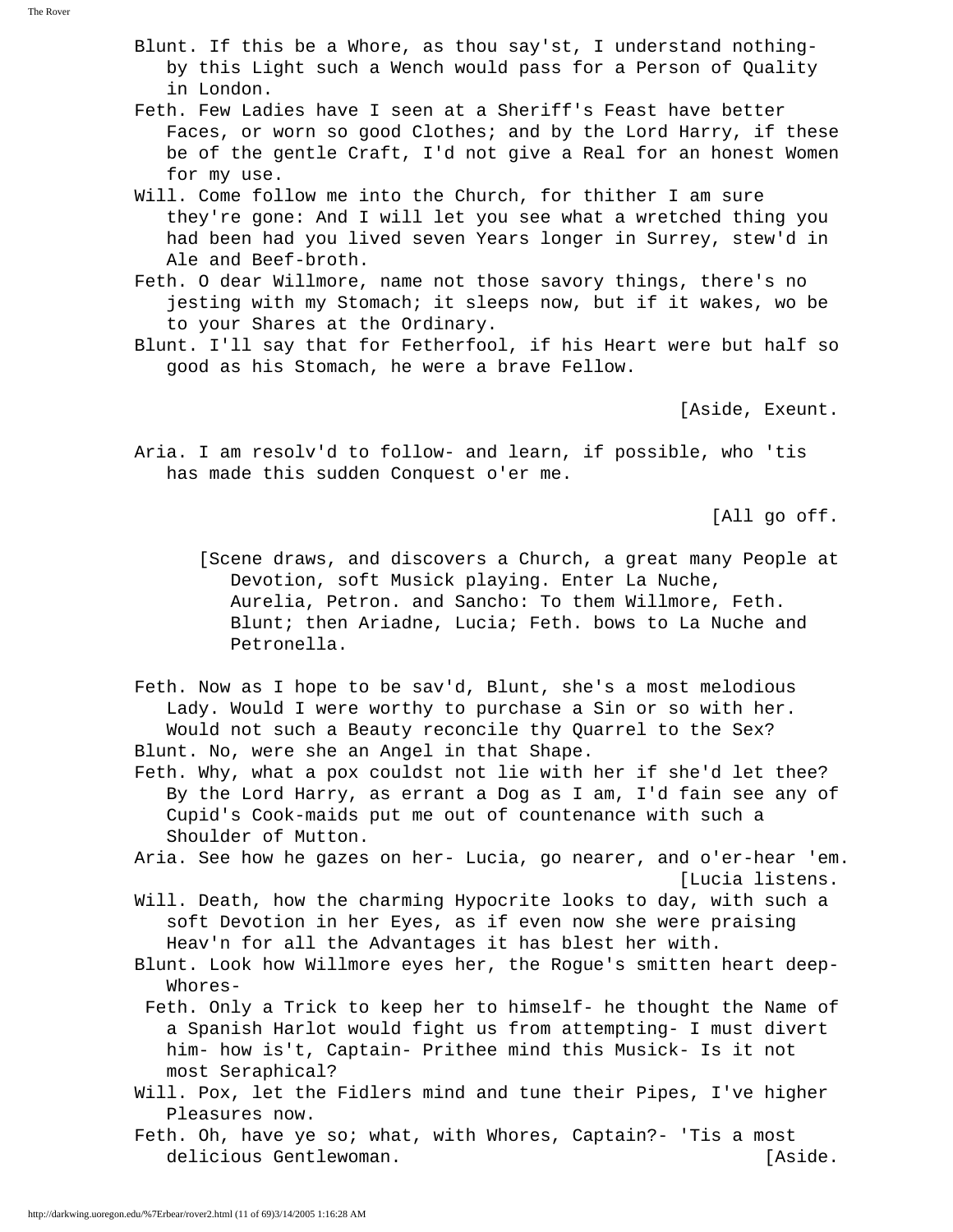Pet. Pray, Madam, mind that Cavalier, who takes such pains to recommend himself to you.

La Nu. Yes, for a fine conceited Fool-

Pet. Catso, a Fool, what else?

 La Nu. Right, they are our noblest Chapmen; a Fool, and a rich Fool, and an English rich Fool-

 Feth. 'Sbud, she eyes me, Ned, I'll set my self in order, it may take- hah- [Sets himself.

Pet. Let me alone to manage him, I'll to him-

- La Nu. Or to the Devil, so I had one Minute's time to speak to Willmore.
- Pet. And accosting him thus- tell him-

 La Nu. [in a hasty Tone.]- I am desperately in love with him, and am Daughter, Wife, or Mistress to some Grandee- bemoan the Condition of Women of Quality in Spain, who by too much Constraint are oblig'd to speak first- but were we blest like other Nations where Men and Women meet-

 [Speaking so fast, she offering to put in her word, is still prevented by t'other's running on.

 Pet. What Herds of Cuckolds would Spain breed- 'Slife, I could find in my Heart to forswear your Service: Have I taught ye your Trade, to become my Instructor, how to cozen a dull phlegmatick greasy-brain'd Englishman?- go and expect your Wishes.

Will. So, she has sent her Matron to our Coxcomb; she saw he was a Cully fit for Game- who would not be a Rascal to be rich, a Dog, an Ass, a beaten, harden'd Coward- by Heaven, I will possess this gay Insensible, to make me hate her- most extremely curse her- See if she be not fallen to Pray'r again, from thence to Flattery, Jilting and Purse-taking, to make the Proverb good- My fair false Sybil, what Inspirations are you waiting for from Heaven, new Arts to cheat Mankind!- Tell me, with what Face canst thou be devout, or ask any thing from thence, who hast made so leud a use of what it has already lavish'd on thee?

- La Nu. Oh my careless Rover! I perceive all your hot Shot is not yet spent in Battel, you have a Volley in reserve for me still- Faith, Officer, the Town has wanted Mirth in your Absence.
- Will. And so might all the wiser part for thee, who hast no Mirth, no Gaiety about thee, and when thou wouldst design some Coxcomb's ruin; to all the rest, a Soul thou hast so dull, that neither Love nor Mirth, nor Wit or Wine can wake it to good Nature- thou'rt one who lazily work'st in thy Trade, and sell'st for ready Mony so much Kindness; a tame cold Sufferer only, and no more.
- La Nu. What, you would have a Mistress like a Squirrel in a Cage, always in Action- one who is as free of her Favours as I am sparing of mine- Well, Captain, I have known the time when La Nuche was such a Wit, such a Humour, such a Shape, and such a Voice, (tho to say Truth I sing but scurvily) 'twas Comedy to see and hear me.

Will. Why, yes Faith for once thou wert, and for once mayst be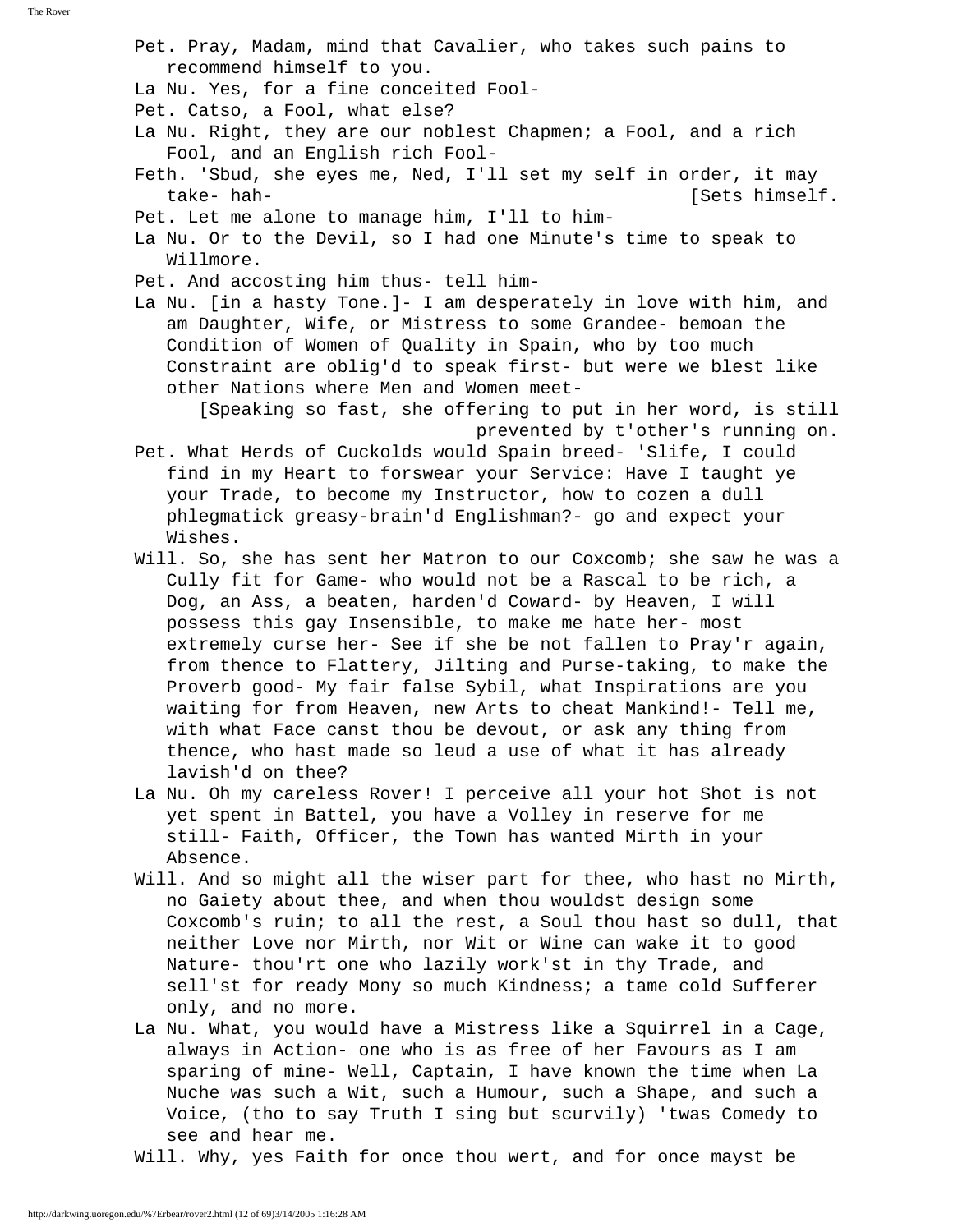again, till thou know'st thy Man, and knowest him to be poor. At first you lik'd me too, you saw me gay, no marks of Poverty dwelt in my Face or Dress, and then I was the dearest loveliest Man- all this was to my outside; Death, you made love to my Breeches, caress'd my Garniture and Feather, and English Fool of Quality you thought me- 'Sheart, I have known a Woman doat on Quality, tho he has stunk thro all his Perfumes; one who never went all to Bed to her, but left his Teeth, an Eye, false Back and Breast, sometimes his Palate too upon her Toilet, whilst her fair Arms hug'd the dismember'd Carcase, and swore him all Perfection, because of Quality.

- La Nu. But he was rich, good Captain, was he not?
- Will. Oh most damnably, and a confounded Blockhead, two certain Remedies against your Pride and Scorn.
- La Nu. Have you done, Sir?
- Will. With thee and all thy Sex, of which I've try'd an hundred, and found none true or honest.
- La Nu. Oh, I doubt not the number: for you are one of those healthy-stomacht Lovers, that can digest a Mistress in a Night, and hunger again next Morning: a Pox of your whining consumptive Constitution, who are only constant for want of Appetite: you have a swinging Stomach to Variety, and Want having set an edge upon your Invention, (with which you cut thro all Difficulties) you grow more impudent by Success.
- Will. I am not always scorn'd then.
- La Nu. I have known you as confidently put your Hands into your Pockets for Money in a Morning, as if the Devil had been your Banker, when you knew you put 'em off at Night as empty as your Gloves.
- Will. And it may be found Money there too.
- La Nu. Then with this Poverty so proud you are, you will not give the Wall to the Catholick King, unless his Picture hung upon't. No Servants, no Money, no Meat, always on foot, and yet undaunted still.
- Will. Allow me that, Child.
- La Nu. I wonder what the Devil makes you so termagant on our Sex, 'tis not your high feeding, for your Grandees only dine, and that but when Fortune pleases- For your parts, who are the poor dependent, brown Bread and old Adam's Ale is only current amongst ye; yet if little Eve walk in the Garden, the starv'd lean Rogues neigh after her, as if they were in Paradise.
- Will. Still true to Love you see-
- La Nu. I heard an English Capuchin swear, that if the King's Followers could be brought to pray as well as fast, there would be more Saints among 'em than the Church has ever canoniz'd.
- Will. All this with Pride I own, since 'tis a royal Cause I suffer for; go pursue your Business your own way, insnare the Fool- I saw the Toils you set, and how that Face was ordered for the Conquest, your Eyes brimful of dying lying Love; and now and then a wishing Glance or Sigh thrown as by chance; which when the happy Coxcomb caught- you feign'd a Blush, as angry and asham'd of the Discovery: and all this Cunning's for a little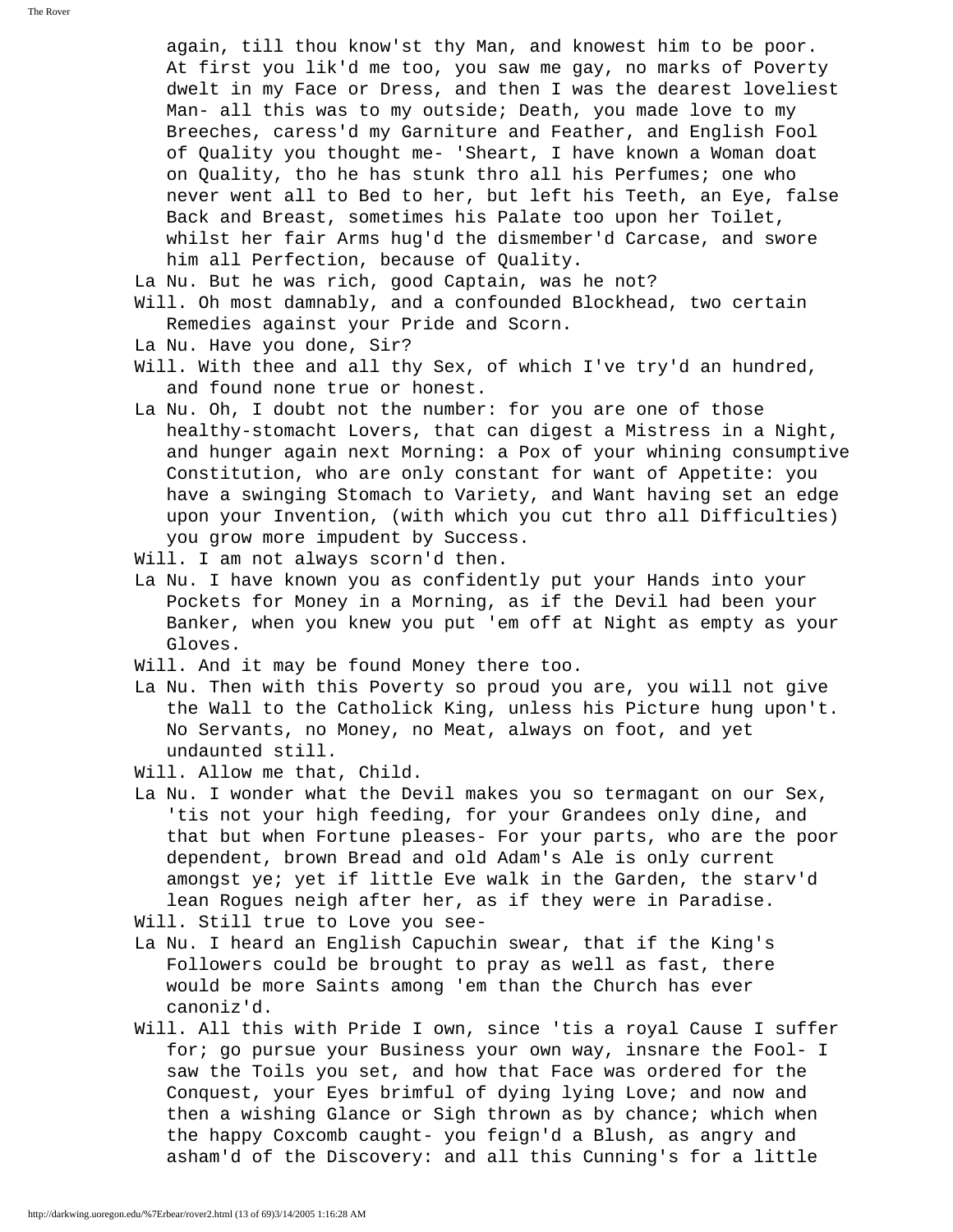mercenary Gain- fine Clothes, perhaps some Jewels too, whilst all the Finery cannot hide the Whore!

- La Nu. There's your eternal Quarrel to our Sex, 'twere a fine Trade indeed to keep a Shop and give your Ware for Love: would it turn to account think ye, Captain, to trick and dress, to receive all wou'd enter? faith, Captain, try the Trade.
- Pet. What in Discourse with this Railer!- come away; Poverty's catching. [Returns from Discourse with Feth. speaks to San.
- Will. So is the Pox, good Matron, of which you can afford good Penniworths.
- La Nu. He charms me even with his angry Looks, and will undo me yet.
- Pet. Let's leave this Place, I'll tell you my Success as we go.

 [Ex. all, some one way, some another, the Forepart of the Church shuts over, except Will. Blunt, Aria. and Lucia.

Will. She's gone, and all the Plagues of Pride go with her.

- Blunt. Heartlikins, follow her- Pox on't, an I'd but as good a Hand at this Game as thou hast, I'll venture upon any Chance-
- Will. Damn her, come, let's to Dinner. Where's Fetherfool?
- Blunt. Follow'd a good Woodman, who gave him the Sign: he'll lodge the Deer e'er night.
- Will. Follow'd her- he durst not, the Fool wants Confidence enough to look on her.
- Blunt. Oh you know not how a Country Justice may be improved by Travel; the Rogue was hedg'd in at home with the Fear of his Neighbours and the Penal Statutes, now he's broke loose, he runs neighing like a Stone-Horse upon the Common.
- Will. However, I'll not believe this- let's follow 'em.

[Ex. Will. and Blunt.

 Aria. He is in love, but with a Courtezan- some Comfort that. We'll after him- 'Tis a faint-hearted Lover, Who for the first Discouragement gives over.

[Ex. Ariadne and Lucia.

#### ACT II.

SCENE I. The Street.

 Enter Fetherfool and Sancho, passing over the Stage; after them Willmore and Blunt, follow'd by Ariadne and Lucia.

 Will. 'Tis so, by Heaven, he's chaffering with her Pimp. I'll spare my Curses on him for having her, he has a Plague beyond 'em. -Harkye, I'll never love, nor lie with Women more, those Slaves to Lust, to Vanity and Interest. Blunt. Ha, Captain! [Shaking his Head and smiling. Will. Come, let's go drink Damnation to 'em all. Blunt. Not all, good Captain.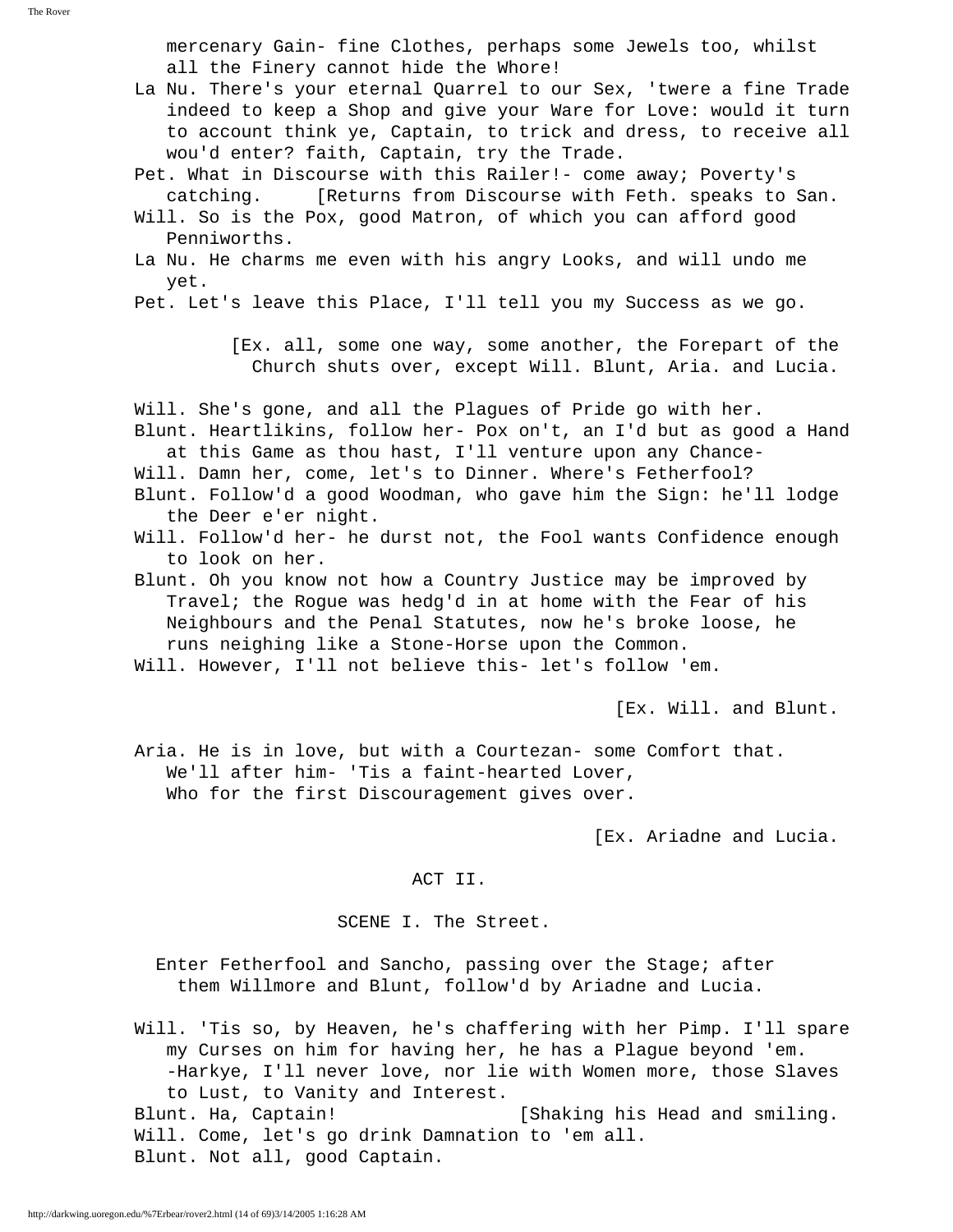Will. All, for I hate 'em all- Aria. Heavens! if he should indeed! [Aside. Blunt. But, Robert, I have found you most inclined to a Damsel when you had a Bottle in your Head. Will. Give me thy Hand, Ned- Curse me, despise me, point me out for Cowardice if e'er thou see'st me court a Woman more: Nay, when thou knowest I ask any of the Sex a civil Question again- a Plague upon 'em, how they've handled me- come, let's go drink, I say- Confusion to the Race- A Woman!- no, I will be burnt with my own Fire to Cinders e'er any of the Brood shall lay my Flame- Aria. He cannot be so wicked to keep this Resolution sure- [She passes by. Faith, I must be resolv'd- you've made a pious Resolution, Sir, had you the Grace to keep it- [Passing on he pauses, and looks on her. Will. Hum- What's that? Blunt. That- O- nothing- but a Woman- come away. Will. A Woman! Damn her, what Mischief made her cross my way just on the Point of Reformation! Blunt. I find the Devil will not lose so hopeful a Sinner. Hold, hold, Captain, have you no Regard to your own Soul? 'dsheartlikins, 'tis a Woman, a very errant Woman. Aria. Your Friend informs you right, Sir, I am a Woman. Will. Ay, Child, or I were a lost Man- therefore, dear lovely Creature- Aria. How can you tell, Sir? Will. Oh, I have naturally a large Faith, Child, and thou'st promising Form, a tempting Motion, clean Limbs, well drest, and a most damnable inviting Air. Aria. I am not to be sold, nor fond of Praise I merit not. Will. How, not to be sold too! By this light, Child, thou speakest like a Cherubim, I have not heard so obliging a Sound from the Mouth of Woman-kind this many a Day- I find we must be better acquainted, my Dear. Aria. Your Reason, good familiar Sir, I see no such Necessity. Will. Child, you are mistaken, I am in great Necessity; for first I love thee- desperately- have I not damn'd my Soul already for thee, and wouldst thou be so wicked to refuse a little Consolation to my Body? Then secondly, I see thou art frank and good-natur'd, and wilt do Reason gratis. Aria. How prove ye that, good Mr. Philospher? Will. Thou say'st thou'rt not to be sold, and I'm sure thou'rt to be had- that lovely Body of so divine a Form, those soft smooth Arms and Hands, were made t'embrace as well as be embrac'd; that delicate white rising Bosom to be prest, and all thy other Charms to be enjoy'd. Aria. By one that can esteem 'em to their worth, can set a Value and a Rate upon 'em. Will. Name not those Words, they grate my Ears like Jointure, that dull conjugal Cant that frights the generous Lover. Rate- Death, let the old Dotards talk of Rates, and pay it t'atone for the Defects of Impotence. Let the sly Statesman, who jilts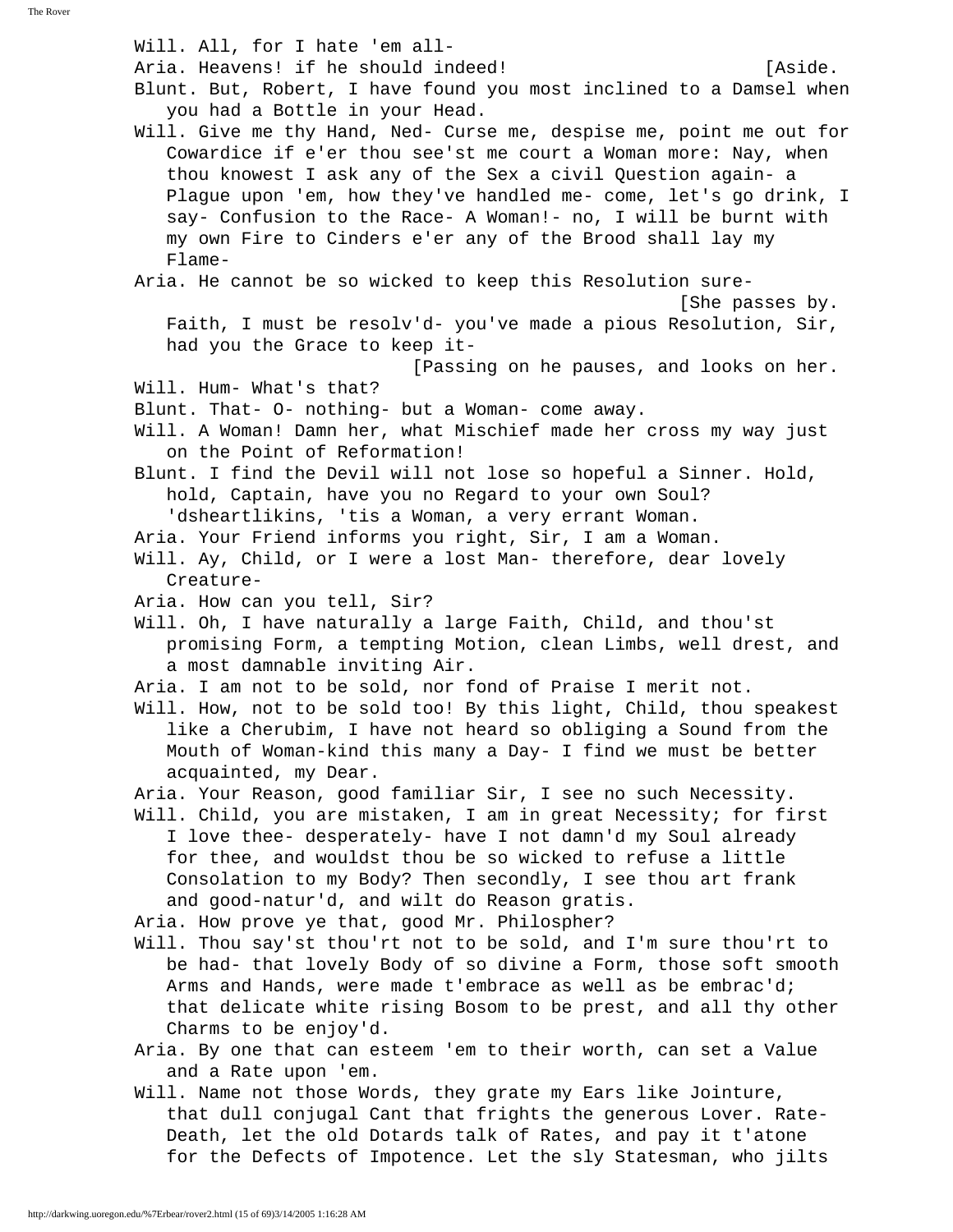the Commonwealth with his grave Politicks, pay for the Sin, that he may doat in secret; let the brisk Fool inch out his scanted Sense with a large Purse more eloquent than he: But tell not me of Rates, who bring a Heart, Youth, Vigor, and a Tongue to sing the Praise of every single Pleasure thou shalt give me.

- Aria. Then if I should be kind, I perceive you would not keep the Secret.
- Will. Secrecy is a damn'd ungrateful Sin, Child, known only where Religion and Small-beer are current, despis'd where Apollo and the Vine bless the Country: you find none of Jove's Mistresses hid in Roots and Plants, but fixt Stars in Heaven for all to gaze and wonder at- and tho I am no God, my Dear, I'll do a Mortal's Part, and generously tell the admiring World what hidden Charms thou hast: Come, lead me to some Place of Happiness-
- Blunt. Prithee, honest Damsel, be not so full of Questions; will a Pistole or two do thee any hurt?
- Luc. None at all, Sir-
- Blunt. Thou speak'st like a hearty Wench- and I believe hast not been one of Venus' Hand-maids so long, but thou understand thy Trade- In short, fair Damsel, this honest Fellow here who is so termagant upon thy Lady, is my Friend, my particular Friend, and therefore I would have him handsomly, and well-favour'dly abus'd- you conceive me.
- Luc. Truly, Sir, a friendly Request- but in what Nature abus'd?
- Blunt. Nature!- why any of your Tricks would serve- but if he could be conveniently strip'd and beaten, or tost in a Blanket, or any such trivial Business, thou wouldst do me a singular Kindness; as for Robbery he defies the Devil: an empty Pocket is an Antidote against that Ill.
- Luc. Your Money, Sir: and if he be not cozen'd, say a Spanish Woman has neither Wit nor Invention upon Occasion.
- Blunt. Sheartlikins, how I shall love and honour thee for't- here's earnest- **Easily E** [Talks to her with Joy and Grimace.
- Aria. But who was that you entertain'd at Church but now?
- Will. Faith, one, who for her Beauty merits that glorious Title she wears, it was- a Whore, Child.
- Aria. That's but a scurvy Name; yet, if I'm not mistaken, in those false Eyes of yours, they look with longing Love upon that- Whore, Child.
- Will. Thou are i'th' right, and by this hand, my Soul was full as wishing as my eyes: but a Pox on't, you Women have all a certain Jargon, or Gibberish, peculiar to your selves; of Value, Rate, Present, Interest, Settlement, Advantage, Price, Maintenance, and the Devil and all of Fopperies, which in plain Terms signify ready Money, by way of Fine before Entrance; so that an honest well-meaning Merchant of Love finds no Credit amongst ye, without his Bill of Lading.
- Aria. We are not all so cruel- but the Devil on't is, your good natur'd Heart is likely accompanied with an ill Face and worse Wit.
- Will. Faith, Child, a ready Dish when a Man's Stomach is up, is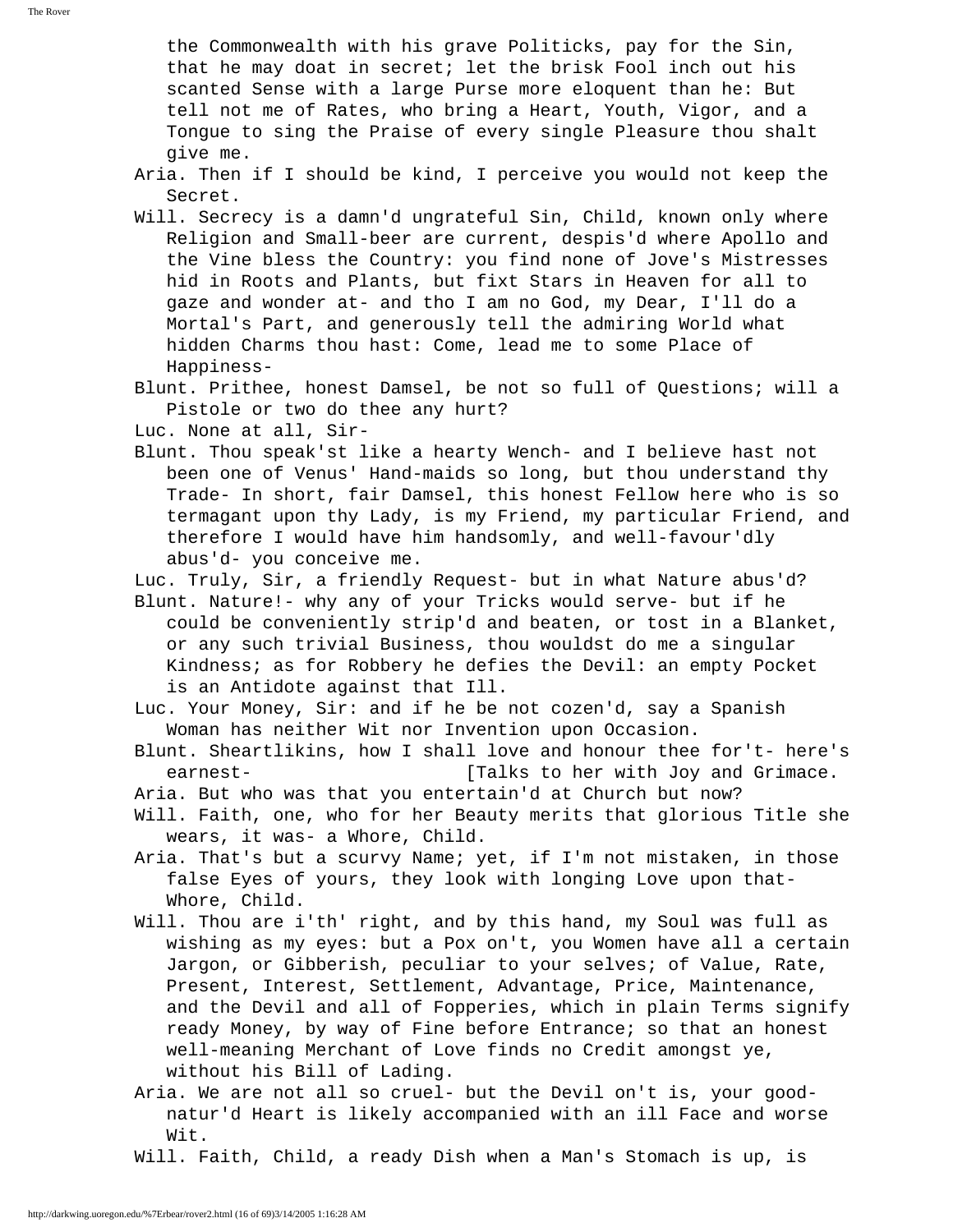The Rover

 better than a tedious Feast. I never saw any Man yet cut my piece; some are for Beauty, some are for Wit, and some for the Secret, but I for all, so it be in a kind Girl: and for Wit in Woman, so she say pretty fond things, we understand; tho true or false, no matter.

- Aria. Give the Devil his due, you are a very conscientious Lover: I love a Man that scorns to impose dull Truth and Constancy on a Mistress.
- Will. Constancy, that current Coin with Fools! No, Child, Heaven keep that Curse from our Doors.
- Aria. Hang it, it loses Time and Profit, new Lovers have new Vows and new Presents, whilst the old feed upon a dull repetition of what they did when they were Lovers; 'tis like eating the cold Meat ones self, after having given a Friend a Feast.
- Will. Yes, that's the thrifty Food for the Family when the Guests are gone. Faith, Child, thou hast made a neat and a hearty Speech: But prithee, my Dear, for the future, leave out that same Profit and Present, for I have a natural Aversion to hard words; and for matter of quick Dispatch in the Business- give me thy Hand, Child- let us but start fair, and if thou outstripst me, thou'rt a nimble Racer.

[Lucia sees Shift.

- Luc. Oh, Madam, let's be gone: younder's Lieutenant Shift, who, if he sees us, will certainly give an Account of it to Mr. Beaumond. Let's get in thro the Garden, I have the Key.
- Aria. Here's Company coming, and for several reasons I would not be seen. [Offers to go.
- Will. Gad, Child, nor I; Reputation is tender- therefore prithee let's retire. The same controllering to go with her.
- Aria. You must not stir a step.
- Will. Not stir! no Magick Circle can detain me if you go.
- Aria. Follow me then at a distance, and observe where I enter; and at night (if your Passion lasts so long) return, and you shall find Admittance into the Garden. [Speaking hastily. [He runs out after her.

### Enter Shift.

 Shift. Well, Sir, the Mountebank's come, and just going to begin in the Piazza; I have order'd Matters, that you shall have a Sight of the Monsters, and leave to court 'em, and when won, to give the Guardian a fourth part of the Portions.

 Blunt. Good: But Mum- here's the Captain, who must by no means know our good Fortune, till he see us in State.

Enter Willmore, Shift goes to him.

 Shift. All things are ready, Sir, for our Design, the House prepar'd as you directed me, the Guardian wrought upon by the Persuasions of the two Monsters, to take a Lodging there, and try the Bath of Reformation: The Bank's preparing, and the Operators and Musick all ready, and the impatient Town flockt together to behold the Man of Wonders, and nothing wanting but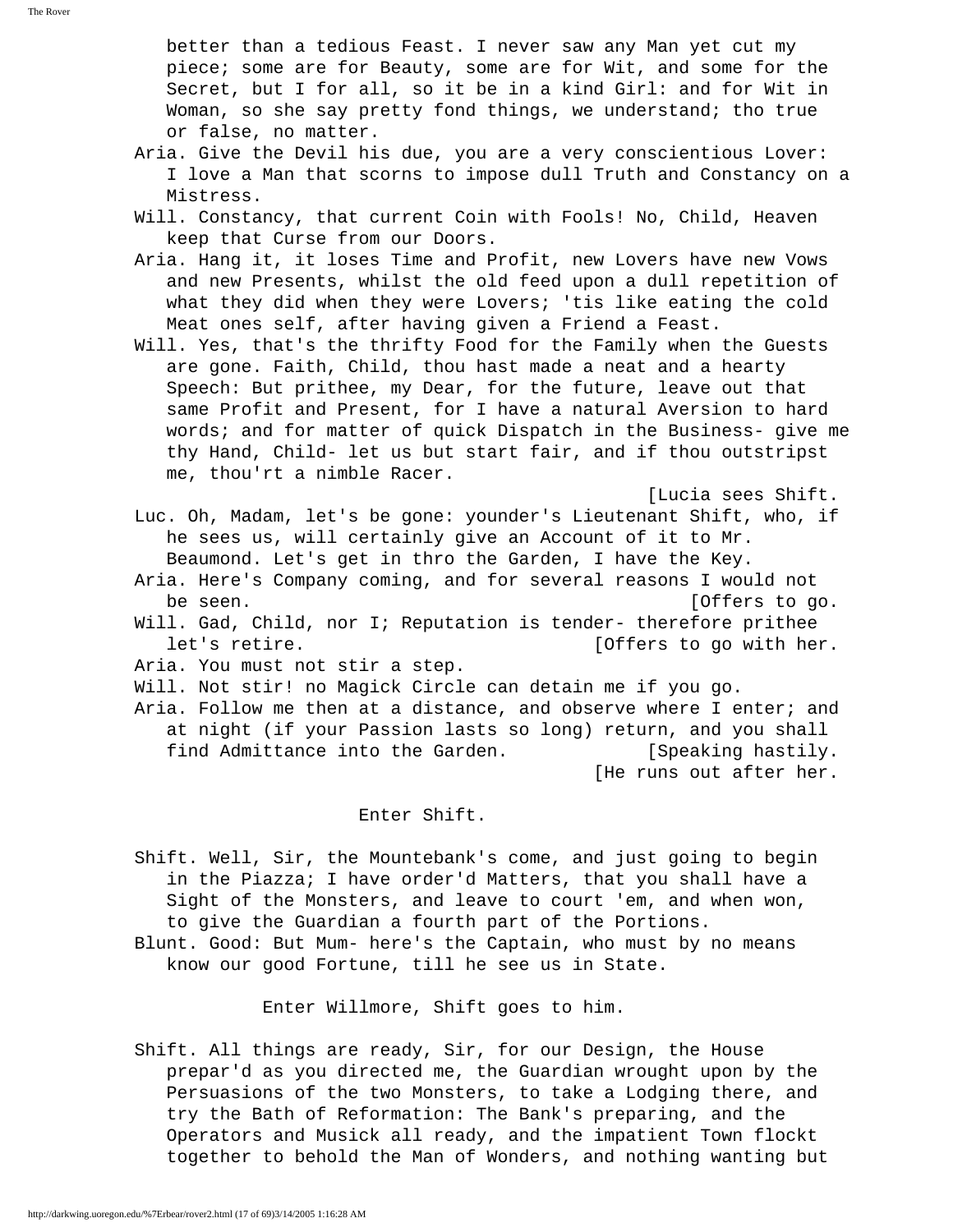The Rover

your Donship and a proper Speech.

 Will. 'Tis well, I'll go fit my self with a Dress, and think of a Speech the while: In the mean time, go you and amuse the gaping Fools that expect my coming. The set of the set of the set of the set of the set of the set of the set of the set of the set of the set of the set of the set of the set of the set of the set of the set of the set of the se

Enter Fetherfool singing and dancing.

Feth. Have you heard of a Spanish Lady,

How she woo'd an English Man?

Blunt. Why, how now, Fetherfool?

Feth. Garments gay, and rich as may be,

Deckt with Jewels, had she on.

 Blunt. Why, how now, Justice, what run mad out of Dog-days? Feth. Of a comely Countenance and Grace is she,

 A sweeter Creature in the World there could not be. Shift. Why, what the Devil's the matter, Sir? Blunt. Stark mad, 'dshartlikins.

 Feth. Of a Comely Countenance- well, Lieutenant, the most heroick and illustrious Madona! Thou saw'st her, Ned: And of a comely Counte- The most Magnetick Face- well- I knew the Charms of these Eyes of mine were not made in vain: I was design'd for great things, that's certain- And a sweeter Creature in the World there could not be. [Singing.]

 Blunt. What then the two Lady Monsters are forgotten? the Design upon the Million of Money, the Coach and Six, and Patent for Right Worshipful, all drown'd in the Joy of this new Mistress?- But well, Lieutenant, since he is so well provided for, you may put in with me for a Monster; such a Jest, and such a Sum, is not to be lost.

Shift. Nor shall not, or I have lost my Aim. [Aside.

 Feth. [Putting off his Hat.] Your Pardons, good Gentlemen; and tho I perceive I shall have no great need for so trifling a Sum as a hundred thousand Pound, or so, yet a Bargain's a Bargain, Gentlemen.

 Blunt. Nay, 'dsheartlikins, the Lieutenant scorns to do a foul thing, d'ye see, but we would not have the Monsters slighted.

 Feth. Slighted! no, Sir, I scorn your Words, I'd have ye to know, that I have as high a Respect for Madam Monster, as any Gentleman in Christendom, and so I desire she should understand.

Blunt. Why, this is that that's handsom.

 Shift. Well, the Mountebank's come, Lodgings are taken at his House, and the Guardian prepar'd to receive you on the aforesaid Terms, and some fifty Pistoles to the Mountebank to stand your Friend, and the Business is done.

 Feth. Which shall be perform'd accordingly, I have it ready about me.

 Blunt. And here's mine, put 'em together, and let's be speedy, lest some should bribe higher, and put in before us.

 [Feth. takes the Money, and looks pitiful on't. Feth. Tis a plaguy round Sum, Ned, pray God it turn to Account. Blunt. Account, 'dsheartlikins, tis not in the Power of mortal Man to cozen 'me.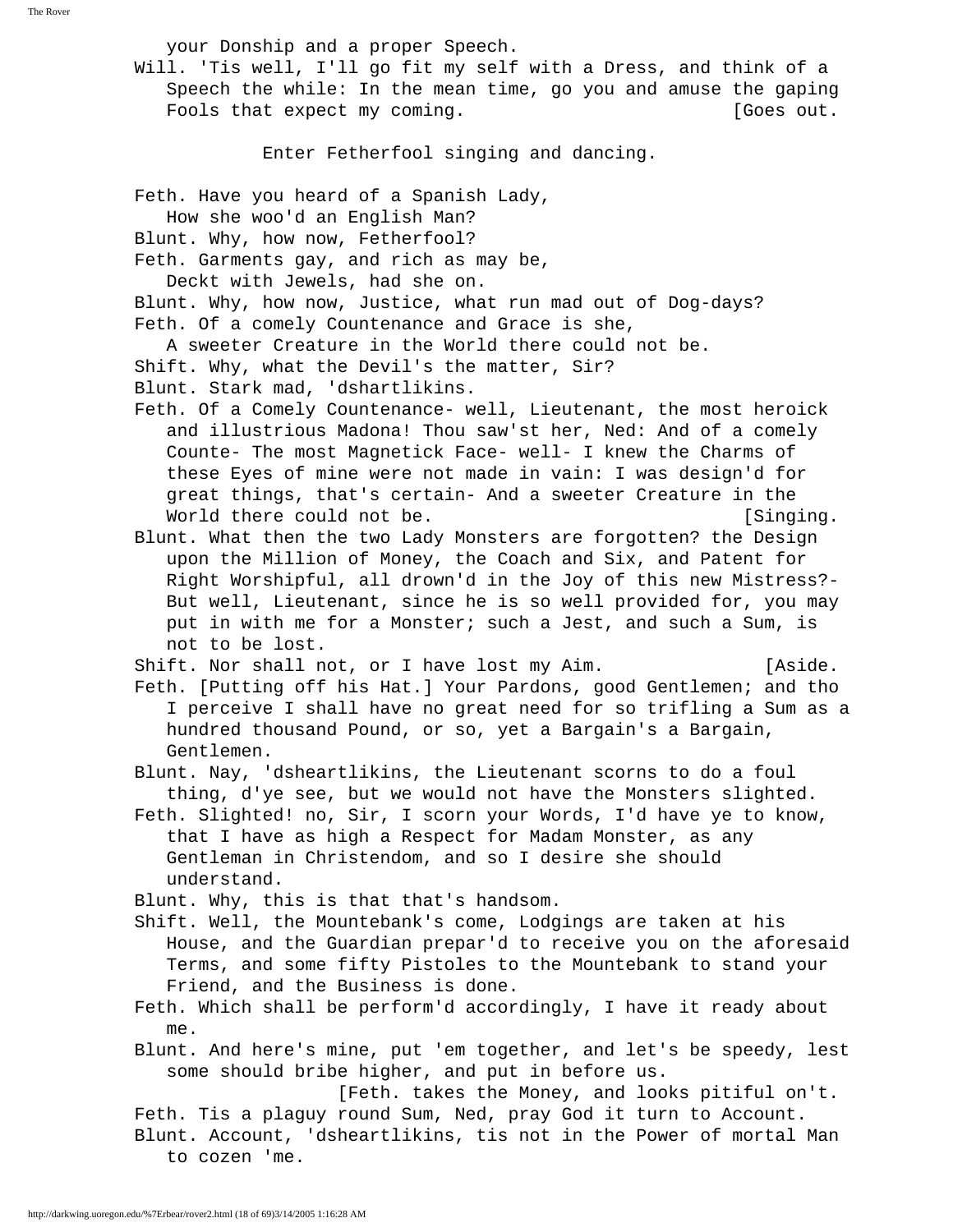- Shift. Oh fie, Sir, cozen you, Sir!- well, you'll stay here and see the Mountebank, he's coming forth.
	- [A Hollowing. Enter from the Front a Bank, a Pageant, which they fix on the Stage at one side, a little Pavilion on't, Musick playing, and Operators round below, or Antickers.

[Musick plays, and an Antick Dance.

- Enter Willmore like a Mountebank, with a Dagger in one Hand, and a Viol in the other, Harlequin and Scaramouche; Carlo with other Spaniards below, and Rabble; Ariadne and Lucia above in the Balcony, others on the other side, Fetherfool and Blunt below.
- Will. (bowing) Behold this little Viol, which contains in its narrow Bounds what the whole Universe cannot purchase, if sold to its true Value; this admirable, this miraculous Elixir, drawn from the Hearts of Mandrakes, Phenix Livers, and Tongues of Maremaids, and distill'd by contracted Sun-Beams, has besides the unknown Virtue of curing all Distempers both of Mind and Body, that divine one of animating the Heart of Man to that Degree, that however remiss, cold and cowardly by Nature, he shall become vigorous and brave. Oh stupid and insensible Man, when Honour and secure Renown invites you, to treat it with Neglect, even when you need but passive Valour, to become the Heroes of the Age; receive a thousand Wounds, each of which wou'd let out fleeting Life: Here's that can snatch the parting Soul in its full Career, and bring it back to its native Mansion; baffles grim Death, and disappoints even Fate. Feth. Oh Pox, an a Man were sure of that now- Will. Behold, here's Demonstration-

[Harlequin stabs himself, and falls as dead.

 Feth. Hold, hold, why, what the Devil is the Fellow mad? Blunt. Why, do'st think he has hurt himself?

 Feth. Hurt himself! why, he's murder'd, Man; 'tis flat Felo de se, in any ground in England, if I understand Law, and I have been a Justice o'th' Peace.

Will. See, Gentlemen, he's dead-

- Feth. Look ye there now, I'll be gone lest I be taken as an Accessary.  $[G\circ I]$  and  $[G\circ I]$
- Will. Coffin him, inter him, yet after four and twenty Hours, as many Drops of this divine Elixir give him new Life again; this will recover whole Fields of slain, and all the Dead shall rise and fight again- 'twas this that made the Roman Legions numerous, and now makes France so formidable, and this alone may be the Occasion of the loss of Germany.

 [Pours in Harlequin's Wound, he rises. Feth. Why this Fellow's the Devil, Ned, that's for certain. Blunt. Oh plague, a damn'd Conjurer, this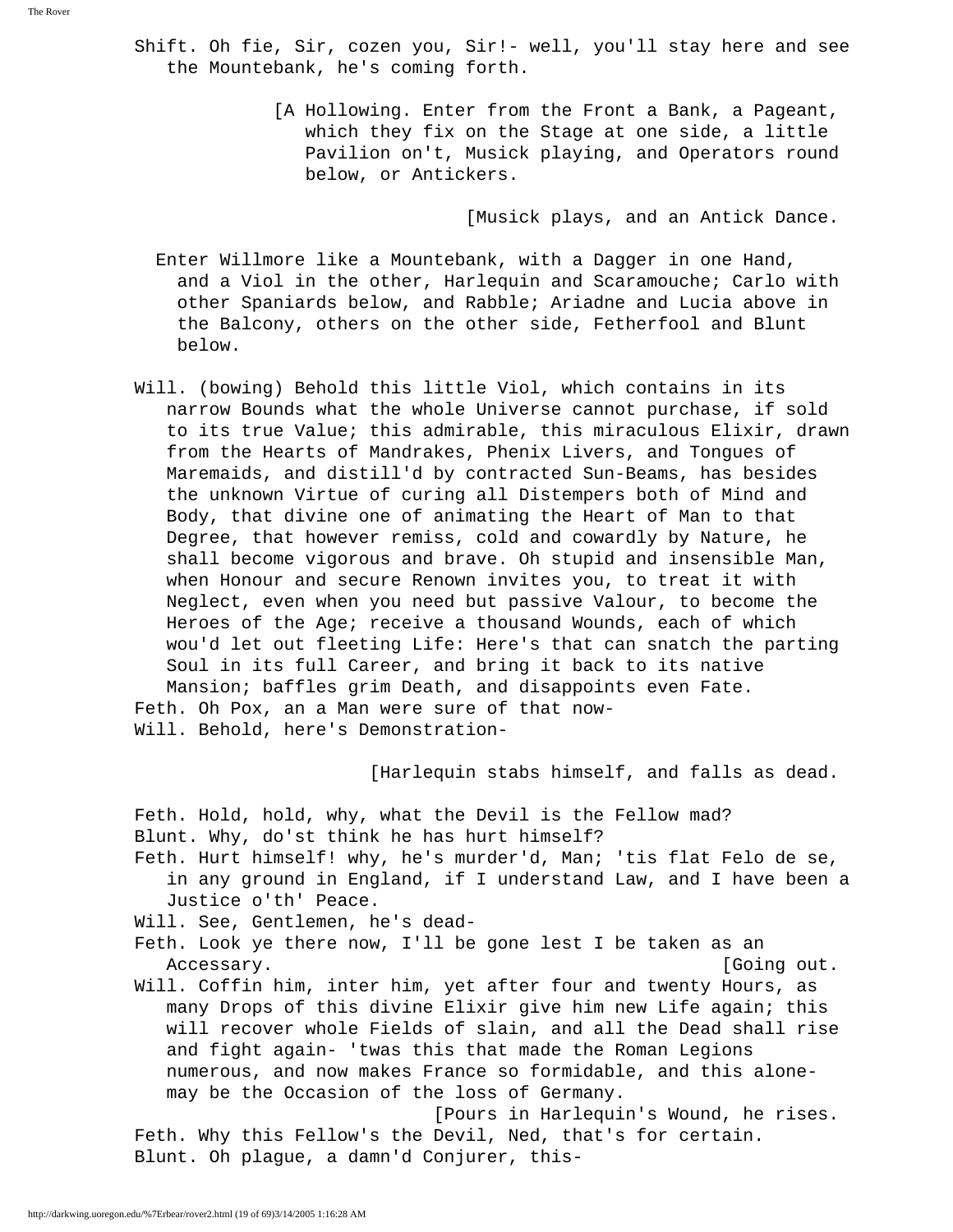Will. Come, buy this Coward's Comfort, quickly buy; what Fop would be abus'd, mimick'd and scorn'd, for fear of Wounds can be so easily cured? Who is't wou'd bear the Insolence and Pride of domineering great Men, proud Officers or Magistrates? or who wou'd cringe to Statesmen out of Fear? What Cully wou'd be cuckolded? What foolish Heir undone by cheating Gamesters? What Lord wou'd be lampoon'd? What Poet fear the Malice of his satirical Brother, or Atheist fear to fight for fear of Death? Come buy my Coward's Comfort, quickly buy.

 Feth. Egad, Ned, a very excellent thing this; I'll lay out ten Reals upon this Commodity.

[They buy, whilst another Part of the Dance is danc'd.

 Will. Behold this little Paper, which contains a Pouder, whose Value surmounts that of Rocks of Diamonds and Hills of Gold; 'twas this made Venus a Goddess, and was given her by Apollo, from her deriv'd to Helen, and in the Sack of Troy lost, till recover'd by me out of some Ruins of Asia. Come, buy it, Ladies, you that wou'd be fair and wear eternal Youth; and you in whom the amorous Fire remains, when all the Charms are fled: You that dress young and gay, and would be thought so, that patch and paint, to fill up sometimes old Furrows on your Brows, and set yourselves for Conquest, tho in vain; here's that will give you aubern Hair, white Teeth, red Lips, and Dimples on your Cheeks: Come, buy it all you that are past bewitching, and wou'd have handsom, young and active Lovers.

Feth. Another good thing, Ned.

 Car. I'll lay out a Pistole or two in this, if it have the same Effect on Men.

- Will. Come, all you City Wives, that wou'd advance your Husbands to Lord Mayors, come, buy of me new Beauty; this will give it tho now decay'd, as are your Shop Commodities; this will retrieve your Customers, and vend your false and out of fashion'd Wares: cheat, lye, protest and cozen as you please, a handsom Wife makes all a lawful Gain. Come, City Wives, come, buy.
- Feth. A most prodigious Fellow!

[They buy, he sits, the other Part is danc'd.

 Will. But here, behold the Life and Soul of Man! this is the amorous Pouder, which Venus made and gave the God of Love, which made him first a Deity; you talk of Arrows, Bow, and killing Darts; Fables, poetical Fictions, and no more: 'tis this alone that wounds and fires the Heart, makes Women kind, and equals Men to Gods; 'tis this that makes your great Lady doat on the ill-favour'd Fop; your great Man be jilted by his little Mistress, the Judge cajol'd by his Semstress, and your Politican by his Comedian; your young lady doat on her decrepid Husband, your Chaplain on my Lady's Waiting-Woman, and the young Squire on the Landry-Maid- In fine, Messieurs,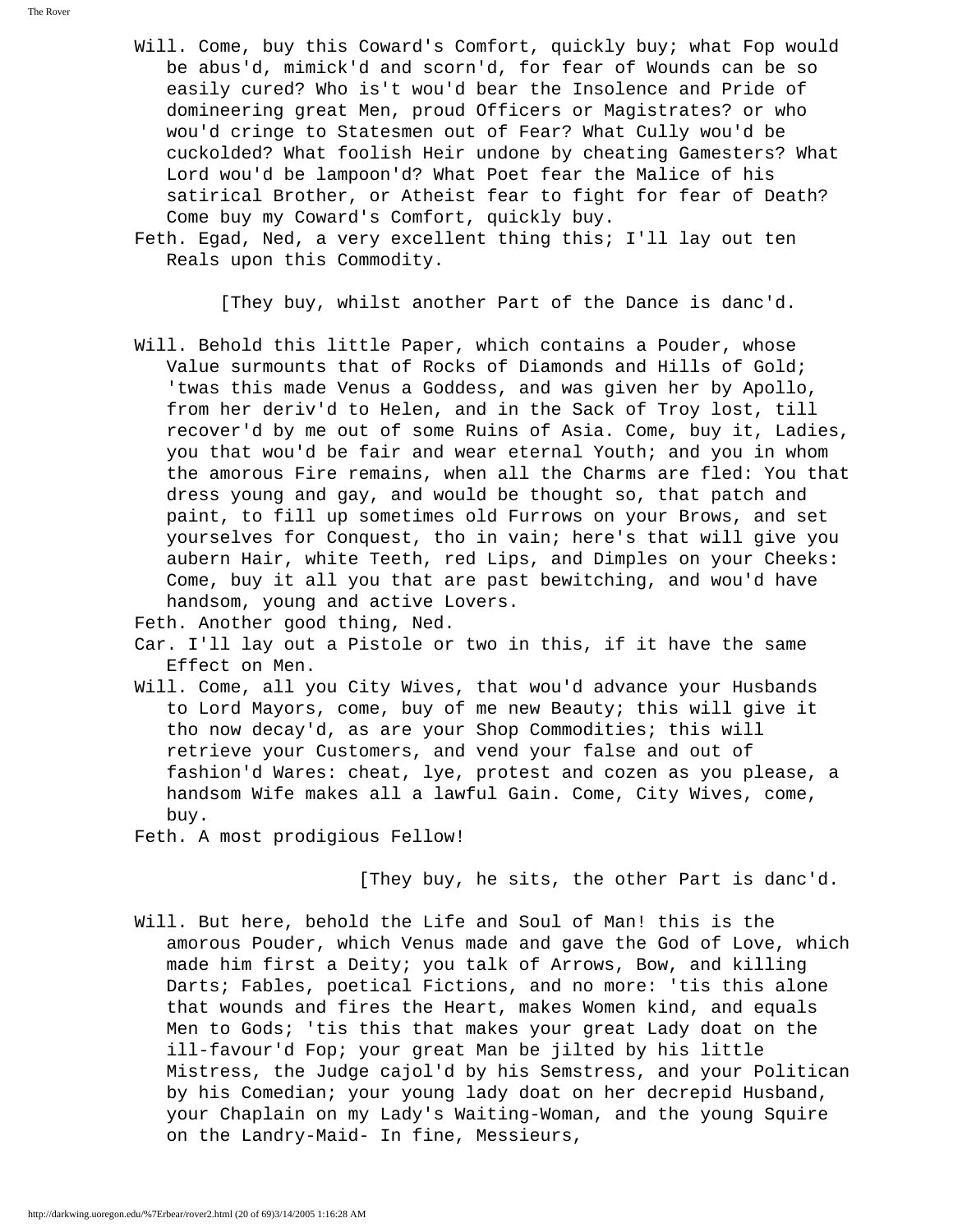The Rover

 'Tis this that cures the Lover's Pain, And Celia of her cold Disdain.

 Feth. A most devilish Fellow this! Blunt. Hold, shartlikins, Fetherfool, let's have a Dose or two of this Pouder for quick Dispatch with our Monsters. Feth. Why Pox, Man, Jugg my Giant would swallow a whole Cart-Load before 'twould operate. Blunt. No hurt in trying a Paper or two however. Car. A most admirable Receit, I shall have need on't. Will. I need say nothing of my divine Baths of Reformation, nor the wonders of the old Oracle of the Box, which resolves all Questions, my Bills sufficiently declare their Virtue. [Sits down. They buy. Enter Petronella Elenora carried in a Chair, dress'd like a Girl of Fifteen. Shift. Room there, Gentlemen, room for a Patient. Blunt. Pray, Seignior, who may this be thus muzzl'd by old Gaffer Time? Car. One Petronella Elenora, Sir, a famous outworn Curtezan. Blunt. Elenora! she may be that of Troy for her Antiquity, tho fitter for God Priapus to ravish than Paris. Shift. Hunt, a word; dost thou see that same formal Politician yonder, on the Jennet, the nobler Animal of the two? Hunt. What of him? Shift. 'Tis the same drew on the Captain this Morning, and I must revenge the Affront. Hunt. Have a care of Revenges in Spain, upon Persons of his Quality. Shift. Nay, I'll only steal his Horse from under him. Hunt. Steal it! thou may'st take it by force perhaps; but how safely is a Question. Shift. I'll warrant thee- shoulder you up one side of his great Saddle, I'll do the like on t'other; then heaving him gently up, Harlequin shall lead the Horse from between his Worship's Legs: All this in the Crowd will not be perceiv'd, where all Eyes are imploy'd on the Mountebank. Hunt. I apprehend you now- [Whilst they are lifting Petronella on the Mountebank's Stage, they go into the Crowd, shoulder up Carlo's Saddle. Harlequin leads the Horse forward, whilst Carlo is gazing, and turning up his Mustachios; they hold him up a little while, then let him drop: he rises and stares about for his

 Car. This is flat Conjuration. Shift. What's your Worship on foot? Hunt. I never saw his Worship on foot before. Car. Sirrah, none of your Jests, this must be by diabolical Art, and shall cost the Seignior dear- Men of my Garb affronted- my

Horse.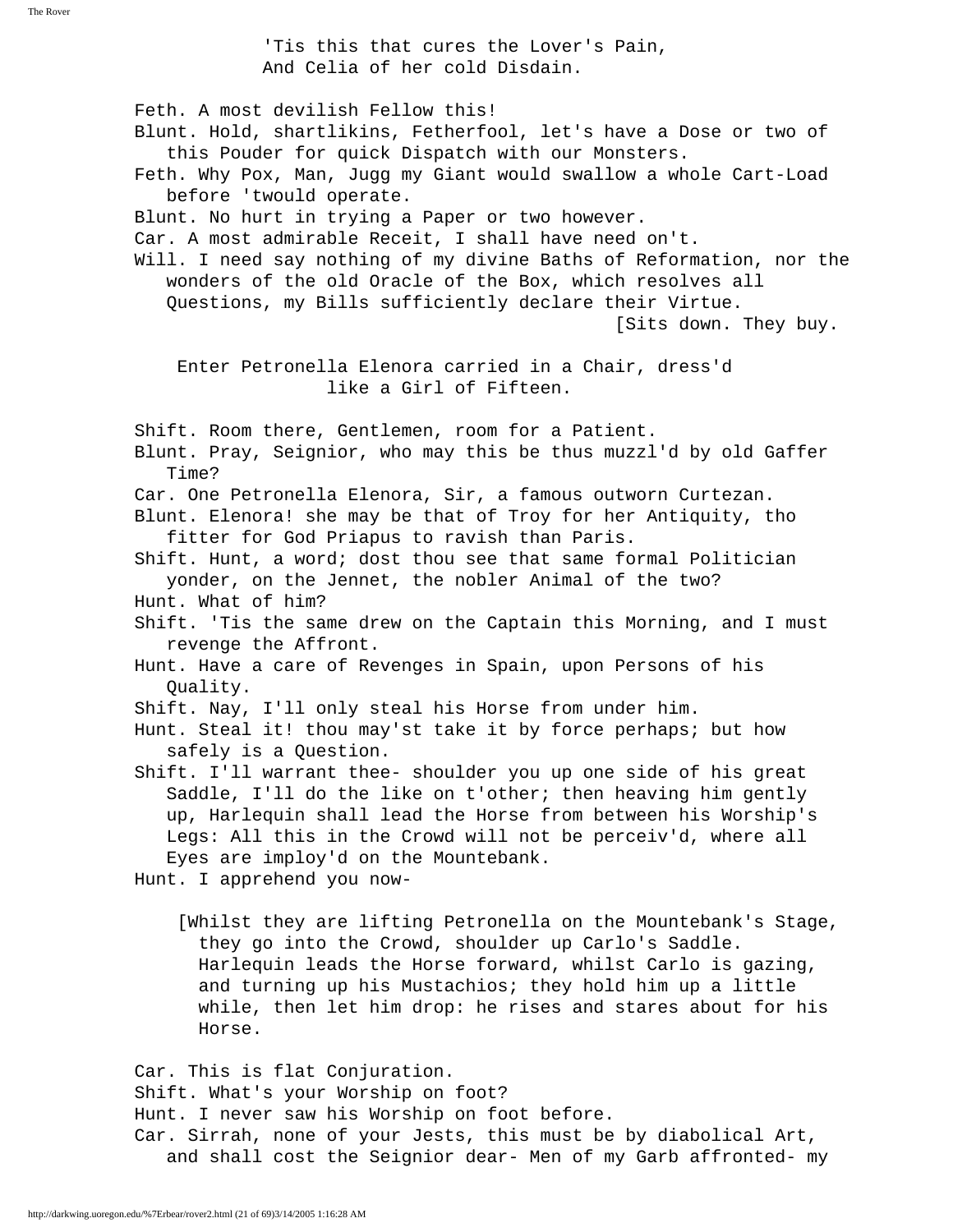Jennet vanisht- most miraculous- by St. Jago, I'll be revenged hah, what's here- La Nuche-

[Surveys her at a distance.

Enter La Nuche, Aurelia, Sancho.

 La Nu. We are pursu'd by Beaumond, who will certainly hinder our speaking to Willmore, should we have the good fortune to see him in this Crowd- and yet there's no avoiding him.

Beau. 'Tis she, how carefully she shuns me!

- Aur. I'm satisfied he knows us by the jealous Concern which appears in that prying Countenance of his.
- Beau. Stay, Cruel, is it Love or Curiosity, that wings those nimble Feet? [Holds her.

[Lucia above and Ariadne.]

Aria. Beaumond with a Woman!

 Beau. Have you forgot this is the glorious Day that ushers in the Night shall make you mine? the happiest Night that ever favour'd Love!

La Nu. Or if I have, I find you'll take care to remember me.

- Beau. Sooner I could forget the Aids of Life, sooner forget how first that Beauty charm'd me.
- La Nu. Well, since your Memory's so good, I need not doubt your coming.
- Beau. Still cold and unconcern'd! How have I doated, and how sacrific'd, regardless of my Fame, lain idling here, when all the Youth of Spain were gaining Honour, valuing one Smile of thine above their Laurels!
- La Nu. And in return, I do submit to yield, preferring you above those fighting Fools, who safe in Multitudes reap Honour cheaper.
- Beau. Yet there is one- one of those fighting Fools which should'st thou see, I fear I were undone; brave, handsome, gay, and all that Women doat on, unfortunate in every good of Life, but that one Blessing of obtaining Women: Be wise, for if thou seest him thou art lost- Why dost thou blush?
- La Nu. Because you doubt my Heart- 'tis Willmore that he means. [Aside.] We've Eyes upon us, Don Carlo may grow jealous, and he's a powerful Rival- at night I shall expect ye.

Beau. Whilst I prepare my self for such a Blessing.

[Ex. Beau.

 Car. Hah! a Cavalier in conference with La Nuche! and entertain'd without my knowledge! I must prevent this Lover, for he's young and this Night will surprise her. [Aside. Will. And you would be restor'd? [To Petro. Pet. Yes, if there be that Divinity in your Baths of Reformation. Will. There are.

New Flames shall sparkle in those Eyes;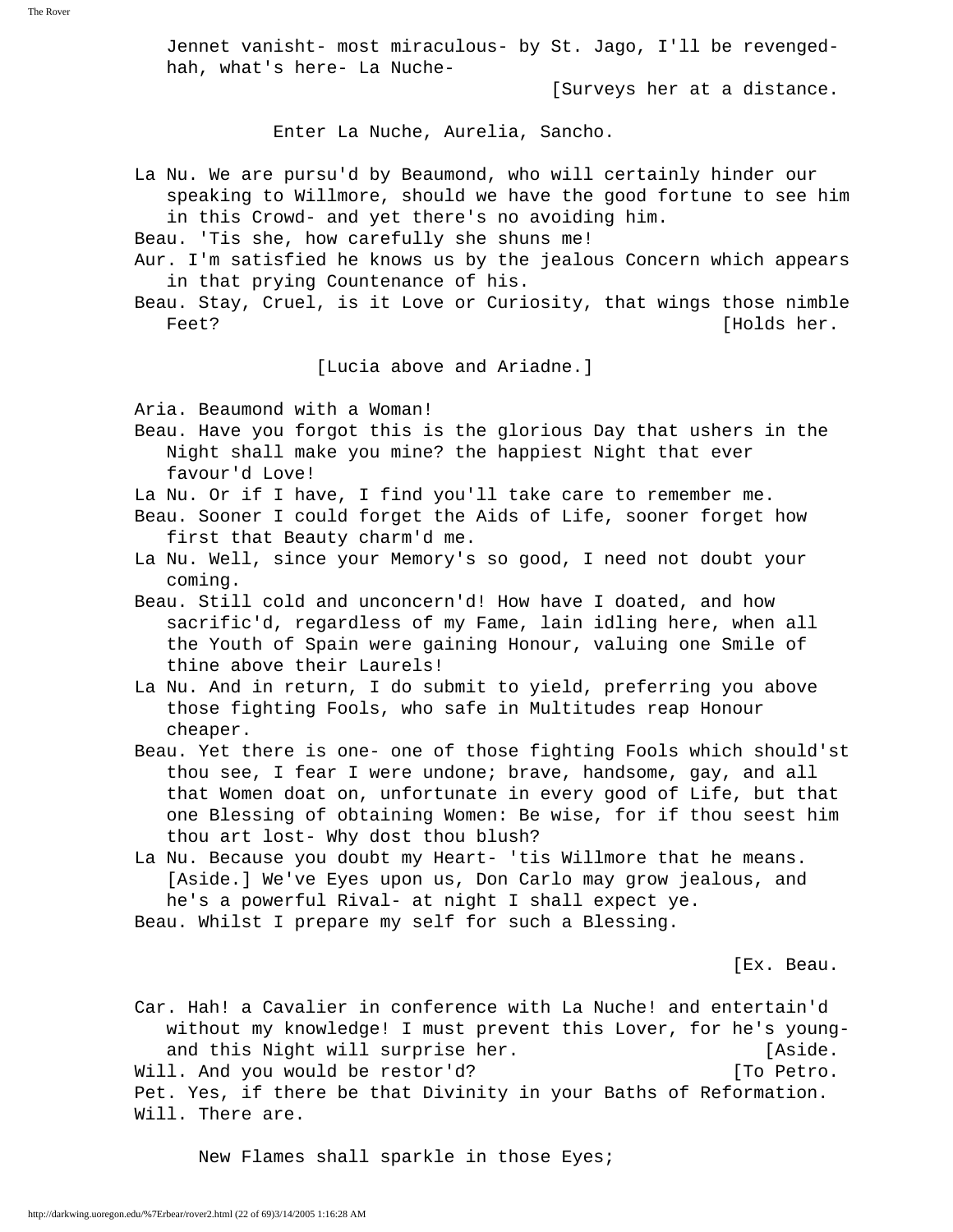And these grey Hairs flowing and bright shall rise: These Cheeks fresh Buds of Roses wear, And all your wither'd Limbs so smooth and clear, As shall a general Wonder move, And wound a thousand Hearts with Love.

 Pet. A Blessing on you, Sir, there's fifty Pistoles for you, and as I earn it you shall have more.

[They lift her down.

[Exit Willmore bowing.

 Shift. Messieurs, 'tis late, and the Seignior's Patients stay for him at his Laboratory, to morrow you shall see the conclusion of this Experiment, and so I humbly take my leave at this time.

 Enter Willmore, below sees La Nuche, makes up to her, whilst the last part of the Dance is dancing.

La Nu. What makes you follow me, Sir?

[She goes from him, he pursues.

- Will. Madam, I see something in that lovely Face of yours, which if not timely prevented will be your ruin: I'm now in haste, but I have more to say-  $[Goes of f.$
- La Nu. Stay, Sir- he's gone- and fill'd me with a curiosity that will not let me rest till it be satisfied: Follow me, Aurelia, for I must know my Destiny. The same set of the set of the set of the set of the set of the set of the set of the set of the set of the set of the set of the set of the set of the set of the set of the set of the set of th

[The Dance ended, the Bank removes, the People go off.

 Feth. Come, Ned, now for our amorous Visit to the two Lady Monsters.

> [Ex. Feth. and Blunt. SCENE II. Changes to a fine Chamber.

> > Enter Ariadne and Lucia.

Aria. I'm thoughtful: Prithee, Cousin, sing some foolish Song-

SONG.

 Phillis, whose Heart was unconfin'd And free as Flowers on Meads and Plains, None boasted of her being kind, 'Mongst all the languishing and amorous Swains: No Sighs nor Tears the Nymph could move [bis. To pity or return their Love.

 Till on a time, the hapless Maid Retir'd to shun the heat o'th' Day,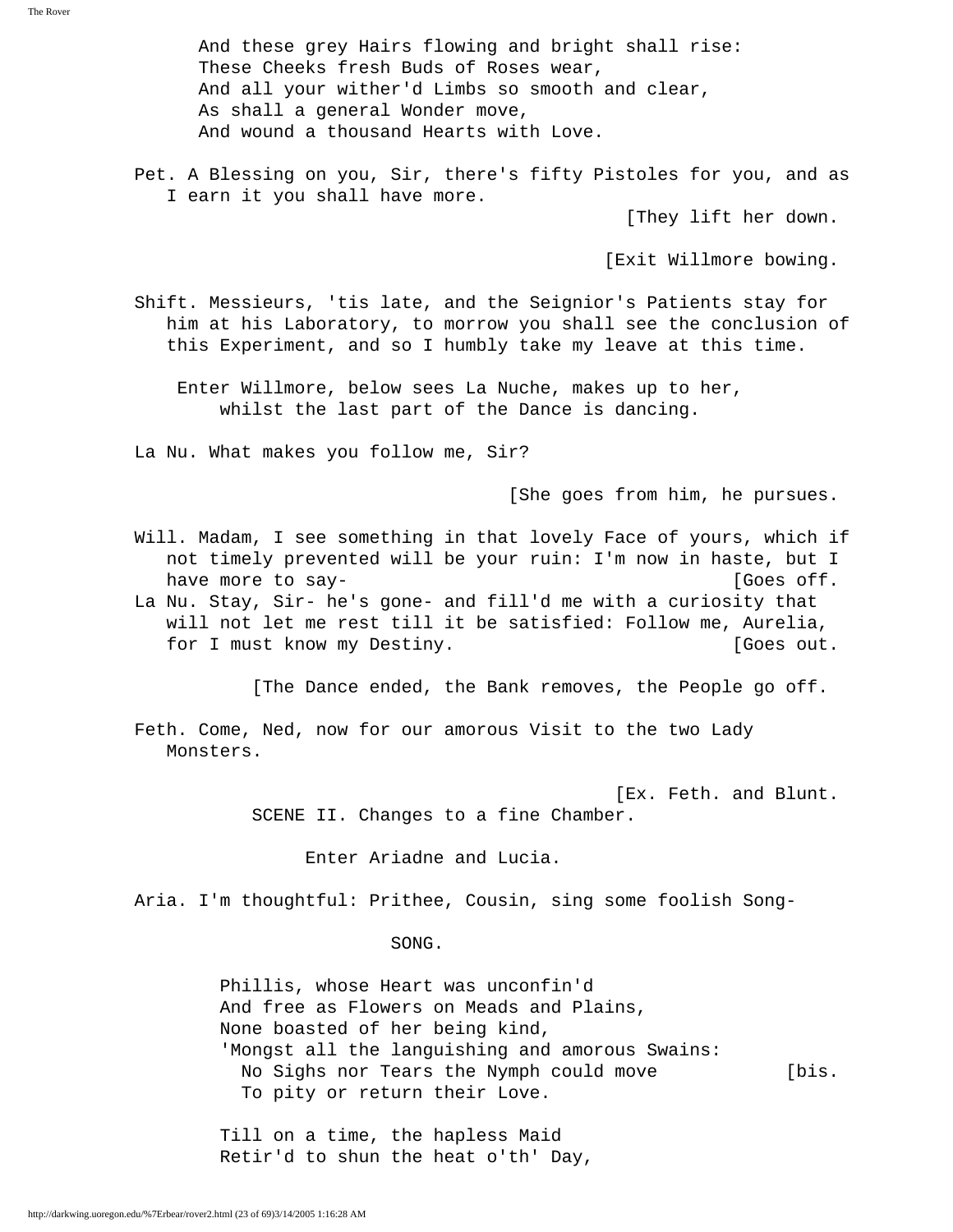Into a Grove, beneath whose Shade Strephon, the careless Shepherd, sleeping lay: But oh such Charms the Youth adorn, The Suite of Suite and The Suite of Suite and Theorem in The Suite and The Love is reveng'd for all her Scorn. Her Cheeks with Blushes covered were, And tender Sighs her Bosom warm; A softness in her Eyes appear, Unusual Pains she feels from every Charm: To Woods and Ecchoes now she cries, [bis. For Modesty to speak denies. Aria. Come, help to undress me, for I'll to this Mountebank, to know what success I shall have with my Cavalier. [Unpins her things before a great Glass that is fasten'd. Luc. You are resolv'd then to give him admittance? Aria. Where's the danger of a handsom young Fellow? Luc. But you don't know him, Madam. Aria. But I desire to do, and time may bring it about without Miracle. Luc. Your Cousin Beaumond will forbid the Banes. Aria. No, nor old Carlos neither, my Mother's precious Choice, who is as sollicitous for the old Gentleman, as my Father-in-Law is for his Nephew. Therefore, Lucia, like a good and gracious Child, I'll end the Dispute between my Father and Mother, and please my self in the choice of this Stranger, if he be to be had. Luc. I should as soon be enamour'd on the North Wind, a Tempest, or a Clap of Thunder. Bless me from such a Blast. Aria. I'd have a Lover rough as Seas in Storms, upon occasion; I hate your dull temperate Lover, 'tis such a husbandly quality, like Beaumond's Addresses to me, whom neither Joy nor Anger puts in motion; or if it do, 'tis visibly forc'd- I'm glad I saw him entertain a Woman to day, not that I care, but wou'd be fairly rid of him. Luc. You'll hardly mend your self in this. Aria. What, because he held Discourse with a Curtezan? Luc. Why, is there no danger in her Eyes, do ye think? Aria. None that I fear, that Stranger's not such a fool to give his Heart to a common Woman; and she that's concern'd where her Lover bestows his Body, were I the Man, I should think she had a mind to't her self. Luc. And reason, Madam: in a lawful way 'tis your due. Aria. What all? unconscionable Lucia! I am more merciful; but be he what he will, I'll to this cunning Man, to know whether ever any part of him shall be mine. Luc. Lord, Madam, sure he's a Conjurer. Aria. Let him be the Devil, I'll try his Skill, and to that end will put on a Suit of my Cousin Endymion; there are two or three very pretty ones of his in the Wardrobe, go carry 'em to my Chamber, and we'll fit our selves and away- Go haste whilst I undress.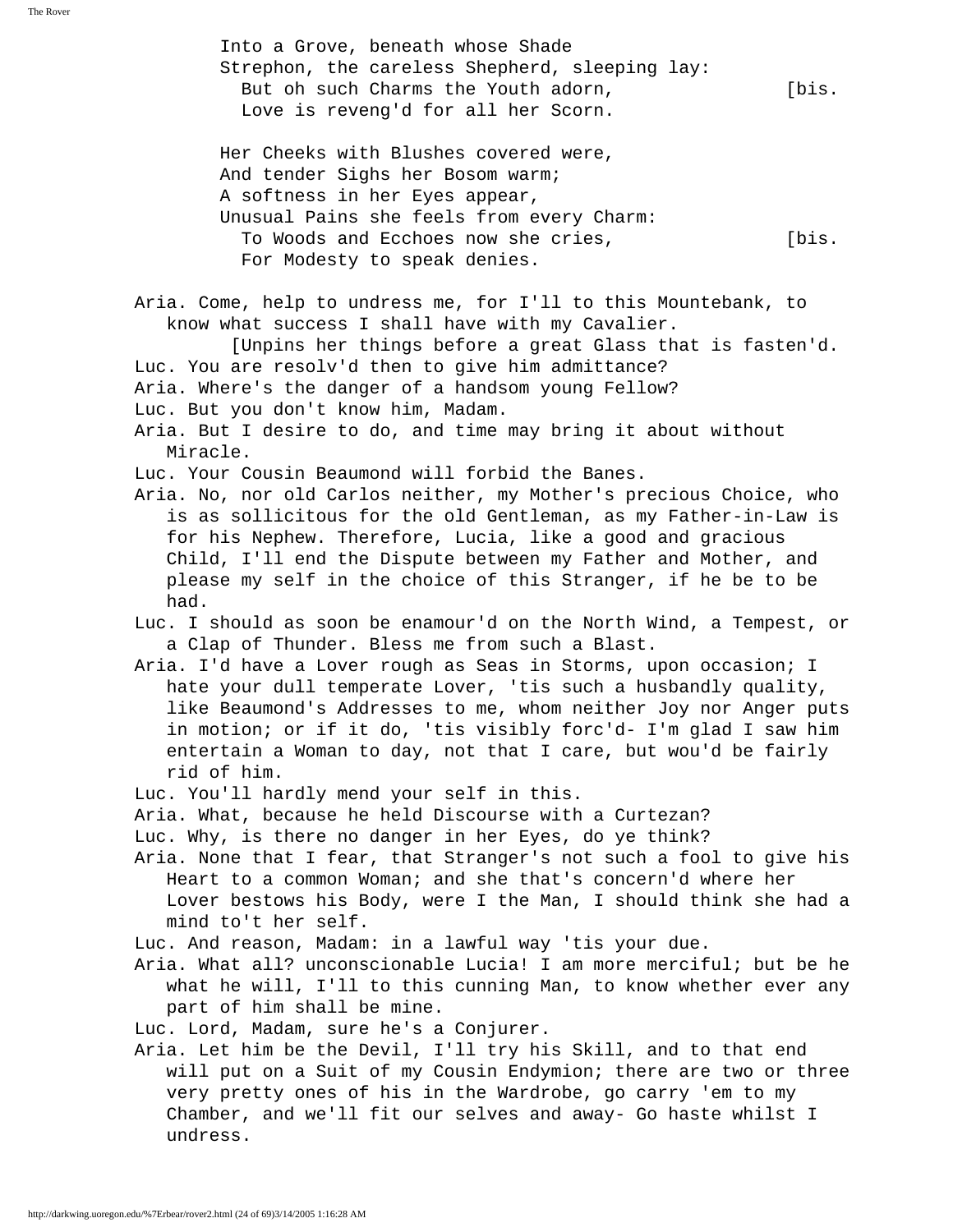[Ex. Lucia. [Ariadne undressing before the Glass.

Enter Beaumond tricking himself, and looks on himself.

 Beau. Now for my charming Beauty, fair La Nuche- hah- Ariadne- damn the dull Property, how shall I free my self?

> [She turns, sees him, and walks from the Glass, he takes no notice of her, but tricks himself the Glass, humming a Song.

 Aria. Beaumond! What Devil brought him hither to prevent me? I hate the formal matrimonial Fop. [He walks about and sings.

> Sommes nous pas trop heureux, Belle Irise, que nous ensemble.

 A Devil on him, he may chance to plague me till night, and hinder my dear Assignation. The same set of the set of the set of the set of the set of the set of the set of t

> La Nuit et le Sombre voiles Coverie nos desires ardentes; Et l' Amour et les Etoiles Sont nos secrets confidents.

 Beau. Pox on't, how dull am I at an excuse? [Sets his Wig in the Glass, and sings.

> A Pox of Love and Woman-kind, And all the Fops adore 'em.

> > [Puts on his Hat, cocks it, and goes to her.

How is't, Cuz?

 Aria. So, here's the saucy freedom of a Husband Lover- a blest Invention this of marrying, whoe'er first found it out.

 Beau. Damn this English Dog of a Perriwig-maker, what an ungainly Air it gives the Face, and for a Wedding Perriwig too- how dost thou like it, Ariadne? [Uneasy.

 Aria. As ill as the Man- I perceive you have taken more care for your Perriwig than your Bride.

 Beau. And with reason, Ariadne, the Bride was never the care of the Lover, but the business of the Parents; 'tis a serious Affair, and ought to be manag'd by the grave and wise: Thy Mother and my Uncle have agreed the Matter, and would it not look very sillily in me now to whine a tedious Tale of Love in your Ear, when the business is at an end? 'tis like saying a Grace when a Man should give Thanks.

Aria. Why did you not begin sooner then?

 Beau. Faith, Ariadne, because I know nothing of the Design in hand; had I had civil warning, thou shouldst have had as pretty smart Speeches from me, as any Coxcomb Lover of 'em all could have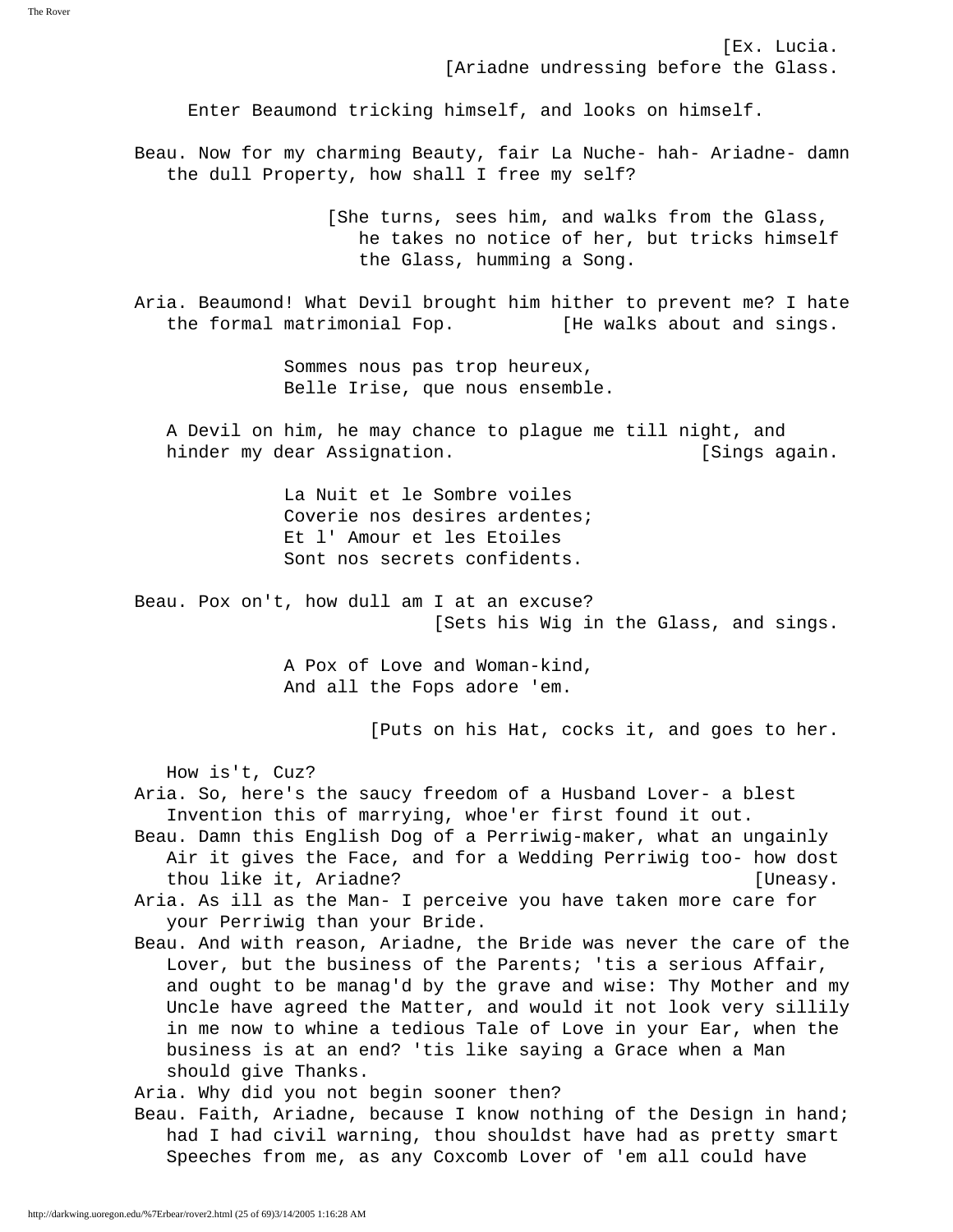made thee.

- Aria. I shall never marry like a Jew in my own Tribe; I'll rather be possest by honest old doating Age, than by saucy conceited Youth, whose Inconstancy never leaves a Woman safe or quiet.
- Beau. You know the Proverb of the half Loaf, Ariadne; a Husband that will deal thee some Love is better than one who can give thee none: you would have a blessed time on't with old Father Carlo.
- Aria. No matter, a Woman may with some lawful excuse cuckold him, and 'twould be scarce a Sin.
- Beau. Not so much as lying with him, whose reverend Age wou'd make it look like Incest.
- Aria. But to marry thee- would be a Tyranny from whence there's no Appeal: A drinking whoring Husband! 'tis the Devil-
- Beau. You are deceiv'd, if you think Don Carlo more chaste than I; only duller, and more a Miser, one that fears his Flesh more, and loves his Money better.- Then to be condemn'd to lie with him- oh, who would not rejoice to meet a Woollen-Waistcoat, and knit Night-Cap without a Lining, a Shirt so nasty, a cleanly Ghost would not appear in't at the latter Day? then the compound of nasty Smells about him, stinking Breath, Mustachoes stuft with villainous snush, Tobacco, and hollow Teeth: thus prepar'd for Delight, you meet in Bed, where you may lie and sigh whole Nights away, he snores it out till Morning, and then rises to his sordid business.
- Aria. All this frights me not: 'tis still much better than a keeping Husband, whom neither Beauty nor Honour in a Wife can oblige.
- Beau. Oh, you know not the good-nature of a Man of Wit, at least I shall bear a Conscience, and do thee reason, which Heaven denies to old Carlo, were he willing.
- Aria. Oh, he talks as high, and thinks as well of himself as any young Coxcomb of ye all.
- Beau. He has reason, for if his Faith were no better than his Works, he'd be damn'd.
- Aria. Death, who wou'd marry, who wou'd be chaffer'd thus, and sold to Slavery? I'd rather buy a Friend at any Price that I could love and trust.
- Beau. Ay, could we but drive on such a Bargain.
- Aria. You should not be the Man; You have a Mistress, Sir, that has your Heart, and all your softer Hours: I know't, and if I were so wretched as to marry thee, must see my Fortune lavisht out on her; her Coaches, Dress, and Equipage exceed mine by far: Possess she all the day thy Hours of Mirth, good Humour and Expence, thy Smiles, thy Kisses, and thy Charms of Wit. Oh how you talk and look when in her Presence! but when with me,

A Pox of Love and Woman-kind, [Sings. And all the Fops adore 'em.

 How it's, Cuz- then slap, on goes the Beaver, which being cock'd, you bear up briskly, with the second Part to the same Tune- Harkye, Sir, let me advise you to pack up your Trumpery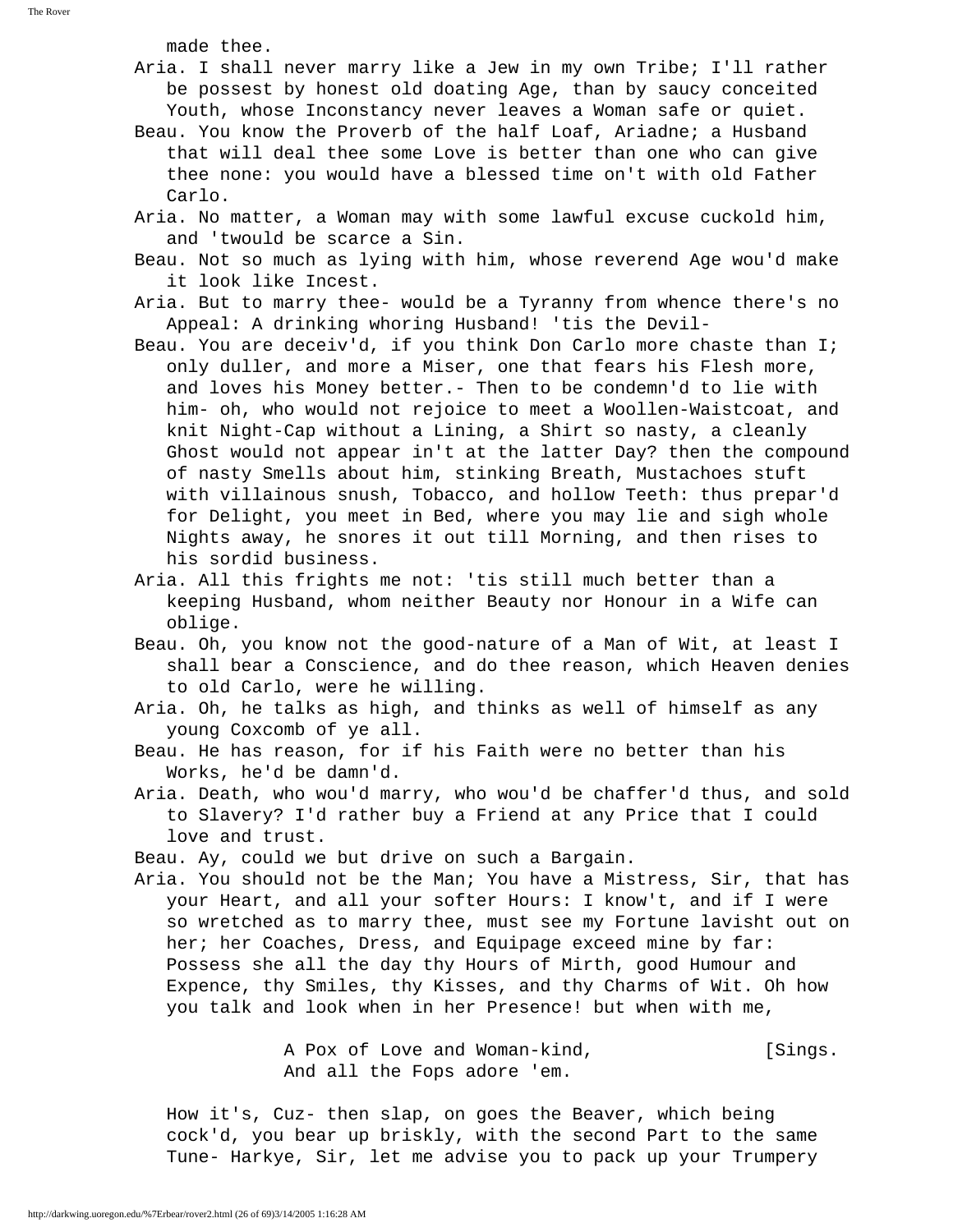and be gone, your honourable Love, your matrimonial Foppery, with your other Trinkets thereunto belonging; or I shall talk aloud, and let your Uncle hear you.

- Beau. Sure she cannot know I love La Nuche. [Aside. The Devil take me, spoil'd! What Rascal has inveigled thee? What lying fawning coward has abus'd thee? When fell you into this Leudness? Pox, thou art hardly worth the loving now, that canst be such a Fool, to wish me chaste, or love me for that Virtue; or that wouldst have me a ceremonious help, one that makes handsom Legs to Knights without laughing, or with a sneaking modest Squirish Countenance; assure you, I have my Maidenhead. A Curse upon thee, the very thought of Wife has made thee formal.
- Aria. I must dissemble, or he'll stay all day to make his peace again- why, have you ne'er- a Mistress then?
- Beau. A hundred, by this day, as many as I like, they are my Mirth, the business of my loose and wanton Hours; but thou art my Devotion, the grave, the solemn Pleasure of my Soul- Pox, would I were handsomly rid of thee too. [Aside.

 -Come, I have business- send me pleas'd away. Aria. Would to Heaven thou wert gone; The manufacture is not laside.

- You're going to some Woman now.
- Beau. Oh damn the Sex, I hate 'em all- but thee- farewell, my pretty jealous- sullen- Fool.

[Goes out.

Aria. Farewel, believing Coxcomb.

[Enter Lucia.

 Lucia. Madam, the Clothes are ready in your Chamber. Aria. Let's haste and put 'em on then.

[Runs out.

ACT III.

SCENE I. A House.

Enter Fetherfool and Blunt, staring about, after them Shift.

 Shift. Well, Gentlemen, this is the Doctor's House, and your fifty Pistoles has made him intirely yours; the Ladies too are here in safe Custody- Come, draw Lots who shall have the Dwarf, and who the Giant.  $[$ They draw.

Feth. I have the Giant.

Blunt. And I the little tiny Gentlewoman.

- Shift. Well, you shall first see the Ladies, and then prepare for your Uncle Moses, the old Jew Guardian, before whom you must be very grave and sententious: You know the old Law was full of Ceremony.
- Feth. Well, I long to see the Ladies, and to have the first Onset over.

Shift. I'll cause 'em to walk forth immediately. [Goes out.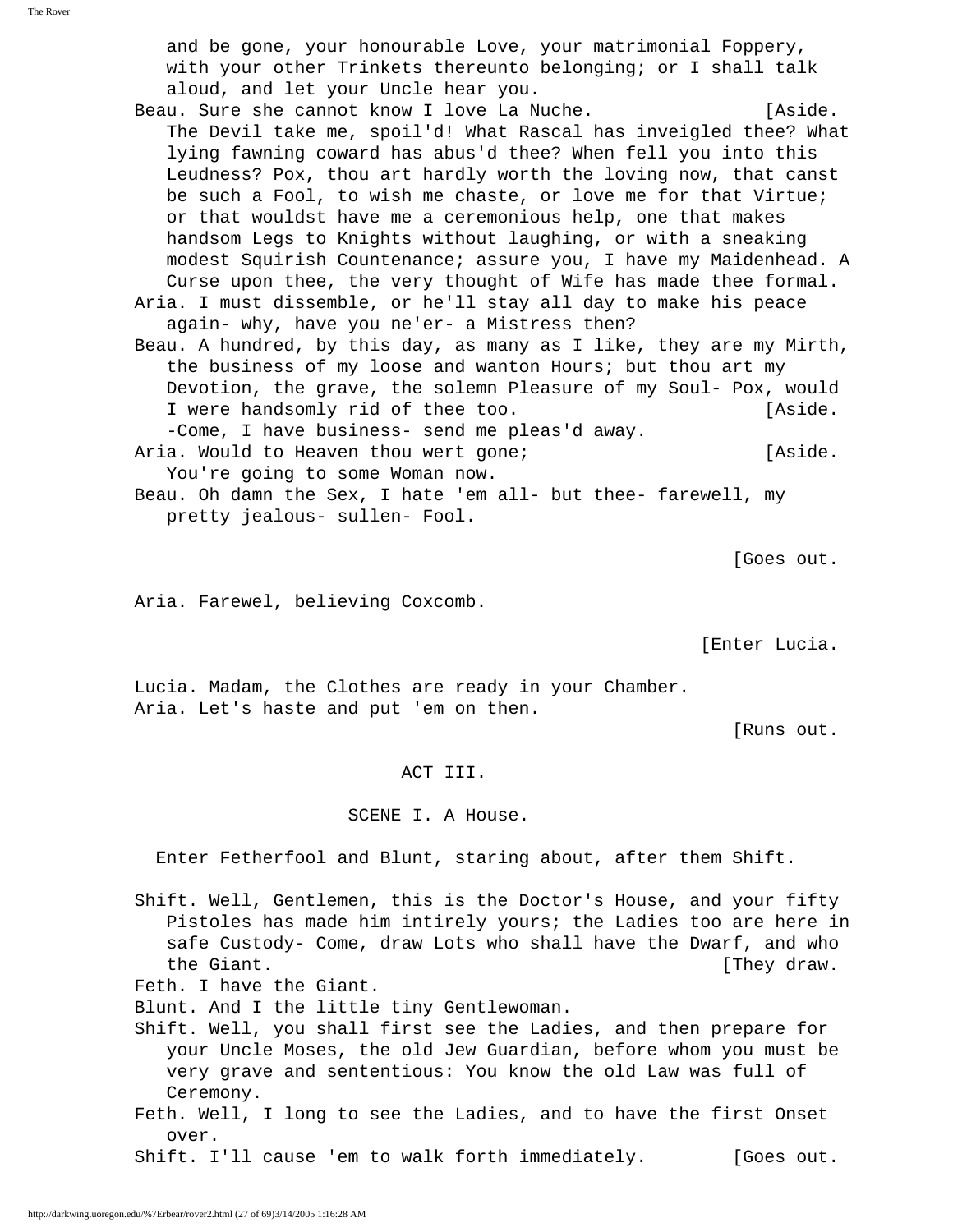Feth. My Heart begins to fail me plaguily- would I could see 'em a little at a Distance before they come slap dash upon a Man. [Peeping. Hah!- Mercy upon us!- What's yonder!- Ah, Ned my Monster is as big as the Whore of Babylon- Oh I'm in a cold Sweat- [Blunt pulls him to peep, and both do so. Oh Lord! she's as tall as the St. Christopher in Notre-dame at Paris, and the little one looks like the Christo upon his Shoulders- I shall ne'er be able to stand the first Brunt. Blunt. 'Dsheartlikins, whither art going? [Pulls him back. Feth. Why only- to- say my Prayers a little- I'll be with thee presently. [Offers to go, he pulls him. Blunt. What a Pox, art thou afraid of a Woman- Feth. Not of a Woman, Ned, but of a She Gargantua, I am of a Hercules in Petticoats. Blunt. The less Resemblance the better. 'Shartlikins, I'd rather mine were a Centaur than a Woman: No, since my Naples Adventure, I am clearly for your Monster. Feth. Prithee, Ned, there's Reason in all things- Blunt. But villainous Woman- 'Dshartlikins, stand your Ground, or I'll nail you to't: Why, what a Pox are you so quezy stomach'd, a Monster won't down with you, with a hundred thousand Pound to boot. [Pulling him. Feth. Nay, Ned, that mollifies something; and I scorn it should be said of Nich. Fetherfool that he left his Friend in danger, or did an ill thing: therefore, as thou say'st, Ned, tho she were a Centaur, I'll not budg an Inch. Blunt. Why God a Mercy. Enter the Giant and Dwarf, with them Shift as an Operator, and Harlequin attending. Feth. Oh- they come- Prithee, Ned, advance- [Puts him forward. Shift. Most beautiful Ladies. Feth. Why, what a flattering Son of a Whore's this? Shift. These are the illustrious Persons your Uncle designs your humble Servants, and who have so extraordinary a Passion for your Seignioraships. Feth. Oh yes, a most damnable one: Wou'd I were cleanlily off the Lay, and had my Money again. Blunt. Think of a Million, Rogue, and do not hang an Arse thus. Giant. What, does the Cavalier think I'll devour him? [To Shift. Feth. Something inclin'd to such a Fear. Blunt. Go and salute her, or, Adsheartlikins, I'll leave you to her Mercy. Feth. Oh, dear Ned, have pity on me- but as for saluting her, you speak of more than may be done, dear Heart, without a Scaling Ladder. [Exit Shift.

Dwarf. Sure, Seignior Harlequin, these Gentlemen are dumb.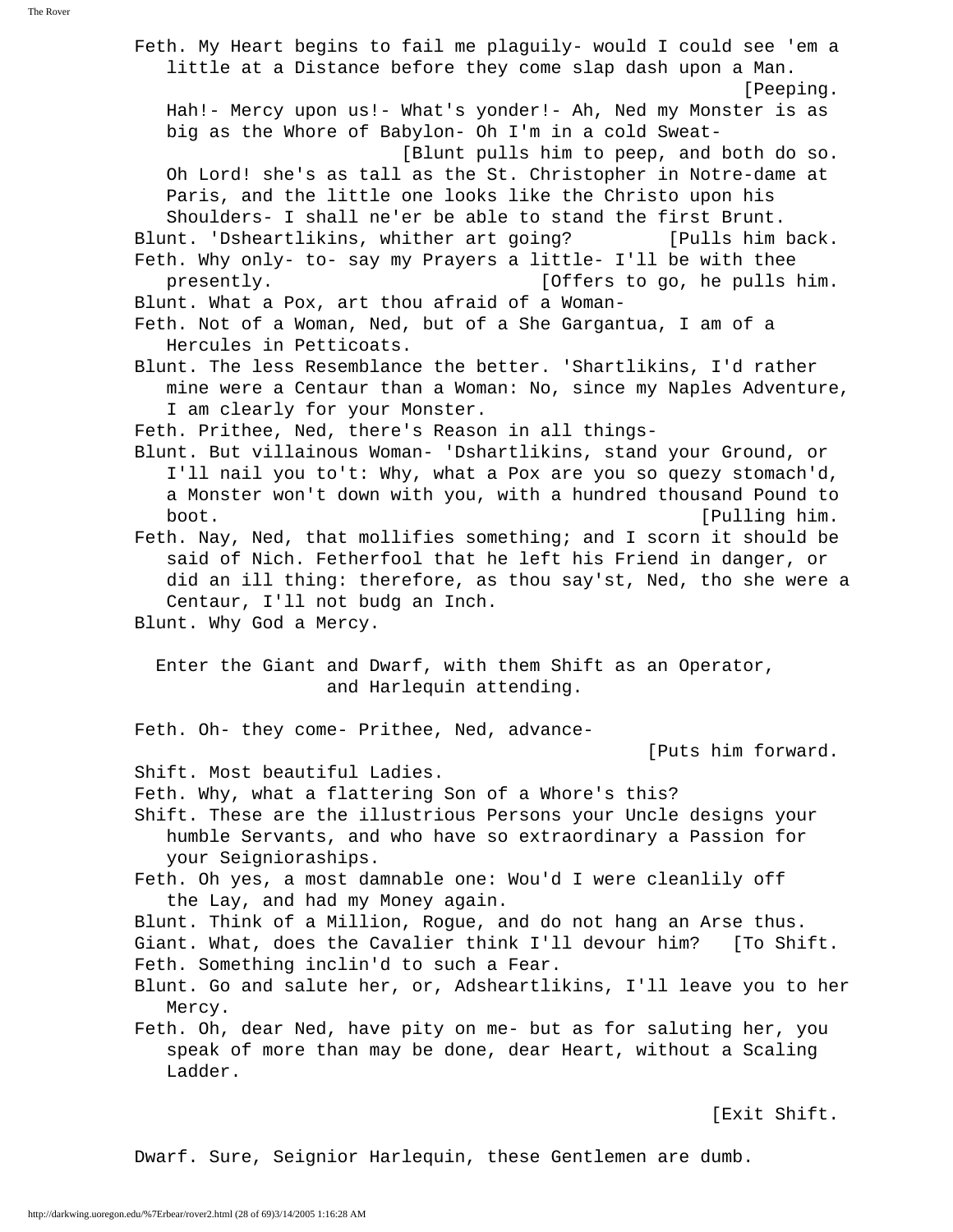Blunt. No, my little diminutive Mistress, my small Epitomy of Woman-kind, we can prattle when our Hands are in, but we are raw and bashful, young Beginners; for this is the first time we ever were in love: we are something aukard, or so, but we shall come on in time, and mend upon Incouragement. Feth. Pox on him, what a delicate Speech has he made now- 'Gad, I'd give a thousand Pounds a Year for Ned's concise Wit, but not a Groat for his Judgment in Womankind. Enter Shift with a Ladder, sets it against the Giant, and bows to Fetherfool. Shift. Here, Seignior, Don, approach, mount, and salute the Lady. Feth. Mount! why, 'twould turn my Brains to look down from her Shoulders- But hang't, 'Gad, I will be brave and venture. [Runs up the Ladder, salutes her, and runs down again. And Egad this was an Adventure and a bold one- but since I am come off with a whole Skin, I am flesht for the next onset- Madam- has your Greatness any mind to marry? [Goes to her, speaks, and runs back; Blunt claps him on the Back. Giant. What if have? Feth. Why then, Madam, without inchanted Sword or Buckler, I'm your Man. Giant. My Man? my Mouse. I'll marry none whose Person and Courage shall not bear some Proportion to mine. Feth. Your Mightiness I fear will die a Maid then. Giant. I doubt you'll scarce secure me from that Fear, who court my Fortune, not my Beauty. Feth. Hu, how scornful she is, I'll warrant you- why I must confess, your Person is something heroical and masculine, but I protest to your Highness, I love and honour ye. Dwarf. Prithee, Sister, be not so coy, I like my Lover well enough; and if Seignior Mountebank keep his Word in making us of reasonable Proportions, I think the Gentlemen may serve for Husbands. Shift. Dissemble, or you betray your Love for us. [Aside to the Giant. Giant. And if he do keep his Word, I should make a better Choice, not that I would change this noble Frame of mine, cou'd I but meet my Match, and keep up the first Race of Man intire: But since this scanty World affords none such, I to be happy, must be new created, and then shall expect a wiser Lover. Feth. Why, what a peevish Titt's this; nay? look ye, Madam, as for that matter, your Extraordinariness may do what you please- but 'tis not done like a Monster of Honour, when a Man has set his Heart upon you, to cast him off- Therefore I hope you'll pity a despairing Lover, and cast down an Eye of Consolation upon me; for I vow, most Amazonian Princess, I love ye as if Heaven and Earth wou'd come together.

Dwarf. My Sister will do much, I'm sure, to save the Man that loves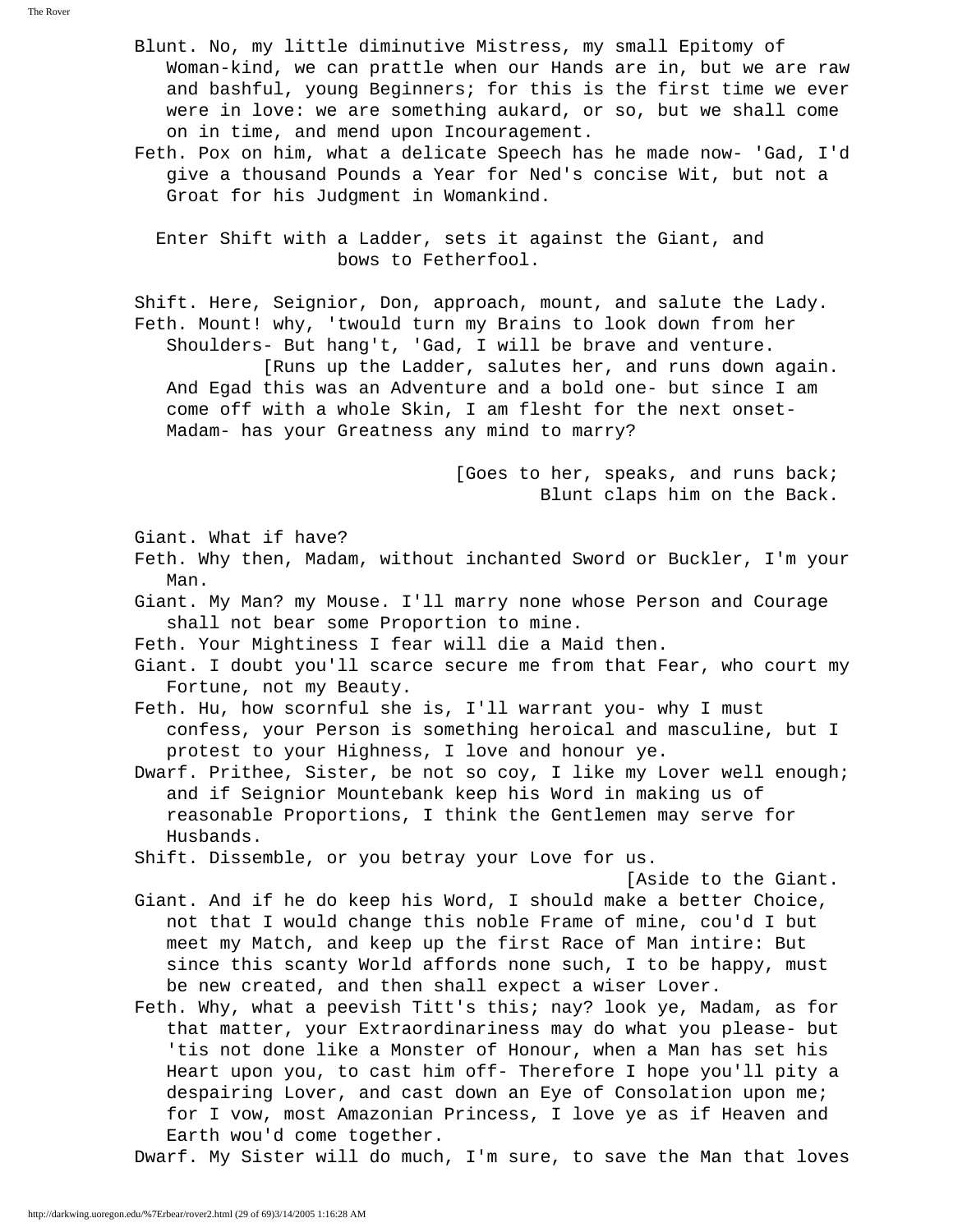The Rover

her so passionately- she has a Heart.

 Feth. And a swinger 'tis- 'Sbud- she moves like the Royal Sovereign, and is as long a tacking about. [Aside.

Giant. Then your Religion, Sir.

 Feth. Nay, as for that, Madam, we are English, a Nation I thank God, that stand as little upon Religion as any Nation under the Sun, unless it be in Contradiction; and at this time have so many amongst us, a Man knows not which to turn his Hand to neither will I stand with your Hugeness for a small matter of Faith or so- Religion shall break no squares.

Dwarf. I hope, Sir, you are of your Friend's Opinion.

 Blunt. My little Spark of a Diamond, I am, I was born a Jew, with an Aversion to Swines Flesh.

 Dwarf. Well, Sir, I shall hasten Seignior Doctor to compleat my Beauty, by some small Addition, to appear the more grateful to you.

 Blunt. Lady, do not trouble yourself with transitory Parts, 'Dshartlikins thou'rt as handsom as needs be for a Wife.

 Dwarf. A little taller, Seignior, wou'd not do amiss, my younger Sister has got so much the Start of me.

 Blunt. In troth she has, and now I think on't, a little taller wou'd do well for Propagation; I should be loth the Posterity of the antient Family of the Blunts of Essex should dwindle into Pigmies or Fairies.

 Giant. Well, Seigniors, since you come with our Uncle's liking, we give ye leave to hope, hope- and be happy-

[They go out with Harlequin.

Feth. Egad, and that's great and gracious-

Enter Willmore and an Operator.

 Will. Well, Gentlemen, and how like you the Ladies? Blunt. Faith, well enough for the first Course, Sir.

 Will. The Uncle, by my indeavour, is intirely yours- but whilst the Baths are preparing, 'twould be well if you would think of what Age, Shape, and Complexion you would have your Ladies form'd in.

Feth. Why, may we chuse, Mr. Doctor?

Will. What Beauties you please.

 Feth. Then will I have my Giant, Ned, just such another Gentlewoman as I saw at Church to day- and about some fifteen.

 Blunt. Hum, fifteen- I begin to have a plaguy Itch about me too, towards a handsome Damsel of fifteen; but first let's marry,

lest they should be boiled away in these Baths of Reformation.

 Feth. But, Doctor, can you do all this without the help of the Devil?

 Will. Hum, some small Hand he has in the Business? we make an Exchange with him, give him the clippings of the Giant for so much of his Store as will serve to build the Dwarf.

 Blunt. Why, then mine will be more than three Parts Devil, Mr. Doctor.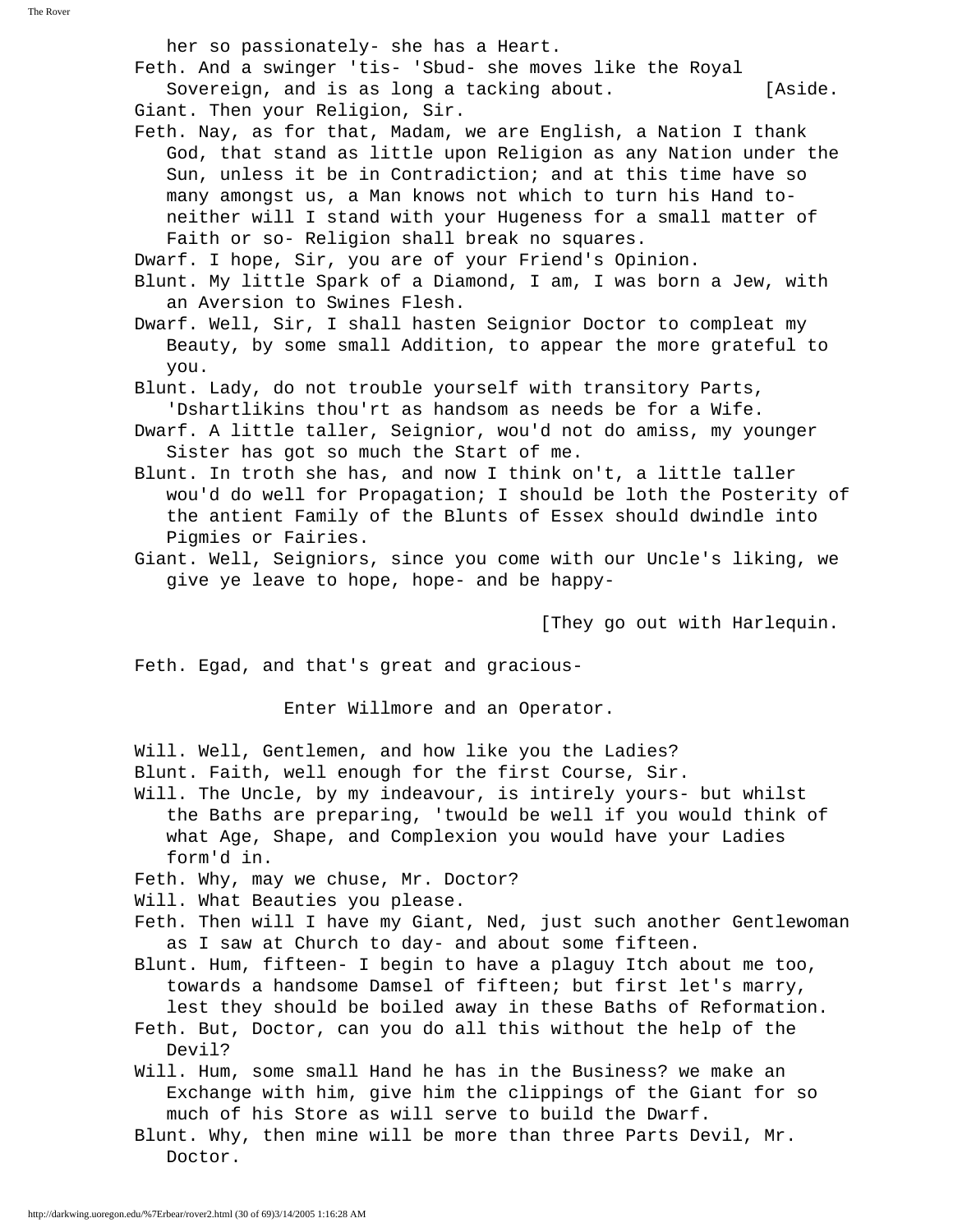Will. Not so, the Stock is only Devil, the Graft is your own little Wife inoculated.

 Blunt. Well, let the Devil and you agree about this matter as soon as you please.

Enter Shift as an Operator.

 Shift. Sir, there is without a Person of an extraordinary Size wou'd speak with you.

Will. Admit him.

Enter Harlequin, ushers in Hunt as a Giant.

Feth. Hah- some o'ergrown Rival, on my Life.

[Feth. gets from it.

Will. What the Devil have we here? The controller what is extended as ide. Hunt. Bezolos mano's, Seignior, I understand there is a Lady whose Beauty and Proportion can only merit me: I'll say no more- but shall be grateful to you for your Assistance. Feth. 'Tis so. Hunt. The Devil's in't if this does not fright 'em from a farther Courtship. [Aside. Will. Fear nothing, Seignior- Seignior, you may try your Chance, and visit the Ladies.  $[{\rm{Talks}}\space$  to Hunt. Feth. Why, where the Devil could this Monster conceal himself all this while, that we should neither see nor hear of him? Blunt. Oh- he lay disguis'd; I have heard of an Army that has done so. Feth. Pox, no single House cou'd hold him. Blunt. No- he dispos'd himself in several parcels up and down the Town, here a Leg, and there an Arm; and hearing of this proper Match for him, put himself together to court his fellow Monster. Feth. Good Lord! I wonder what Religion he's of. Blunt. Some heathen Papist, by his notable Plots and Contrivances. Will. 'Tis Hunt, that Rogue- The Communication's control (Aside. Sir, I confess there is great Power in Sympathy- Conduct him to the Ladies- [He tries to go in at the Door. -I am sorry you cannot enter at that low Door, Seignior, I'll have it broken down- Hunt. No, Seignior, I can go in at twice. Feth. How, at twice! what a Pox can he mean? Will. Oh, Sir, 'tis a frequent thing by way of Inchantment [Hunt being all Doublet, leaps off from another Man who is all Breeches, and goes out; Breeches follows stalking.

 Feth. Oh Pox, Mr. Doctor, this must be the Devil. Will. Oh fie, Sir, the Devil! no 'tis all done inchanted Girdle- These damn'd Rascals will spoil all by too gross an Imposition on the Fools. [Aside.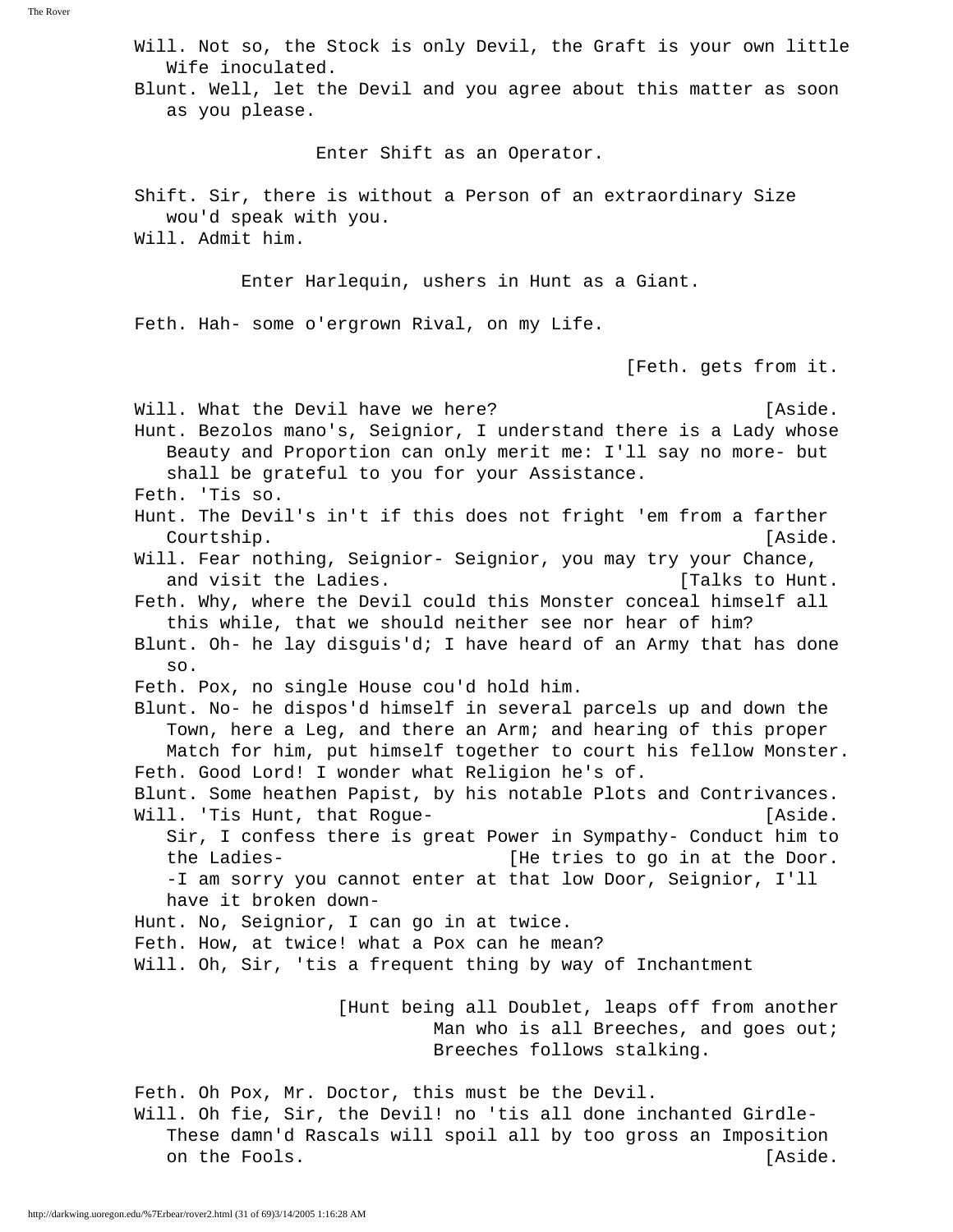The Rover

 Feth. This is the Devil, Ned, that's certain- But hark ye, Mr. Doctor, I hope I shall not have my Mistress inchanted from me by this inchanted Rival, hah?

 Will. Oh, no, Sir, the Inquisition will never let 'em marry, for fear of a Race of Giants, 'twill be worse than the Invasion of the Moors, or the French: but go- think of your Mistresses Names and Ages, here's Company, and you would not be seen.

[Ex. Blunt and Feth.

Enter La Nuche and Aurelia; Will. bows to her.

 La Nu. Sir, the Fame of your excellent Knowledge, and what you said to me this day; has given me a Curiosity to learn my Fate, at least that Fate you threatened.

 Will. Madam, from the Oracle in the Box you may be resolved any Question- [Leads her to the Table,

 where stands a Box full of Balls; he stares on her. -How lovely every absent minute makes her- Madam, be pleas'd to draw from out this Box what Ball you will.

 [She draws, he takes it, and gazes on her and on it. Madam, upon this little Globe is character'd your Fate and Fortune; the History of your Life to come and past- first, Madam- you're- a Whore.

La Nu. A very plain beginning.

- Will. My Art speaks simple Truth; the Moon is your Ascendent, that covetous Planet that borrows all her Light, and is in opposition still to Venus; and Interest more prevails with you than Love: yet here I find a cross- intruding Line- that does inform me you have an Itch that way, but Interest still opposes: you are a slavish mercenary Prostitute.
- La Nu. Your Art is so, tho call'd divine, and all the Universe is sway'd by Interest: and would you wish this Beauty which adorns me, should be dispos'd about for Charity? Proceed and speak more Reason.
- Will. But Venus here gets the Ascent again, and spite of- Interest, spite of all Aversion, will make you doat upon a Man-

 [Still looking on, and turning the Ball. Wild, fickle, restless, faithless as the Winds!- a Man of Arms he is- and by this Line- a Captain- [Looking on her. for Mars and Venus were in conjunction at his Birth- and Love and War's his business.

- La Nu. There thou hast toucht my Heart, and spoke so true, that all thou say'st I shall receive as Oracle. Well, grant I love, that shall not make me yield.
- Will. I must confess you're ruin'd if you yield, and yet not all your Pride, not all your Vows, your Wit, your Resolution, or your Cunning, can hinder him from conquering absolutely: your Stars are fixt, and Fate irrevocable.
- La Nu. No,- I will controul my Stars and Inclinations; and tho I love him more than Power or Interest, I will be Mistress of my fixt Resolves- One Question more- Does this same Captain, this wild happy Man love me?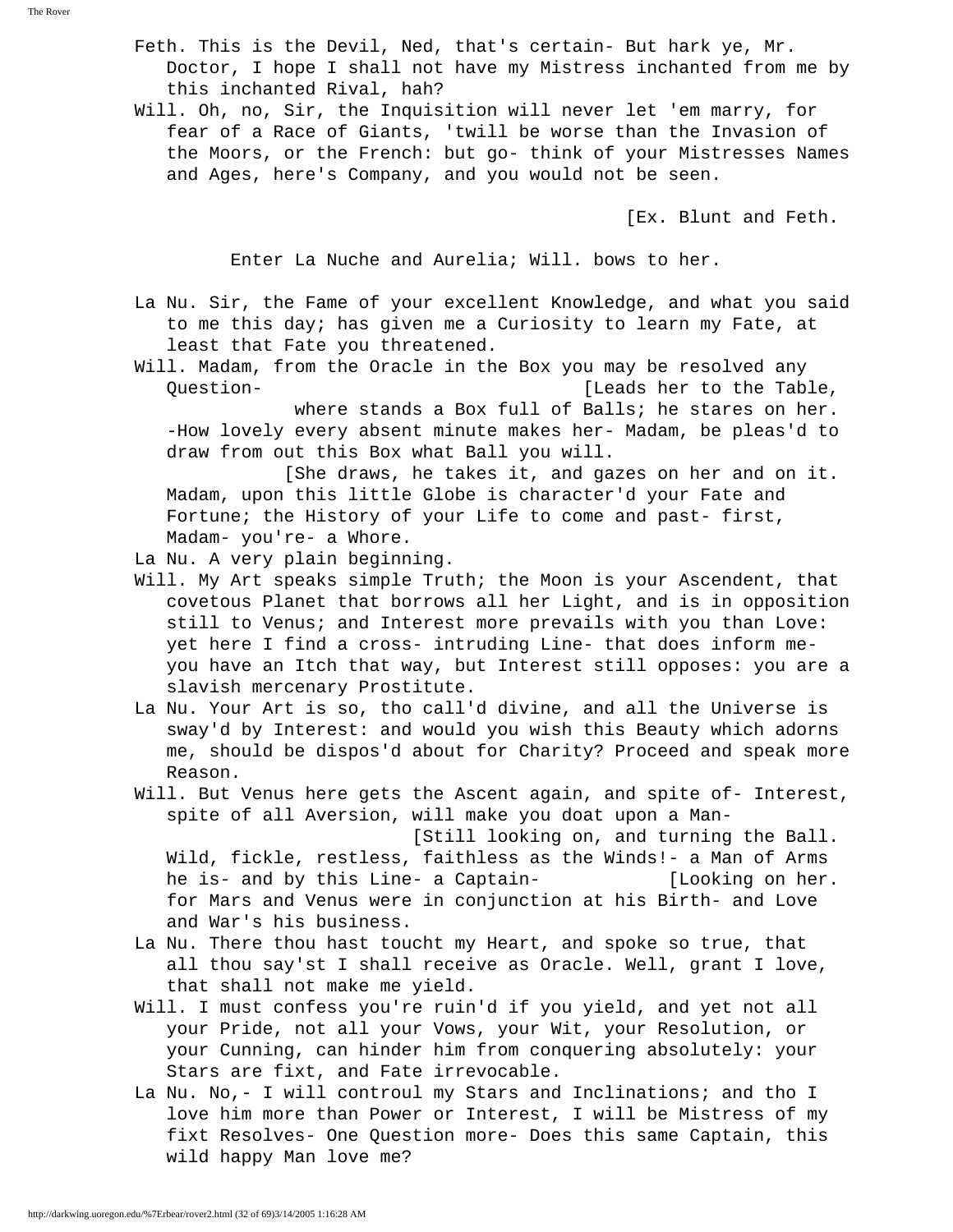- Will. I do not- find- it here- only a possibility incourag'd by your Love- Oh that you cou'd resist- but you are destin'd his, and to be ruin'd.
- [Sighs, and looks on her, she grows in a Rage. La Nu. Why do you tell me this? I am betray'd, and every caution blows my kindling Flame- hold- tell me no more- I might have guess'd my Fate, from my own Soul have guest it- but yet I will be brave, I will resist in spite of Inclinations, Stars, or Devils.
- Will. Strive not, fair Creature, with the Net that holds you, you'll but intangle more. Alas! you must submit and be undone.
- La Nu. Damn your false Art- had he but lov'd me too, it had excus'd the Malice of my Stars.
- Will. Indeed, his Love is doubtful; for here- I trace him in a new pursuit- which if you can this Night prevent, perhaps you fix him.
- La Nu. Hah, pursuing a new Mistress! there thou hast met the little Resolution I had left, and dasht it into nothing- but I have vow'd Allegiance to my Interest- Curse on my Stars, they cou'd not give me Love where that might be advanc'd- I'll hear no more. **Example 2** (Gives him Money. Enter Shift.

## Enter Shift.

- Shift. Sir, there are several Strangers arriv'd, who talk of the old Oracle. How will you receive 'em?
- Will. I've business now, and must be excus'd a while.- Thus far- I'm well; but I may tell my Tale so often o'er, till, like the Trick of Love, I spoil the pleasure by the repetition.- Now I'll uncase, and see what Effects my Art has wrought on La Nuche, for she's the promis'd Good, the Philosophick Treasure that terminates my Toil and Industry. Wait you here.

[Ex. Will.

 Enter Ariadne in Mens Clothes, with Lucia so drest, and other Strangers.

 Aria. How now, Seignior Operator, where's this renowned Man of Arts and Sciences, this Don of Wonders?- hah! may a Man have a Pistole's Worth or two of his Tricks? will he shew, Seignor?

Shift. Whatever you dare see, Sir.

 Aria. And I dare see the greatest Bug-bear he can conjure up, my Mistress's Face in a Glass excepted.

- Shift. That he can shew, Sir, but is now busied in weighty Affairs with a Grandee.
- Aria. Pox, must we wait the Leisure of formal Grandees and Statesmen- ha, who's this?- the lovely Conqueress of my Heart, La Nuche. **[Goes to her, she is talking with Aurel**. La Nu. What foolish thing art thou?
- Aria. Nay, do not frown, nor fly; for if you do, I must arrest you, fair one.
- La Nu. At whose Suit, pray?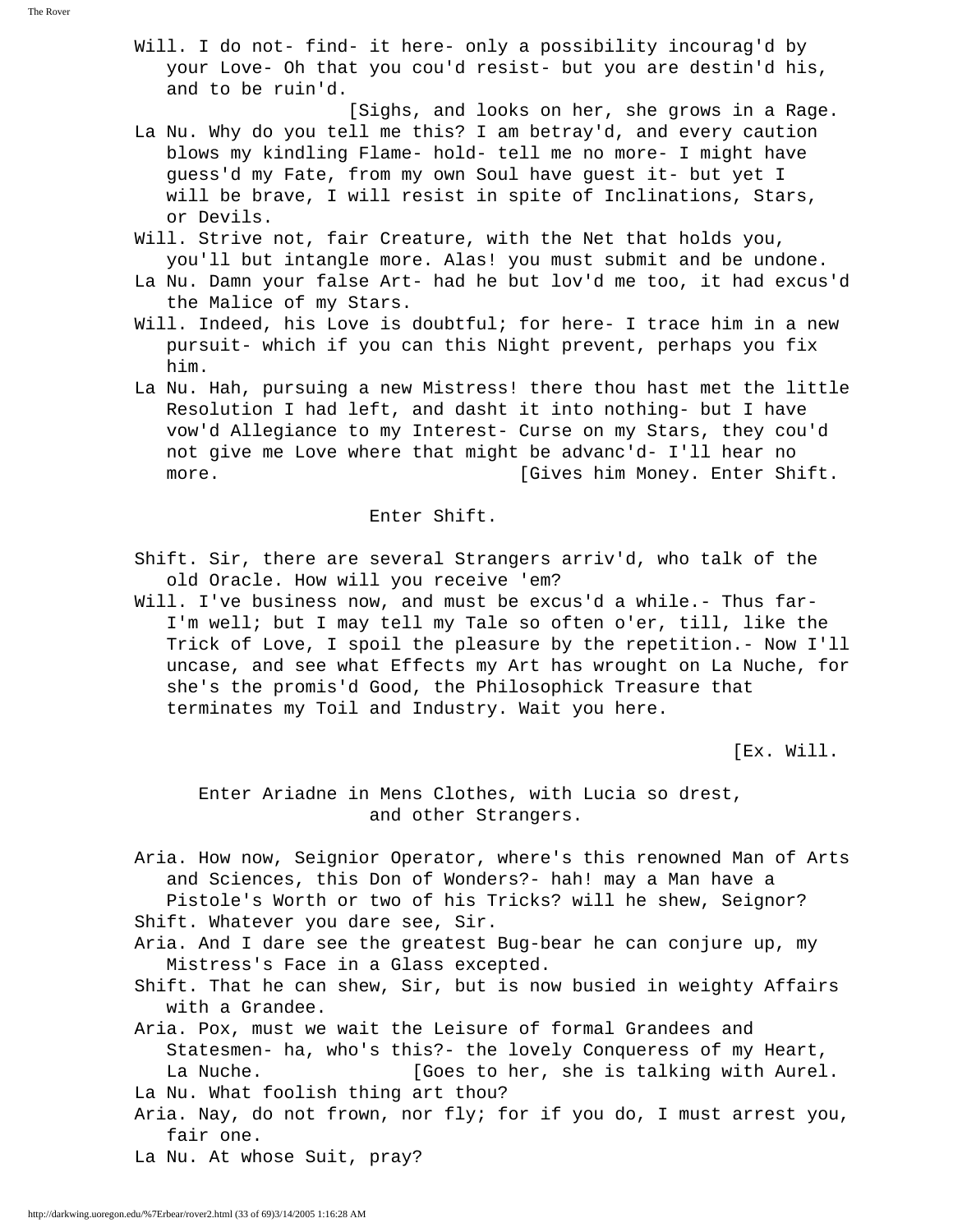Aria. At Love's- you have stol'n a Heart of mine, and us'd it scurvily.

- La Nu. By what marks do you know the Toy, that I may be no longer troubled with it?
- Aria. By a fresh Wound, which toucht by her that gave it bleeds anew, a Heart all over kind and amorous.

La Nu. When was this pretty Robbery committed?

- Aria. To day, most sacrilegiously, at Church, where you debauch'd my Zeal; and when I wou'd have pray'd, your Eyes had put the Change upon my Tongue, and made it utter Railings: Heav'n forgive ye!
- La Nu. You are the gayest thing without a Heart, I ever saw.
- Aria. I scorn to flinch for a bare Wound or two; nor is he routed that has lost the day, he may again rally, renew the Fight, and vanquish.
- La Nu. You have a good opinion of that Beauty, which I find not so forcible, nor that fond Prattle uttered with such Confidence.
- Aria. But I have Quality and Fortune too.
- La Nu. So had you need. I should have guest the first by your pertness; for your saucy thing of Quality acts the Man as impudently at fourteen, as another at thirty: nor is there any thing so hateful as to hear it talk of Love, Women and Drinking; nay, to see it marry too at that Age, and get itself a Play fellow in its Son and Heir.
- Aria. This Satyr on my Youth shall never put me out of countenance, or make me think you wish me one day older; and egad, I'll warrant them that tries me, shall find me ne'er an hour too young.
- La Nu. You mistake my Humour, I hate the Person of a fair conceited Boy.

Enter Willmore drest, singing.

Will. Vole, vole dans cette Cage,

Petite Oyseau dans cet bocage.

-How now, Fool, where's the Doctor?

- Shift. A little busy, Sir.
- Will. Call him, I am in haste, and come to cheapen the Price of Monster.
- Shift. As how, Sir?
- Will. In an honourable way, I will lawfully marry one of 'em, and have pitcht upon the Giant; I'll bid as fair as any Man.
- Shift. No doubt but you will speed, Sir: please you, Sir, to walk in.
- Will. I'll follow- Vole, vole dans cette Cage, &c.

 Luc. Why, 'tis the Captain, Madam- [Aside to Aria. La Nu. Hah- marry- harkye, Sir,- a word, pray.

[As he is going out she pulls him.

Will. Your Servant, Madam, your Servant- Vole, vole, &c.

[Puts his Hat off carelesly, and walks by, going out.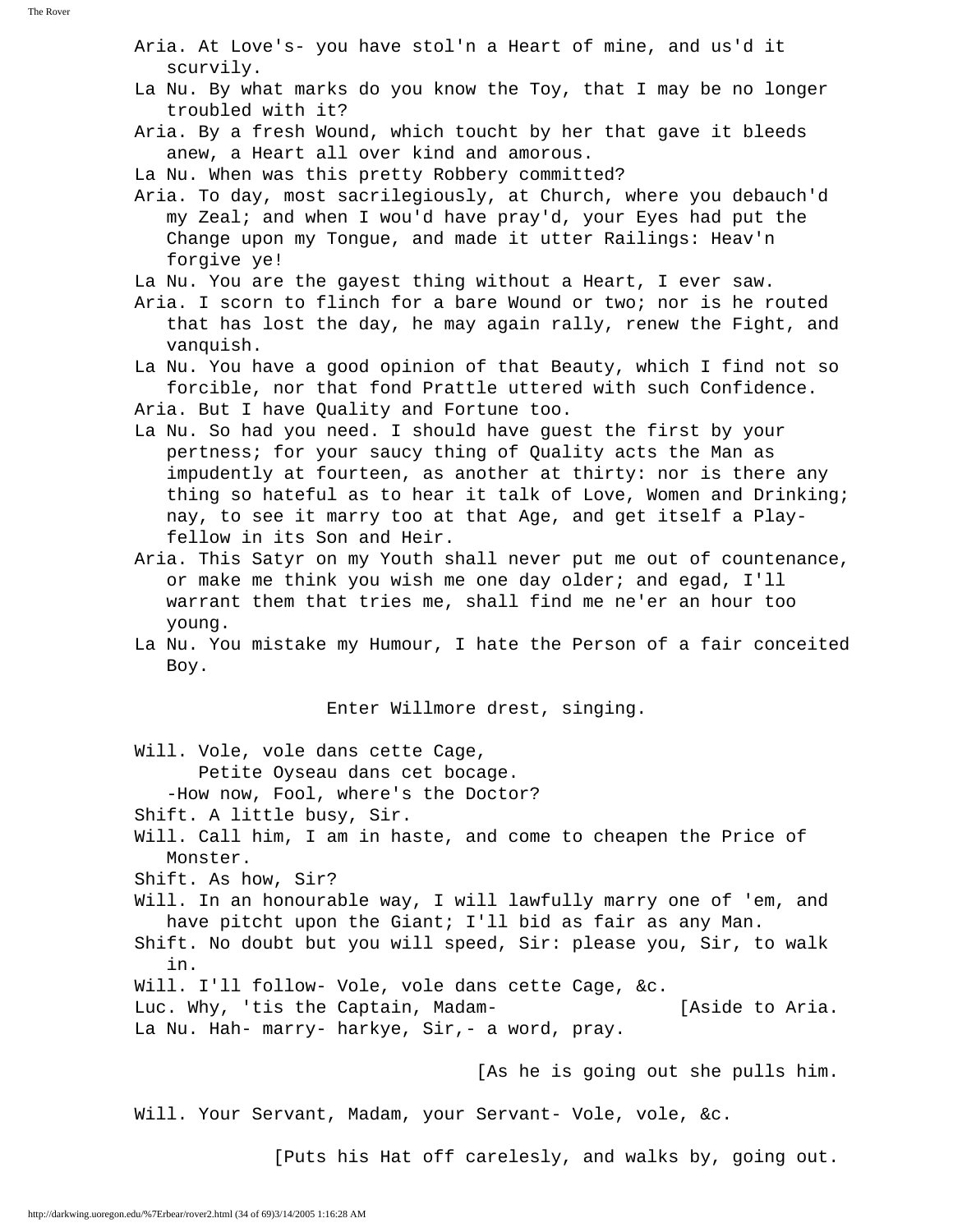Luc. And to be marry'd, mark that. Aria. Then there's one doubt over, I'm glad he is not married. La Nu. Come back- Death, I shall burst with Anger- this Coldness blows my Flame, which if once visible, makes him a Tyrant- Will. Fool, what's a Clock, fool? this noise hinders me from hearing it strike.

[Shakes his Pockets, and walks up and down.

 La Nu. A blessed sound, if no Hue and Cry pursue it. -what- you are resolv'd then upon this notable Exploit?

Will. What Exploit, good Madam?

La Nu. Why, marrying of a Monster, and an ugly Monster.

- Will. Yes faith, Child, here stands the bold Knight, that singly, and unarm'd, designs to enter the List with Thogogandiga the Giant; a good Sword will defend a worse cause than an ugly Wife. I know no danger worse than fighting for my Living, and I have don't this dozen years for Bread.
- La Nu. This is the common trick of all Rogues, when they have done an ill thing to face it out.
- Will. An ill thing- your Pardon, Sweet-heart, compare it but to Banishment, a frozen Sentry with brown George and Spanish Pay; and if it be not better to be Master of a Monster, than Slave to a damn'd Commonwealth- I submit- and since my Fortune has thrown this good in my way-
- La Nu. You'll not be so ungrateful to refuse it; besides then you may hope to sleep again, without dreaming of Famine, or the Sword, two Plagues a Soldier of Fortune is subject to.

Will. Besides Cashiering, a third Plague.

- La Nu. Still unconcern'd!- you call me mercenary, but I would starve e'er suffer my self to be possest by a thing of Horror.
- Will. You lye, you would by any thing of Horror: yet these things of Horror have Beauties too, Beauties thou canst not boast of, Beauties that will not fade; Diamonds to supply the lustre of their Eyes, and Gold the brightness of their Hair, a well-got Million to atone for Shape, and Orient Pearls, more white, more plump and smooth, than that fair Body Men so languish for, and thou hast set such Price on.

Aria. I like not this so well, 'tis a trick to make her jealous.

 Will. Their Hands too have their Beauties, whose very mark finds credit and respect, their Bills are current o'er the Universe; besides these, you shall see waiting at my Door, four Footmen, a Velvet Coach, with Six Flanders Beauties more: And are not these most comely Virtues in a Soldier's Wife, in this most wicked peaceable Age?

Luc. He's poor too, there's another comfort. [Aside.

Aria. The most incouraging one I have met with yet.

 Will. Pox on't, I grow weary of this virtuous Poverty. There goes a gallant Fellow, says one, but gives him not an Onion; the Women too, faith, 'tis a handsom Gentleman, but the Devil a Kiss he gets gratis.

Aria. Oh, how I long to undeceive him of that Error.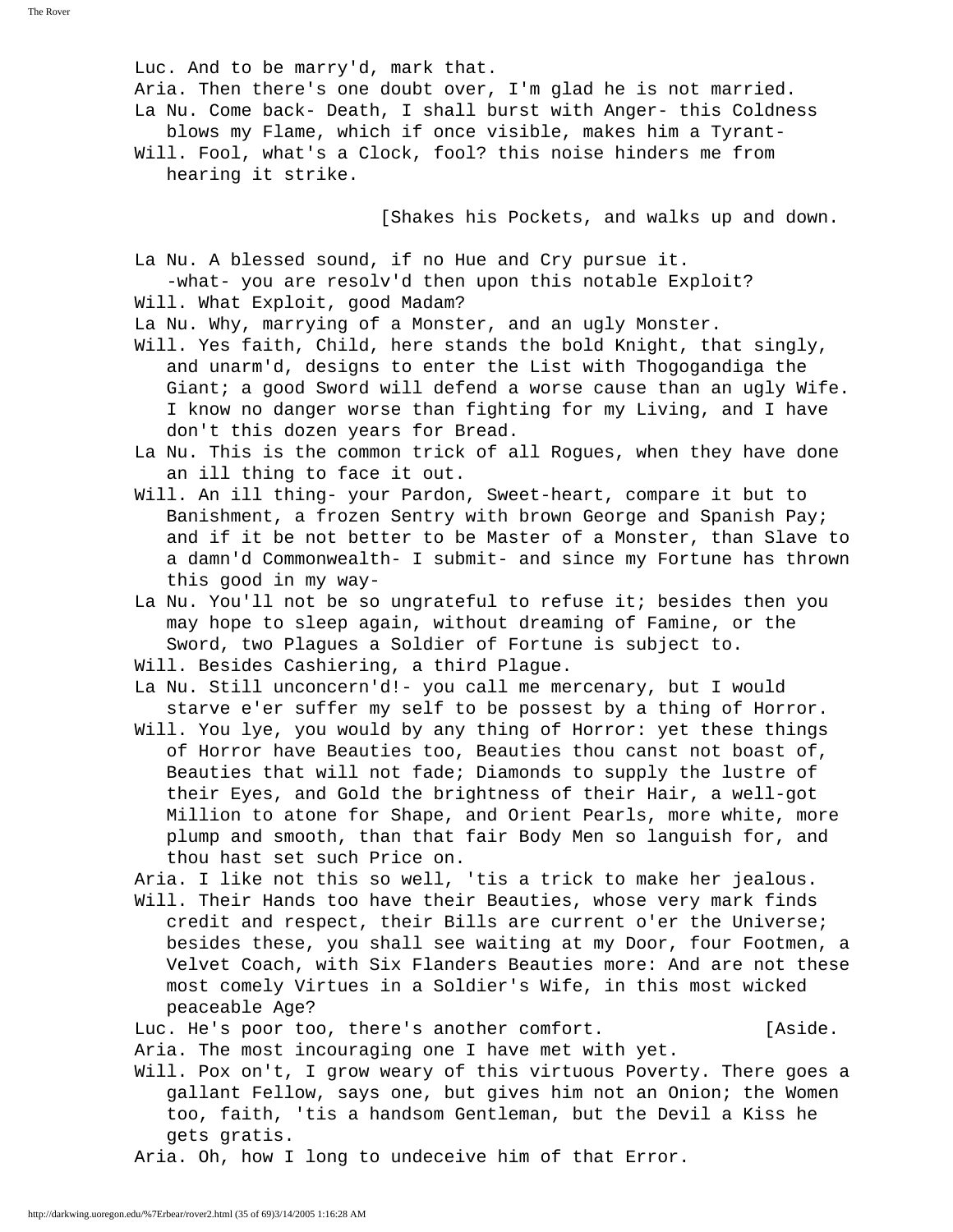La Nu. He speaks not of me; sure he knows me not. [Aside. Will. No, Child, Money speaks sense in a Language all Nations understand, 'tis Beauty, Wit, Courage, Honour, and undisputable Reason- see the virtue of a Wager, that new philosophical way lately found out of deciding all hard Questions- Socrates, without ready Money to lay down, must yield. Aria. Well, I must have this gallant Fellow. [Aside. La. Nu. Sure he has forgot this trival thing. Will. -Even thou- who seest me dying unregarded, wou'd then be fond and kind, and flatter me. [Soft tone.] By Heaven, I'll hate thee then; nay, I will marry to be rich to hate thee: the worst of that, is but to suffer nine Days Wonderment. Is not that better than an Age of Scorn from a proud faithless Beauty? Lu. Nu. Oh, there's Resentment left- why, yes faith, such a Wedding would give the Town diversion: we should have a lamentable Ditty made on it, it, entitled, The Captain's Wedding, with the doleful Relation of his being over-laid by an o'er-grown Monster. Will. I'll warrant ye I escape that as sure as cuckolding; for I would fain see that hardy Wight that dares attempt my Lady Bright, either by Force or Flattery. La Nu. So, then you intend to bed her? Will. Yes faith, and beget a Race of Heroes, the Mother's Form with all the Father's Qualities. La Nu. Faith, such a Brood may prove a pretty Livelihood for a poor decay'd Officer; you may chance to get a Patent to shew 'em in England, that Nation of Change and Novelty. Will. A provision old Carlo cannot make for you against the abandon'd day. La Nu. He can supply the want of Issue a better way; and tho he be not so fine a fellow as your self, he's a better Friend, he can keep a Mistress: give me a Man can feed and clothe me, as well as hug and all to bekiss me, and tho his Sword be not so good as yours, his Bond's worth a thousand Captains. This will not do, I'll try what Jealousy will do. [Aside. Your Servant, Captain- your Hand, Sir. [Takes Ariadne by the Hand. Will. Hah, what new Coxcomb's that- hold, Sir- [Takes her from him. Aria. What would you, Sir, ought with this Lady? Will. Yes, that which thy Youth will only let thee guess at this- Child, is Man's Meat; there are other Toys for Children. [Offers to lead her off. La Nu. Oh insolent! and whither would'st thou lead me? Will. Only out of harm's way, Child, here are pretty near Conveniences within: the Doctor will be civil- 'tis part of his Calling- Your Servant, Sir-<br>
[Going off with her. Aria. I must huff now, tho I may chance to be beaten- come back- or I have something here that will oblige ye to't. [Laying his hand on his Sword. Will. Yes faith, thou'rt a pretty Youth; but at this time I've more occasion for a thing in Petticoats- go home, and do not walk the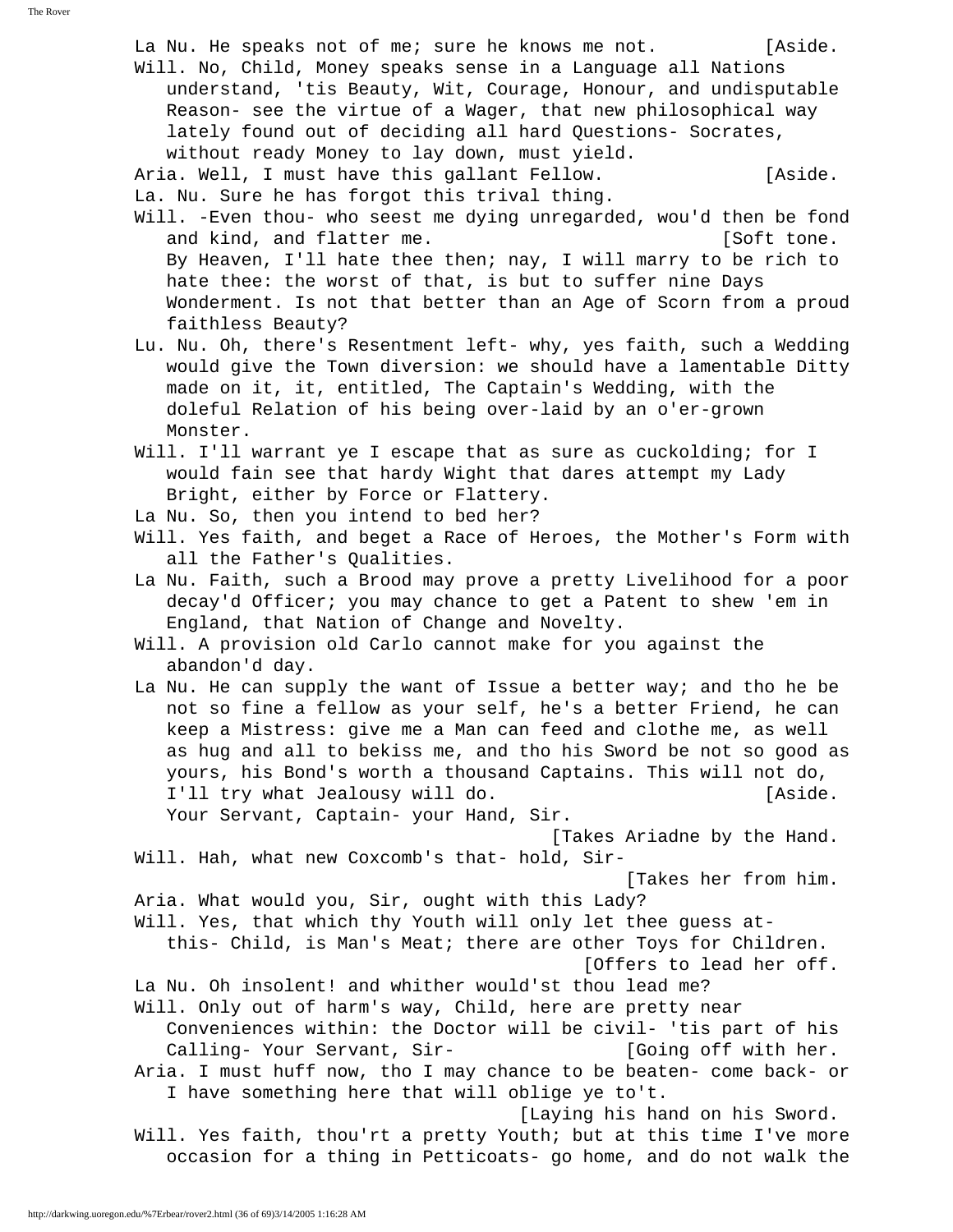Streets so much; that tempting Face of thine will debauch the grave men of business, and make the Magistrates lust after Wickedness.

Aria. You are a scurvy Fellow, Sir. (Going to draw. Will. Keep in your Sword, for fear it cut your Fingers, Child. Aria. So 'twill your Throat, Sir- here's Company coming that will part us, and I'll venture to draw.

[Draws, Will. draws.

Enter Beaumond.

 Beau. Hold, hold- hah, Willmore! thou Man of constant mischief, what's the matter?

La Nu. Beaumond! undone!

Aria. -Beaumond!-

 Will. Why, here's a young Spark will take my Lady Bright from me; the unmanner'd Hot-spur would not have patience till I had finish'd my small Affair with her. [Puts up his Sword.

- Aria. Death, he'll know me- Sir, you see we are prevented. [Draws him aside.
	- -or- [Seems to talk to him, Beau. gazes on La Nuche, who has pull'd down her Veil.
- Beau. 'Tis she! Madam, this Veil's too thin to hide the perjur'd Beauty underneath. Oh, have I been searching thee, with all the diligence of impatient Love, and am I thus rewarded, to find thee here incompass'd round with Strangers, fighting, who first should take my right away?- Gods! take your Reason back, take all your Love; for easy Man's unworthy of the Blessings.
- Will. Harkye, Harry- the- Woman- the almighty Whore- thou told'st me of to day.
- Beau. Death, do'st thou mock my Grief- unhand me strait, for tho I cannot blame thee, I must hate thee.

[Goes out.

 Will. What the Devil ails he? Aria. You will be sure to come. Will. At night in the Piazza; I have an Assignation with a Woman, that once dispatch'd, I will not fail ye, Sir. Luc. And will you leave him with her? Aria. Oh, yes, he'll be ne'er the worse for my use when he has done with her. [Ex. Luc. and Aria. Will. looks with scorn on La Nuche. Will. Now you may go o'ertake him, lie with him- and ruin him: the Fool was made for such a Destiny- if he escapes my Sword. [He offers to go. La Nu. I must prevent his visit to this Woman- but dare not tell him so. [Aside.] -I would not have ye meet this angry Youth. Will. Oh, you would preserve him for a farther use.

La Nu. Stay- you must not fight- by Heaven, I cannot see- that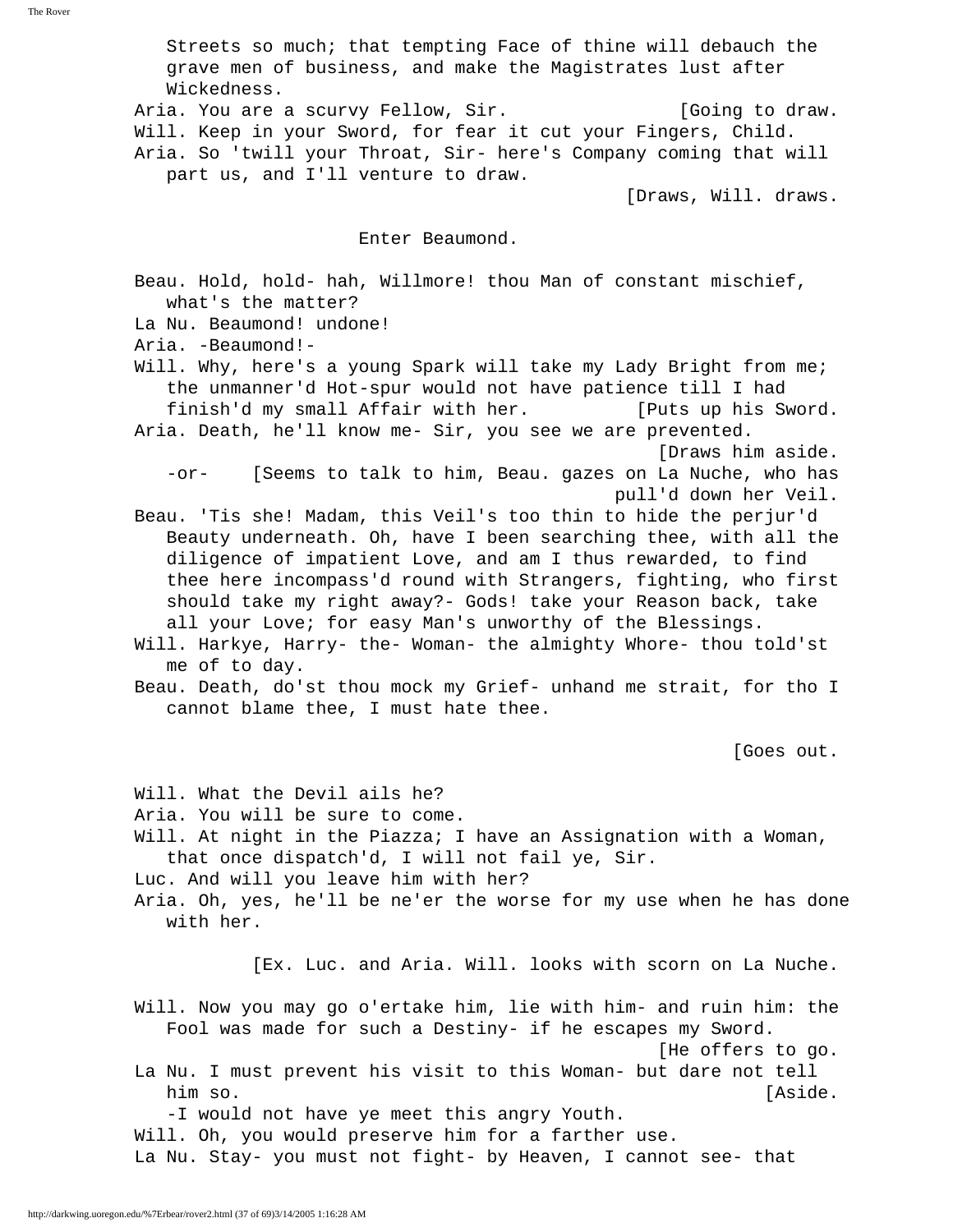Bosom- wounded. [Turns and weeps. Will. Hah! weep'st thou? curse me when I refuse a faith to that obliging Language of thy Eyes- Oh give me one proof more, and after that, thou conquerest all my Soul; Thy Eyes speak Love come, let us in, my Dear, e'er the bright Fire allays that warms my Heart.  $[Goes to lead her out.$  La Nu. Your Love grows rude, and saucily demands it. [Flings away. Will. Love knows no Ceremony, no respect when once approacht so near the happy minute. La Nu. What desperate easiness have you seen in me, or what mistaken merit in your self, should make you so ridiculously vain, to think I'd give my self to such a Wretch, one fal'n even to the last degree of Poverty, whilst all the World is prostrate at my Feet, whence I might chuse the Brave, the Great, the Rich? [He stands spitefully gazing at her. -Still as he fires, I find my Pride augment, and when he cools I burn. [Aside.] Will. Death, thou'rt a- vain, conceited, taudry Jilt, who wou'st draw me in as Rooks their Cullies do, to make me venture all my stock of Love, and then you turn me out despis'd and poor- [Offers to go. La Nu. You think you're gone now- Will. Not all thy Arts nor Charms shall hold me longer. La Nu. I must submit- and can you part thus from me?- [Pulls him. Will. I can- nay, by Heaven, I will not turn, nor look at thee. No, when I do, or trust that faithless Tongue again- may I be- La Nu. Oh do not swear- Will. Ever curst-<br> [Breaks from her, she holds him. La Nu. You shall not go- Plague of this needles Pride. [Aside. -stay- and I'll follow all the dictates of my Love. Will. Oh never hope to flatter me to faith again. [His back to her, she holding him. La Nu. I must, I will; what wou'd you have me do? Will. [turning softly to her.] Never- deceive me more, it may be fatal to wind me up to an impatient height, then dash my eager Hopes. [Sighing. Forgive my roughness- and be kind, La Nuche, I know thou wo't- La Nu. Will you then be ever kind and true? Will. Ask thy own Charms, and to confirm thee more, yield and disarm me quite. La Nu. Will you not marry then? for tho you never can be mine that way, I cannot think that you should be another's. Will. No more delays, by Heaven, 'twas but a trick. La Nu. And will you never see that Woman neither, whom you're this Night to visit? Will. Damn all the rest of thy weak Sex, when thou look'st thus, and art so soft and charming. [Offers to lead her out. La Nu. Sancho- my Coach. [Turns in scorn. Will. Take heed, what mean ye? La Nu. Not to be pointed at by all the envying Women of the Town, who'l laugh and cry, Is this the high-priz'd Lady, now fall'n so low, to doat upon a Captain? a poor disbanded Captain? defend me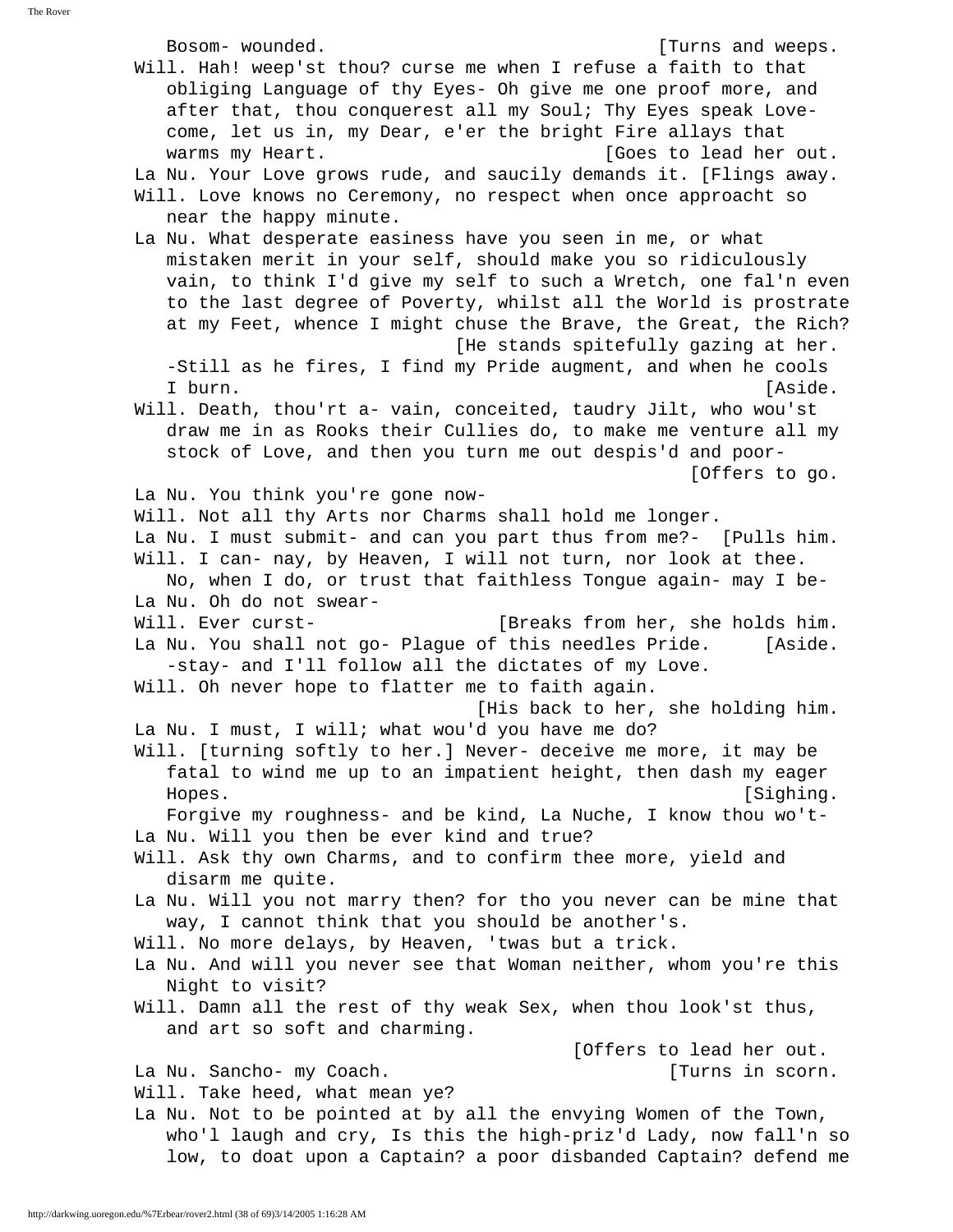from that Infamy.

- Will. Now all the Plagues- but yet I will not curse thee, 'tis lost on thee, for thou art destin'd damn'd. [Going out.
- La Nu. Whither so fast?
- Will. Why,- I am so indifferent grown, that I can tell thee now to a Woman, young, fair and honest; she'll be kind and thankful farewel, Jilt- now should'st thou die for one sight more of me, thou should'st not ha't; nay, should'st thou sacrifice all thou hast couzen'd other Coxcombs of, to buy one single visit, I am so proud, by Heaven, thou shouldst not have it- To grieve thee more, see here, insatiate Woman [Shews her a Purse or hands full of Gold] the Charm that makes me lovely in thine Eyes: it had all been thine hadst thou not basely bargain'd with me, now 'tis the Prize of some well-meaning Whore, whose Modesty will trust my Generosity.

[Goes out.

 La Nu. Now I cou'd rave, t'have lost an opportunity which industry nor chance can give again- when on the yielding point, a cursed fit of Pride comes cross my Soul, and stops the kind Career- I'll follow him, yes I'll follow him, even to the Arms of her to whom he's gone.

Aur. Madam, tis dark, and we may meet with Insolence.

 La Nu. No matter: Sancho, let the Coach go home, and do you follow me-

> Women may boast their Honour and their Pride, But Love soon lays those feebler Powr's aside.

[Exeunt.

### ACT IV.

SCENE I. The Street, or Backside of the Piazza dark.

Enter Willmore alone.

 Will. A Pox upon this Woman that has jilted me, and I for being a fond believing Puppy to be in earnest with so great a Devil. Where be these Coxcombs too? this Blunt and Fetherfool? when a Man needs 'em not, they are plaguing him with their unseasonable Jests- could I but light on them, I would be very drunk to night- but first I'll try my Fortune with this Woman- let me see- hereabouts is the Door. [Gropes about for the Door.

Enter Beaumond, follow'd by La Nuche, and Sancho.

 La Nu. 'Tis he, I know it by his often and uneasy pauses- Beau. And shall I home and sleep upon my injury, whilst this more happy Rover takes my right away?- no, damn me then for a cold senseless Coward. [Pauses and pulls out a Key. Will. This Damsel, by the part o'th' Town she lives in, shou'd be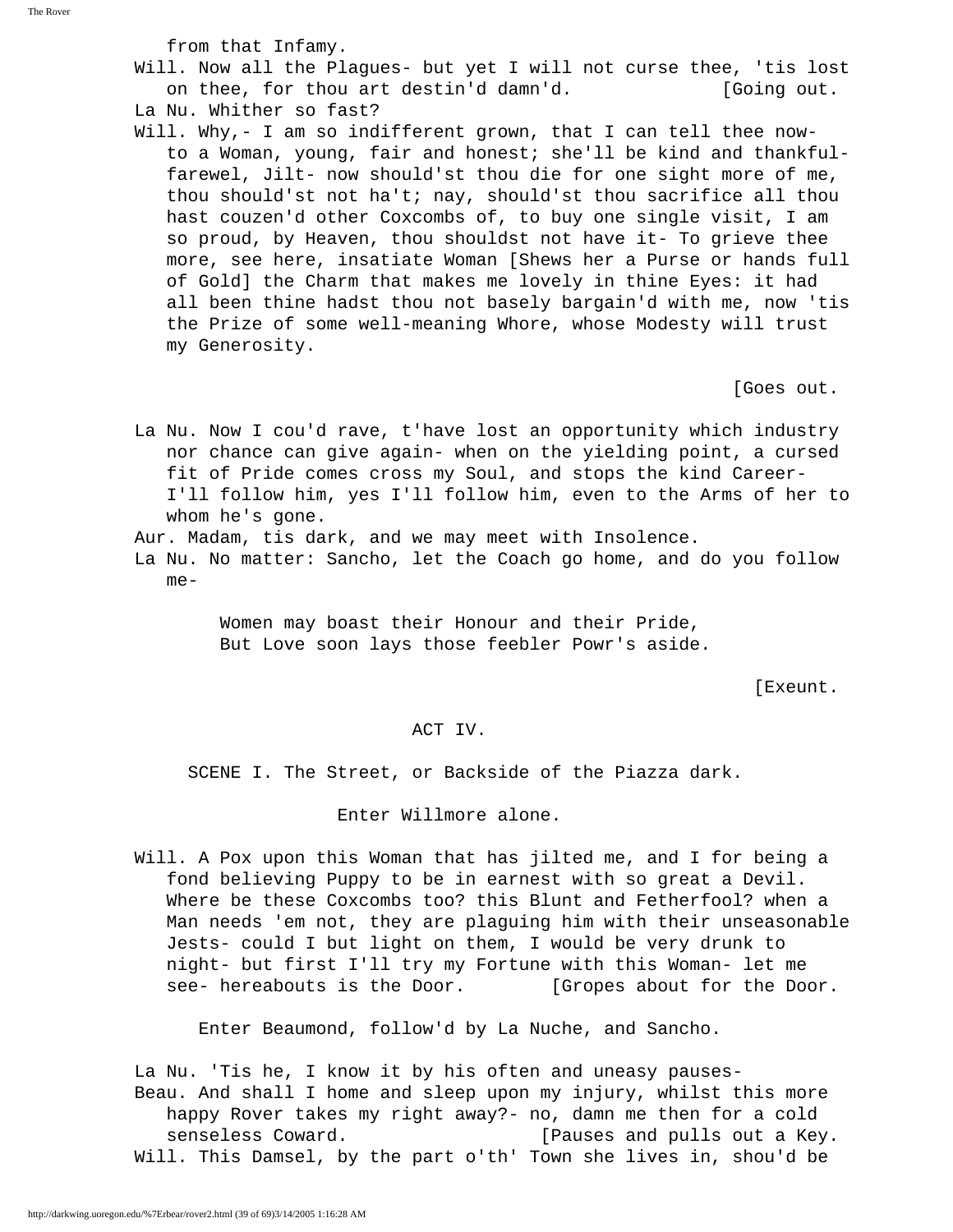of Quality, and therefore can have no dishonest design on me, it must be right down substantial Love, that's certain. Beau. Yet I'll in and arm my self for the Encounter, for 'twill be rough between us, tho we're Friends. [Groping about, finds the Door. Will. Oh, 'tis this I'm sure, because the Door is open. Beau. Hah- who's there?- [Beau. advances to unlock the Door, runs against Will. draws. Will. That Voice is of Authority, some Husband, Lover, or a Brother, on my Life- this is a Nation of a word and a blow, therefore I'll betake me to Toledo- [Draws. [Willmore in drawing hits his Sword against that of Beaumond, who turns and fights, La Nuche runs into the Garden frighted. Beau. Hah, are you there? Sanc. I'll draw in defence of the Captain- [Sancho fights for Beau. and beats out Will. Will. Hah, two to one?  $\blacksquare$  [Turns and goes in. Beau. The Garden Door clapt to; sure he's got in; nay, then I have him sure. The Scene changes to a Garden, La Nuche in it; to her Beau. who takes hold of her sleeve. La Nu. Heavens, where am I? Beau. Hah-a Woman! and by these Jewels- should be Ariadne. [feels.]'Tis so! Death, are all Women false? [She struggles to get away, he holds her. -Oh, tis in vain thou fly'st, thy Infamy will stay behind thee still. La Nu. Hah, 'tis Beaumond's Voice!- Now for an Art to turn the trick upon him; I must not lose his Friendship.  $[Aside.$  Enter Willmore softly, peeping behind. Will. What a Devil have we here, more Mischief yet;- hah- my Woman with a Man- I shall spoil all- I ever had an excellent knack of doing so. Beau. Oh Modesty, where art thou? Is this the effect of all your put on Jealousy, that Mask to hide your own new falshood in? New!- by Heaven, I believe thou'rt old in cunning, that couldst contrive, so near thy Wedding-night, this, to deprive me of the Rites of Love. La Nu. Hah, what says he? [Aside.] Will. How, a Maid, and young, and to be marry'd too! a rare Wench this to contrive Matters so conveniently: Oh, for some Mischief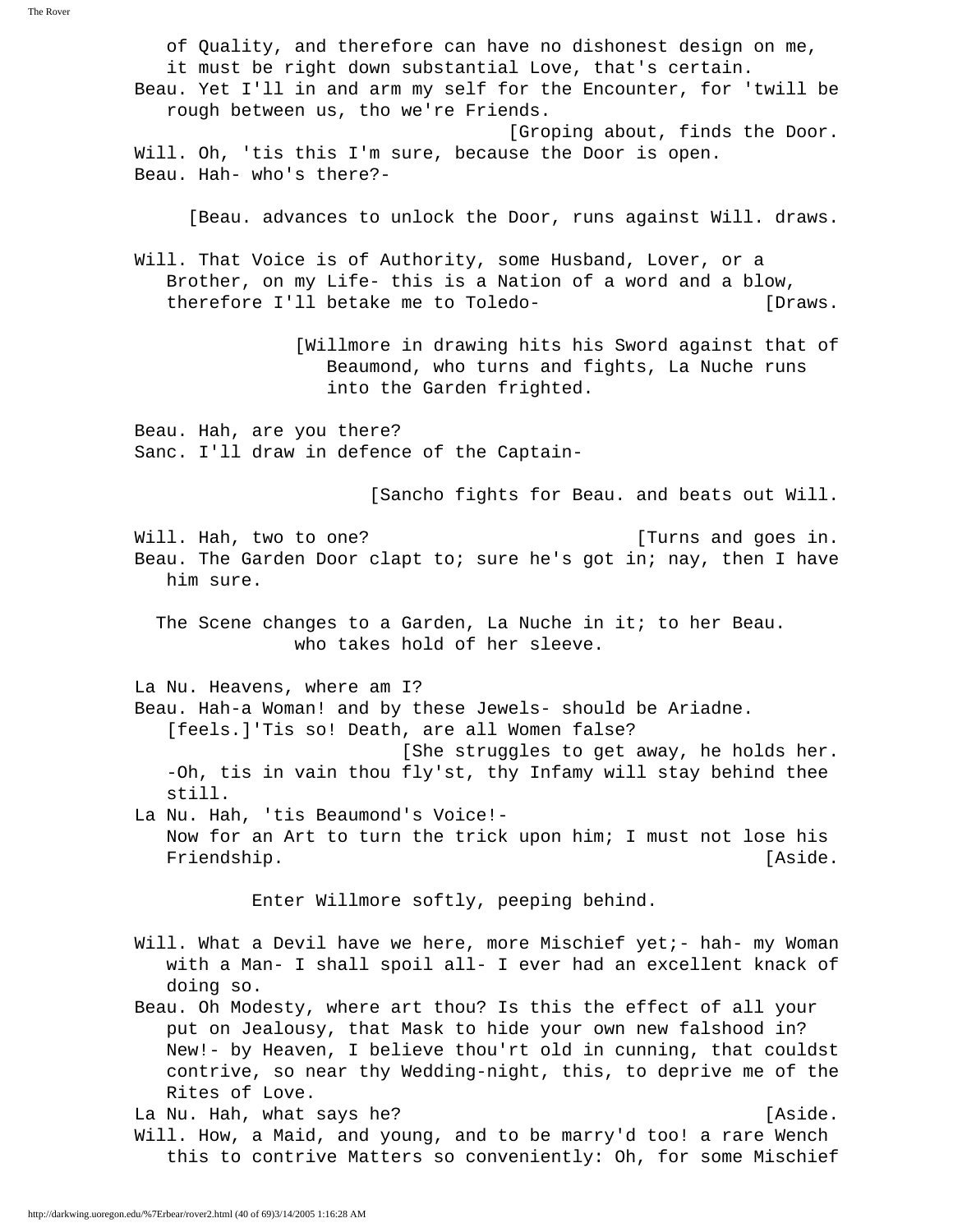now to send him neatly off. The contract of the sense of the sense of the sense of the sense of the sense of the sense of the sense of the sense of the sense of the sense of the sense of the sense of the sense of the sense Beau. Now you are silent; but you could talk to day loudly of Virtue, and upbraid my Vice: oh how you hated a young keeping Husband, whom neither Beauty nor Honour in a Wife cou'd oblige to reason- oh, damn your Honour, 'tis that's the sly pretence of all your domineering insolent Wives- Death- what thou see in me, should make thee think that I would be a tame contented Cuckold? [Going, she holds him. La Nu. I must not lose this lavish loving Fool- [Aside. Will. So, I hope he will be civil and withdraw, and leave me in possession- Beau. No, tho my Fortune should depend on thee; nay, all my hope of future happiness- by Heaven, I scorn to marry thee, unless thou couldst convince me thou wer't honest- a Whore!- Death, how it cools my Blood- Will. And fires mine extremely- La Nu. Nay, then I am provok'd tho I spoil all- [Aside. And is a Whore a thing so much despis'd? Turn back, thou false forsworn- turn back, and blush at thy mistaken folly.  $[He$  stands amaz'd. Beau. La Nuche! Enter Aria. peeping, advancing cautiously undrest, Luc. following. Aria. Oh, he is here- Lucia, attend me in the Orange-grove- [Ex. Lucia. Hah, a Woman with him! Will. Hum- what have we here? another Damsel?- she's gay too, and seems young and handsom- sure one of these will fall to my share; no matter which, so I am sure of one. La Nu. Who's silent now? are you struck dumb with Guilt? thou shame to noble Love; thou scandal to all brave Debauchery, thou Fop of Fortune; thou slavish Heir to Estate and Wife, born rich and damn'd to Matrimony. Will. Egad, a noble Wench- I am divided yet. La Nu. Thou formal Ass disguis'd in generous Leudness, see- when the Vizor's off, how sneakingly that empty form appears- Nay 'tis thy own- Make much on't, marry with it, and be damn'd. [Offers to go. Will. I hope she'll beat him for suspecting her. [He holds her, she turns. Aria. Hah- who the Devil can these be? La Nu. What silly honest Fool did you mistake me for? what senseless modest thing? Death, am I grown so despicable? have I deserv'd no better from thy Love than to be taken for a virtuous Changeling? Will. Egad, 'twas an Affront. The contract of the last of the last of the last of the last of the last of the l La Nu. I'm glad I've found thee out to be an errant Coxcomb, one that esteems a Woman for being chaste forsooth! 'Sheart, I shall have thee call me pious shortly, a most- religious Matron!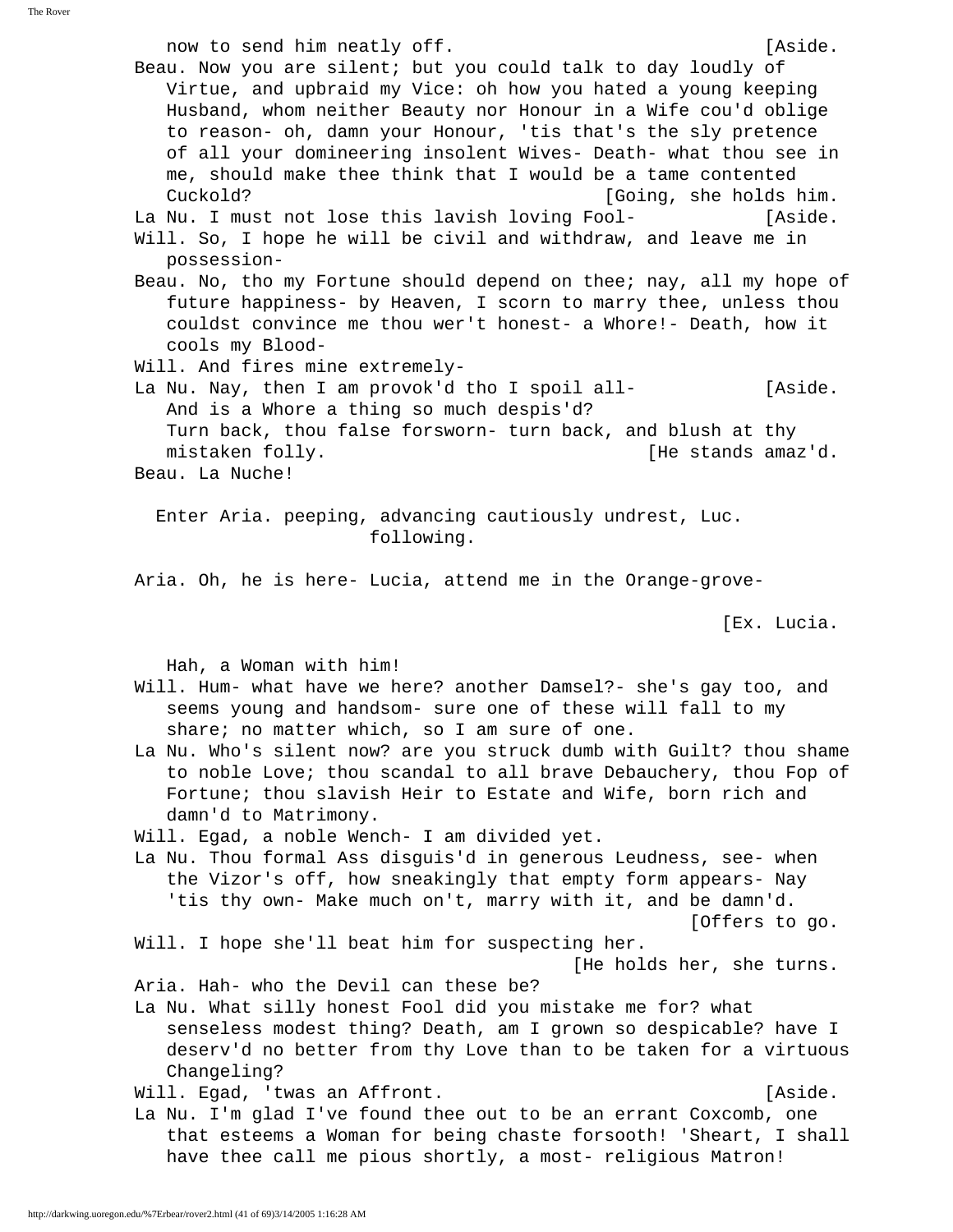Will. Egad, she has reason-<br>
aside.  $\begin{bmatrix} a \end{bmatrix}$ Beau. Forgive me- for I took ye- for another. [Sighing. La Nu. Oh did you so? it seems you keep fine Company the while- Death, that I should e'er be seen with such a vile Dissembler, with one so vain, so dull and so impertinent, as can be entertain'd by honest Women! Will. A Heavenly Soul, and to my Wish, were I but sure of her. Beau. Oh you do wondrous well t'accuse me first! yes, I am a Coxcomb- a confounded one, to doat upon so false a Prostitute; nay to love seriously, and tell it too: yet such an amorous Coxcomb I was born, to hate the Enjoyment of the loveliest Woman, without I have the Heart: the fond soft Prattle, and the lolling Dalliance, the Frowns, the little Quarrels, and the kind Degrees of making Peace again, are Joys which I prefer to all the sensual, whilst I endeavour to forget the Whore, and pay my Vows to Wit, to Youth and Beauty. Aria. Now hang me, if it be not Beaumond. Beau. Would any Devil less than common Woman have serv'd me as thou didst? say, was not this my Night? my paid for Night? my own by right of Bargain, and by Love? and hast not thou deceiv'd me for a Stranger? Will. So- make me thankful, then she will be kind. [Hugs himself. Beau. -Was this done like a Whore of Honour think ye? and would not such an Injury make me forswear all Joys of Womankind, and marry in mere spite? La Nu. Why where had been the Crime had I been kind? Beau. Thou dost confess it then. La Nu. Why not? Beau. Those Bills of Love the oftner paid and drawn, make Women better Merchants than Lovers. La Nu. And 'tis the better Trade. Will. Oh Pox, there she dasht all again. I find they calm upon't, and will agree, therefore I'll bear up to this small Frigate and lay her aboard. [Goes to Ariadne. La Nu. However I'm glad the Vizor's off; you might have fool'd me on, and sworn I was the only Conqueror of your Heart, had not Good-nature made me follow you, to undeceive your false Suspicions of me: How have you sworn never to marry? how rail'd at Wives, and satir'd Fools oblig'd to Wedlock? And now at last, to thy eternal Shame, thou hast betray'd thy self to be a most pernicious honourable Lover, a perjur'd- honest- nay, a very Husband. [Turns away, he holds her. Aria. Hah, sure 'tis the Captain. Will. Prithee, Child, let's leave 'em to themselves, they'l agree matters I'll warrant them when they are alone; and let us try how Love and Good-nature will provide for us. Aria. Sure he cannot know me?- Us!- pray who are you, and who am I? Will. Why look ye, Child, I am a very honest civil Fellow, for my part, and thou'rt a Woman for thine; and I desire to know no more at present. Aria. 'Tis he, and knows not me to be the same he appointed to day- Sir, pursue that Path on your right Hand, that Grove of Orange- Trees, and I'll follow you immediately.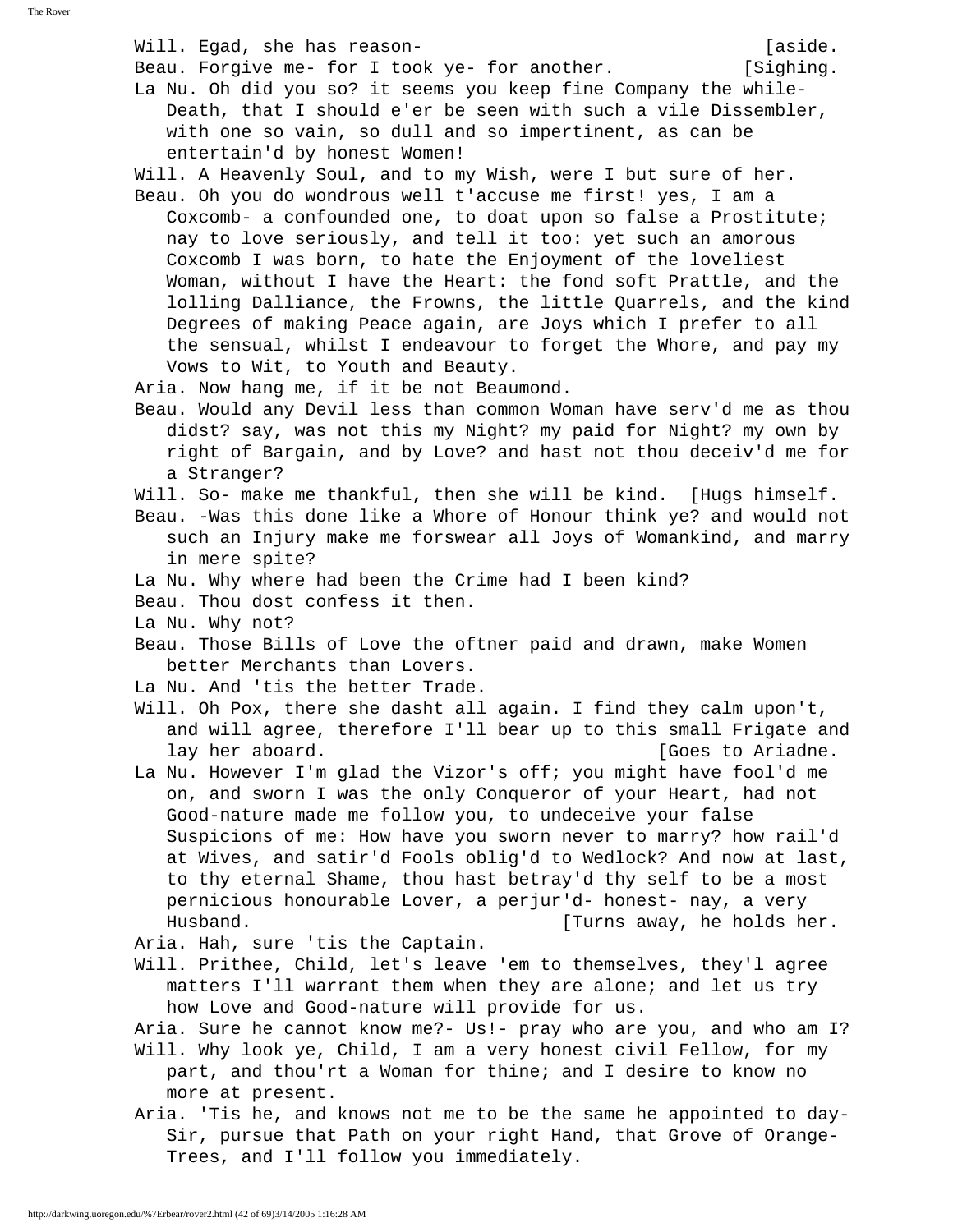Will. Kind and civil- prithee make haste, dear Child.

[Exit. Will.

 Beau. And did you come to call me back again? [Lovingly. La Nu. No matter, you are to be marry'd, Sir- Beau. No more, 'tis true, to please my Uncle, I have talk'd of some such thing; but I'll pursue it no farther, so thou wilt yet be mine, and mine intirely- I hate this Ariadne- for a Wife- by Heaven I do. Aria. A very plain Confession. [Claps him on the back. Beau. Ariadne! La Nu. I'm glad of this, now I shall be rid of him. [Aside. -How is't, Sir? I see you struggle hard 'twixt Love and Honour, and I'll resign my Place- [Offers to go, Ariadne pulls her back. Aria. Hold, if she take him not away, I shall disappoint my Man faith, I'll not be out-done in Generosity. [Gives him to La Nuche. Here- Love deserves him best- and I resign him- Pox on't I'm honest, tho that's no fault of mine; 'twas Fortune who has made a worse Exchange, and you and I should suit most damnably together. The set of the set of the set of the set of the set of the set of the set of the set of the set of the set of the set of the set of the set of the set of the set of the set of the set of the set of the set of the Beau. I am sure there's something in the Wind, she being in the Garden, and the Door left open. [Aside.] -Yes, I believe you are willing enough to part with me, when you expect another you like better. Aria. I'm glad I was before-hand with you then. Beau. Very good, and the Door was left open to give admittance to a Lover. Aria. 'Tis visible it was to let one in to you, false as you are. La Nu. Faith, Madam, you mistake my Constitution, my Beauty and my Business is only to be belov'd not to love; I leave that Slavery for you Women of Quality, who must invite, or die without the Blessing; for likely the Fool you make choice of wants Wit or Confidence to ask first; you are fain to whistle before the Dogs will fetch and carry, and then too they approach by stealth: and having done the Drudgery, the submissive Curs are turn'd out for fear of dirtying your Apartment, or that the Mungrils should scandalize ye; whilst all my Lovers of the noble kind throng to adore and fill my Presence daily, gay as if each were triumphing for Victory. Aria. Ay this is something; what a poor sneaking thing an honest Woman is! La Nu. And if we chance to love still, there's a difference, your Hours of Love are like the Deeds of Darkness, and mine like cheerful Birds in open Day. Aria. You may, you have no Honour to lose. La Nu. Or if I had, why should I double the Sin by Hypocrisy?

[Lucia squeaks within, crying, help, help.

Aria. Heavens, that's Lucia's Voice.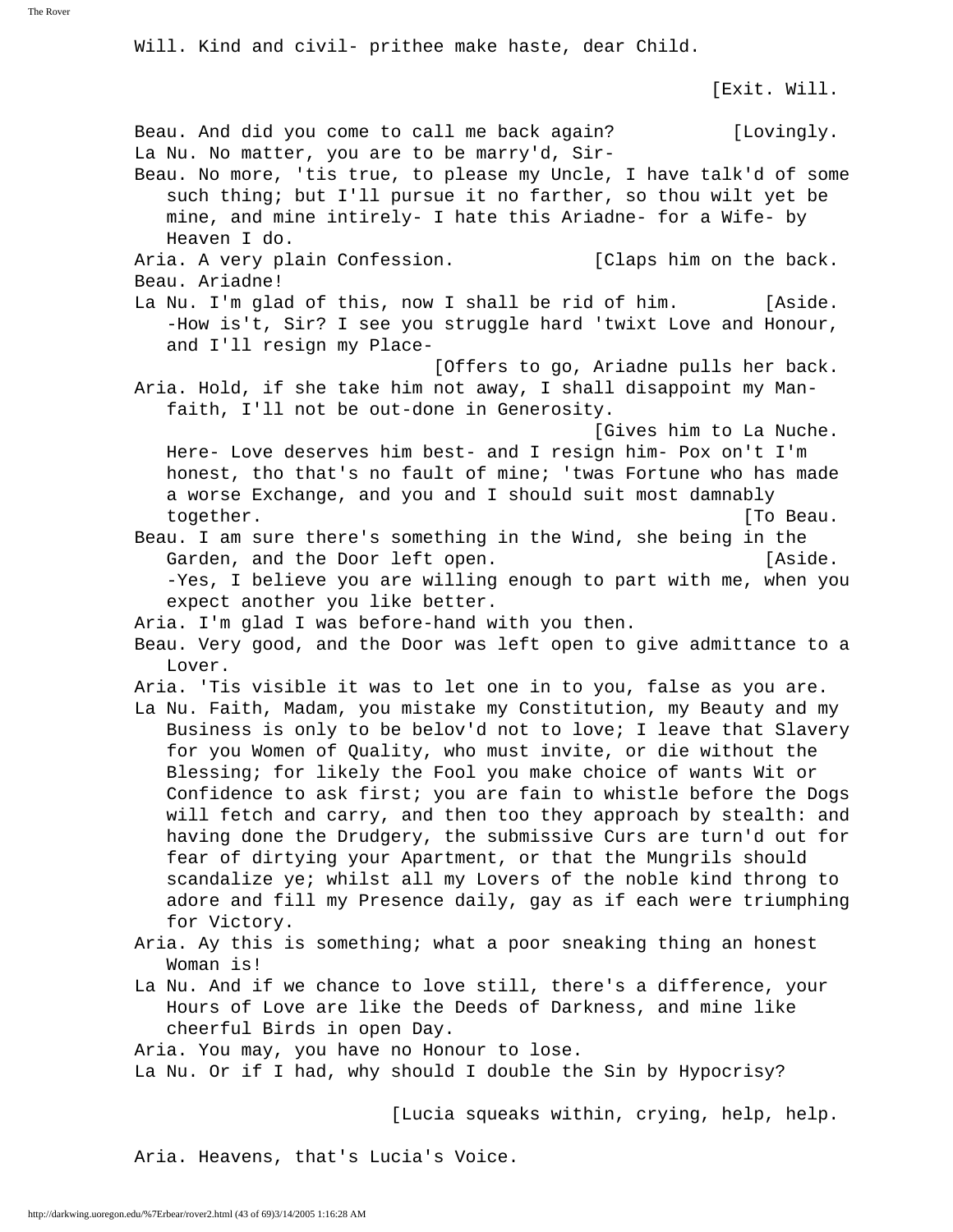Beau. Hah, more caterwauling?

Enter Lucia in haste.

 Luc. Oh, Madam, we're undone; and, Sir, for Heaven's sake do you retire. Beau. What's the matter? Luc. Oh you have brought the most villainous mad Friend with you he found me sitting on a Bank- and did so ruffle me. Aria. Death, she takes Beaumond for the Stranger, and will ruin me. Luc. Nay, made love so loud, that my Lord your Father-in-law, who was in his Cabinet, heard us from the Orange-Grove, and has sent to search the Garden- and should he find a Stranger with you- do but you retire, Sir, and all's well yet. [To Beaumond. Aria. The Devil's in her Tongue. The same state of the last of the last of the last  $[Aside.$  Luc. For if Mr. Beaumond be in the House, we shall have the Devil to do with his Jealousy. Aria. So, there 'tis out. Beau. She takes me for another- I am jilted every where- what Friend?- I brought none with me. -Madam, do you retire- The Controller and the control of To La Nuche. La Nu. Glad of my Freedom too- [Goes out. [A clashing of Swords within. Enter Willm. fighting, prest back by three or four Men, and Abevile, Aria. and Luc. run out. Beau. Hah, set on by odds; hold, tho thou be'st my Rival, I will free thee, on condition thou wilt meet me to morrow morning in the Piazza by day break. [Puts himself between their Swords, and speaks to Will. aside. Will. By Heaven I'll do it. Beau. Retire in safety then, you have your pass. Abev. Fall on, fall on, the number is increas'd. [Fall on Beau. Beau. Rascals, do you not know me? [Falls in with 'em and heats them back, and goes out with them. Will. Nay, and you be so well acquainted, I'll leave you unfortunate still I am; my own well meaning, but ill Management, is my eternal Foe: Plague on 'em, they have wounded me- yet not one drop of Blood's departed from me that warm'd my Heart for Woman, and I'm not willing to quit this Fairy-ground till some kind Devil have been civil to me.

Enter Ariadne and Lucia.

 Aria. I say, 'tis he: thou'st made so many dull Mistakes to Night, thou darest not trust thy Senses when they're true- How do you, Sir?

 Will. That Voice has Comfort in't, for 'tis a Woman's: hah, more Interruption?

Aria. A little this way, Sir.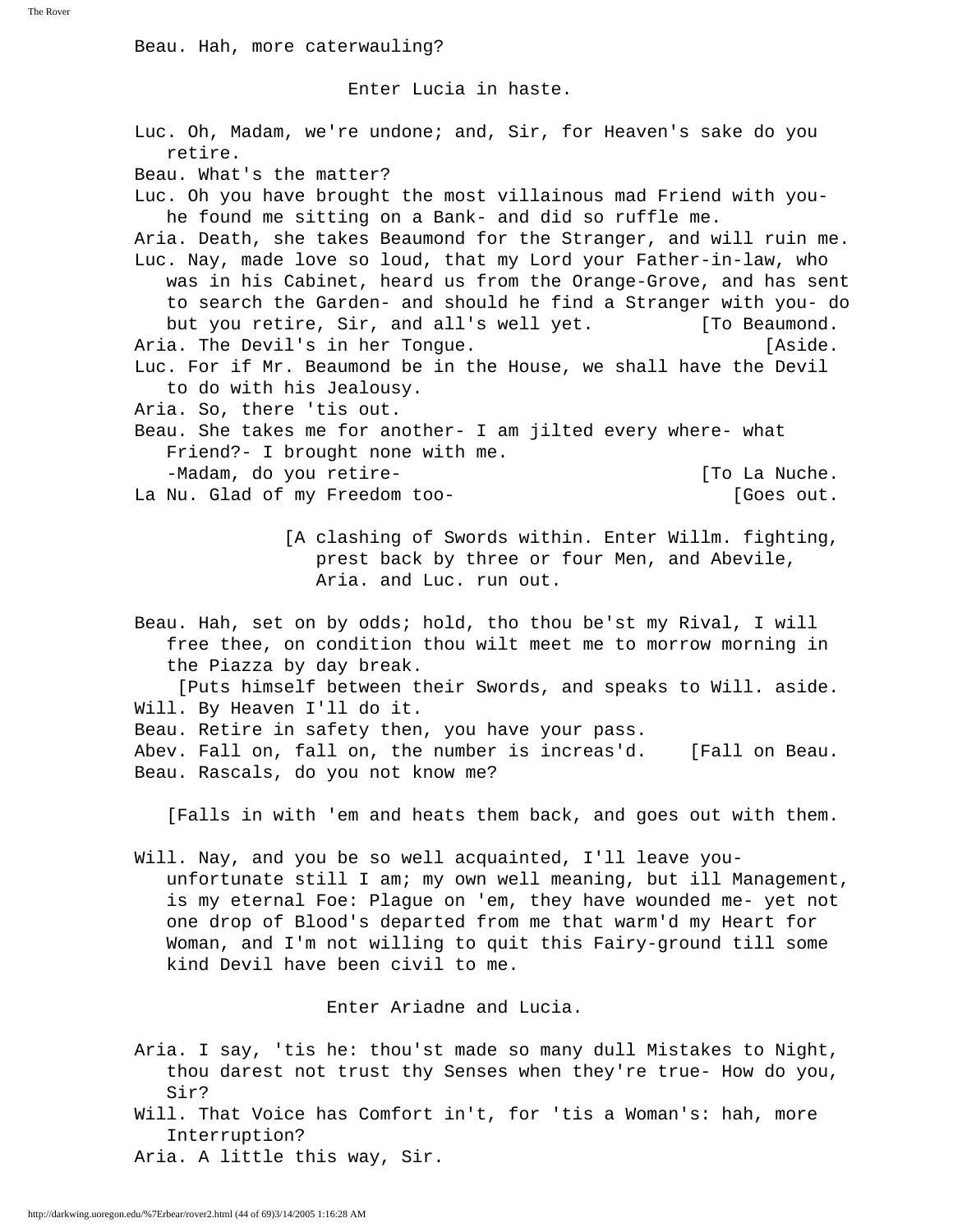Enter Beaumond, Abevile in a submissive Posture.

 Beau. No more excuses- By all these Circumstances, I know this Ariadne is a Gipsy. What difference then between a money-taking Mistress and her that gives her Love? only perhaps this sins the closer by't, and talks of Honour more: What Fool wou'd be a Slave to empty Name, or value Woman for dissembling well? I'll to La Nuche- the honester o'th' two- Abevile- get me my Musick ready, and attend me at La Nuche's.

[Ex. severally.

Luc. He's gone, and to his Mistress too.

Enter Ariadne pursu'd by Willmore.

- Will. My little Daphne, 'tis in vain to fly, unless like her, you cou'd be chang'd into a Tree: Apollo's self pursu'd not with more eager Fire than I. [Holds her.]
- Aria. Will you not grant a Parly e'er I yield?
- Will. I'm better at a Storm.
- Aria. Besides, you're wounded too.
- Will. Oh leave those Wounds of Honour to my Surgeon, thy Business is to cure those of Love. Your true bred Soldier ever fights with the more heat for a Wound or two.
- Aria. Hardly in Venus' Wars.
- Will. Her self ne'er thought so when she snatcht her Joys between the rough Encounters of the God of War. Come, let's pursue the Business we came for: See the kind Night invites, and all the ruffling Winds are husht and still, only the Zephirs spread their tender Wings, courting in gentle Murmurs the gay Boughs; 'twas in a Night like this, Diana taught the Mysteries of Love to the fair Boy Endymion. I am plaguy full of History and Simile tonight.
- Aria. You see how well he far'd for being modest.
- Will. He might be modest, but 'twas not over-civil to put her Goddessship to asking first; thou seest I'm better bred- Come let's haste to silent Grots that attend us, dark Groves where none can see, and murmuring Fountains.
- Aria. Stay, let me consider first, you are a Stranger, inconstant too as Island Winds, and every day are fighting for your Mistresses, of which you've had at least four since I saw you first, which is not a whole day.
- Will. I grant ye, before I was a Lover I ran at random, but I'll take up now, be a patient Man, and keep to one Woman a Month. Aria. A Month!
- Will. And a fair Reason, Child; time was, I wou'd have worn one Shirt, or one pair of Shoos so long as have let the Sun set twice upon the same Sin: but see the Power of Love; thou hast bewitched me, that's certain.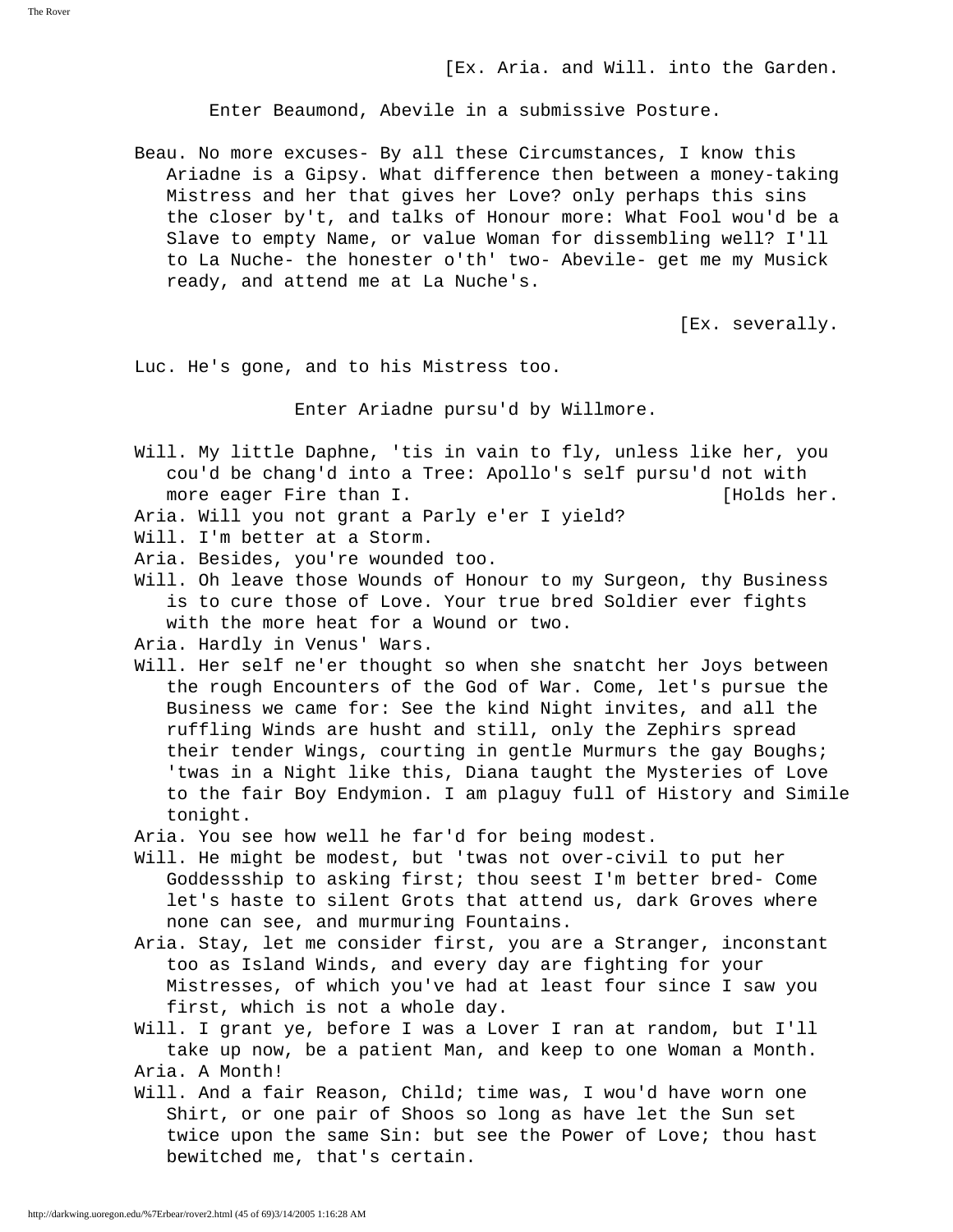Aria. Have a care of giving me the ascendent over ye, for fear I make ye marry me.

- Will. Hold, I bar that cast, Child; no, I'm none of those Spirits that can be conjur'd into a Wedding-ring, and dance in the dull matrimonial Circle all my Days.
- Aria. But what think you of a hundred thousand Crowns, and a Beauty of sixteen?
- Will. As of most admirable Blessings: but harkye, Child, I am plaguily afraid thou'rt, some scurvy honest thing of Quality by these odd Questions of thine, and hast some wicked Design upon my Body.
- Aria. What, to have and to hold I'll warrant.- No Faith, Sir, Maids of my Quality expect better Jointures than a Buff-coat, Scarf and Feather: such Portions as mine are better Ornaments in a Family than a Captain and his Commission.
- Will. Why well said, now thou hast explain'd thy self like a Woman of Honour- Come, come, let's away.
- Aria. Explain my self! How mean ye?
- Will. -Thou say'st I am not fit to marry thee- and I believe this Assignation was not made to tell me so, nor yet to hear me whistle to the Birds.
- Aria. Faith no. I saw you, lik'd ye, and had a mind to ye.
- Will. Ay, Child-
- Aria. In short, I took ye for a Man of Honour.
- Will. Nay, if I tell the Devil take me.
- Aria. I am a Virgin in Distress.
- Will. Poor Heart.
- Aria. To be marry'd within a Day or two to one I like not.
- Will. Hum- and therefore wouldst dispose of a small Virgin Treasure (too good for silly Husbands) in a Friend's Hands: faith, Child- I was ever a good religious charitable Christian, and shall acquit my self as honestly and piously in this Affair as becomes a Gentleman.

Enter Abevile with Musick.

Abev. Come away, are ye all arm'd for the Business?

Aria. Hah, arm'd! we are surpriz'd again.

Will. Fear not.  $\blacksquare$ 

 Aria. Oh God, Sir, haste away, you are already wounded: but I conjure you, as a Man of Honour, be here at the Garden Gate to night again, and bring a Friend, in case of Danger, with you; and if possible I'll put my self into your Hands, for this Night's Work has ruin'd me-

[Speaking quick, and pushing him forwards runs off.

 Abev. My Master sure not gone yet- [Peeping advancing. Will. Rascals, tho you are odds, you'll find hot Work in vanquishing. [Falls on 'em. Abev. Hold, Sir, I am your Page. Do you not know me? and these the Musick you commanded- shall I carry em where you order'd, Sir? Will. They take me for some other, this was lucky. [Aside.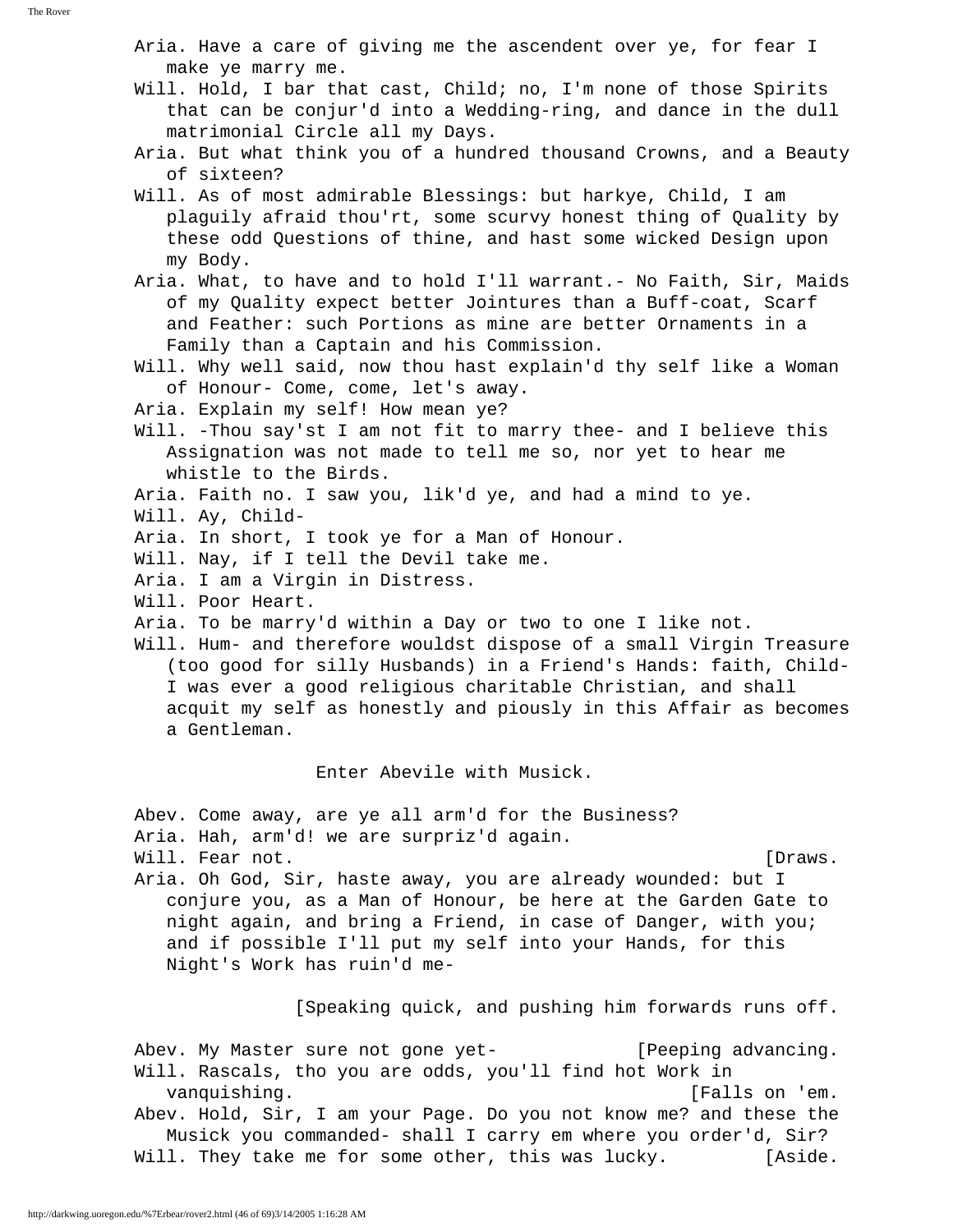O, aye- 'tis well- I'll follow- but whither?- Plague of my dull Mistakes, the Woman's gone- yet stay- [Calls 'em. For now I think on't, this Mistake may help me to another- stay- I must dispose of this mad Fire about me, which all these Disappointments cannot lay- Oh for some young kind Sinner in the nick- How I cou'd souse upon her like a Bird of Prey, and worry her with Kindness. [Aside.- Go on, I follow.

[Exeunt.

Scene changes to La Nuche's House.

Enter Petronella and Aurelia with Light.

- Aur. Well, the Stranger is in Bed, and most impatiently expects our Patrona, who is not yet returned.
- Pet. Curse of this Love! I know she's in pursuit of this Rover, this English Piece of Impudence; Pox on 'em, I know nothing good in the whole Race of 'em, but giving all to their Shirts when they're drunk. What shall we do, Aurelia? This Stranger must not be put off, nor Carlo neither, who has fin'd again as if for a new Maidenhead.
- Aur. You are so covetous, you might have put 'em off, but now 'tis too late.
- Pet. Put off! Are these Fools to be put off think ye? a fine Fop Englishman, and an old doating Grandee?- No, I cou'd put the old trick on 'em still, had she been here but to have entertain'd 'em: but hark, one knocks, 'tis Carlo on my Life-

Enter Carlo, gives Petronella Gold.

Car. Let this plead for me.

Pet. Sweet Don, you are the most eloquent Person.

- Car. I would regale to night- I know it is not mine, but I've sent five hundred Crowns to purchase it, because I saw another bargaining for't; and Persons of my Quality must not be refus'd: you apprehend me.
- Pet. Most rightly- that was the Reason then she came so out of Humour home- and is gone to Bed in such a sullen Fit.
- Car. To Bed, and all alone! I would surprize her there. Oh how it pleases me to think of stealing into her Arms like a fine Dream, Wench, hah.
- Aur. 'Twill be a pleasant one, no doubt.
- Pet. He lays the way out how he'll be cozen'd. [Aside. -The Seigniora perhaps may be angry, Sir, but I'll venture that to accommodate you; and that you may surprize her the more readily, be pleased to stay in my Chamber, till you think she may be asleep.

Car. Thou art a perfect Mistress of thy Trade.

 Pet. So, now will I to the Seigniora's Bed my self, drest and perfum'd, and finish two good Works at once; earn five hundred Crowns, and keep up the Honour of the House. [Aside.]- Softly,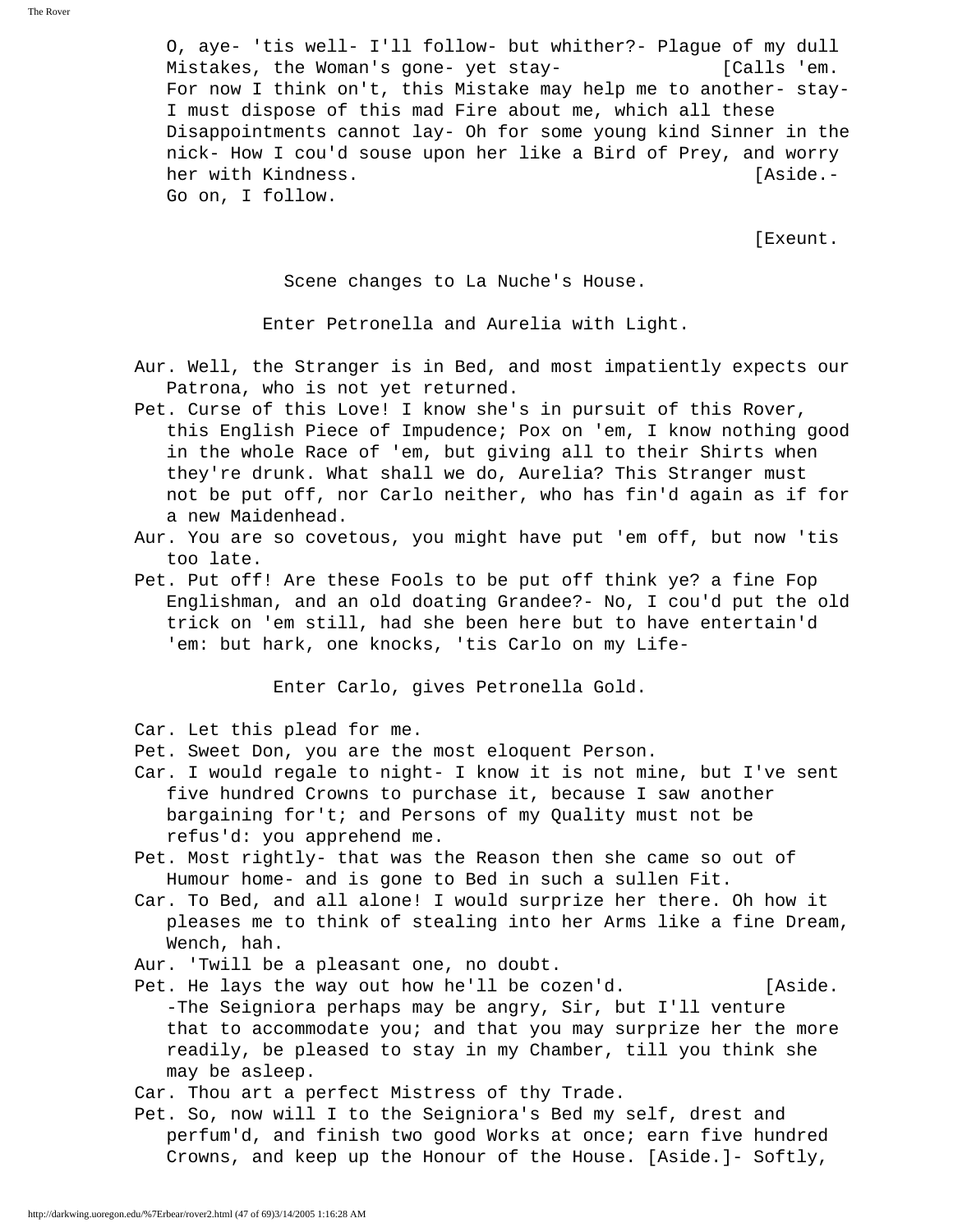sweet Don.  $[Lights]$  hights him out.

 Aur. And I will do two more good things, and disappoint your Expectations; jilt the young English Fool, and have old Carlo well bang'd, if t'other have any Courage.

Enter La Nuche in Rage, and Sancho.

 La Nu. Aurelia, help, help me to be reveng'd upon this wretched unconsidering Heart.

Aur. Heavens, have you made the Rover happy, Madam?

 La Nu. Oh wou'd I had! or that or any Sin wou'd change this Rage into some easier Passion: Sickness and Poverty, Disgrace and Pity, all met iii one, were kinder than this Love, this raging Fire of a proud amorous Heart.

Enter Petronella.

Pet. Heavens, what's the matter?

Aur. Here's Petronella, dissemble but your Rage a little.

La Nu. Damn all dissembling now, it is too late-

The Tyrant Love reigns absolute within,

And I am lost, Aurelia.

Pet. How, Love! forbid it Heaven! will Love maintain ye?

 La Nu. Curse on your Maxims, will they ease my Heart? Can your wise Counsel fetch me back my Rover?

Pet. Hah, your Rover, a Pox upon him.

 La Nu. He's gone- gone to the Arms of some gay generous Maid, who nobly follows Love's diviner Dictates, whilst I 'gainst Nature studying thy dull Precepts, and to be base and infamously rich, have barter'd all the Joys of human Life- Oh give me Love: I will be poor and love.

Pet. She's lost- but hear me-

- La Nu. I won't, from Childhood thou hast trained me up in Cunning, read Lectures to me of the use of Man, but kept me from the knowledge of the Right; taught me to jilt, to flatter and deceive: and hard it was to learn th' ungrateful Lessons. But oh how soon plain Nature taught me Love, and shew'd me all the cheat of thy false Tenents- No- give me Love with any other Curse.
- Pet. But who will give you that when you are poor? when you are wretchedly despis'd and poor?

La Nu. Hah!

 Pet. Do you not daily see fine Clothes, rich Furniture, Jewels and Plate are more inviting than Beauty unadorn'd? be old, diseas'd, deform'd, be any thing, so you be rich and splendidly attended, you'll find your self lov'd and ador'd by all- But I'm an old fool still- Well, Petronella, had'st thou been half as industrious in thy Youth as in thy Age- thou hadst not come to this.  $[Weeps.$ 

La Nu. She's in the right.

 Pet. What can this mad poor Captain do for you, love you whilst you can buy him Breeches, and then leave you? A Woman has a sweet time on't with any Soldier-Lover of 'em all, with their Iron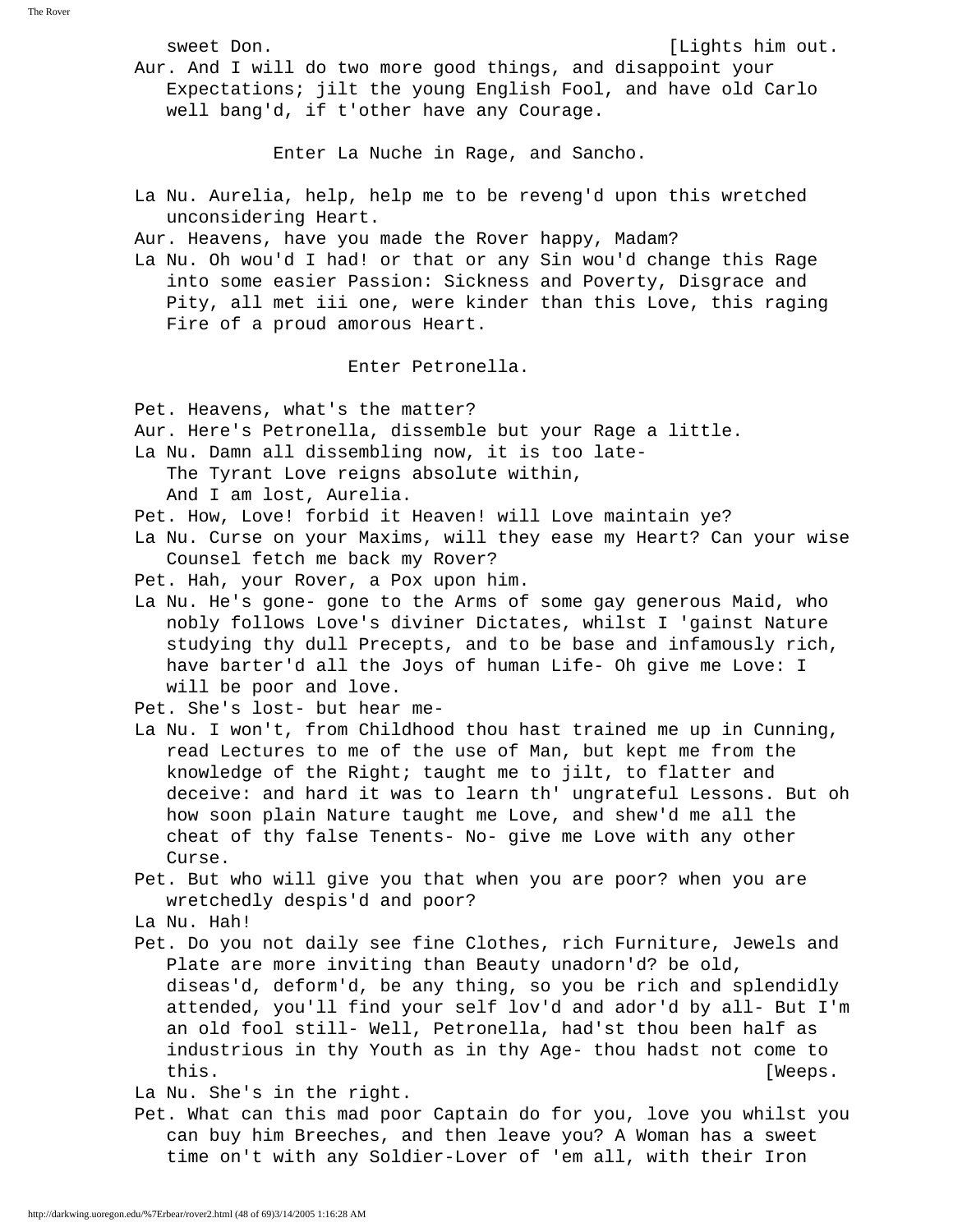Minds, and Buff Hearts; feather'd Inamorato's have nothing that belongs to Love but his Wings, the Devil clip 'em for Petronella.

La Nu. True- he can ne'er be constant. The sense of lawsing.

- Pet. Heaven forbid he should! No, if you are so unhappy as that you must have him, give him a Night or two and pay him for't, and send him to feed again: But for your Heart, 'Sdeath, I would as soon part with my Beauty, or Youth, and as necessary a Tool 'tis for your Trade- A Curtezan and love! but all my Counsel's thrown away upon ye.  $[Weeps.$
- La Nu. No more, I will be rul'd- I will be wise, be rich; and since I must yield somewhere, and some time, Beaumond shall be the Man, and this the Night; he's handsom, young, and lavishly profuse: This Night he comes, and I'll submit to Interest. Let the gilded Apartment be made ready, and strew it o'er with Flowers, adorn my Bed of State; let all be fine; perfume my Chamber like the Phoenix's Nest, I'll be luxurious in my Pride to Night, and make the amorous prodigal Youth my Slave.
- Pet. Nobly resolv'd! and for these other two who wait your coming, let me alone to manage.  $[Goes out.$

Scene changes to a Chamber, discovers Fetherfool in Bed.

 Feth. This Gentlewoman is plaguy long in coming:- some Nicety now, some perfum'd Smock, or Point Night-Clothes to make her more lovely in my Eyes: Well, these Women are right City Cooks, they stay so long to garnish the Dish, till the Meat be cold- but hark, the Door opens.

Enter Carlo softly, half undrest.

 Car. This Wench stays long, and Love's impatient; this is the Chamber of La Nuche, I take it: If she be awake, I'll let her know who I am; if not, I'll steal a Joy before she thinks of it. Feth. Sure 'tis she, pretty modest Rogue, she comes i'th' dark to hide her Blushes- hum, I'm plaguy eloquent o'th' sudden- who's there? [Whispering.

Car. 'Tis I, my Love.

Feth. Hah, sweet Soul, make haste.- There 'twas again.

 Car. So kind, sure she takes me for some other, or has some inkling of my Design- [To himself.]

Where are you, Sweetest?

Feth. Here, my Love, give me your Hand-

[Puts out his Hand; Carlo kneels and kisses it.

- Car. Here let me worship the fair Shrine before I dare approach so fair a Saint. **Example 2** and the Hand state of  $\alpha$  and  $\beta$  and  $\beta$  and  $\beta$  and  $\alpha$
- Feth. Hah, what a Pox have we here?- wou'd I were well out o' t'other side- perhaps 'tis her Husband, and then I'm a dead Man, if I'm discover'd.

[Removes to t'other side, Carlo holds his Hand.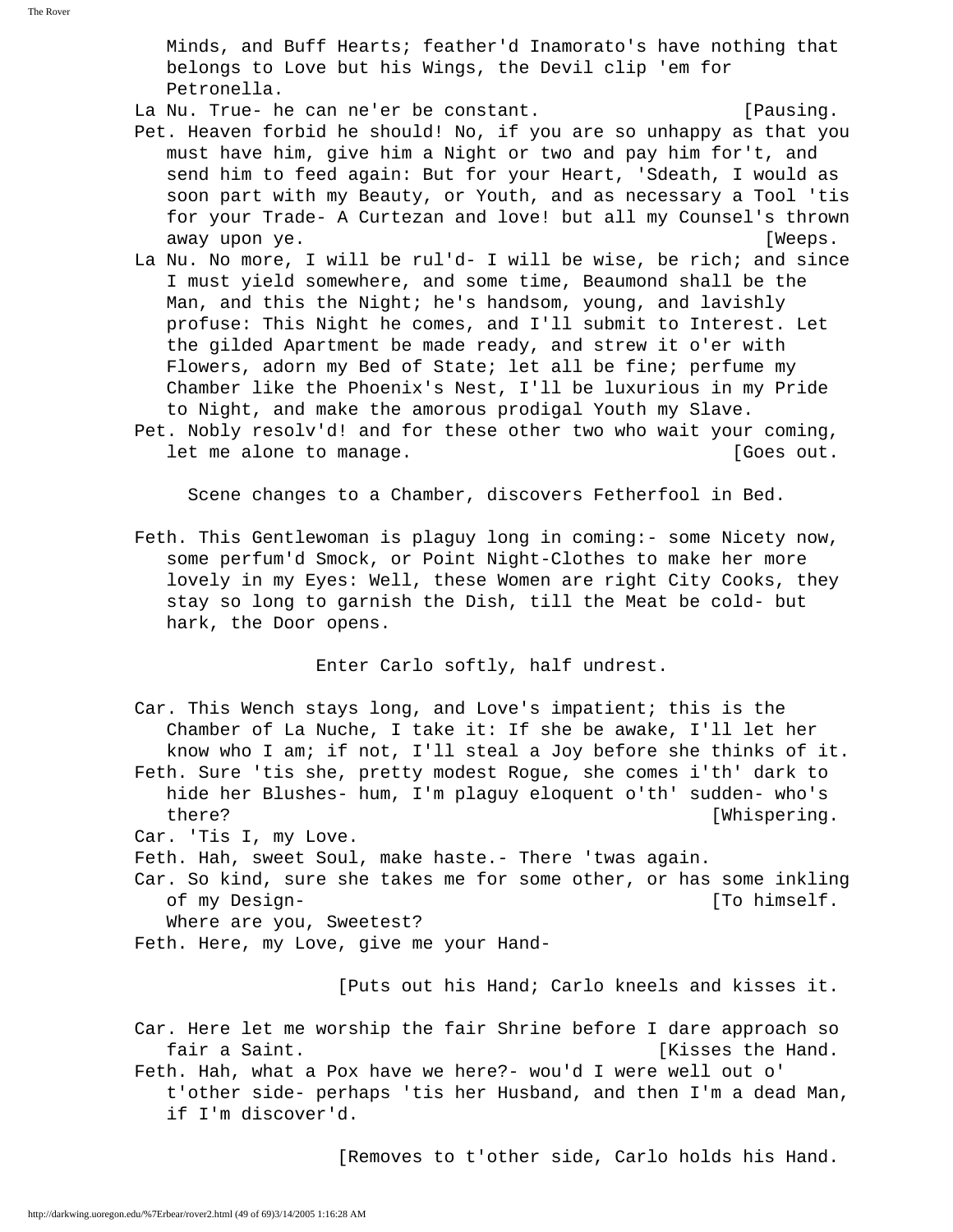Car. Nay, do not fly- I know you took me for some happier Person.

 [Feth. struggles, Car. rises and takes him in his Arms, and kisses him.

Feth. What, will you ravish me? [In a shrill Voice. Car. Hah, that Voice is not La Nuche's- Lights there, Lights. Feth. Nay, I can hold a bearded Venus, Sir, as well as any Man. [Holds Carlo.

Car. What art thou, Rogue, Villain, Slave?

 [They fall to Cuffs, and fight till they are bloody, fall from the Bed and fight on the Floor.

Enter Petronella, Sancho, and Aurelia.

Pet. Heaven, what noise is this?- we are undone, part 'em, Sancho.

[They part 'em.

 Feth. Give me my Sword; nay, give me but a Knife, that I may cut yon Fellow's Throat-

 Car. Sirrah, I'm a Grandee, and a Spaniard, and will be reveng'd. Feth. And I'm an English-man, and a Justice, and will have Law, Sir.

Pet. Say 'tis her Husband, or any thing to get him hence.

[Aside to Sancho, who whispers him.

 These English, Sir, are Devils, and on my Life 'tis unknown to the Seigniora that he's i'th' House. [To Carlo aside.

 Car. Come, I'm abus'd but I must put it up for fear of my Honour; a Statesman's Reputation is a tender thing: Convey me out the back way. I'll be reveng'd. [Goes out.

 Feth. (Aurelia whispers to him aside.) How, her Husband! Prithee convey me out; my Clothes, my Clothes, quickly-

 Aur. Out, Sir! he has lock'd the Door, and designs to have ye murder'd.

 Feth. Oh, gentle Soul- take pity on me- where, oh what shall I do? my Clothes, my Sword and Money.

 Aur. Quickly, Sancho, tie a Sheet to the Window, and let him slide down by that- Be speedy, and we'll throw your Clothes out after ye. Here, follow me to the Window.

 Feth. Oh, any whither, any whither. That I could not be warn'd from whoring in a strange Country, by my Friend Ned Blunt's Example if I can but keep it secret now, I care not.

[Exeunt.

 Scene, the Street, a Sheet ty'd to the Balcony, and Feth. sitting cross to slide down.

 Feth. So- now your Neck, or your Throat, chuse ye either, wise Mr. Nicholas Fetherfool- But stay, I hear Company. Now dare not I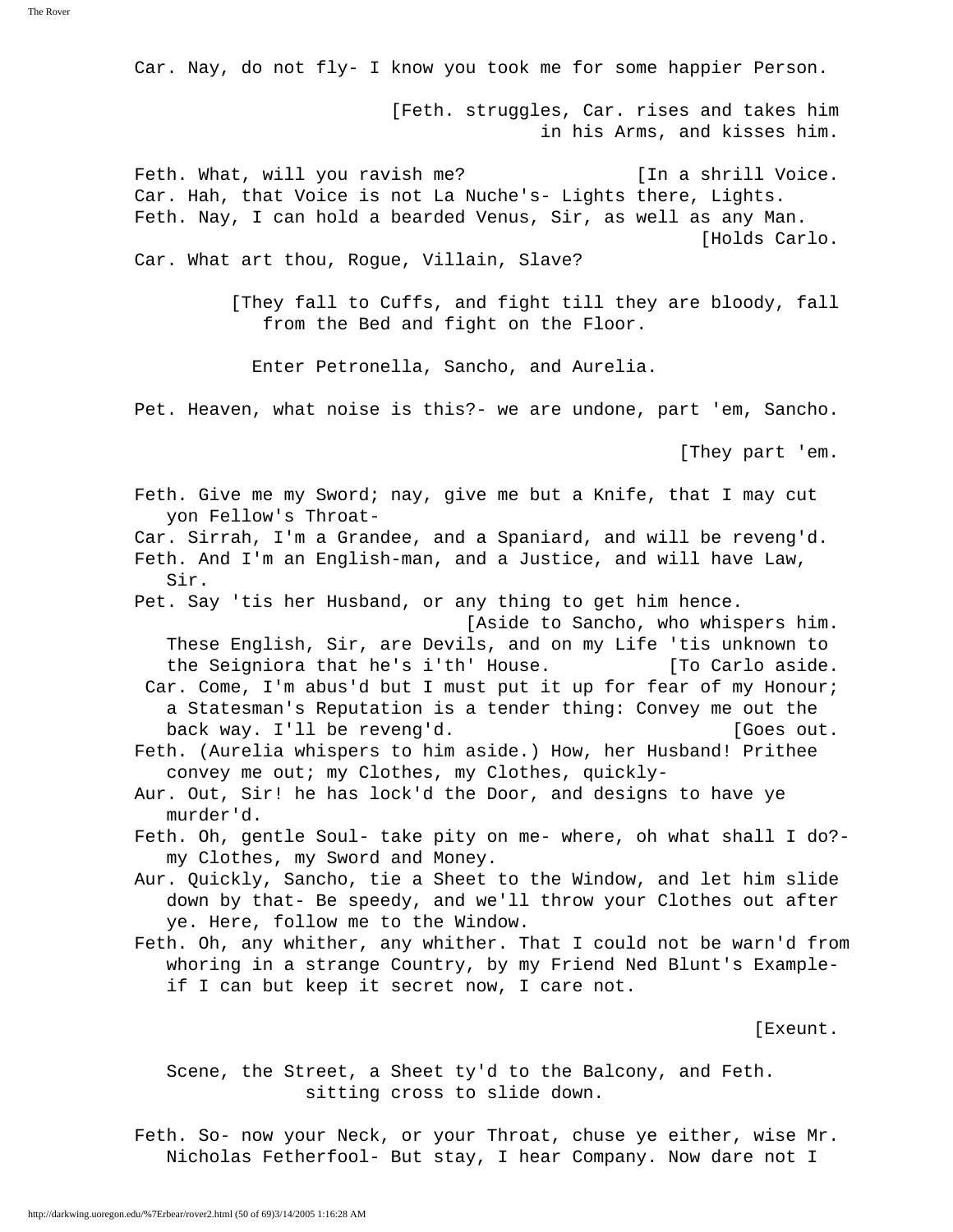budg an Inch.

Enter Beaumond alone.

 Beau. Where can this Rascal, my Page, be all this while? I waited in the Piazza so long, that I believed he had mistook my Order, and gone directly to La Nuche's House- but here's no sign of him-

Feth. Hah- I hear no noise, I'll venture down.

[Goes halfway down and stops.

Enter Abevile, Harlequin, Musick and Willmore.

- Will. Whither will this Boy conduct me?- but since to a Woman, no matter whither 'tis.
- Feth. Hah, more Company; now dare not I stir up nor down, they may be Bravoes to cut my Throat.
- Beau. Oh sure these are they-
- Will. Come, my Heart, lose no time, but tune your Pipes.

[Harlequin plays on his Guittar, and sings.

Beau. How, sure this is some Rival. [Goes near and listens. Will. Harkye, Child, hast thou ne'er an amorous Ditty, short and sweet, hah-

- Abev. Shall I not sing that you gave me, Sir?
- Will. I shall spoil all with hard Questions- Ay, Child- that.

[Abev. sings, Beau. listens, and seems angry the while.

## SONG.

 A Pox upon this needless Scorn! Silvia, for shame the Cheat give o'er; The end to which the fair are born, Is not to keep their Charms in store, But lavishly dispose in haste, Of Joys which none but Youth improve; Joys which decay when Beauty's past: And who when Beauty's past will love?

 When Age those Glories shall deface, Revenging all your cold Disdain, And Silvia shall neglected pass, By every once admiring Swain; And we can only Pity pay, When you in vain too late shall burn: If Love increase, and Youth delay, Ah, Silvia, who will make return?

 Then haste, my Silvia, to the Grove, Where all the Sweets of May conspire, To teach us every Art of Love,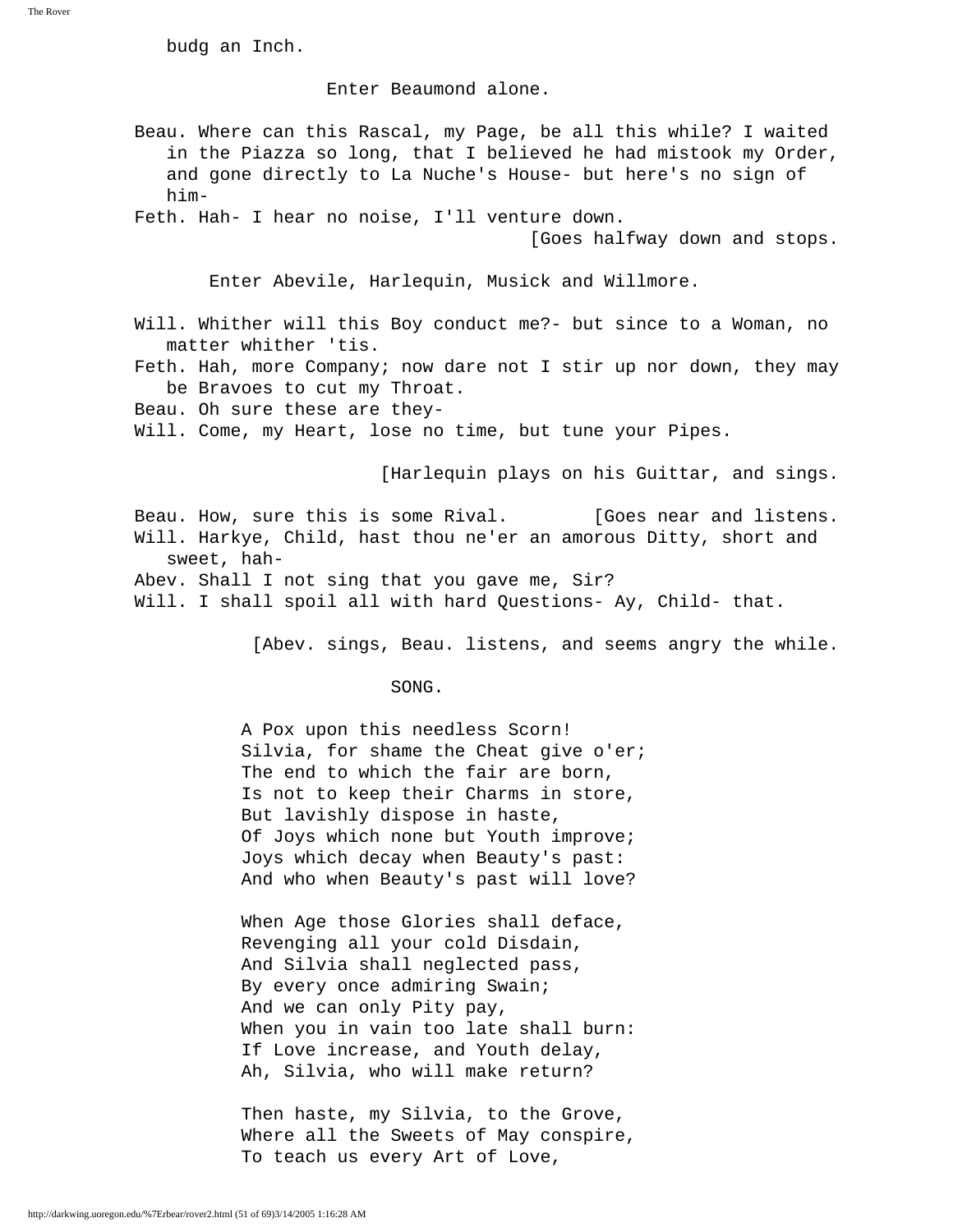And raise our Charms of Pleasure higher; Where, whilst imbracing we should lie Loosely in Shades, on Banks of Flowers: The duller World whilst we defy, Years will be Minutes, Ages Hours.

 Beau. 'Sdeath, that's my Page's Voice: Who the Devil is't that ploughs with my Heifer! Aur. Don Henrick, Don Henrick-

> [The Door opens, Beau. goes up to't; Will. puts him by, and offers to go in, he pulls him back.

 Will. How now, what intruding Slave art thou? Beau. What Thief art thou that basely, and by dark, rob'st me of all my Rights?

> [Strikes him, they fight, and Blows light on Fetherfool who hangs down.

 [Sancho throws Fetherfool's Clothes out, Harlequin takes 'em up in confusion; they fight out Beaumond, all go off, but Will. gets into the House: Harlequin and Feth. remain. Feth. gets down, runs against Harlequin in the dark, both seem frighted.

Harl. Que questo.

Feth. Ay, un pouer dead Home, murder'd, kill'd.

- Harl. (In Italian.) You are the first dead Man I ever saw walk.
- Feth. Hah, Seignior Harlequin!
- Harl. Seignior Nicholas!

 Feth. A Pox Nicholas ye, I have been mall'd and beaten within doors, and hang'd and bastinado'd without doors, lost my Clothes, my Money, and all my Moveables; but this is nothing to the Secret taking Air. Ah, dear Seignior, convey me to the Mountebanks, there I may have Recruit and Cure under one.

ACT V.

SCENE I. A Chamber.

 La Nuche on a Couch in an Undress, Willmore at her Feet, on his Knees, all unbrac'd: his Hat, Sword, &c. on the Table, at which she is dressing her Head.

Will. Oh Gods! no more!

 I see a yielding in thy charming Eyes; The Blushes on thy Face, thy trembling Arms, Thy panting Breast, and short-breath'd Sighs confess, Thou wo't be mine, in spite of all thy Art.

 La Nu. What need you urge my Tongue then to repeat What from my Eyes you can so well interpret?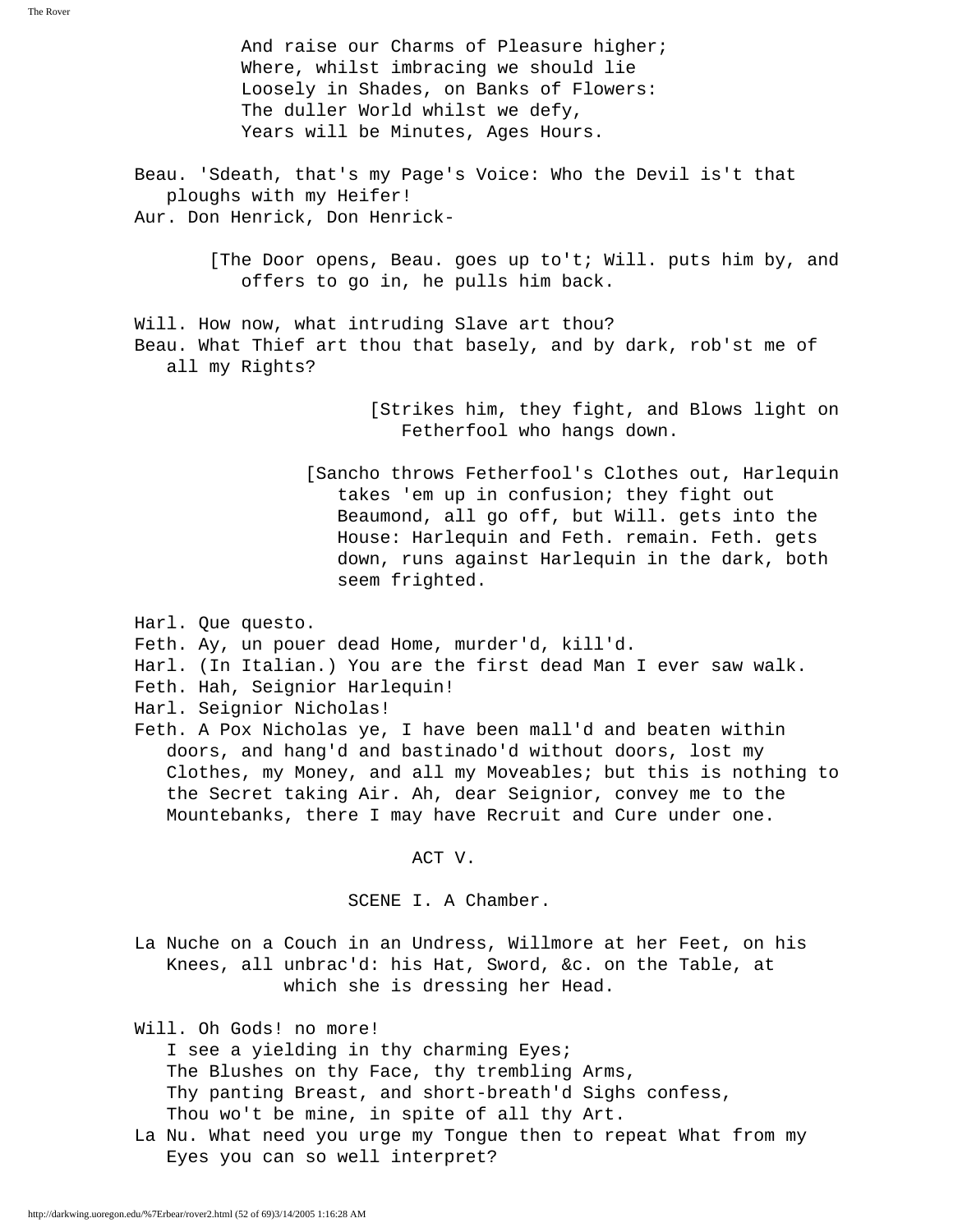[Bowing down her Head to him and sighing. -Or if it must- dispose me as you please- Will. Heaven, I thank thee! [Rises with Joy. Who wou'd not plough an Age in Winter Seas, Or wade full seven long Years in ruder Camps, To find out this Rest at last?- [Leans on, and kisses her Bosom. Upon thy tender Bosom to repose; To gaze upon thy Eyes, and taste thy Balmy Kisses, [Kisses her. -Sweeter than everlasting Groves of Spices, When the soft Winds display the opening Buds: -Come, haste, my Soul, to Bed- La Nu. You can be soft I find, when you wou'd conquer absolutely. Will. Not infant Angels, not young sighing Cupids Can be more; this ravishing Joy that thou hast promis'd me, Has form'd my Soul to such a Calm of Love, It melts e'en at my Eyes. La Nu. What have I done? that Promise will undo me. -This Chamber was prepar'd, and I was drest, To give Admittance to another Lover. Will. But Love and Fortune both were on my side- Come, come to Bed- consider nought but Love- [They going out, one knocks. La Nu. Hark! Beau. (without.) By Heav'n I will have entrance. La Nu. 'Tis he whom I expect; as thou lov'st Life And me, retire a little into this Closet. Will. Hah, retire! La Nu. He's the most fiercely jealous of his Sex, And Disappointment will inrage him more. Will. Death: let him rage whoe'er he be; dost think I'll hide me from him, and leave thee to his Love? Shall I, pent up, thro the thin Wainscot hear Your Sighs, your amorous Words, and sound of Kisses? No, if thou canst cozen me, do't, but discreetly, And I shall think thee true: I have thee now, and when I tamely part With the, may Cowards huff and bully me. [Knocks again. La Nu. And must I be undone because I love ye? This is the Mine from whence I fetcht my Gold. Will. Damn the base Trash: I'll have thee poor, and mine; 'Tis nobler far, to starve with him thou lov'st Than gay without, and pining all within. [Knocking, breaking the Door, Will. snatches up his Sword. La Nu. Heavens, here will be murder done- he must not see him.

> [As Beau. breaks open the Door, she runs away with the Candle, they are by dark, Beau. enters with his Sword drawn.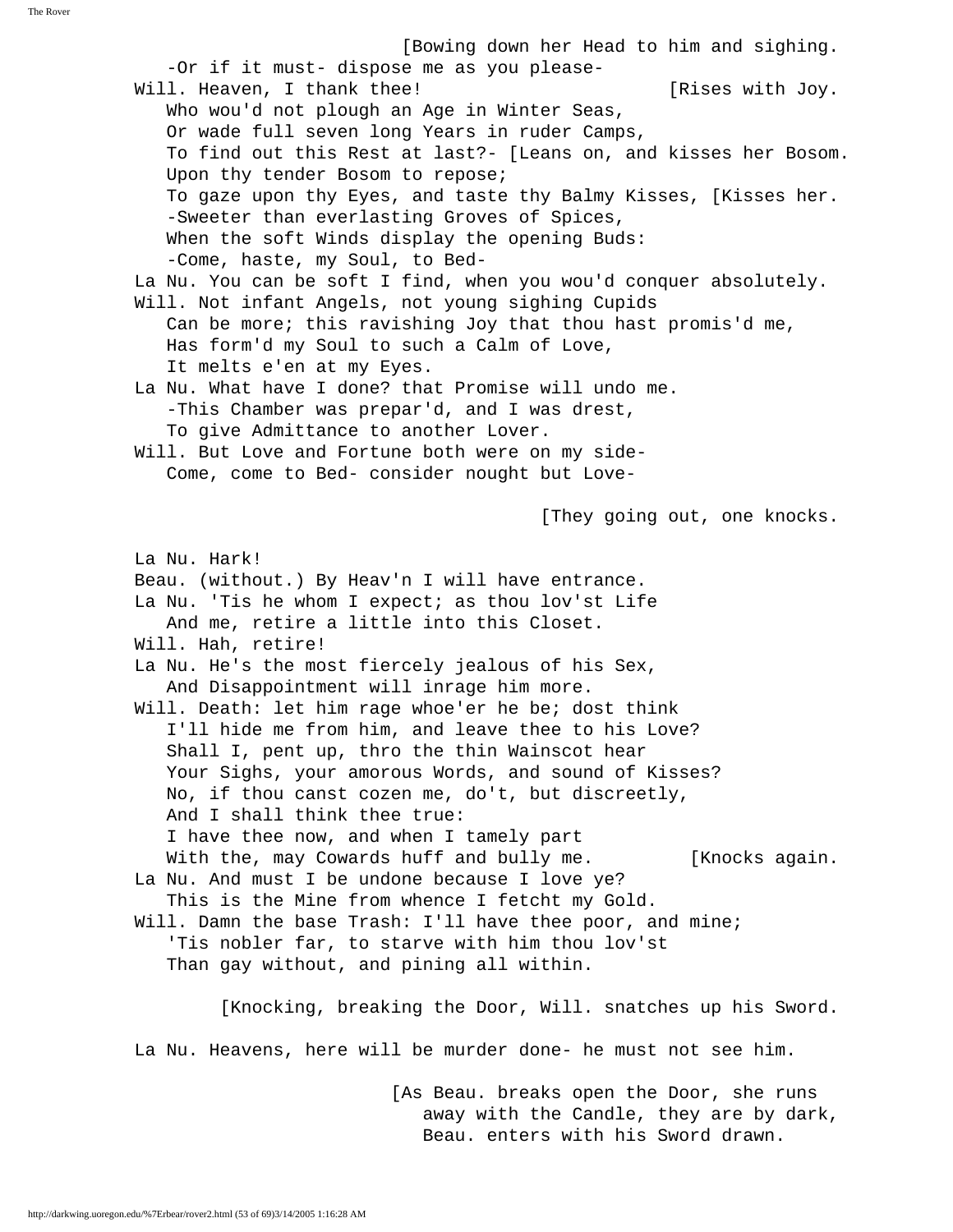Will. What art thou? Beau. A Man. [They fight. Enter Petron. with Light, La Nuche following, Beau. runs to her. Oh thou false Woman, falser than thy Smiles, Which serve but to delude good-natur'd Man, And when thou hast him fast, betray'st his Heart! Will. Beaumond! Beau. Willmore! Is it with thee I must tug for Empire? For I lay claim to all this World of Beauty. [Takes La Nuche, looking with scorn on Willmore. La Nu. Heavens, how got this Ruffian in? Will. Hold, hold, dear Harry, lay no Hands on her till thou can'st make thy Claim good. Beau. She's mine, by Bargain mine, and that's sufficient. Will. In Law perhaps, it may for ought I know, but 'tis not so in Love: but thou'rt my Friend, and I'll therefore give thee fair Play- if thou canst win her take her: But a Sword and a Mistress are not to be lost, if a Man can keep 'em. Beau. I cannot blame thee, thou but acts thy self- But thou fair Hypocrite, to whom I gave my Heart, And this exception made of all Mankind, Why would'st thou, as in Malice to my Love, Give it the only Wound that cou'd destroy it? Will. Nay, if thou didst forbid her loving me, I have her sure. Beau. I yield him many Charms; he's nobly born, Has Wit, Youth, Courage, all that takes the Heart, And only wants what pleases Women's Vanity, Estate, the only good that I can boast: And that I sacrifice to buy thy Smiles. La Nu. See, Sir- here's a much fairer Chapman- you may be gone- [To Will. Will. Faith, and so there is, Child, for me, I carry all about me, and that by Heaven is thine: I'll settle all upon thee, but my Sword, and that will buy us Bread. I've two led Horses too, one thou shalt manage, and follow me thro Dangers. La Nu. A very hopeful comfortable Life; No, I was made for better Exercises. Will. Why, every thing in its turn, Child, yet a Man's but a Man. Beau. No more, but if thou valuest her, Leave her to Ease and Plenty. Will. Leave her to Love, my Dear; one hour of right-down Love, Is worth an Age of living dully on: What is't to be adorn'd and shine with Gold, Drest like a God, but never know the Pleasure? -No, no, I have much finer things in store for thee. [Hugs her. La Nu. What shall I do? Here's powerful Interest prostrate at my Feet, [Pointing to Beau. Glory, and all than Vanity can boast;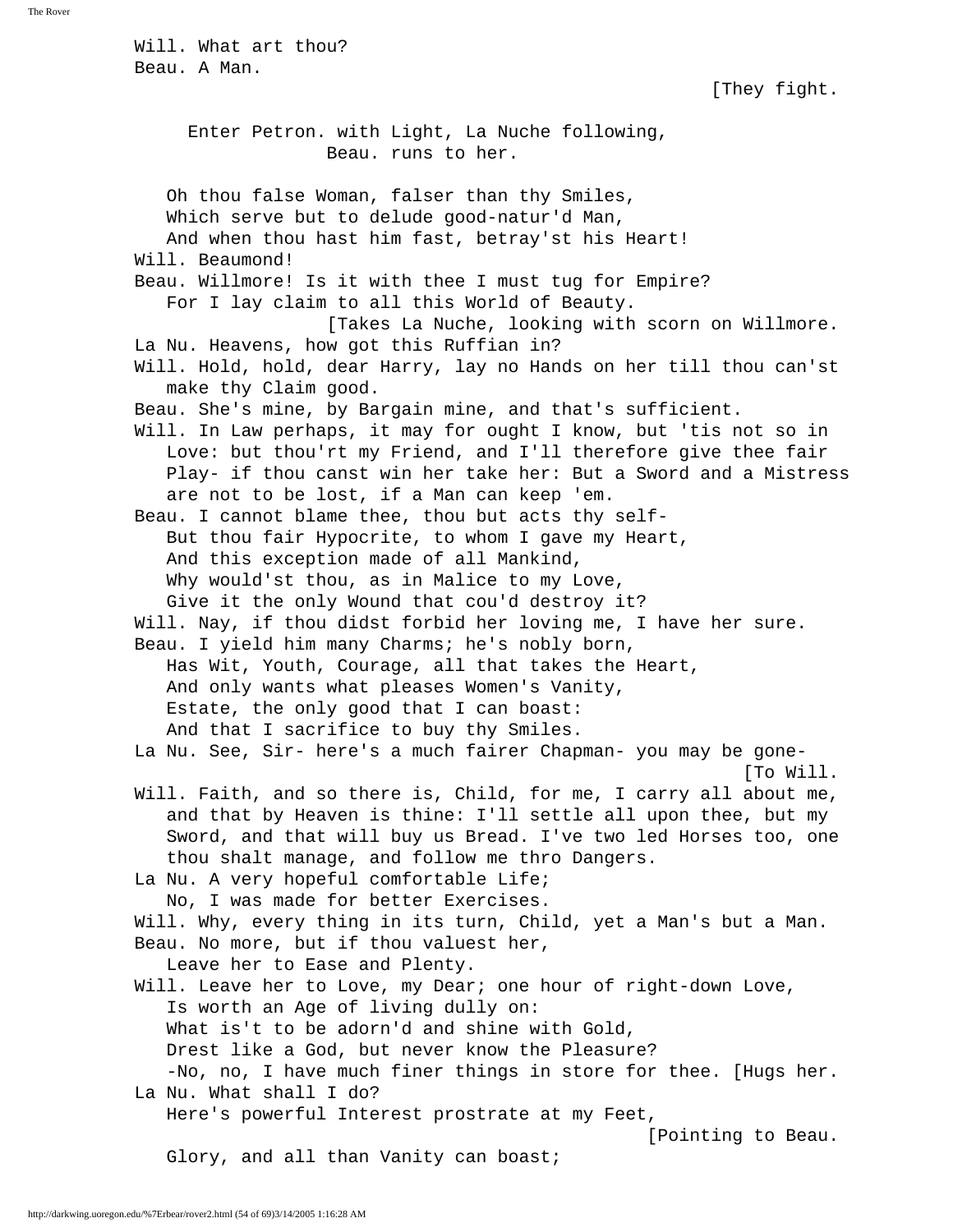-But there- Love unadorn'd, no covering but his Wings, [To Will. No Wealth, but a full Quiver to do mischiefs, Laughs at those meaner Trifles- Beau. Mute as thou art, are not these Minutes mine? But thou- ah false- hast dealt 'em out already, With all thy Charms of Love, to this unknown- Silence and guilty Blushes say thou hast: He all disorder'd too, loose and undrest, With Love and Pleasure dancing in his Eyes, Tell me too plainly how thou hast deceiv'd me. La Nu. Or if I have not, 'tis a Trick soon done, And this ungrateful Jealousy wou'd put it in my Head. [Angrily. Beau. Wou'd! by Heaven, thou hast- he is not to be fool'd, Or sooth'd into belief of distant Joys, As easy as I have been: I've lost so kind An Opportunity, where Night and Silence both Conspire with Love, had made him rage like Waves Blown up by Storms:- no more- I know he has -Oh what, La Nuche! robb'd me of all that I Have languish'd for- La Nu. If it were so, you should not dare believe it- [Angrily turns away, he kneels and holds her. Beau. Forgive me; oh so very well I love, Did I not know that thou hadst been a Whore, I'd give thee the last proof of Love- and marry thee. Will. The last indeed- for there's an end of Loving; Do, marry him, and be curst by all his Family: Marry him, and ruin him, that he may curse thee too. -But hark ye, Friend, this is not fair; 'tis drawing Sharps on a Man that's only arm'd with the defensive Cudgel, I'm for no such dead doing Arguments; if thou art for me, Child, it must be without the folly, for better for worse; there's a kind of Nonsense in that Vow Fools only swallow. La Nu. But when I've worn out all my Youth and Beauty, and suffer'd every ill of Poverty, I shall be compell'd to begin the World again without a Stock to set up with. No faith, I'm for a substantial Merchant in Love, who can repay the loss of Time and Beauty; with whom to make one thriving Voyage sets me up for ever, and I need never put to Sea again. [Comes to Beau. Beau. Nor be expos'd to Storms of Poverty, the Indies shall come to thee- See here- this is the Merchandize my Love affords. [Gives her a Pearl, and Pendants of Diamond. La Nu. Look ye, Sir, will not these Pearls do better round my Neck, than those kind Arms of yours? these Pendants in my Ears, than all the Tales of Love you can whisper there?

 Will. So- I am deceiv'd- deal on for Trash- and barter all thy Joys of Life for Baubles- this Night presents me one Adventure more- I'll try thee once again, inconstant Fortune; and if thou fail'st me then- I will forswear thee [Aside.] Death, hadst thou lov'd my Friend for his own Value, I had esteem'd thee;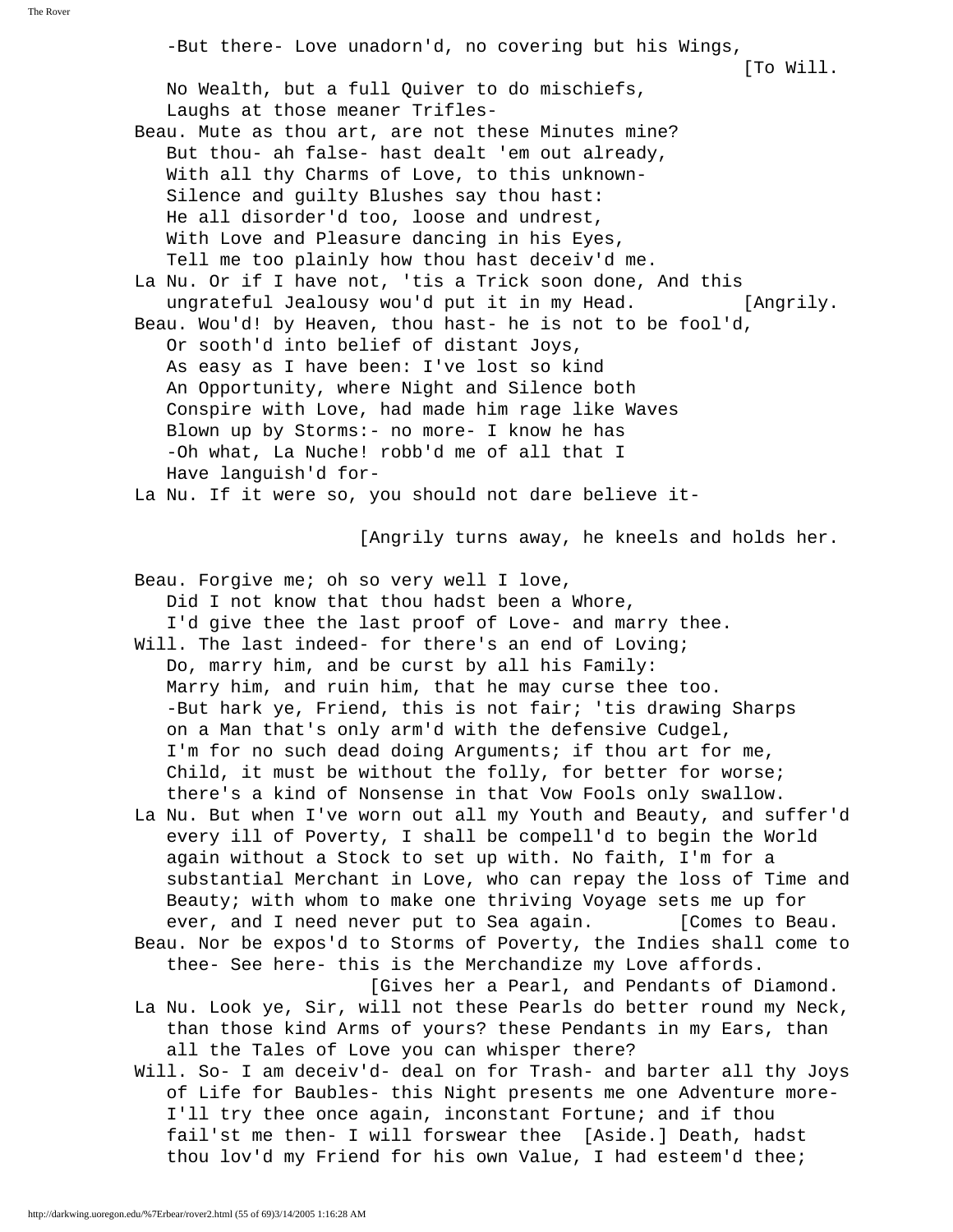but when his Youth and Beauty cou'd not plead, to be the mercenary Conquest of his Presents, was poor, below thy Wit: I cou'd have conquer'd so, but I scorn thee at that rate- my Purse shall never be my Pimp- Farewel, Harry. Beau. Thou'st sham'd me out of Folly- stay- Will. Faith- I have an Assignation with a Woman- a Woman Friend! young as the infant-day, and sweet as Roses e'er the Morning Sun have kiss'd their Dew away. She will not ask me Money neither. La Nu. Hah! stay- [Holds him, and looks on him. Beau. She loves him, and her Eyes betray her Heart. Will. I am not for your turn, Child- Death I shall lose my Mistress fooling here- I must be gone. [She holds him, he shakes his Head and sings. No, no, I will not hire your Bed, Nor Tenant to your Favours be; I will not farm your White and Red, You shall not let your Love to me: I court a Mistress- not a Landlady. [bis. Beau. He's in the right; and shall I waste my Youth and powerful Fortune on one who all this while has jilted me, seeing I was a lavish loving Fool?- No- this Soul and Body shall not be divided- [Gives her to Will. Will. I am so much thy Friend, another time I might be drawn to take a bad Bargain off thy Hands- but I have other Business at present: wo't do a kind thing, Harry,- lend me thy Aid to carry off my Woman to night? 'tis hard by in the Piazza, perhaps we may find Resistance. Beau. My self and Sword are yours. I have a Chair waits below too, may do you Service. Will. I thank ye- Madam- your Servant. La Nu. Left by both! Beau. You see our Affairs are pressing.

[Bows, and smiles carelesly. Ex. Will. singing, and Beau.

 La Nu. Gone! where's all your Power, ye poor deluded Eyes? Curse on your feeble Fires, that cannot warm a Heart which every common Beauty kindles. Oh- he is gone for ever.

Enter Petronella.

 Pet. Yes, he is gone, to your eternal Ruin: not all the Race of Men cou'd have produc'd so bountiful and credulous a Fool.

 La Nu. No, never; fetch him back, my Petronella: Bring me my wild Inconstant, or I die- [Puts her out.

 Pet. The Devil fetch him back for Petronella, is't he you mean? you've had too much of him; a Curse upon him, he'as ruin'd you. La Nu. He has, he shall, he must compleat my ruin. Pet. She raves, the Rogue has given her a Spanish Philtre. La Nu. My Coach, my Veil- or let 'em all alone; undrest thus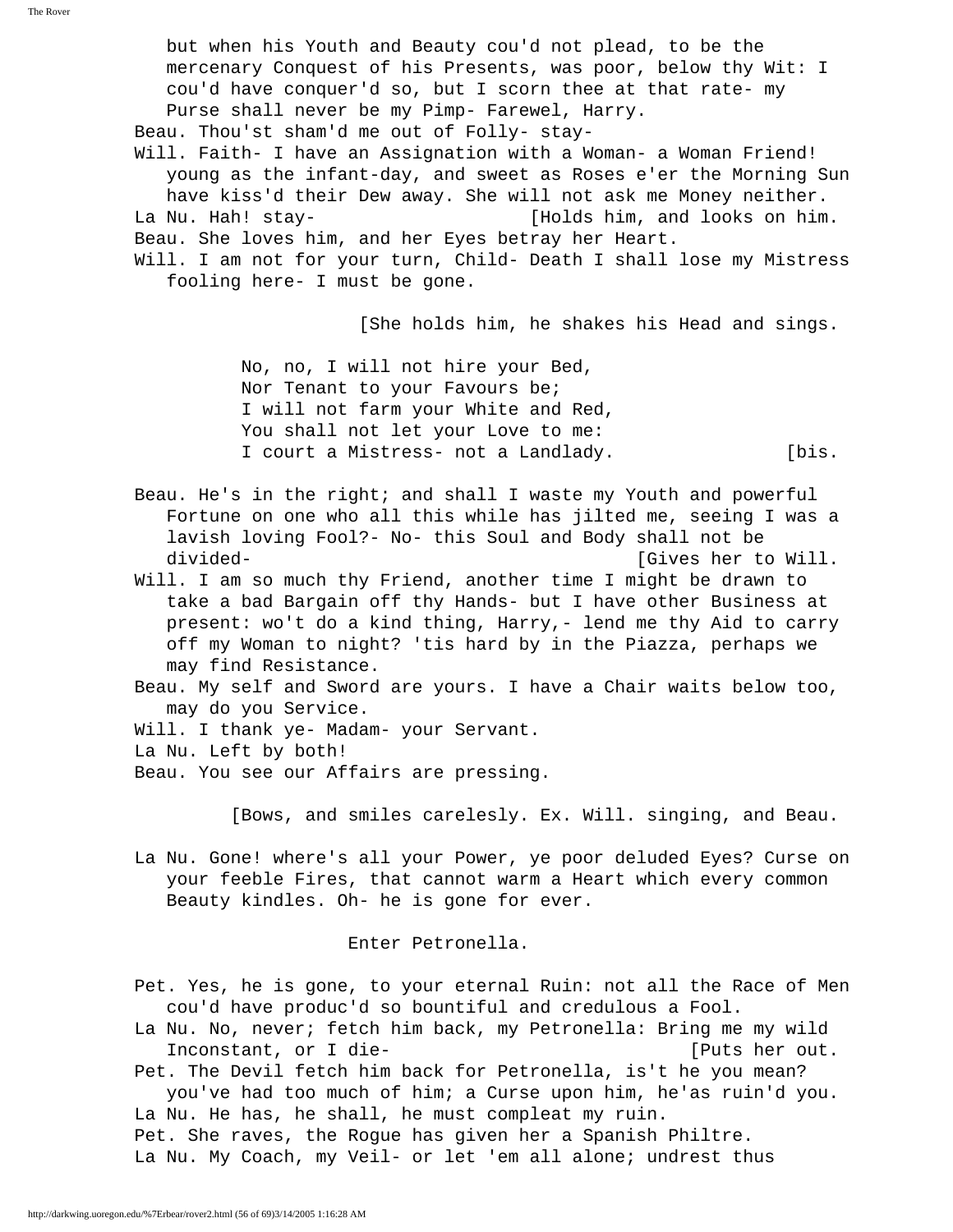loosely to the Winds commit me to darkness, and no Guide but pitying Cupid. [Going out, Pet. holds her. Pet. What, are you mad? La Nu. As Winds let loose, or Storms when they rage high.

[Goes out.

 Pet. She's lost, and I'll shift for my self, seize all her Money and Jewels, of which I have the Keys; and if Seignior Mountebank keeps his Word, be transform'd to Youth and Beauty again, and undo this La Nuche at her own Trade-

[Goes in.

SCENE II. The Street.

Enter Willmore, Beaumond, Chair following.

 Will. Set down the Chair; you're now within call, I'll to the Garden-Door, and see if any Lady Bright appear- Dear Beaumond, stay here a minute, and if I find occasion, I'll give you the Word.

 Beau. 'Tis hard by my Lodgings; if you want Conveniences, I have the Key of the Back-way through the Garden, whither you may carry your Mistress.

Will. I thank thee- let me first secure my Woman.

[Goes out.

 Beau. I thought I'd lov'd this false, this jilting Fair, even above my Friendship; but I find I can forgive this Rogue, tho I am sure he has rob'd me of my Joys.

Enter Ariadne with a Casket of Jewels.

 Aria. Not yet! a Devil on him, he's Dear-hearting it with some other kind Damsel- Faith, 'tis most wickedly done of me to venture my Body with a mad unknown Fellow. Thus a little more Delay will put me into a serious Consideration, and I shall e'en go home again, sleep and be sober. [She walks about. Beau. Hah, a Woman! Perhaps the same he looks for- I'll counterfeit his Voice and try my Chance- Fortune may set us even. Aria. Hah, is not that a Man? Yes- and a Chair waiting. [She peeps. Beau. Who's there? Aria. A Maid. Beau. A Miracle- Oh art thou come, Child? Aria. 'Tis he, you are a civil Captain, are you not, to make a longing Maid expect thus? What Woman has detain'd you? Beau. Faith, my Dear, tho Flesh and Blood be frail, yet the dear Hopes of thee has made me hold out with a Herculean Courage- Stay, where shall I carry her? not to my own Apartment; Ariadne may surprize me: I'll to the Mountebank here i'th' Piazza, he

has a Cure for all things, even for longing Love, and for a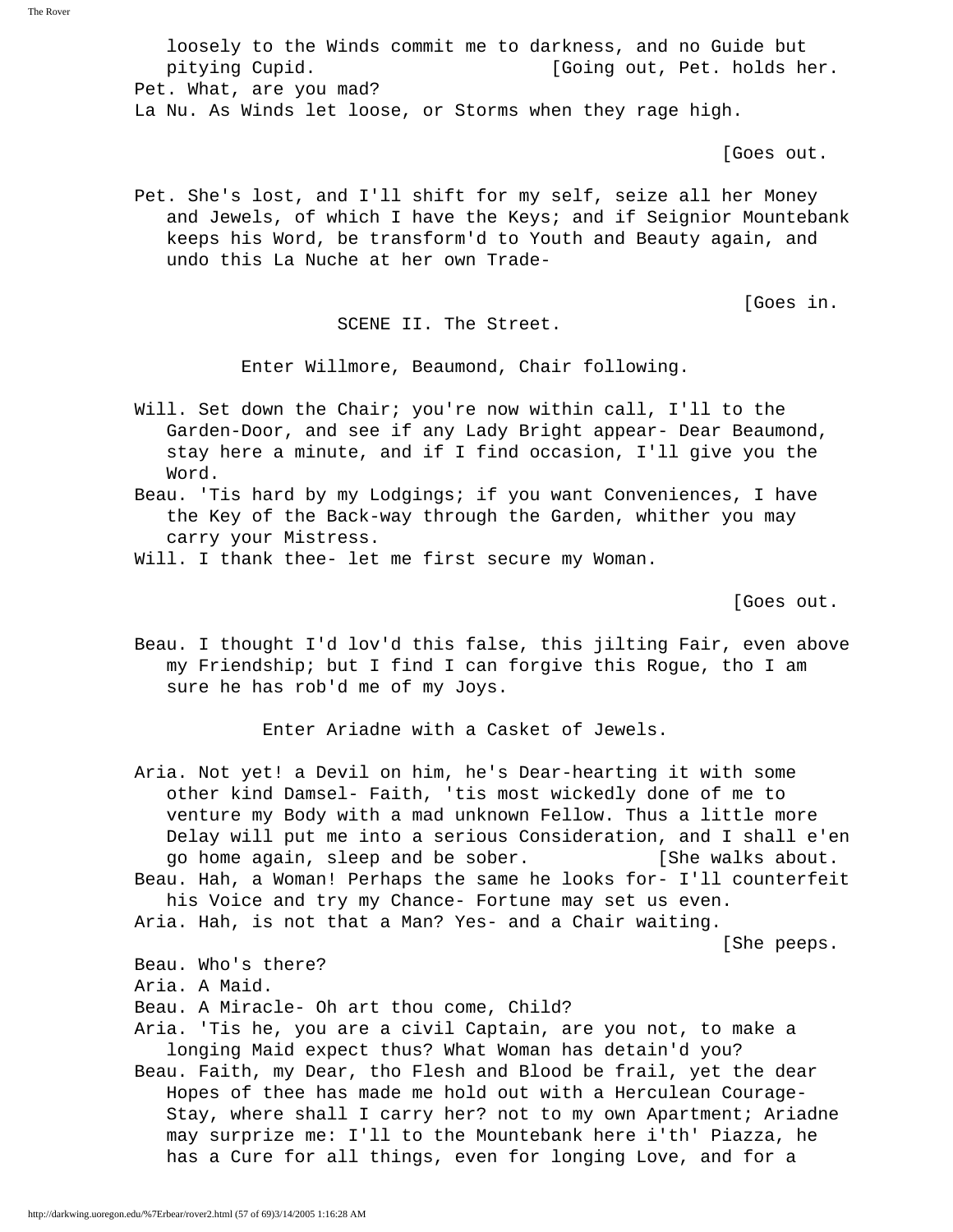Pistole or two will do Reason.- Hah, Company: Here, step into this Chair. [She goes in, they go off just as Will. enters. Will. Hum, a Woman of Quality and jilt me- Egad, that's strange now- Well, who shall a Man trust in this wicked World? Enter La Nuche as before. La Nu. This should be he, he saunters about like an expecting Lover.  $[Will.$  peeping and approaching. Will. By this Light a Woman, if she be the right- but right or wrong so she be Feminine: harkye, Child, I fancy thee some kind thing that belongs to me. La Nu. Who are you? **Example 20** is the last set of the latter of  $\left[ \text{In a low tone.} \right]$  Will. A wandering Lover that has lost his Heart, and I have shreud Guess 'tis in thy dear Bosom, Child. La Nu. Oh you're a pretty Lover, a Woman's like to have a sweet time on't, if you're always so tedious. Will. By yon bright Star-light, Child, I walk'd here in short turns like a Centinel, all this live-long Evening, and was just going (Gad forgive me) to kill my self. La Nu. I rather think some Beauty has detain'd you: Have you not seen La Nuche? Will. La Nuche!- Why, she's a Whore- I hope you take me for a civiller Person, than to throw my self away on Whores- No, Child, I lie with none but honest Women I: but no disputing now, come- to my Lodging, my dear- here's a Chair waits hard by.

[Exeunt.

SCENE III. Willmore's Lodging.

 Enter Harlequin with Fetherfool's Clothes on his Shoulder, leading him halting by one Hand, Blunt (drunk) by the other in the dark; Fetherfool bloody, his Coat put over his Shoulders.

- Feth. Peano, Peano, Seignior, gently, good Edward- for I'll not halt before a Cripple; I have lost a great part of my agil Faculties.
- Blunt. Ah, see the Inconstancy of fickle Fortune, Nicholas- A Man to day, and beaten to morrow: but take comfort, there's many a proper fellow has been robb'd and beaten on this Highway of whoring.
- Feth. Ay, Ned, thou speak'st by woful Experience- but that I should miscarry after thy wholesom Documents- but we are all mortal, as thou say'st, Ned- Would I had never crost the Ferry from Croydon; a few such Nights as these wou'd learn a Man Experience enough to be a Wizard, if he have but the ill luck to escape hanging.
- Blunt. 'Dsheartlikins, I wonder in what Country our kinder Stars rule: In England plunder'd, sequester'd, imprison'd and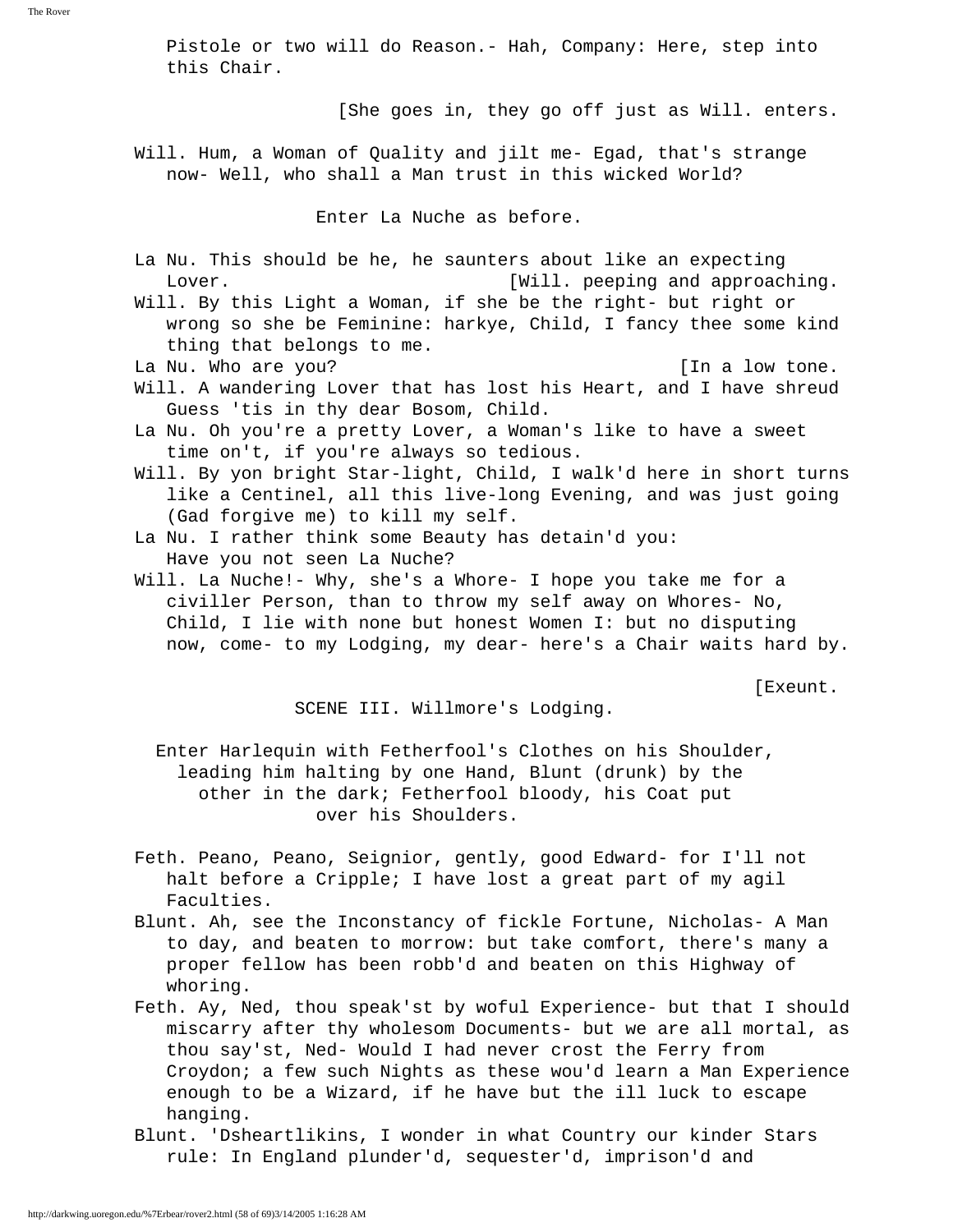banish'd; in France, starv'd, walking like the Sign of the naked Boy, with Plymouth Cloaks in our Hands; in Italy and Spain robb'd, beaten, and thrown out at Windows.

- Feth. Well, how happy am I, in having so true a Friend to condole me in Affliction- [Weeps.] I am oblig'd to Seignior Harlequin too, for bringing me hither to the Mountebank's, where I shall not only conceal this Catastrophe from those fortunate Rogues our Comrades, but procure a little Album Graecum for my Backside. Come, Seignior, my Clothes- but, Seignior- un Portavera Poco palanea. [Dresses himself.
- Harl. Seignior.
- Feth. Entende vos Signoria Englesa?
- Harl. Em Poco, em Poco, Seignior.
- Feth. Per quelq arts, did your Seigniorship escape Cudgeling?
- Harl. La art de transformatio.
- Feth. Transformatio- Why, wert thou not born a Man?
- Harl. No, Seignior, un vieule Femme.
- Feth. How, born an old Woman?
- Blunt. Good Lord! born an old Woman! And so by transformation became invulnerable.
- Feth. Ay- in- invulnerable- what would I give to be invulnerable? and egad, I am almost weary of being a Man, and subject to beating: wou'd I were a Woman, a Man has but an ill time on't: if he has a mind to a Wench, the making Love is so plaguy tedious- then paying is to my Soul insupportable. But to be a Woman, to be courted with Presents, and have both the Pleasure and the Profit- to be without a Beard, and sing a fine Treble and squeak if the Men but kiss me- 'twere fine- and what's better, am sure never to be beaten again.
- Blunt. Pox on't, do not use an old Friend so scurvily; consider the Misery thou'lt indure to have the Heart and Mind of a jilting Whore possess thee: What a Fit of the Devil must he suffer who acts her Part from fourteen to fourscore! No, 'tis resolv'd thou remain Nicholas Fetherfool still, shalt marry the Monster, and laugh at Fortune.
- Feth. 'Tis true, should I turn Whore to the Disgrace of my Family what would the World say? who wou'd have thought it, cries one? I cou'd never have believ'd it, cries another. No, as thou say'st, I'll remain as I am- marry and live honestly.
- Blunt. Well resolv'd, I'll leave you, for I was just going to serenade my Fairy Queen, when I met thee at the Door- some Deeds of Gallantry must be perform'd, Seignior, Bonus Nochus.

[Ex. Blunt.

## Enter Shift with Light.

Feth. Hah, a Light, undone!

Harl. Patientia, Patientia, Seignior.

 Shift. Where the Devil can this Rogue Hunt be? Just now all things are ready for marrying these two Monsters; they wait, the House is husht, and in the lucky Minute to have him out of the way: sure the Devil owes me a spite.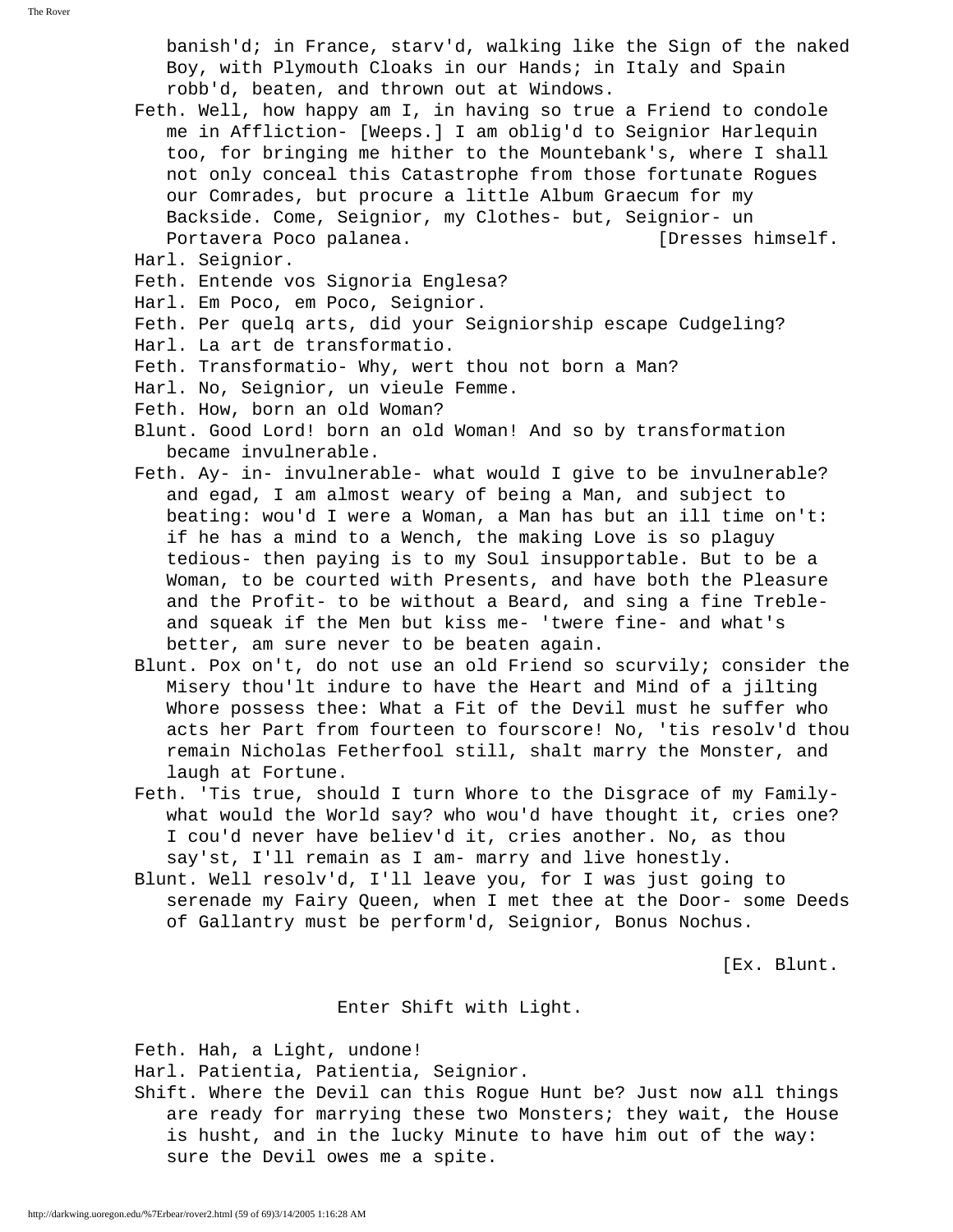[Runs against Harlequin, puts out his Candle.

 Harl. Qui est la? Shift. 'Tis Harlequin: Pox on't, is't you? Harl. Peace, here's Fetherfool, I'll secure him, whilst you go about your Affair.

[Ex. Shift.

 Feth. Oh, I hear a Noise, dear Harlequin secure me; if I am discover'd I am undone- hold, hold- here's a Door-

[They both go in.

 Scene changes to a Chamber, discovers the She-Giant asleep in a great Chair.

Enter Fetherfool and Harlequin.

 Feth. Hah- my Lady Monster! have I to avoid Scylla run upon Carybdis?- hah, she sleeps; now wou'd some magnanimous Lover make good Use of this Opportunity, take Fortune by the Fore lock, put her to't, and make sure Work- but Egad, he must have a better Heart, or a better Mistress than I.

Harl. Try your Strength, I'll be civil and leave you.

[In Italian he still speaks.

 Feth. Excuse me, Seignior, I should crackle like a wicker Bottle in her Arms- no, Seignior, there's no venturing without a Grate between us: the Devil wou'd not give her due Benevolence- No, when I'm marry'd, I'll e'en show her a fair pair of Heels, her Portion will pay Postage- But what if the Giant should carry her? that's to be fear'd, then I have cock'd and drest, and fed, and ventur'd all this while for nothing.

 Harl. Faith, Seignior, if I were you, I wou'd make sure of something, see how rich she is in Gems.

 Feth. Right, as thou say'st, I ought to make sure of something, and she is rich in Gems: How amiable looks that Neck with that delicious row of Pearls about it.

Harl. She sleeps.

 Feth. Ay, she sleeps as 'twere her last. What if I made bold to unrig her? So if I miss the Lady, I have at least my Charges paid: what vigorous Lover can resist her Charms?-

 [Looks on her. But shou'd she wake and miss it, and find it about me, I shou'd be hang'd- [Turns away. -So then, I lose my Lady too- but Flesh and Blood cannot resist- What if I left the Town? then I lose my Lady still; and who wou'd lose a Hog for the rest of the Proverb?- And yet a Bird in Hand, Friend Nicholas- Yet sweet Meat may have sour Sauce- And yet refuse when Fortune offers- Yet Honesty's a Jewel- But a Pox upon Pride, when Folks go naked- Harl. Well said.  $[Incouraging him by Signs.$ 

 Feth. Ay- I'll do't- but what Remedy now against Discovery and Restitution?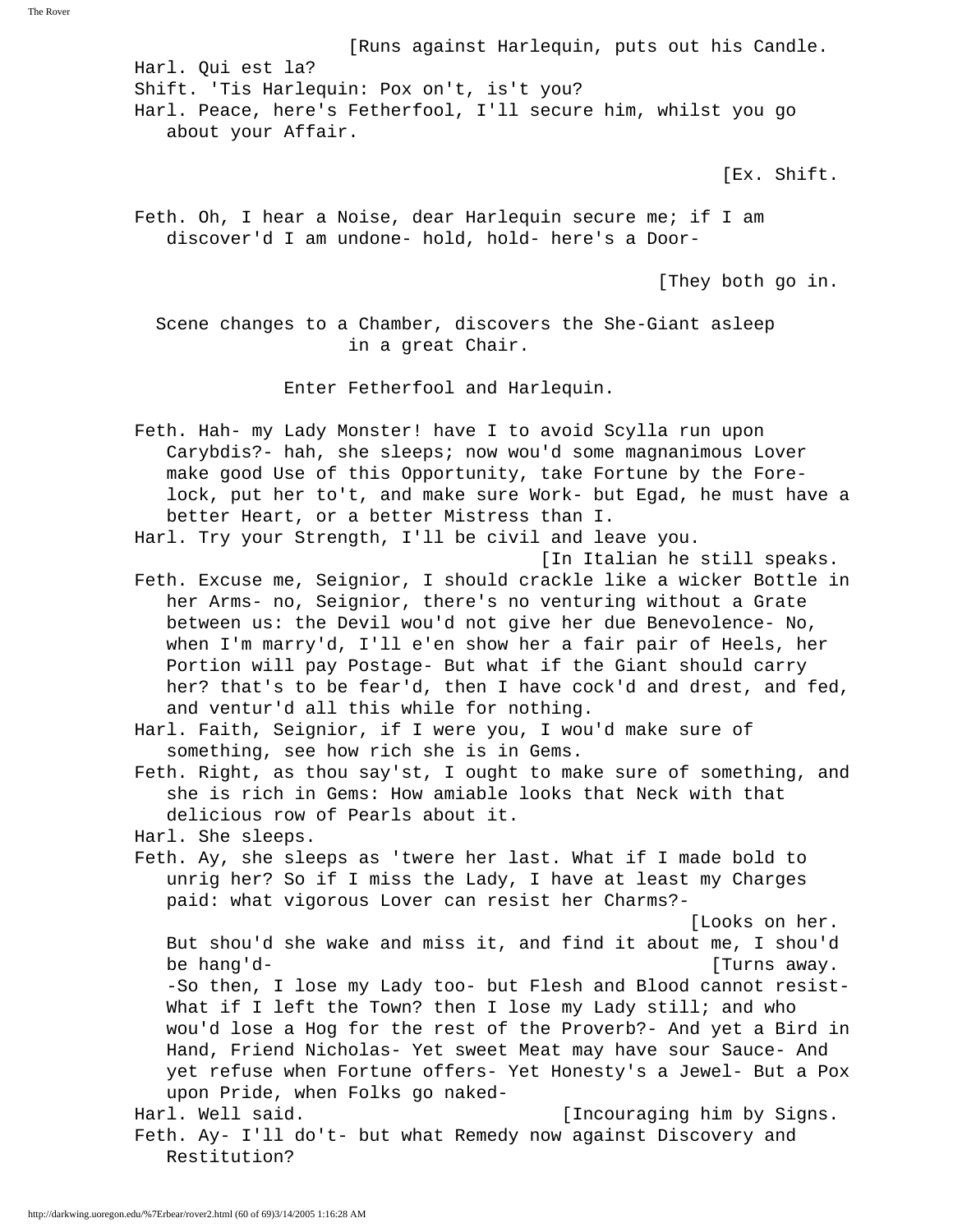Harl. Oh, Sir, take no care, you shall- swallow 'em. Feth. How, swallow 'em! I shall ne'er be able to do't. Harl. I'll shew you, Seignior, 'tis easy. Feth. 'Gad that may be, 'twere excellent if I cou'd do't; but first- by your leave. [Unties the Necklace, breaks the String, and Harl. swallows one to shew him. Harl. Look ye, that's all- Feth. Hold, hold, Seignior, an you be so nimble, I shall pay dear for my Learning- let me see- Friend Nicholas, thou hast swallow'd many a Pill for the Disease of the Body, let's see what thou canst perform for that of the Purse. [Swallows 'em. -so- a comfortable business this- three or four thousand pound in Cordial-Pearl: 'Sbud, Mark Anthony was never so treated by his Egyptian Crocodile- hah, what noise is that? Harl. Operator, Operator, Seignior. Feth. How, an Operator! why, what the Devil makes he here? some Plot upon my Lady's Chastity; were I given to be jealous now, Danger wou'd ensue- Oh, he's entring, I would not be seen for all the World. Oh, some place of Refuge- [Looking about. Harl. I know of none. Feth. Hah, what's this- a Clock Case? Harl. Good, good- look you, Sir, do you do thus, and 'tis impossible to discover ye. [Goes into the Case, and shews him how to stand; then Fetherfool goes in, pulls off his Periwig, his Head out, turning for the Minutes o'th' top: his Hand out, and his Fingers pointing to a Figure. Enter Shift and Hunt. Feth. Oh Heaven, he's here. Shift. See where she sleeps; get you about your business, see your own little Marmoset and the Priest be ready, that we may marry

and consummate before Day; and in the Morning our Friends shall see us abed together, give us the good morrow, and the Work's done.

[Ex. Hunt.

Feth. Oh Traytor to my Bed, what a Hellish Plot's here discover'd!

[Shift wakes the Giant.

Giant. Oh, are you come, my Sweetest?

 Feth. Hah, the Mistress of my Bosom false too! ah, who wou'd trust faithless Beauty- oh that I durst speak.

 Shift. Come let's away, your Uncle and the rest of the House are fast asleep, let's away e'er the two Fools, Blunt and Fetherfool, arrive.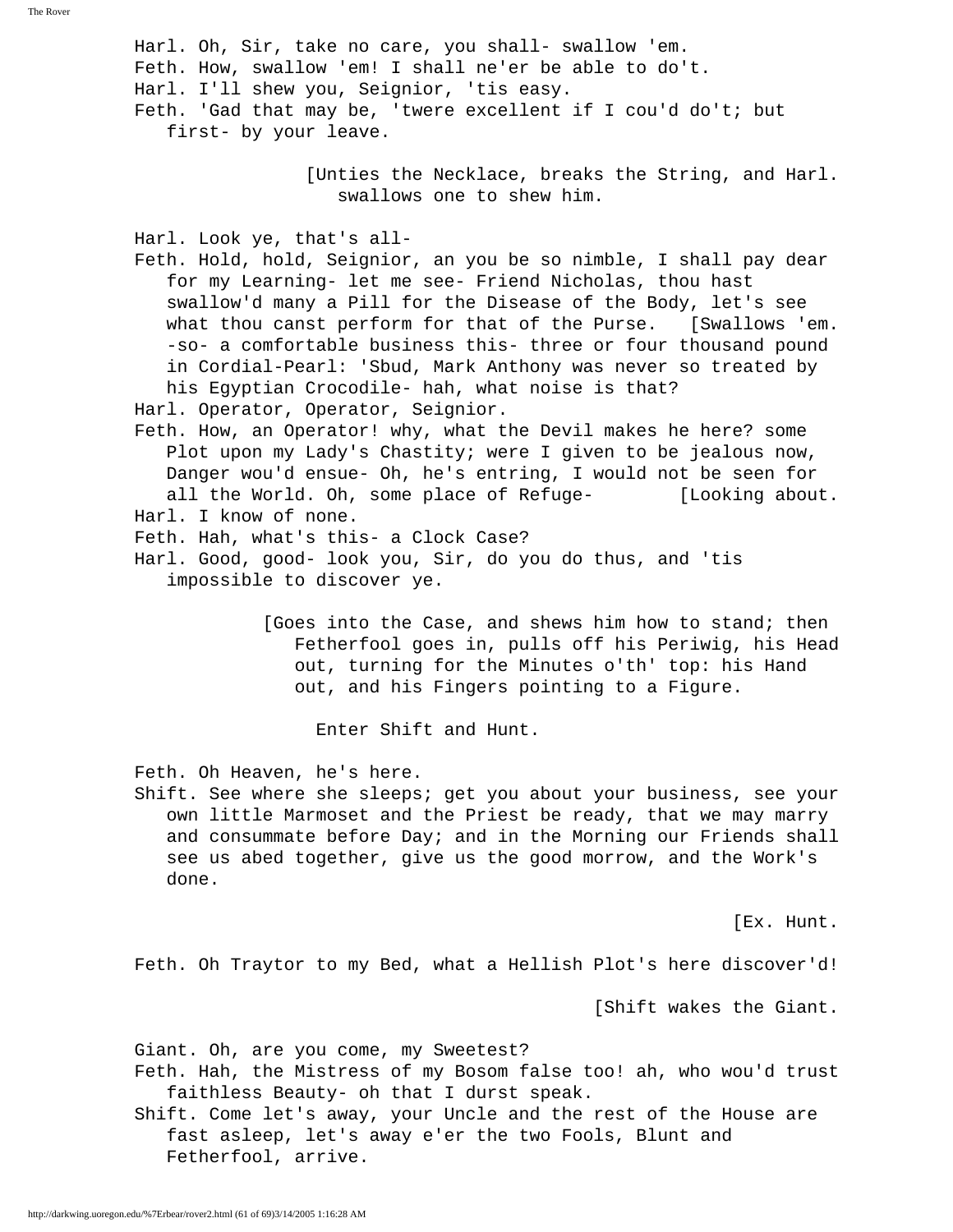Giant. Hang 'em, Pigeon-hearted Slaves- Shift. A Clock- let's see what hour 'tis- [Lifts up the Light to see, Feth. blows it out. -How! betray'd- I'll kill the Villain. [Draws. Feth. Say you so, then 'tis time for me to uncase. Shift. Have you your Lovers hid? [Gets out, all groping in the dark, Feth. gets the Giant by the Hand. Giant. Softly, or we're undone; give me your Hand, and be undeceiv'd.

Feth. 'Tis she, now shall I be reveng'd. [Leads her out. Shift. What, gone! Death, has this Monster got the Arts of Woman?

> [Harl. meets him in the dark, and plays tricks with him.

> > [Ex. all.

Enter Willmore and La Nuche by dark.

 Will. Now we are safe and free, let's in, my Soul, and gratefully first sacrifice to Love, then to the Gods of Mirth and Wine, my Dear.

[Ex. passing over the Stage.

 Enter Blunt with Petronella, imbracing her, his Sword in his Hand, and a Box of Jewels.

Pet. I was damnably afraid I was pursu'd. [Aside. Blunt. Something in the Fray I've got, pray Heaven it prove a Prize, after my cursed ill luck of losing my Lady Dwarf: Why do you tremble, fair one?- you're in the Hands of an honest Gentleman, Adshartlikins.

 Pet. Alas, Sir, just as I approacht Seignior Doctor's Door, to have my self surrounded with naked Weapons, then to drop with the fear my Casket of Jewels, which had not you by chance stumbled on and taken up, I had lost a hundred thousand Crowns with it.

 Blunt. Ha um- a hundred thousand Crowns- a pretty trifling Sum- I'll marry her out of hand. The same state of the same state.

 Pet. This is an Englishman, of a dull honest Nation, and might be manag'd to advantage, were but I transform'd now. [Aside. I hope you are a Man of Honour; Sir, I am a Virgin, fled from the rage of an incens'd Brother; cou'd you but secure me with my Treasure, I wou'd be devoted yours.

 Blunt. Secure thee! by this Light, sweet Soul, I'll marry thee;- Beivile's Lady ran just so away with him- this must be a Prize- [Aside. But hark- prithee, my Dear, step in a little, I'll keep my good Fortune to my self.

Pet. See what trust I repose in your Hands, those Jewels, Sir.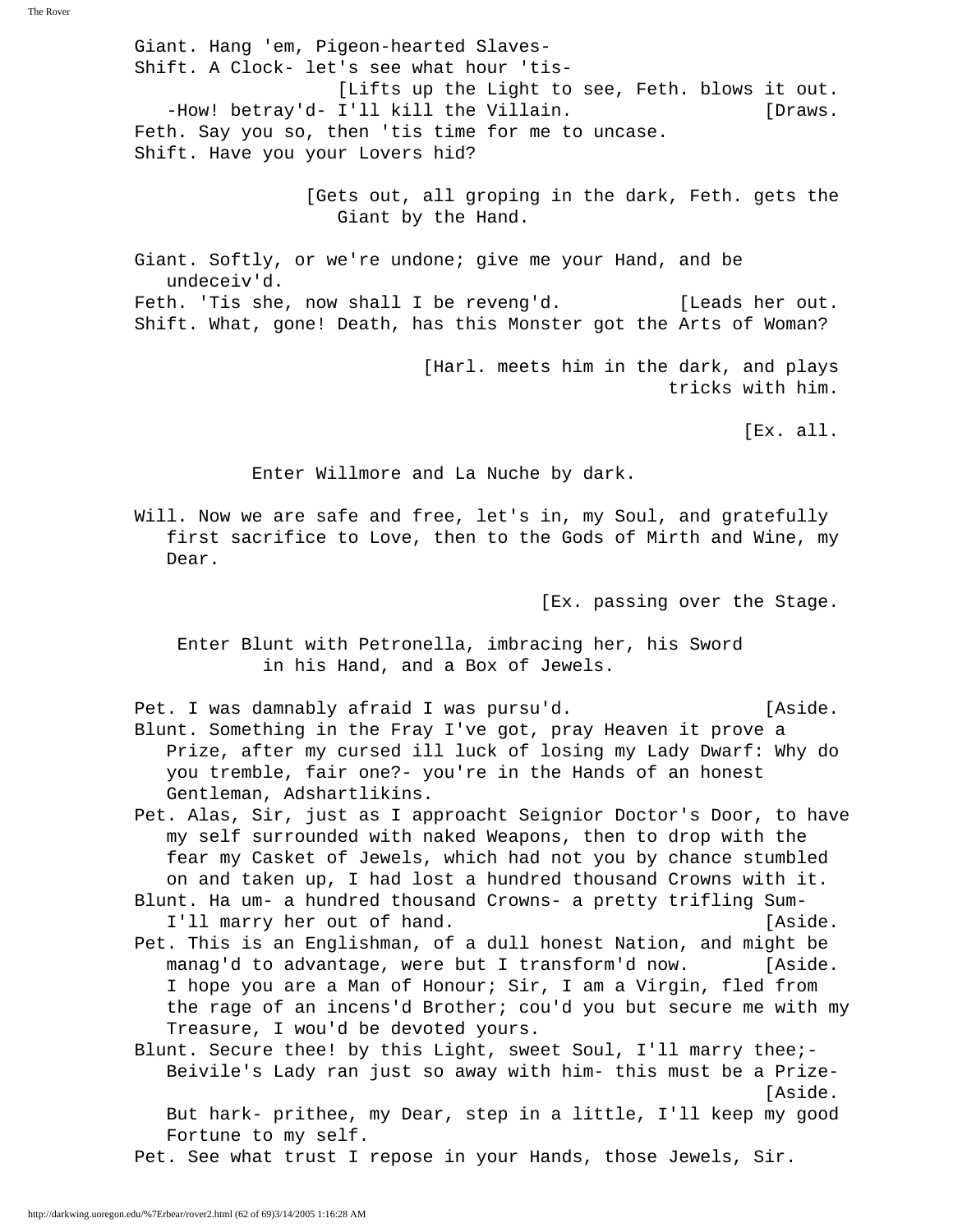Blunt. So- there can be no jilting here, I am secur'd from being cozen'd however. [Ex. Pet.

## Enter Fetherfool.

 Feth. A Pox on all Fools, I say, and a double Pox on all fighting Fools; just when I had miraculously got my Monster by a mistake in the dark, convey'd her out, and within a moment of marrying her, to have my Friend set upon me, and occasion my losing her, was a Catastrophe which none but thy termagant Courage (which never did any Man good) cou'd have procur'd.

Blunt. 'Dshartlikins, I cou'd kill my self.

 Feth. To fight away a couple of such hopeful Monsters, and two Millions- 'owns, was ever Valour so improvident?

- Blunt. Your fighting made me mistake: for who the Pox wou'd have look'd for Nicholas Fetherfool in the person of a Hero?
- Feth. Fight, 'Sbud, a Million of Money wou'd have provok'd a Bully; besides, I took you for the damn'd Rogue my Rival.
- Blunt. Just as I had finish'd my Serenade, and had put up my Pipes to be gone, out stalk'd me your two-handed Lady, with a Man at her Girdle like a bunch of Keys, whom I taking for nothing less than some one who had some foul design upon the Gentlewoman, like a true Knight-Errant, did my best to rescue her.

Feth. Yes, yes, I feel you did, a Pox of your heavy hand.

 Blunt. So whilst we two were lovingly cuffing each other, comes the Rival, I suppose, and carries off the Prize.

- Feth. Who must be Seignior Lucifer himself, he cou'd never have vanisht with that Celerity else with such a Carriage- But come, all we have to do is to raise the Mountebank and the Guardian, pursue the Rogues, have 'em hang'd by Law, for a Rape, and Theft, and then we stand fair again.
- Blunt. Faith, you may, if you please, but Fortune has provided otherwise for me. [Aside.]

[Ex. Blu. and Feth.

Enter Beaumond and Ariadne.

 Beau. Sure none lives here, or Thieves are broken in, the Doors are all left open.

 Aria. Pray Heaven this Stranger prove but honest now. [Aside. Beau. Now, my dear Creature, every thing conspires to make us happy, let us not defer it.

- Aria. Hold, dear Captain, I yield but on Conditions, which are these- I give you up a Maid of Youth and Beauty, ten thousand Pound in ready Jewels here- three times the value in Estate to come, of which here be the Writings, you delivering me a handsom proper fellow, Heart-whole and sound, that's all- your Name I ask not till the Priest declare it, who is to seal the Bargain. I cannot deceive, for I let you know I am Daughter-in-law to the English Ambassador.
- Beau. Ariadne!- How vain is all Man's Industry and Care To make himself accomplish'd;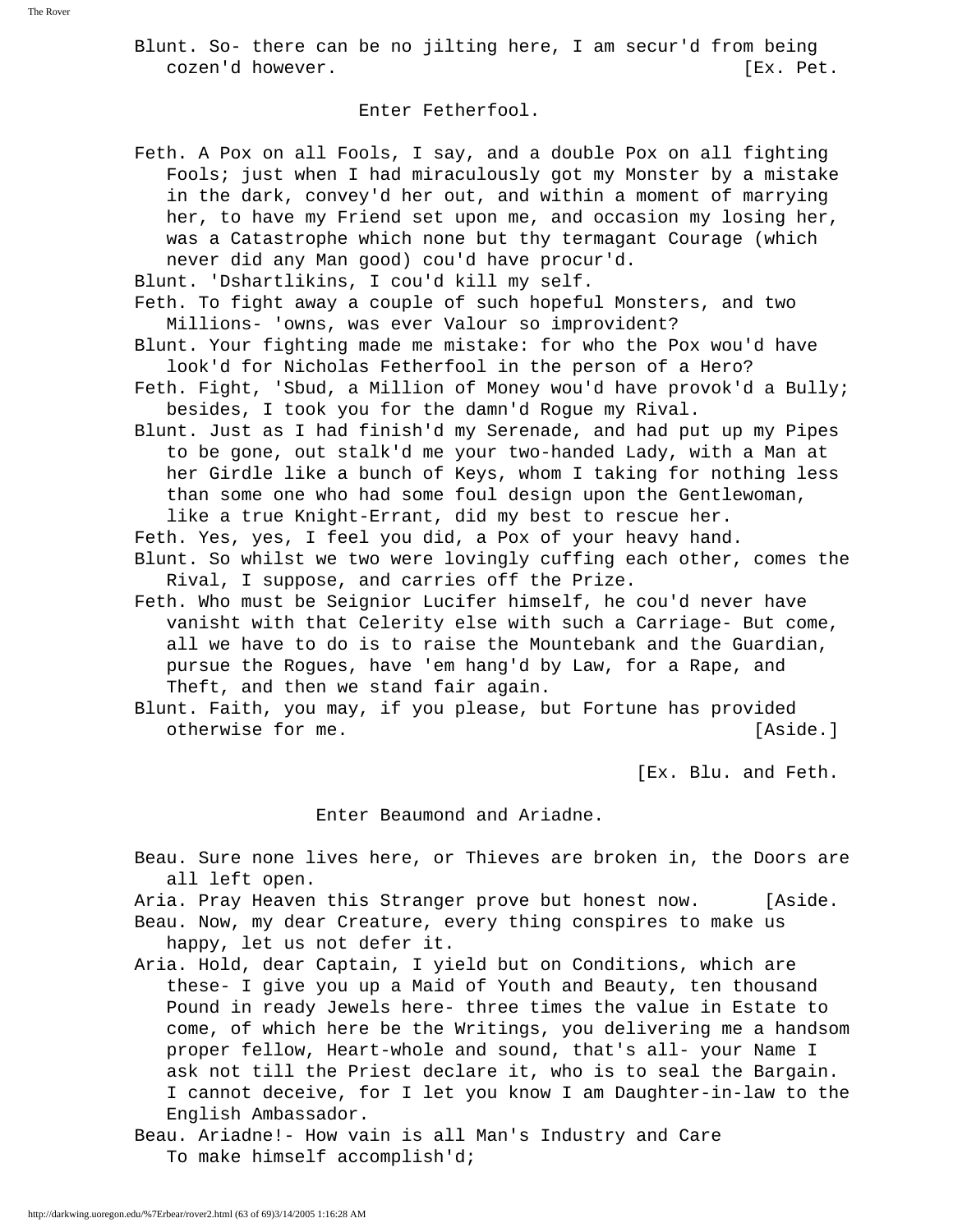When the gay fluttering Fool, or the half-witted rough unmanner'd Brute, Who in plain terms comes right down to the business, Out-rivals him in all his Love and Fortunes. [Aside. Aria. Methinks you cool upon't, Captain. Beau. Yes, Ariadne. Aria. Beaumond! Beau. Oh what a World of Time have I mispent for want of being a Blockhead- 'Sdeath and Hell, Wou'd I had been some brawny ruffling Fool, Some forward impudent unthinking Sloven, A Woman's Tool; for all besides unmanageable. Come, swear that all this while you thought 'twas I. The Devil has taught ye Tricks to bring your Falshood off. Aria. Know 'twas you! no, Faith, I took you for as errant a right down Captain as ever Woman wisht for; and 'twas uncivil egad, to undeceive me, I tell you that now. Enter Willmore and La Nuche by dark. Will. Thou art all Charms, a Heaven of Sweets all over, plump smooth round Limbs, small rising Breasts, a Bosom soft and panting- I long to wound each Sense. Lights there- who waits? there yet remains a Pleasure unpossest, the sight of that dear Face- Lights there- where are my Vermin? [Ex. Will. Aria. My Captain with a Woman- and is it so- Enter Will. with Lights, sees Aria. and goes to her. Will. By Heaven, a glorious Beauty! now a Blessing on thee for shewing me so dear a Face- Come, Child, let's retire and begin where we left off. La Nu. A Woman! Aria. Where we left off! pray, where was that, good Captain? Will. Within upon the Bed, Child- come- I'll show thee. Beau. Hold, Sir. Will. Beaumond! come fit to celebrate my Happiness; ah such a Woman-friend! Beau. Do ye know her? Will. All o'er, to be the softest sweetest Creature- Beau. I mean, do ye know who she is? Will. Nor care; 'tis the last Question I ever ask a fine Woman. Beau. And you are sure you are thus well acquainted. Will. I cannot boast of much acquaintance- but I have pluckt a Rose from her Bosom- or so- and given it her again- we've past the hour of the Berjere together, that's all- Beau. And do you know- this Lady is my- Wife? [Draw. Will. Hah! hum, hum, hum, hum-

[Turns and sings, sees La Nuche, and returns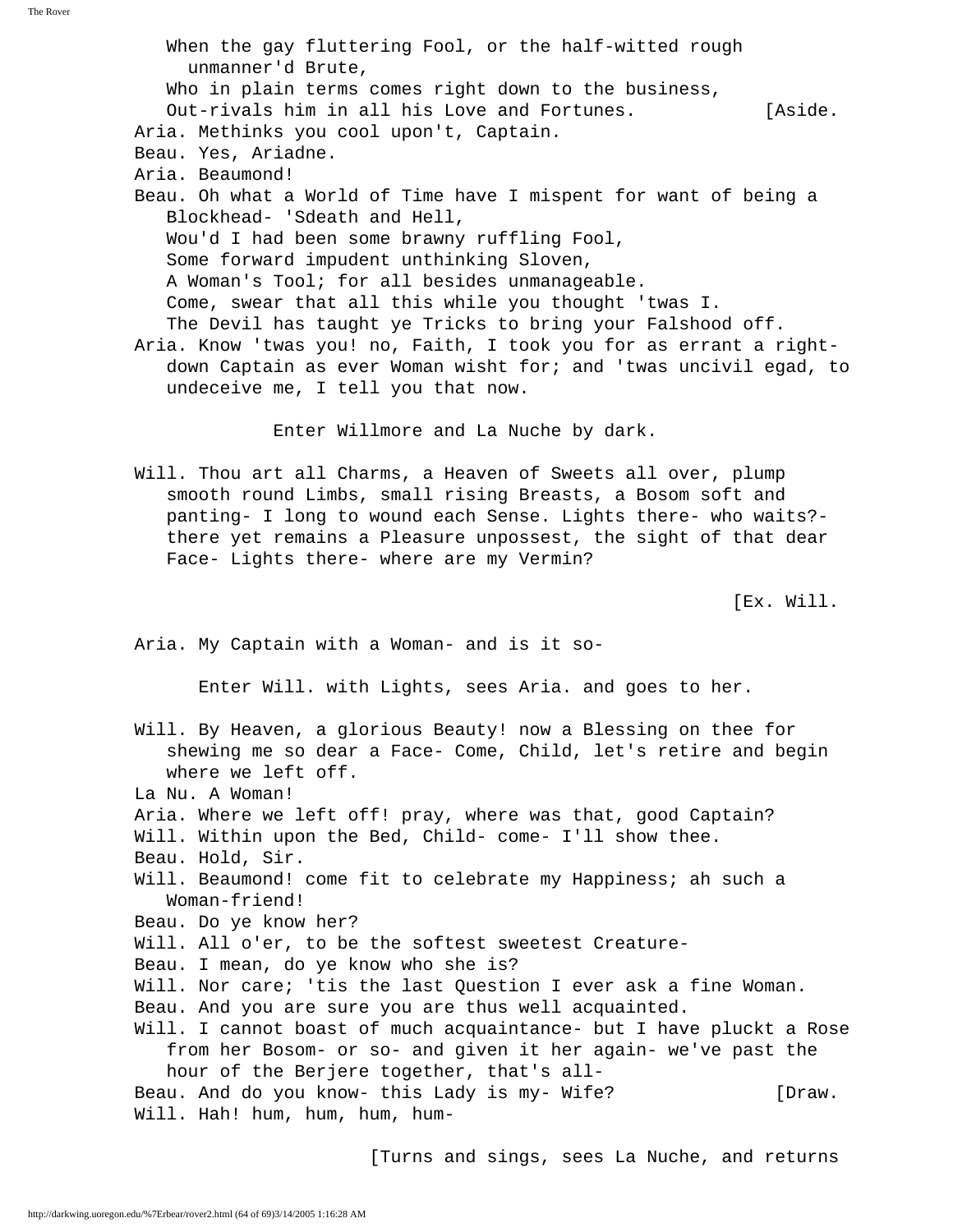quick with an uneasy Grimace.

Beau. Did you not hear me? Draw.

 Will. Draw, Sir- what on my Friend? Beau. On your Cuckold, Sir, for so you've doubly made me: Draw, or I'll kill thee- [Passes at him, he fences with his Hat, La Nu. holds Beau. Will. Hold, prithee hold. La Nu. Put up your Sword, this Lady's innocent, at least in what concerns this Evening's business; I own- with Pride I own I am the Woman that pleas'd so well to Night. Will. La Nuche! kind Soul to bring me off with so handsom a lye: How lucky 'twas she happen'd to be here! Beau. False as thou art, why shou'd I credit thee? La Nu. By Heaven, 'tis true, I will not lose the glory on't. Will. Oh the dear perjur'd Creature, how I love thee for this dear lying Virtue- Harkye, Child, hast thou nothing to say for thy self, to help us out withal?- [To Aria. aside. Aria. I! I renounce ye- false Man. Beau. Yes, yes, I know she's innocent of this, for which I owe no thanks to either of you, but to my self who mistook her in the dark. La Nu. And you it seems mistook me for this Lady; I favour'd your Design to gain your Heart, for I was told, that if this Night I lost you, I shou'd never regain you: now I am yours, and o'er the habitable World will follow you, and live and starve by turns, as Fortune pleases. Will. Nay, by this Light, Child, I knew when once thou'dst try'd me, thou'dst ne'er part with me- give me thy Hand, no Poverty shall part us.  $[K]$  isses her. -so- now here's a Bargain made without the formal Foppery of Marriage. La Nu. Nay, faith Captain, she that will not take thy word as soon as the Parson's of the Parish, deserves not the Blessing. Will. Thou art reform'd, and I adore the Change. Enter the Guardian, Blunt, and Fetherfool. Guar. My Nieces stol'n, and by a couple of the Seignior's Men! the Seignior fled too! undone, undone! Will. Hah, now's my Cue, I must finish this Jest. [Goes out. Enter Shift and Giant, Hunt and Dwarf. Guar. Oh impudence, my Nieces, and the Villains with 'em! I charge ye, Gentlemen, to lay hold on 'em. Dwarf. For what, good Uncle, for being so courageous to marry us? Guar. How, married to Rogues, Rascals, John Potages! Blunt. Who the Devil wou'd have look'd for jilting in such Hobgoblins?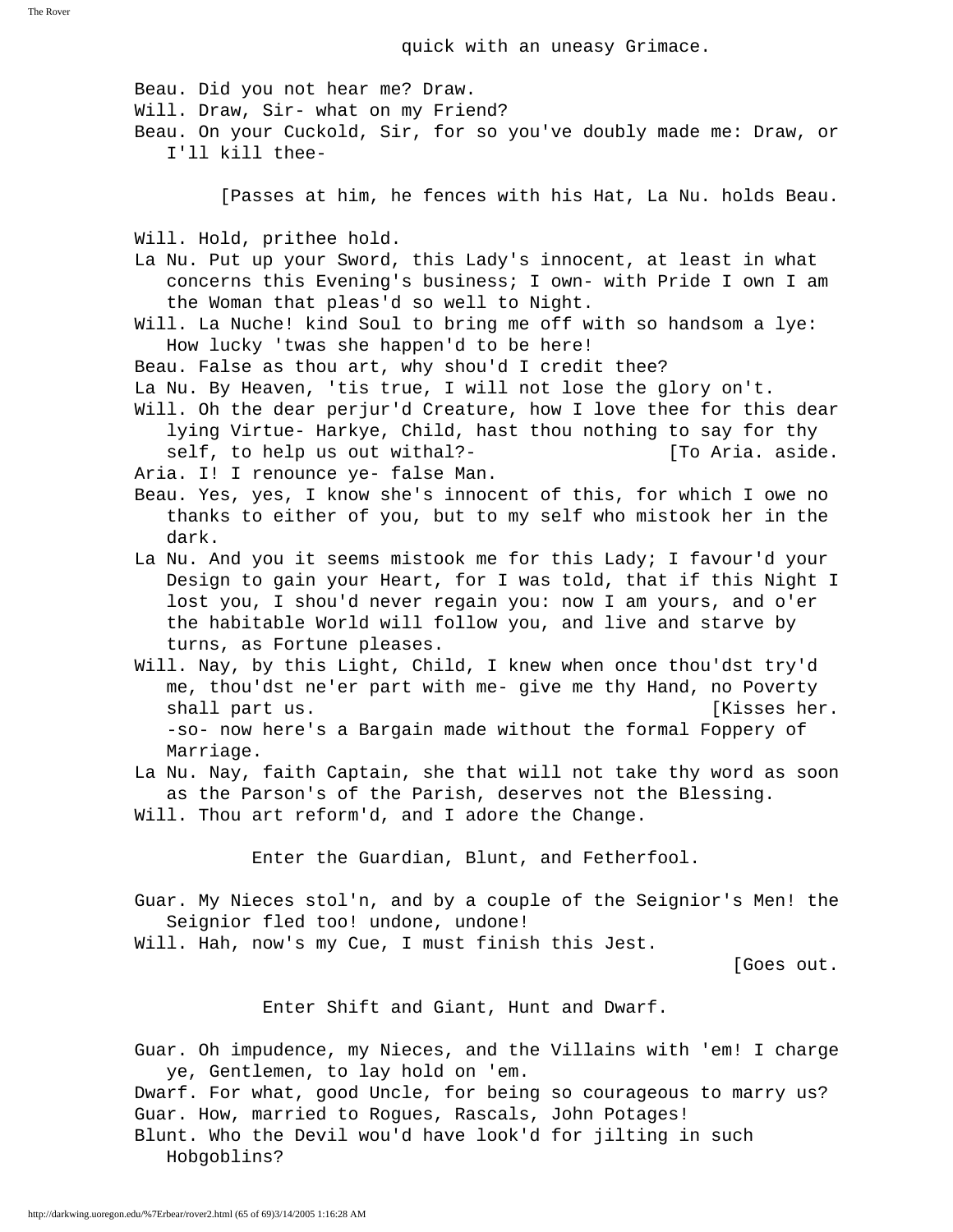Feth. And hast thou deceiv'd me, thou foul filthy Synagogue?

Enter Willmore like a Mountebank as before.

 Blunt. The Mountebank! oh thou cheating Quack, thou sophisticated adulterated Villain. Feth. Thou cozening, lying, Fortune-telling, Fee-taking Rascal. Blunt. Thou jugling, conjuring, canting Rogue! Will. What's the matter, Gentlemen? Blunt. Hast thou the Impudence to ask, who took my Money to marry me to this ill-favour'd Baboon? Feth. And me to this foul filthy o'ergrown Chronicle? Blunt. And hast suffered Rogues, thy Servants, to marry 'em: Sirrah, I will beat thee past Cure of all thy hard-nam'd Drugs, thy Guzman Medicines. Feth. Nay, I'll peach him in the Inquisition for a Wizard, and have him hang'd for a Witch. Shift. Sir, we are Gentlemen, and you shall have the thirds of their Portion, what wou'd you more? [Aside to the Guar. Look ye, Sir. [Pulls off their Disguise. Blunt. Hunt! Feth. Shift! We are betray'd: all will out to the captain. Will. He shall know no more of it than he does already for me, Gentlemen. [Pulls off his Disguise. Blunt. Willmore! Feth. Ay, ay, 'tis he. Blunt. Draw, Sir- you know me- Will. -For one that 'tis impossible to cozen. [All laugh. Beau. Have a care, Sir, we are all for the Captain. Feth. As for that, Sir, we fear ye not, d'ye see, were you Hercules and all his Myrmidons. [Draws, but gets behind. Will. Fools, put up your Swords, Fools, and do not publish the Jest; your Money you shall have again, on condition you never pretend to be wiser than your other Men, but modestly believe you may be cozen'd as well as your Neighbours. [The Guardian talking with Hunt and Shift and Giant this while. Feth. La you, Ned, why shou'd Friends fall out? Blunt. Cozen'd! it may be not, Sir; the Essex Fool, the cozen'd dull Rogue can shew Moveables or so- nay, they are right too- [Shews his Jewels. This is no Naples Adventure, Gentlemen, no Copper Chains; all substantial Diamonds, Pearls and Rubies- [Will. takes the Casket, and looks in it. La Nu. Hah, do not I know that Casket, and those Jewels! Feth. How the Pox came this Rogue by these? Will. Hum, Edward, I confess you have redeem'd your Reputation, and shall hereafter pass for a Wit- by what good fortune came you by this Treasure?- what Lady- Blunt. Lady, Sir! alas no, I'm a Fool, a Country Fop, an Ass, I;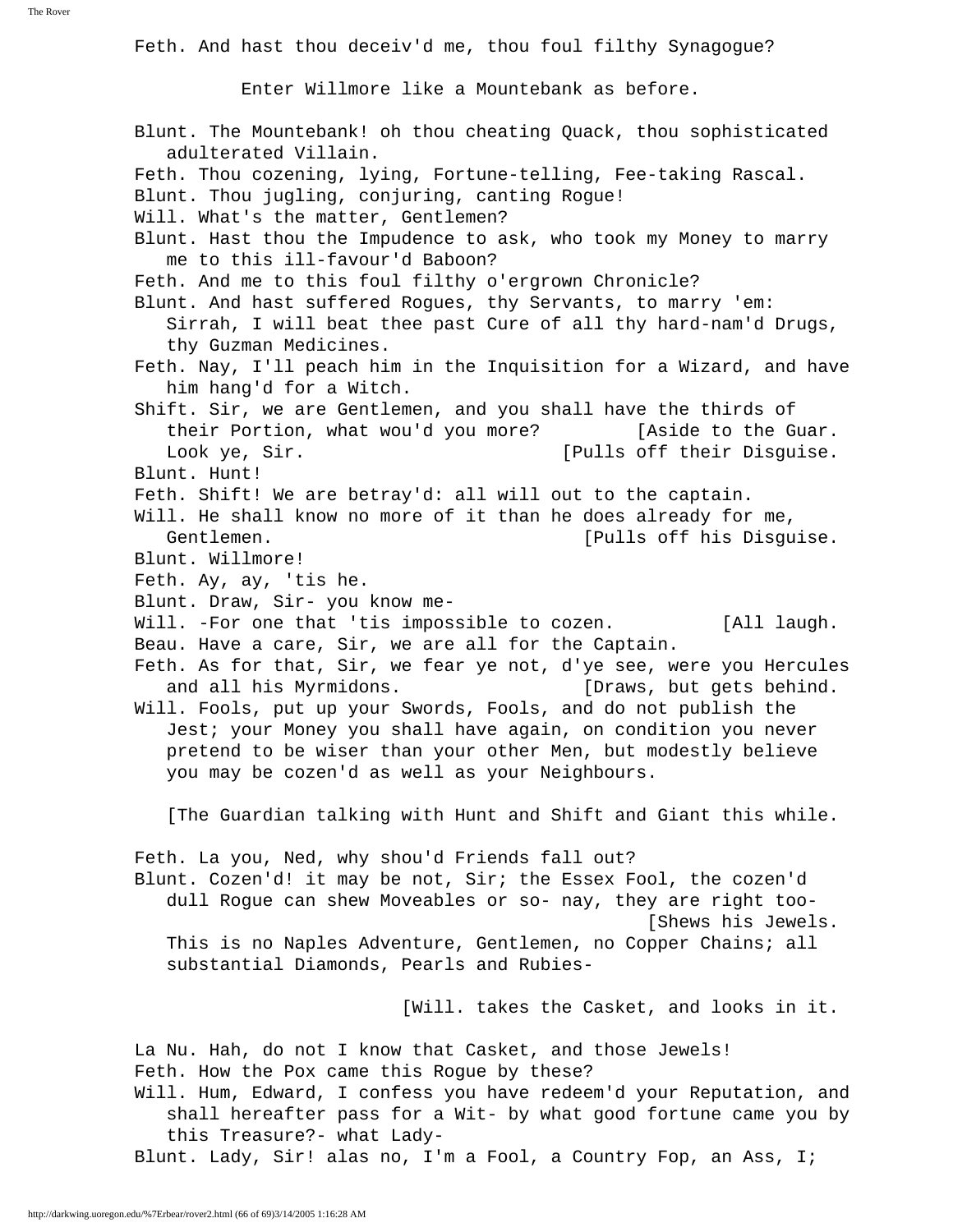but that you may perceive your selves mistaken, Gentlemen, this is but an earnest of what's to come, a small token of remembrance, or so- and yet I have no Charms, I; the fine Captain has all the Wit and Beauty- but thou'rt my Friend, and I'll impart. [Brings out Petronella veil'd. Enter Aurelia and Sancho. Aur. Hither we trac'd her, and see she's yonder. San. Sir, in the King's Name lay hold of this old Cheat, she has this Night robb'd our Patrona of a hundred thousand Crowns in Money and Jewels. Blunt. Hah! [Gets from her. La Nu. You are mistaken, Friend Sancho, she only seiz'd 'em for my use, and has deliver'd 'em in trust to my Friend the Captain. Pet. Hah, La Nuche! Blunt. How! cozen'd again! Will. Look ye, Sir, she's so beautiful, you need no Portion, that alone's sufficient for Wit. Feth. Much good may do you with your rich Lady, Edward. Blunt. Death, this Fool laugh at me too- well, I am an errant right-down Loggerhead, a dull conceited cozen'd silly Fool; and he that ever takes me for any other, 'Dshartlikins, I'll beat him. I forgive you all, and will henceforth be good-natur'd; wo't borrow any Money? Pox on't, I'll lend as far as e'er 'twill go, for I am now reclaim'd. Guar. Here is a Necklace of Pearl lost, which, Sir, I lay to your Charge. **Charge**  $\begin{bmatrix} T_0 & T_1 \\ T_2 & T_2 \end{bmatrix}$  Feth. Hum, I was bewitcht I did not rub off with it when it was mine- who, I? if e'er I saw a Necklace of Pearl, I wish 'twere in my Belly. Blunt. How a Necklace! unconscionable Rogue, not to let me share: well, there is no Friendship in the World; I hope they'l hang him. Shift. He'll ne'er confess without the Rack- come, we'll toss him in a Blanket. Feth. Hah, toss me in a Blanket, that will turn my Stomach most villainously, and I shall disimbogue and discover all. Shift. Come, come, the Blanket. [They lay hold on him. Feth. Hold, hold, I do confess, I do confess- Shift. Restore, and have your Pardon. Feth. That is not in Nature at present, for Gentlemen, I have eat 'em. Shift. 'Sdeath, I'll dissect ye. [Goes to draw. Will. Let me redeem him; here Boy, take him to my Chamber, and let the Doctor glyster him soundly, and I'll warrant you your Pearl again. Feth. If this be the end of travelling, I'll e'en to old England again, take the Covenant, get a Sequestrator's Place, grow rich, and defy all Cavaliering. Beau. 'Tis Morning, let's home, Ariadne, and try, if possible, to love so well to be content to marry; if we find that amendment in our Hearts, to say we dare believe and trust each other, then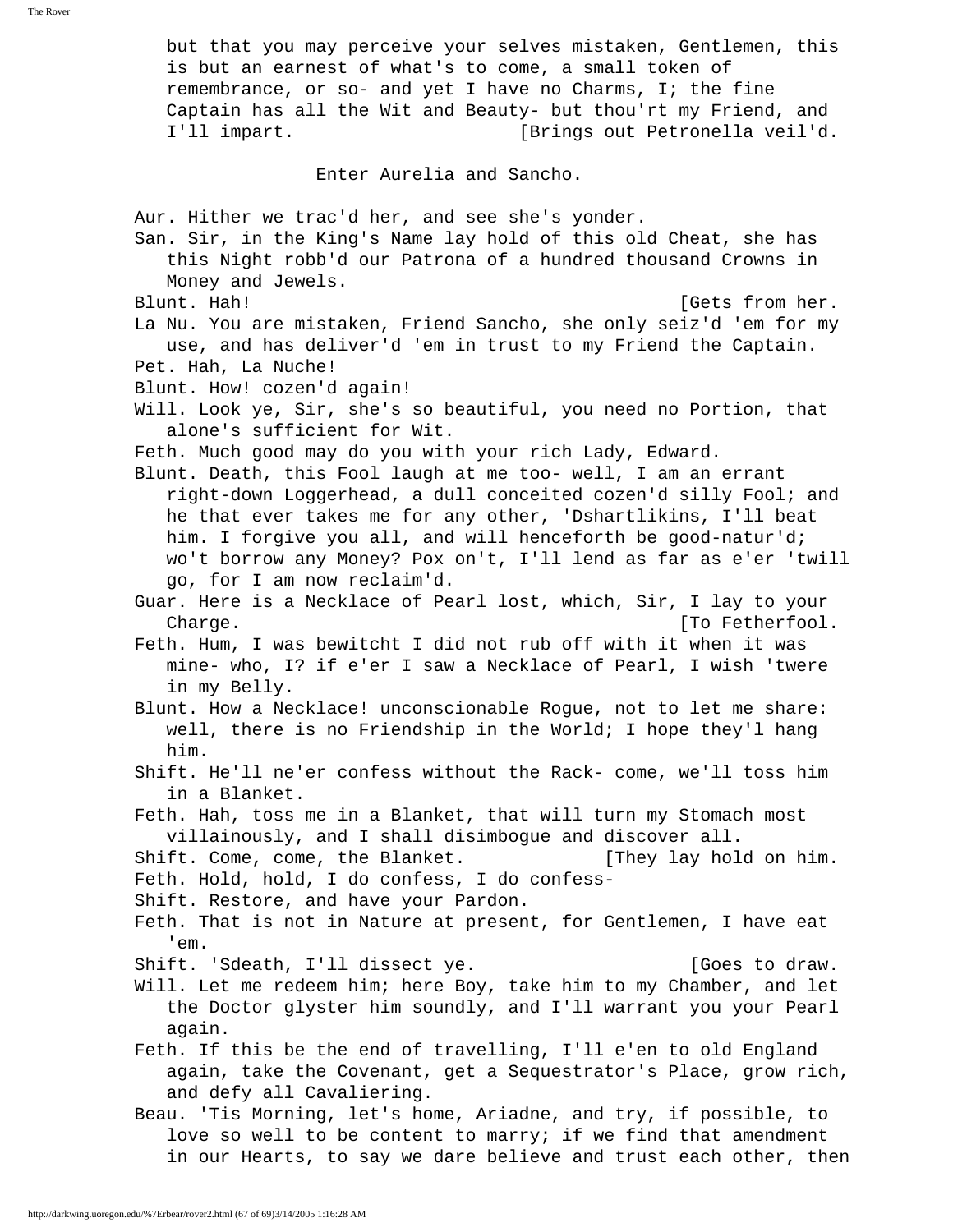let it be a Match.

Aria. With all my Heart.

 Will. You have a hankering after Marriage still, but I am for Love and Gallantry.

 So tho by several ways we gain our End, Love still, like Death, does to one Center tend,

## EPILOGUE.

Spoken by Mrs. BARRY.

 POETS are Kings of Wit, and you appear A Parliament, by Play-Bill, summon'd here; When e'er in want, to you for aid they fly, And a new Play's the Speech that begs supply: But now- The scanted Tribute is so slowly paid, Our Poets must find out another Trade; They've tried all ways th' insatiate Clan to please, Have parted with their old Prerogatives, Their Birth-right Satiring, and their just pretence Of judging even their own Wit and Sense; And write against their Consciences, to show How dull they can he to comply with you. They've flatter'd all the Mutineers i'th' Nation, Grosser than e'er was done in Dedication; Pleas'd your sick Palates with Fantastick Wit, Such as was ne'er a treat before to th' Pit; Giants, fat Cardinals, Pope Joans and Fryers, To entertain Right Worshipfuls and Squires: Who laugh and cry Ads Nigs, 'tis woundy good, When the fuger's all the Jest that's understood. And yet you'll come but once, unless by stealth, Except the Author be for Commonwealth; Then half Crown more you nobly throw away, And tho my Lady seldom see a Play, She, with her eldest Daughter, shall be boxt that day. Then Prologue comes, Ads-lightikins, crys Sir John, You shall hear notable Conceits anon: How neatly, Sir, he'll bob the Court and French King, And tickle away- you know who- for Wenching. All this won't do, they e'en may spare their Speeches, For all their greasing will not buy 'em Britches; To get a penny new found ways must take, As forming Popes, and Squibs and Crackers make. In Coffee-Houses some their talent vent, Rail for the Cause against the Government, And make a pretty thriving living on't, For who would let a useful Member want. Things being brought to this distressed Estate, 'Twere fit you took the matter in Debate. There was a time, when Loyally by you, True Wit and Sense received Allegiance due,